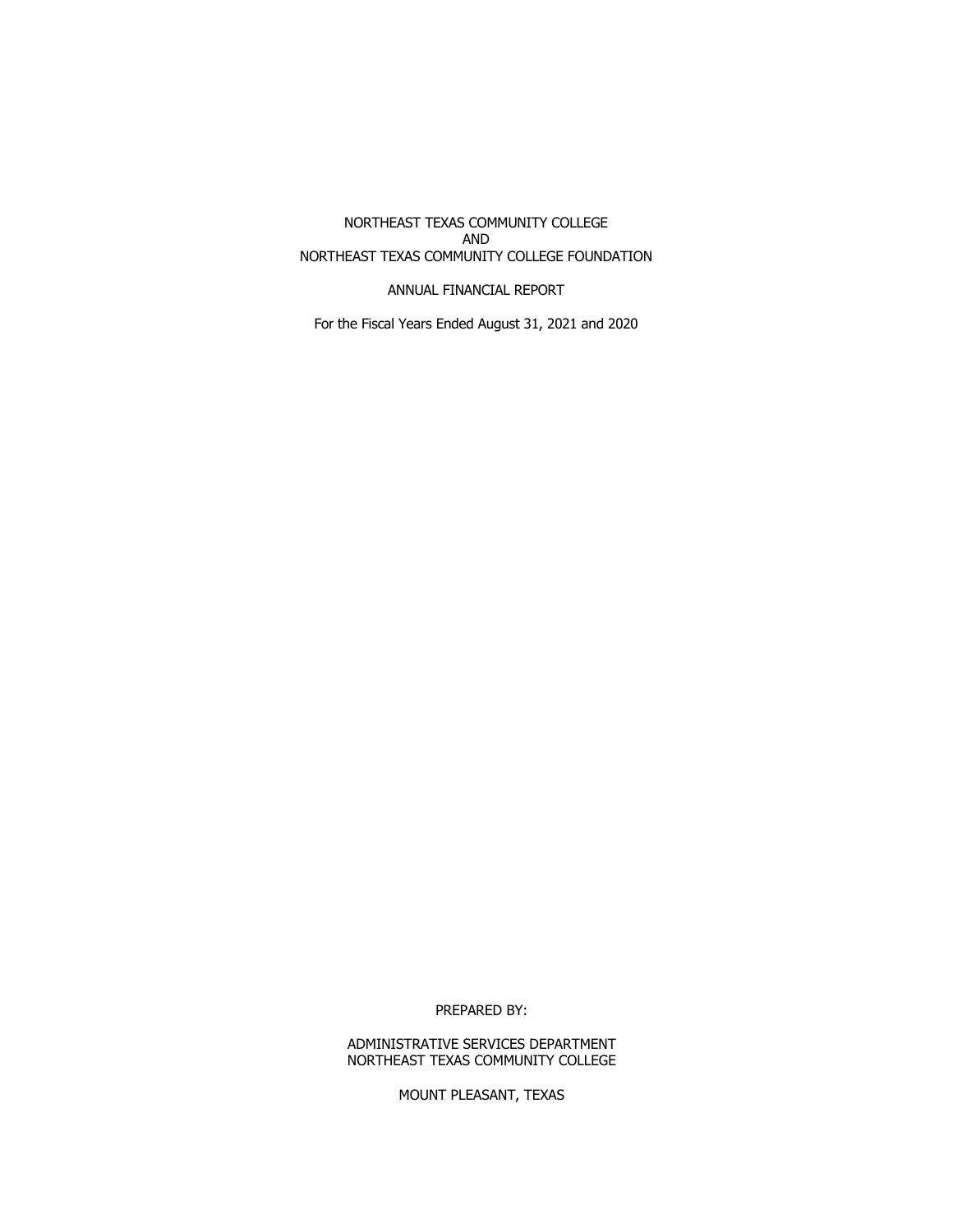# TABLE OF CONTENTS

| <b>PAGE</b>                                                                                                                                                                             |                  |
|-----------------------------------------------------------------------------------------------------------------------------------------------------------------------------------------|------------------|
| <b>Introductory Section:</b>                                                                                                                                                            |                  |
|                                                                                                                                                                                         |                  |
| <b>Financial Section:</b>                                                                                                                                                               |                  |
|                                                                                                                                                                                         |                  |
|                                                                                                                                                                                         |                  |
| <b>Financial Statements:</b>                                                                                                                                                            | <b>EXHIBITS</b>  |
|                                                                                                                                                                                         | 1                |
|                                                                                                                                                                                         | 1A               |
|                                                                                                                                                                                         | 2                |
|                                                                                                                                                                                         | 2A               |
|                                                                                                                                                                                         | 3 & 3A           |
|                                                                                                                                                                                         |                  |
| Required Supplementary Information Schedules:                                                                                                                                           | <b>RSI</b>       |
|                                                                                                                                                                                         | T                |
|                                                                                                                                                                                         | П                |
| Schedule of College's Proportionate Share of Net OPEB Liability and Contributions 45                                                                                                    | Ш                |
|                                                                                                                                                                                         |                  |
| Supplemental Schedules required by Texas Higher Education Coordinating Board:                                                                                                           | <b>SCHEDULES</b> |
|                                                                                                                                                                                         | A                |
|                                                                                                                                                                                         | B                |
|                                                                                                                                                                                         | C                |
|                                                                                                                                                                                         | D                |
| Federal Financial Assistance Information:                                                                                                                                               |                  |
| Independent Auditors' Report on Internal Control Over Financial Reporting and on Compliance<br>and Other Matters Based on an Audit of Financial Statements Performed in Accordance with |                  |
| Independent Auditors' Report on Compliance for Each Major Federal Program and on                                                                                                        |                  |
|                                                                                                                                                                                         |                  |
|                                                                                                                                                                                         |                  |
|                                                                                                                                                                                         | G                |
|                                                                                                                                                                                         |                  |
| State Financial Assistance Information:                                                                                                                                                 |                  |
| Independent Auditors' Report on Compliance for Each Major State Program and on Internal                                                                                                 |                  |
|                                                                                                                                                                                         | н                |
|                                                                                                                                                                                         |                  |
|                                                                                                                                                                                         |                  |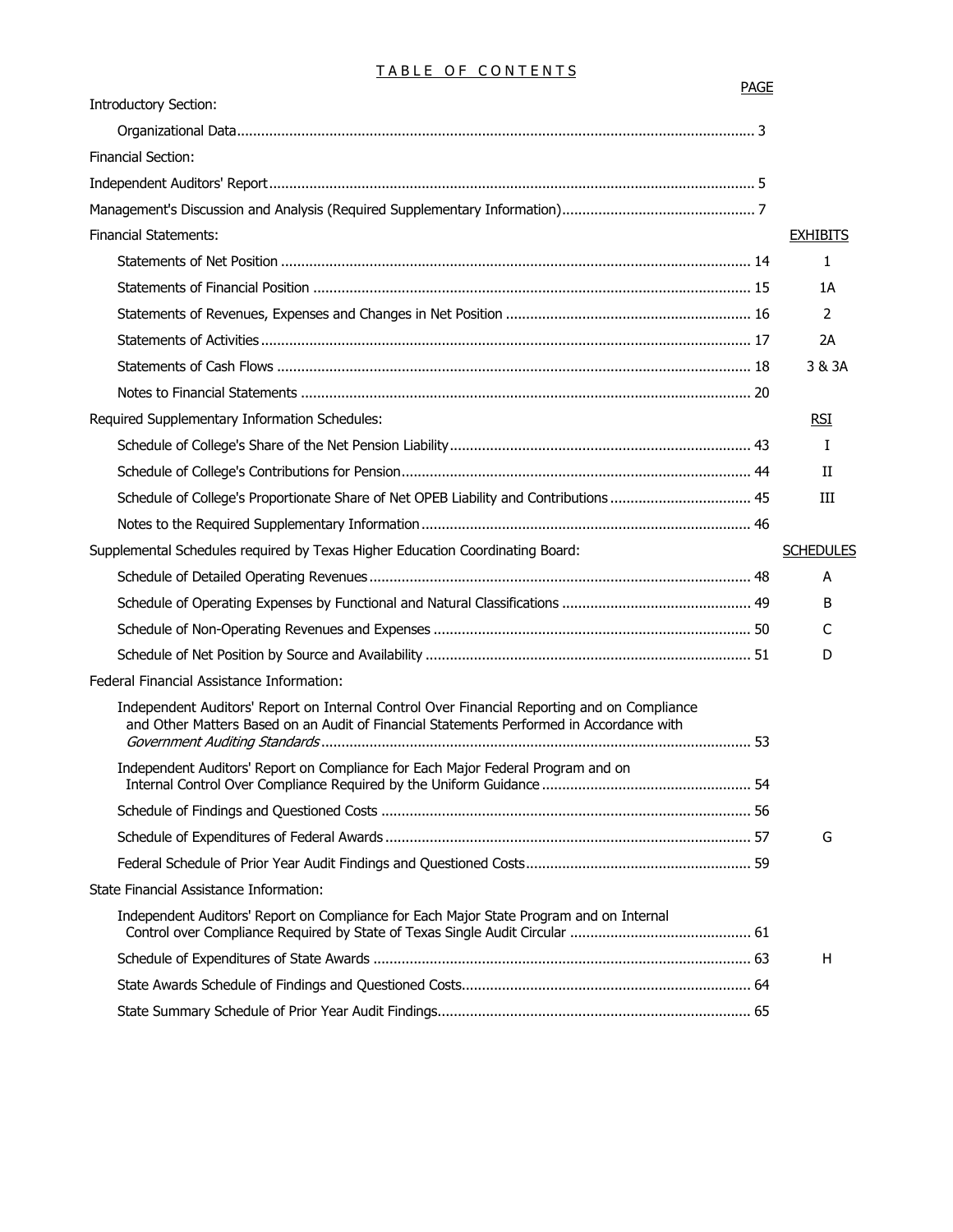# NORTHEAST TEXAS COMMUNITY COLLEGE MT. PLEASANT, TEXAS ORGANIZATIONAL DATA For the Fiscal Year 2021

# BOARD OF TRUSTEES

|                       |                     | TITLE                  | TERMS     |
|-----------------------|---------------------|------------------------|-----------|
| Mr. Chuck Johns       | Pittsburg, Texas    | Board Chairman         | 2020-2026 |
| Mr. Robin Sharp       | Mt. Pleasant, Texas | Board Vice Chairman    | 2020-2026 |
| Ms. Sondra Fowler     | Daingerfield, Texas | <b>Board Secretary</b> | 2020-2026 |
| Mr. Sid Greer         | Daingerfield, Texas | Member                 | 2018-2024 |
| Mr. Frankie King      | Pittsburg, Texas    | Member                 | 2019-2022 |
| Dr. Dan McCauley      | Mt. Pleasant, Texas | Member                 | 2018-2024 |
| Ms. Stephanie Thurman | Mt. Pleasant, Texas | Member                 | 2019-2022 |

# PRINCIPAL ADMINISTRATIVE OFFICERS

| Dr. Ron Clinton    | President                                        |
|--------------------|--------------------------------------------------|
| Dr. Jon McCullough | Executive Vice President for Advancement         |
| Dr. Kevin Rose     | Vice President for Instruction                   |
| Dr. Josh Stewart   | Vice President for Student and Outreach Services |
| Mr. Jeff Chambers  | Vice President for Administrative Services       |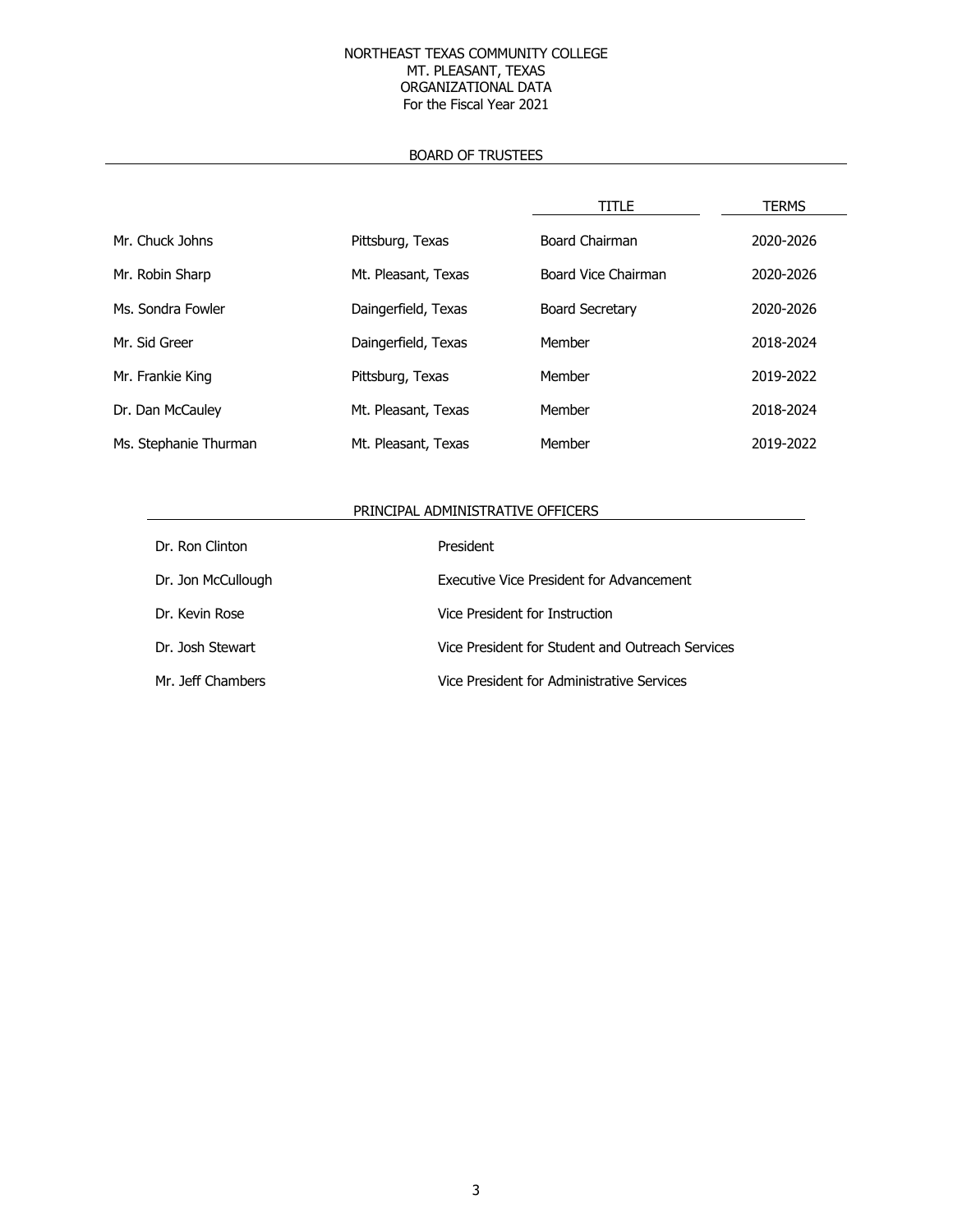INDEPENDENT AUDITORS' REPORT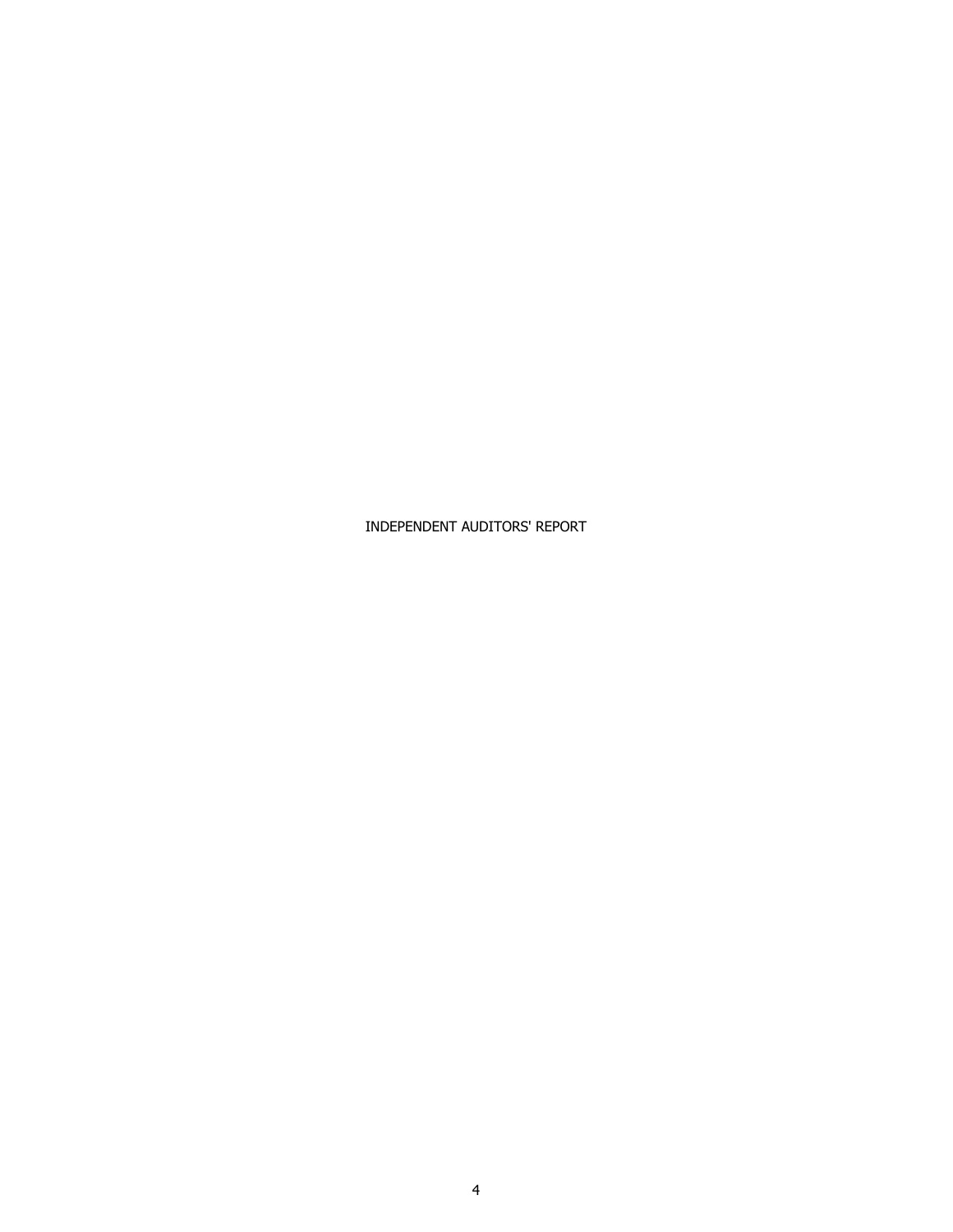

### INDEPENDENT AUDITORS' REPORT

Board of Trustees Northeast Texas Community College and Northeast Texas Community College Foundation Mt. Pleasant, Texas

# Report on the Financial Statements

We have audited the accompanying financial statements of the business-type activities and the aggregate discretely presented component unit of Northeast Texas Community College ("the College") and Northeast Texas Community College Foundation, Inc. ("the Foundation"), as of and for the years ended August 31, 2021 and 2020, and the related notes to the financial statements, which collectively comprise the College's and the Foundation's basic financial statements, as listed in the table of contents.

### Management's Responsibility for the Financial Statements

 Management is responsible for the preparation and fair presentation of these financial statements in accordance with accounting principles generally accepted in the United States of America; this includes the design, implementation, and maintenance of internal control relevant to the preparation and fair presentation of financial statements that are free from material misstatement, whether due to fraud or error.

### Auditor's Responsibility

 Our responsibility is to express an opinion on these financial statements based on our audit. We conducted our audit in accordance with auditing standards generally accepted in the United States of America and the standards applicable to financial audits contained in *Government Auditing Standards*, issued by the Comptroller General of the United States. Those standards require that we plan and perform the audit to obtain reasonable assurance about whether the financial statements are free from material misstatement.

 An audit involves performing procedures to obtain audit evidence about the amounts and disclosures in the financial statements. The procedures selected depend on the auditor's judgment, including the assessment of the risks of material misstatement of the financial statements, whether due to fraud or error. In making those risk assessments, the auditors considers internal control relevant to the entity's preparation and fair presentation of the financial statements in order to design audit procedures that are appropriate in the circumstances, but not for the purpose of expressing an opinion on the effectiveness of the entity's internal control. Accordingly, we express no such opinion. An audit also includes evaluating the appropriateness of accounting policies used and the reasonableness of significant accounting estimates made by management, as well as evaluating the overall presentation of the financial statements.

 We believe that the audit evidence we have obtained is sufficient and appropriate to provide a basis for our audit opinion.

### **Opinions**

 In our opinion, the financial statements referred to above present fairly, in all material respects, the financial position of Northeast Texas Community College and Northeast Texas Community College Foundation, Inc. as of August 31, 2021 and 2020, and the changes in financial position and cash flows for the years then ended, in conformity with accounting principles generally accepted in the United States of America.

### Prior Period Financial Statements

 The financial statements of the College as of August 31, 2020, were audited by other auditors whose report dated December 3, 2020, expressed an unmodified opinion on those statements.

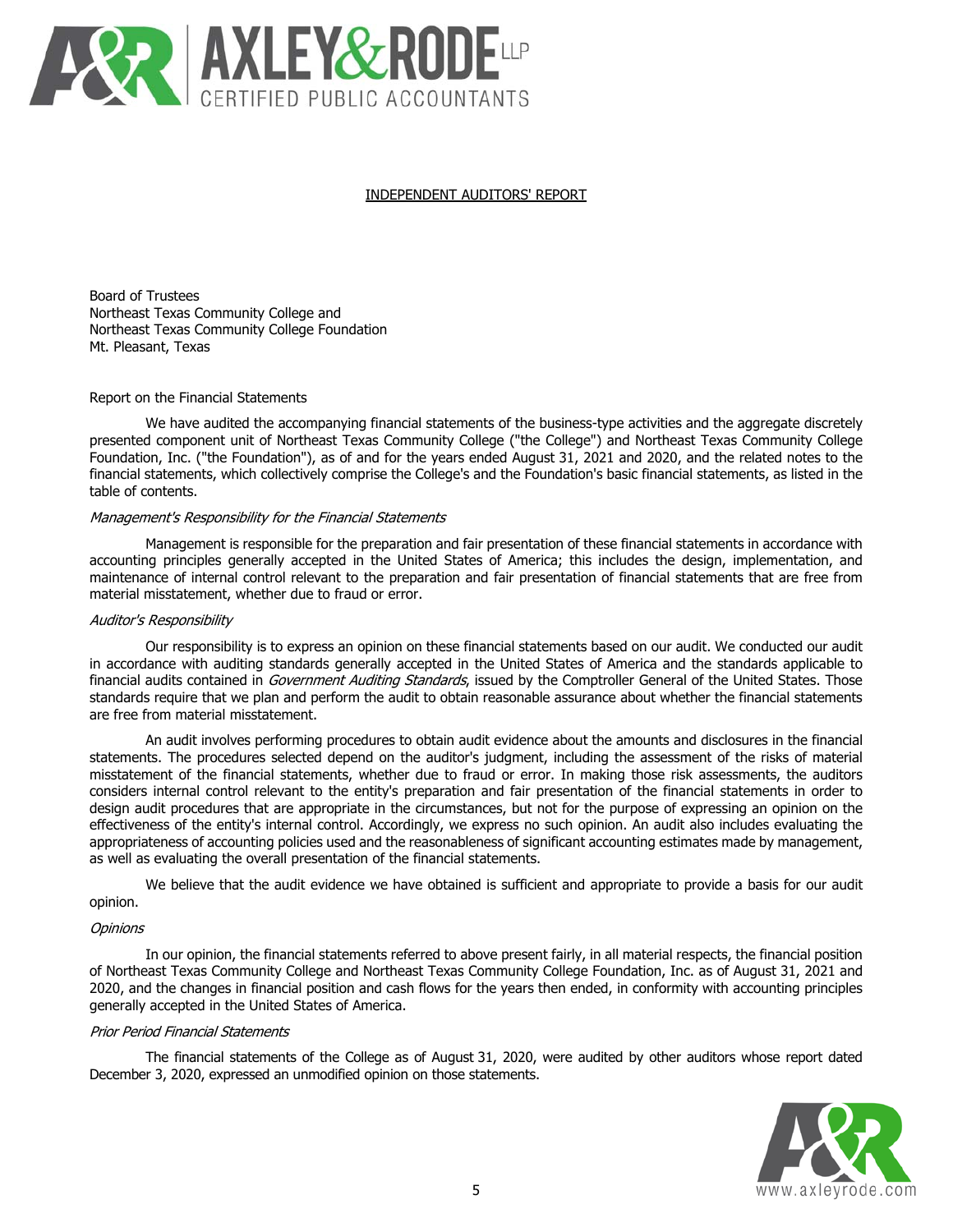### Other Matters

## Required Supplementary Information

 Accounting principles generally accepted in the United States of America require that the management's discussion and analysis, schedule of College's share of net pension liability, schedule of College's contributions for pensions, schedule of College's proportionate share of Net OPEB liability, and schedule of College's contributions for OPEB be presented to supplement the basic financial statements. Such information, although not a part of the basic financial statements, is required by the Governmental Accounting Standards Board, who considers it to be an essential part of financial reporting for placing the basic financial statements in an appropriate operational, economic, or historical context. We have applied certain limited procedures to the required supplementary information in accordance with auditing standards generally accepted in the United States of America, which consisted of inquiries of management about the methods of preparing the information and comparing the information for consistency with management's responses to our inquiries, the basic financial statements, and other knowledge we obtained during our audits of the basic financial statements. We do not express an opinion or provide any assurance on the information because the limited procedures do not provide us with sufficient evidence to express an opinion or provide any assurance.

### Other Information

 Our audit was conducted for the purpose of forming opinions on the financial statements that collectively comprise the College's and the Foundation's basic financial statements.

 The supplemental schedules required by Texas Higher Education Coordinating Board section are presented for purposes of additional analysis as required by the Coordinating Board and are not a required part of the basic financial statements.

 The schedule of expenditures of federal awards is presented for purposes of additional analysis as required by Title 2 U.S. Code of Federal Regulations Part 200, Uniform Administrative Requirements, Cost Principles, and Audit Requirements for Federal Awards and is not a required part of the basic financial statements.

The schedule of expenditures of state awards is presented for purposes of additional analysis as required by State of Texas Single Audit Circular and is not a required part of the basic financial statements.

 The supplemental schedules required by Texas Higher Education Coordinating Board section, schedule of expenditures of federal awards, and the schedule of expenditures of state awards are the responsibility of management and were derived from and relate directly to the underlying accounting and other records used to prepare the basic financial statements. Such information has been subjected to the auditing procedures applied in the audit of the basic financial statements and certain additional procedures, including comparing and reconciling such information directly to the underlying accounting and other records used to prepare the basic financial statements or to the basic financial statements themselves, and other additional procedures in accordance with auditing standards generally accepted in the United States of America. In our opinion the schedules referenced to in this paragraph are fairly stated in all material respects in relation to the basic financial statements as a whole.

 The introductory section has not been subjected to the auditing procedures applied in the audit of the basic financial statements and, accordingly, we do not express and opinion or provide any assurance on them.

### Other Reporting Required by Government Auditing Standards

In accordance with Government Auditing Standards, we have also issued our report dated December 14, 2021 on our consideration of Northeast Texas Community College and Northeast Texas Community College Foundation Inc.'s internal control over financial reporting and on our tests of its compliance with certain provisions of laws, regulations, contracts, and grant agreements and other matters. The purpose of that report is to describe the scope of our testing of internal control over financial reporting and compliance and the results of that testing, and not to provide an opinion on the internal control over financial reporting or on compliance. That report is an integral part of an audit performed in accordance with Governmental Auditing Standards in considering Northeast Texas Community College and Northeast Texas Community College Foundation Inc.'s internal control over financial reporting and compliance.

 $Mlll$ **CERTIFIED PUBLIC ACCOUNTANTS** 

Lufkin, Texas December 14, 2021

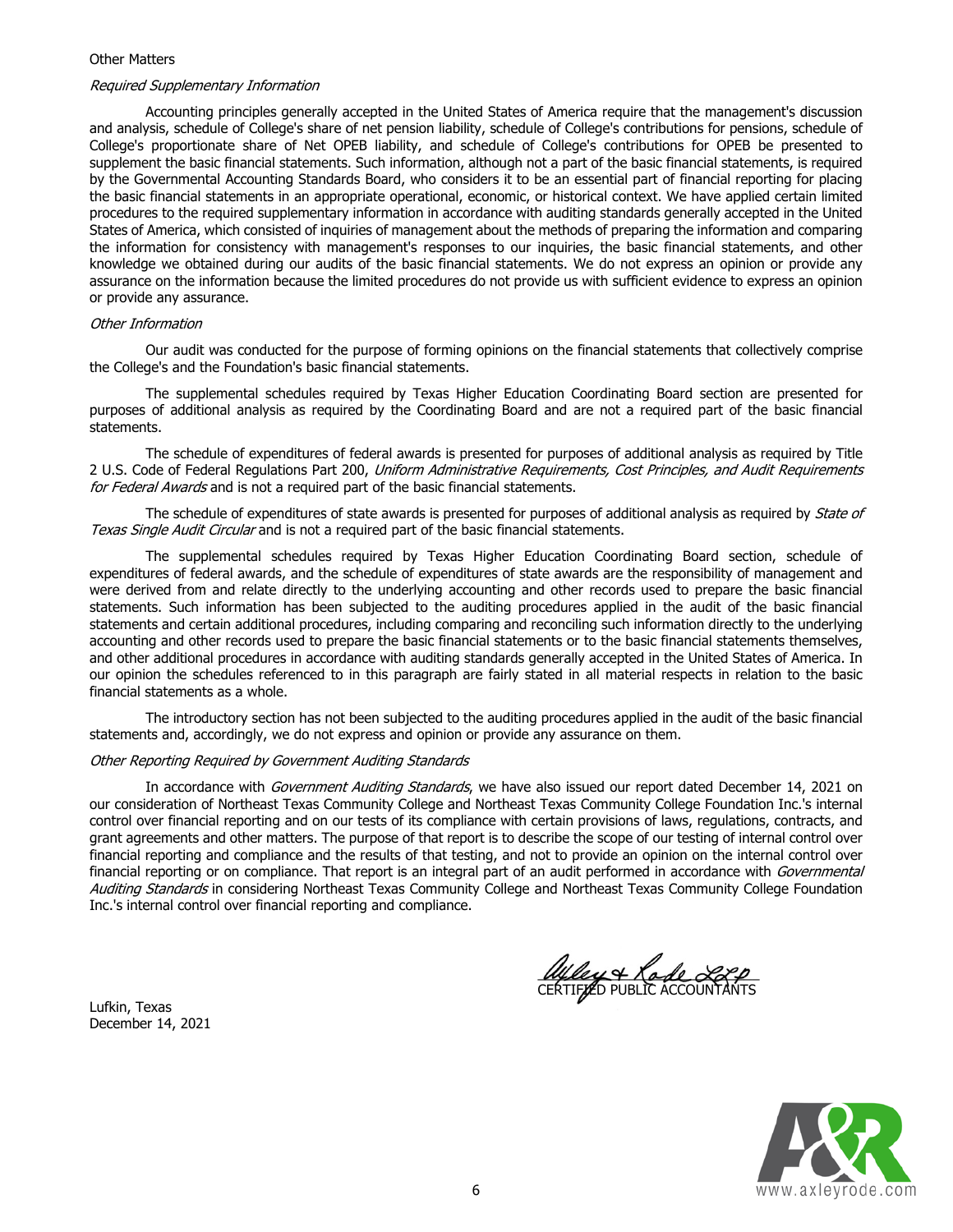This section of Northeast Texas Community College's Annual Financial Report presents management's discussion and analysis of the College's financial activity during fiscal years ending 2019, 2020, and 2021. Since this management's discussion and analysis is designed to focus on current activities, resulting change, decisions or conditions of facts, please read it in conjunction with the College's basic financial statements and the footnotes. The College endeavors to present an objective and easily readable analysis of the overall financial activities to students and the public. Responsibility for the completeness and fairness of this information rests with the College.

# **Using This Annual Report**

Management Discussion and Analysis (MD&A) compares the current year to the previous year and the previous year to the preceding year based on information presented in the financial statements.

# **College Foundation as a Discrete Component Unit**

The College is considered to be a special purpose primary government according to the definition of GASB 14, and therefore, the College is the prime focus for this financial presentation. However, the Northeast Texas Community College Foundation is organized for the exclusive support of the Northeast Texas Community College. For this reason, the College's Foundation is included in this report, albeit as a discrete component. Any management discussion relating to the College's Foundation is considered for its significance in articulating the College's Annual Financial Report.

# **Statement of Net Position (Balance Sheet)**

The Statement of Net Position is a point of time financial statement. The purpose of the Statement of Net Position is to present to the readers a fiscal snapshot of the College for the current fiscal year ended. The Statement of Net Position combines and consolidates current financial resources (short-term spendable resources) with capital assets. It presents end-of-year data concerning:

- Assets (current, capital and other non-current),
- Liabilities (current and non-current), and
- Net Position.

### Statement of Net Position For the Years Ended August 30, 2021, 2020, and 2019

|                                                                                            | 2021                                                   | 2020                                                     | 2019                                                   |
|--------------------------------------------------------------------------------------------|--------------------------------------------------------|----------------------------------------------------------|--------------------------------------------------------|
| <b>ASSETS</b><br>Current<br>Net capital assets<br>Other non-current<br><b>TOTAL ASSETS</b> | \$<br>7 797 501<br>45 990 880<br>1798323<br>55 586 704 | \$<br>6 841 464<br>47 475 857<br>1 773 488<br>56 090 809 | \$<br>6 711 402<br>49 430 676<br>1864267<br>58 006 345 |
| Deferred outflows of resources                                                             | 7 030 371                                              | 8 550 044                                                | 8 827 696                                              |
| <b>LIABILITIES</b><br>Current<br>Noncurrent<br>TOTAL LIABILITIES                           | 5 092 585<br>57 855 548<br>62 948 133                  | 5 037 384<br>57 130 535<br>62 167 919                    | 5 129 854<br>57 788 030<br>62 917 884                  |
| Deferred inflows of resources                                                              | 4 306 726                                              | 6 577 366                                                | 6 737 332                                              |
| TOTAL NET POSITION                                                                         | \$<br>(4 637 784)                                      | \$<br>(4 104 432)                                        | \$<br>(2 821 175)                                      |

The definition of current assets means the ability of the College to pay obligations out of the proceeds of current operations. The total assets include the College's capital assets (net of depreciation). The capital assets include buildings, facilities and other improvements, furniture, machinery, vehicles and other equipment, and telecommunications and peripheral equipment. In determining the net capital assets, the College went into considerable detail in identifying the historical costs and the net accumulated depreciation of each asset category based on its useful life and residual values. In following the above guidelines, the college can provide more useful information about the long-term effects of short-term decisions, primarily by including the cost of consuming the capital assets used in providing services.

Net Position is divided into three major categories:

- The first asset category, invested in capital assets and reserve for debt service, provides the College's equity in property, plant, and equipment.
- The next asset category is restricted net assets, which is divided into two categories, permanent and temporary. Restricted permanent is maintained only in the College's Foundation, is non-expendable and used only for investment purposes. Temporary restricted assets are maintained both by the College and the Foundation and are used for purposes determined by donors and/or external entities.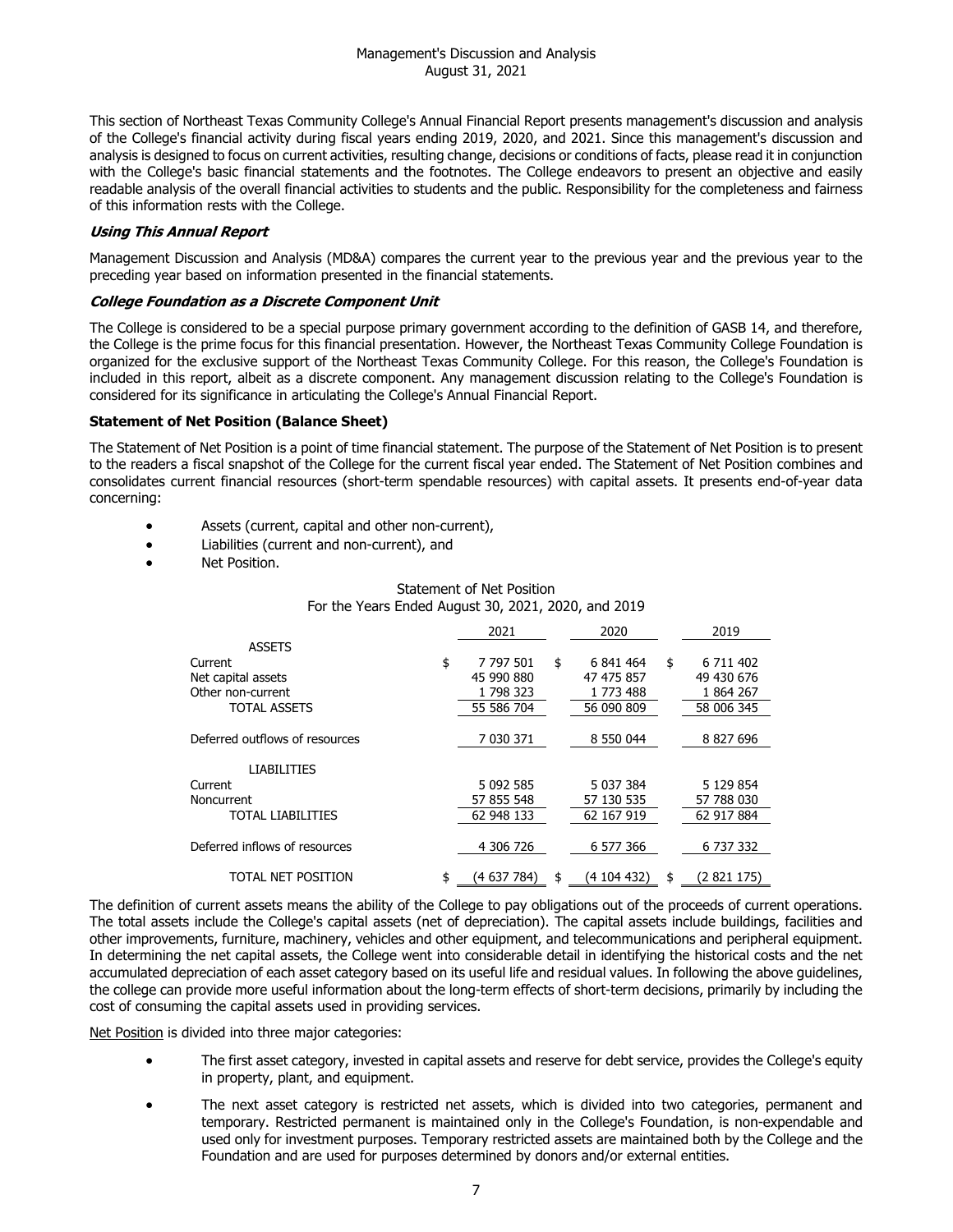• The third asset category is the unrestricted assets and is available to both the College and the Foundation for any lawful purpose.

As of August 31, 2021, 2020 and 2019, the College's net positions were \$(4,637,784), \$(4,104,432), and \$(2,821,175), respectively. From the data presented, readers of the Statement of Net Position are able to determine the Net Assets available to continue the operations of the institution. They are also able to determine how much the College owes vendors, investors, and lending institutions.

### **Statement of Revenues, Expenses, and Changes in Net Position**

The Statement of Revenues, Expenses, and Changes in Net Position focus on both the gross costs and the net costs of College activities that are supported mainly by state appropriation, property taxes, tuition and fees, and other revenues. The outcome of the total activities presented in the Statement of Revenues, Expenses, and Changes in Net Position influenced the above Statement of Net Position. The purpose of the statement is to present the revenues earned by the institution, both operating and non-operating, and the expenses incurred by the institution, operating and non-operating, and any other revenues, expenses, gains and losses earned or incurred by the College.

Generally speaking, operating revenues are received for providing goods and services to the various customers and constituencies of the College. Operating expenses are those expenses are those expenses paid to acquire or produce the goods and services provided in return for the operating revenues, and to carry out the mission of the College. Non-operating revenues are revenues received for which goods and services are not provided. For example, Ad Valorem taxes for maintenance and operations of the College and for payment of general obligation bonds are non-operating revenues because there is no direct correlation between these revenues and the goods and services that the College provides.

# Statement of Revenues, Expenses, and Changes in Net Position For the Years Ended August 31, 2021, 2020, and 2019

|                                                                                                                     | 2021                                          |    | 2020                                        | 2019                                          |
|---------------------------------------------------------------------------------------------------------------------|-----------------------------------------------|----|---------------------------------------------|-----------------------------------------------|
| Summary of Revenues and Expenses:<br>Total operating revenues<br>Total operating expenses<br>TOTAL OPERATING (LOSS) | \$<br>9 650 471<br>27 682 223<br>(18 031 752) | \$ | 8 8 8 2 4 1 1<br>27 455 001<br>(18 572 590) | \$<br>9 573 528<br>26 303 322<br>(16 729 794) |
| Net non-operating revenues and expenses<br>Capital contributions                                                    | 17 381 725<br>116 675                         |    | 17 215 201<br>74 132                        | 15 912 314<br>346 837                         |
| INCREASE (DECREASE) IN NET POSITION<br>Net position at beginning of year                                            | (533 352)<br>(4 104 432)                      |    | (1 283 257)<br>(2 821 175)                  | (470 643)<br>(2 350 532)                      |
| NET POSITION - END OF YEAR                                                                                          | (4 637 784)                                   | S  | (4 104 432)                                 | \$<br>(2821175)                               |

### **Operating and Non-Operating Revenues**

In an effort to further expand and enhance the interpretation of the College's financial reports, we recapped the operating and non-operating revenues to show, graphically, the significance of revenue sources and how it relates to the overall revenue presentation:

# Revenues: Operating and Non-Operating For the Years Ended August 31, 2021, 2020, and 2019

|                                              |    | 2021         | 2020              | 2019             |
|----------------------------------------------|----|--------------|-------------------|------------------|
| <b>Operating Revenues:</b>                   |    |              |                   |                  |
| Tuition and fees (net)                       | \$ | 3 330 960    | \$<br>3 9 21 7 21 | \$<br>3 852 180  |
| Federal grants and contracts                 |    | 3 3 18 7 6 9 | 1 920 211         | 2 046 319        |
| State grants and contracts                   |    | 697 941      | 670 157           | 1 148 606        |
| Non-governmental grants and contracts        |    | 42 057       | 6996              | 10 119           |
| Sales and services of educational activities |    | 19 304       | 55 415            | 39 629           |
| Auxiliary enterprises (net)                  |    | 1801862      | 1 815 622         | 1 893 902        |
| Other operating revenues                     |    | 439 578      | 492 289           | 582 773          |
| TOTAL OPERATING REVENUES                     |    | 9 650 471    | 8 8 8 2 4 1 1     | 9 573 528        |
| Net Non-Operating Revenues:                  |    |              |                   |                  |
| State appropriations                         |    | 6 191 080    | 6 055 153         | 5 940 445        |
| Property taxes                               |    | 5 714 534    | 5 5 18 1 20       | 5 268 983        |
| Federal revenue, non-operating               |    | 6 838 503    | 6 927 260         | 6 047 001        |
| Investment and other income                  |    | 8 4 0 4      | 20 013            | 49 364           |
| TOTAL NON-OPERATING REVENUES                 |    | 18 752 521   | 18 520 546        | 17 305 793       |
| Capital contributions                        |    | 116 675      | 74 132            | 346 837          |
| TOTAL REVENUES, OPERATING AND NON-OPERATING  | S  | 28 519 667   | \$<br>27 477 089  | \$<br>27 226 158 |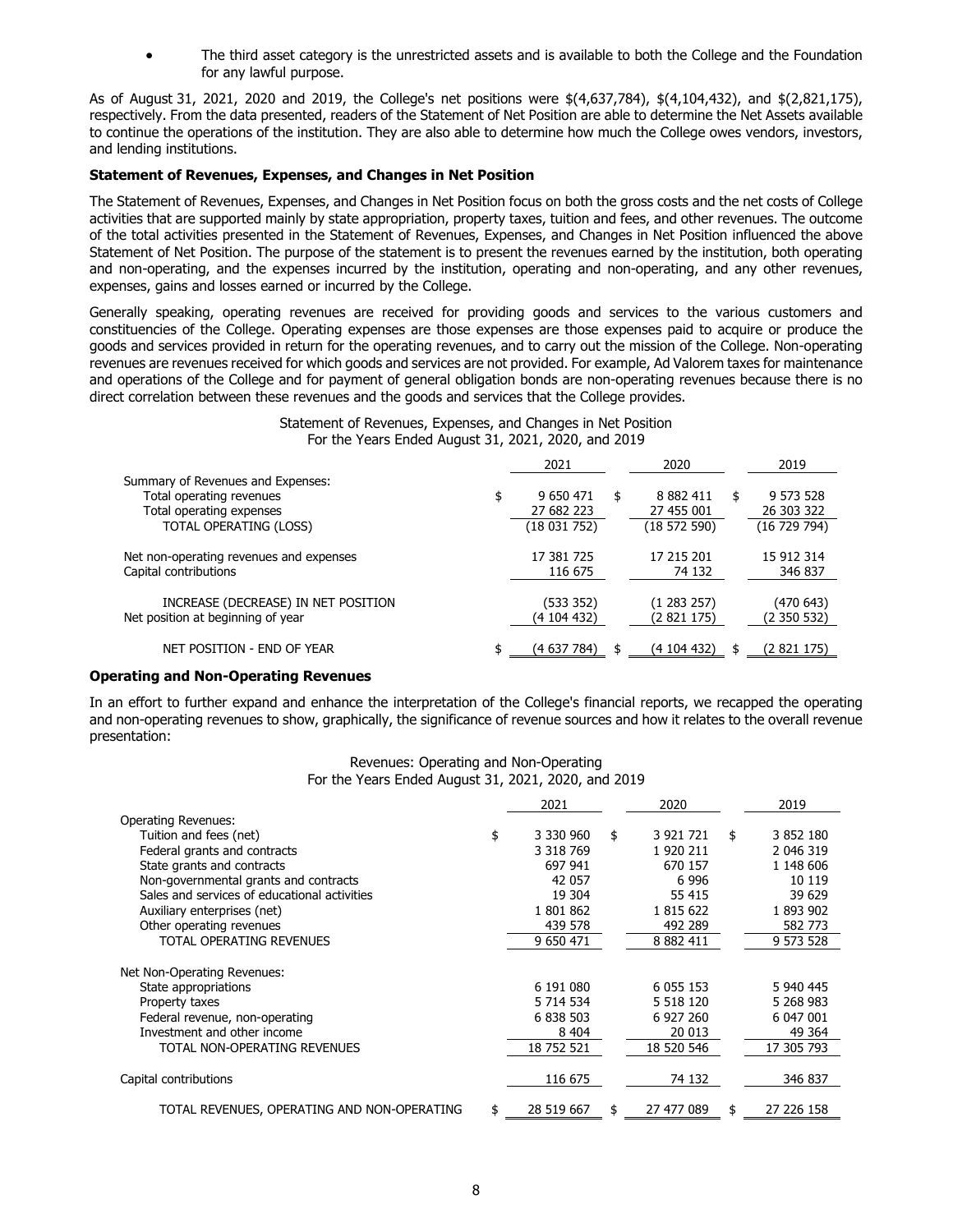

In comparing the fiscal periods ended August 31, 2021 and 2020:

- Net Tuition and fee revenues decreased \$590,761 or 15.06%. This was a result of lower enrollment due to the COVID-19 pandemic.
- Net Auxiliary Enterprises decreased \$13,760 or 0.76% mainly as a result of decreased housing occupancy and a decrease in Whatley program revenues, due to the COVID-19 pandemic.
- $\triangleright$  Federal Grants and Contracts increased \$1,398,558 or 72.83% primarily as a result of increases in HEERF funds used to recover lost revenue for tuition, fees, and housing occupancy.
- $\triangleright$  State Grants and Contracts decreased \$27,784 or 4.15% largely as a result of decreased awards through the Texas Workforce Commission.
- $\triangleright$  State Allocations increased \$135,927 or 2.24% as a result of increase in State appropriations for health insurance.
- Federal Revenue Non-Operating decreased \$88,757 or 1.28% as a result of lower enrollment and student awards.

In comparing the fiscal periods ended August 31, 2020 and 2019:

- $\triangleright$  Net Tuition and fee revenues increased \$69,541 or 1.81%. This was a result of a \$4 increase in cost per hour.
- Net Auxiliary Enterprises decreased \$78,280 or 4.13% mainly as a result of decreased housing occupancy and a decrease in Whatley program revenues, due to the COVID-19 pandemic.
- Federal Grants and Contracts decreased \$163,847 or 6.81% primarily as a result of decreases in Perkins and Upward Bound Grants.
- State Grants and Contracts decreased \$478,449 or 41.65% largely as a result of a JET Grant in the amount of \$268,000 to upgrade Health Science simulation lab equipment, which was a one-time award to the College in the prior year.
- $\triangleright$  State Allocations increased \$59,506 or .99% as a result of increase in State appropriations for health insurance.
- Federal Revenue Non-Operating increased \$880,259 or 14.56% as a result of increase student awards and CARES Act Funds.

Additionally, the same methodology is being presented for the operating and non-operating expenses to illustrate the use of the College's resources:

|                                             | 2021             | 2020             | 2019             |
|---------------------------------------------|------------------|------------------|------------------|
| <b>Operating Expenses:</b>                  |                  |                  |                  |
| Instruction                                 | \$<br>10 122 467 | \$<br>10 127 455 | \$<br>9 777 151  |
| Public service                              | 325 709          | 432 143          | 479 263          |
| Academic support                            | 1 281 943        | 1 444 330        | 1 140 629        |
| Student services                            | 1 588 169        | 1 418 974        | 1 504 403        |
| Institutional support                       | 5 369 440        | 5 100 946        | 4 754 138        |
| Operation and maintenance of plant          | 1 505 563        | 1 438 835        | 1 475 267        |
| Scholarship and fellowships                 | 2 752 309        | 2 789 725        | 2 153 075        |
| Auxiliary enterprise                        | 2 652 527        | 2 474 438        | 2 714 127        |
| Depreciation                                | 2 084 096        | 2 2 2 1 5 5      | 2 305 269        |
| TOTAL OPERATING EXPENSES                    | 27 682 223       | 27 455 001       | 26 303 322       |
| Non-Operating Expenses:                     |                  |                  |                  |
| Interest on capital related debt            | 1 328 225        | 1 357 430        | 1 386 093        |
| (Gain) loss on disposal of capital assets   | 40 539           | (55285)          | 4 1 8 9          |
| Other non-operating expenses                | 2 0 3 2          | 3 200            | 3 197            |
| TOTAL NON-OPERATING EXPENSES                | 1 370 796        | 1 305 345        | 1 393 479        |
| TOTAL EXPENSES, OPERATING AND NON-OPERATING | \$<br>29 053 019 | \$<br>28 760 346 | \$<br>27 696 801 |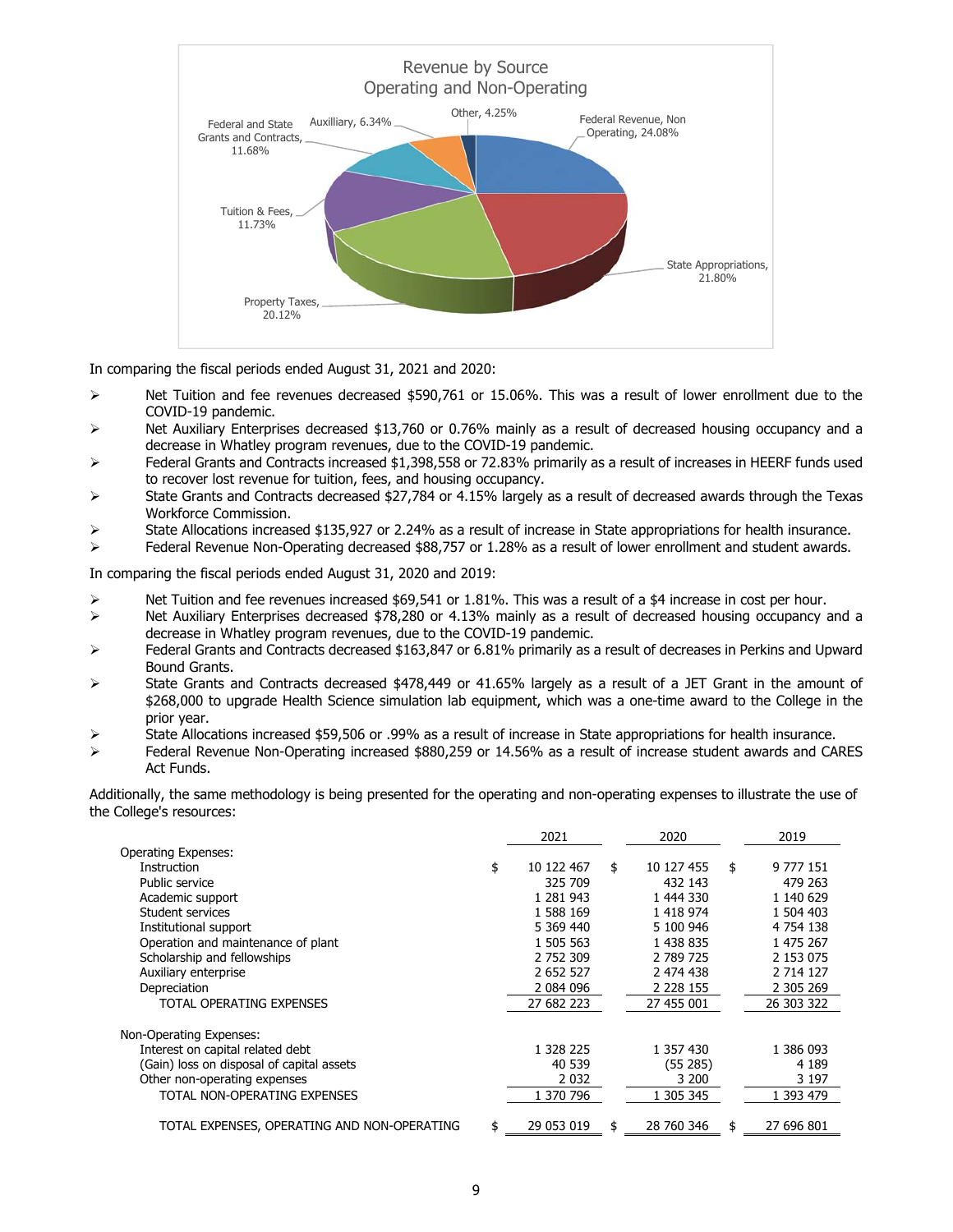

In comparing the fiscal periods ended August 31, 2021 and 2020:

- > Instruction decreased \$4,988 or 0.05% primarily due to fewer instructional positions, lower adjunct and overload cost, and lower restricted grant salaries.
- Academic Support decreased \$162,387 or 11.24% as a result of not refiling one position from 2020, reallocating one position, and lower other cost for academic support.
- $\triangleright$  Institutional Support increased \$268,494 or 5.26% as a result of an increase in restricted salary cost from increased grant positions from COVID related support.
- Total other non-operating decreased \$65,450 or 5.03% due to gains on disposal of assets and lower interest expense.

In comparing the fiscal periods ended August 31, 2020 and 2019:

- Instruction increased \$350,304 or 3.58% primarily due to increased allocation for GASB 68 & 75 expenditures.
- $\triangleright$  Academic Support increased \$303,701 or 26.63% as a result of two positions unfilled for the prior year being filled in 2019-2020 and increased allocation for GASB 68 & 75 expenditures.
- $\triangleright$  Institutional Support increased \$346,808 or 7.29% as a result of an increase expenditures due to the Title V Grants increased allocation for GASB 68 & 75 expenditures.
- Total other non-operating decreased \$88,134 or 6.32% due to gains on disposal of assets and lower interest expense.

### **Analysis of Net Position**

Total Net Position of \$(4,637,784) is comprised of the investment in capital assets net of related debt of \$10,917,861, restricted for debt service of \$164,422, and unrestricted net position of \$(15,720,067). The debt service reserve is set-aside in the event the pledged revenues in interest and sinking fund are not sufficient to pay the debt service payment in the future. The unrestricted net position is the inception-to-date net of current and non-current revenues and expenses.

Net Position For the Years Ended August 31, 2021, 2020, and 2019

|                                                   | 2021        | 2020         | 2019         |
|---------------------------------------------------|-------------|--------------|--------------|
| Investment in capital assets, net of related debt | 10 917 861  | 11 095 453   | 11 733 963   |
| Restricted for debt service                       | 164 422     | 583 089      | 531 535      |
| Temporarily restricted                            |             |              |              |
| Unrestricted                                      | (15720067)  | (15 782 974) | (15 086 673) |
| TOTAL NET POSITION                                | (4 637 784) | (4 104 432)  | (2 821 175)  |

### **Long Term Debt**

In the fiscal period ended August 31, 2017, the College issued \$560,000 in Maintenance Tax Notes for energy retrofit projects.

In the fiscal period ended August 31, 2017, the College issued \$1,225,000 in Limited Tax Refunding Bonds to be used to advance refund the remaining 2010 Series Limited Tax Bonds.

In the fiscal period ended August 31, 2017, the College issued \$5,545,000 in Revenue Financing System Refunding Bonds to be used to advance refund a portion of the 2010 Series Revenue Bonds.

In the fiscal period ended August 31, 2016, the College issued \$9,960,000 in limited tax bonds to finance repairs and renovations of the main campus and issued \$2,540,000 in revenue bonds to be used to advance refund the remaining 2006 Revenue Bonds.

In the fiscal period ended August 31, 2015, the College issued \$9,470,000 in limited tax bonds to finance repairs and renovations of the main campus.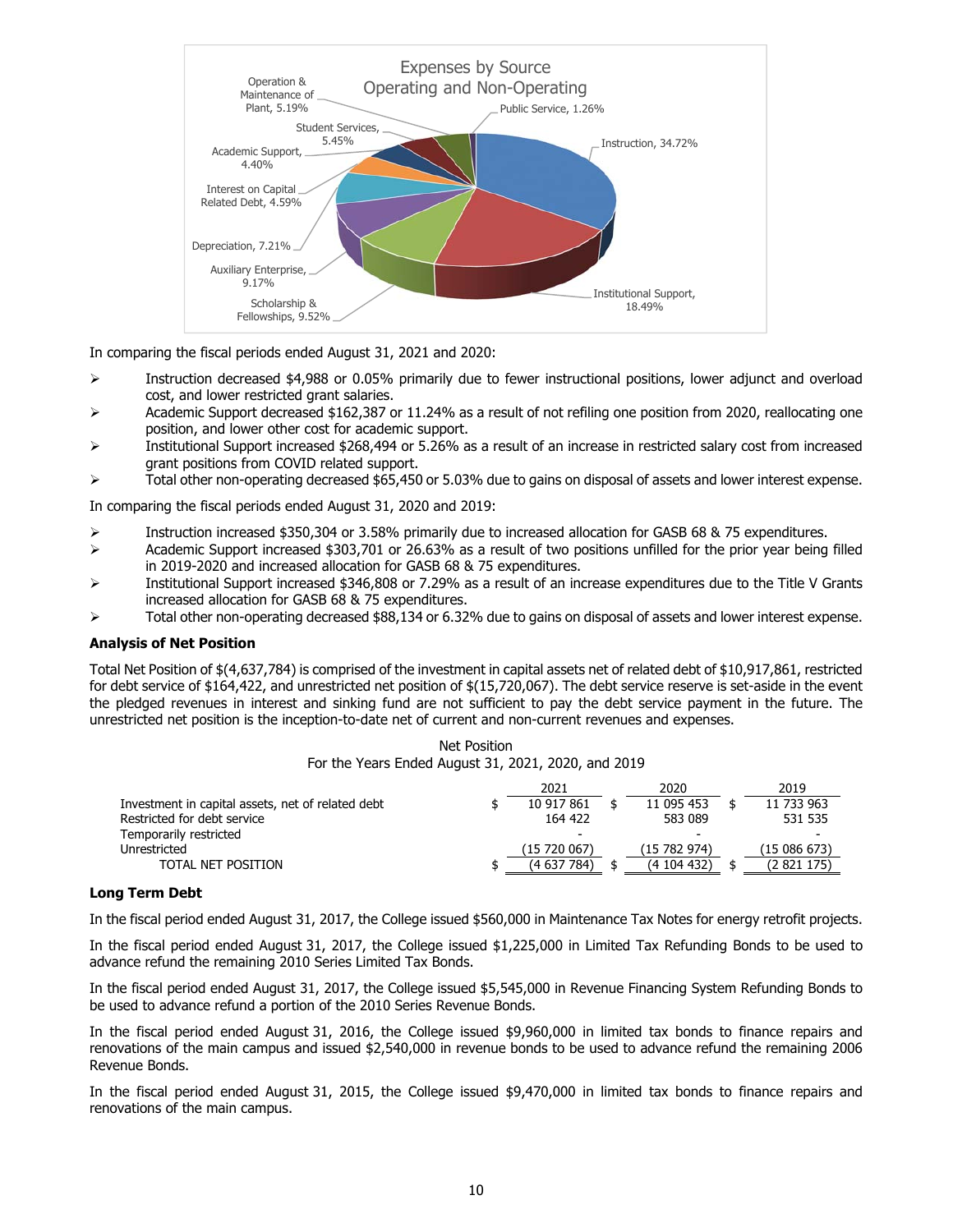In the fiscal period ended August 31, 2014, the College issued \$86,000 in equipment financing notes for the purchase of a college bus.

In the fiscal period ended August 31, 2013, the College issued \$2,138,638 in limited Tax Refunding Bonds to be used to advance refund the remaining 2003 Series Limited Tax Bonds.

In the fiscal period ended August 31, 2012, the College issued \$5,741,765 in Limited Tax Refunding Bonds to be used to advance refund a portion of the 2003 Series Limited Tax Bonds.

The College has revenue bonds, general obligation bonds, and other notes payable for which contractual payments have been made in the fiscal periods ended August 31, 2021 and 2020.

See Note 9 - Bonds and Notes Payable of the financial statements for further information about long-term debt activity.

### **Capital Assets**

In the fiscal period ended August 31, 2021, the College expended \$104,830 in Federal grant funds to purchase equipment for use in our workforce education program. The College also expended approximately \$7,850 in bond funds for the repair and renovation of the main campus.

In the fiscal period ended August 31, 2020, the College expended \$44,023 in Federal grant funds to purchase equipment for use in our workforce education program. The College also expended approximately \$85,000 in bond funds for the repair and renovation of the main campus.

In the fiscal period ended August 31, 2019, the College expended \$316,805 in Federal grant funds to purchase equipment for use in our workforce education programs. The College also expended approximately \$365,000 in bond funds for the repair and renovation of the main campus.

In the fiscal period ended August 31, 2018, the College expended \$63,999 in Federal grant funds to purchase equipment for use in our workforce education programs. The College also expended approximately \$1,400,000 in bond funds for the repair and renovation of the main campus.

In the fiscal period ended August 31, 2017, the College expended \$83,310 in Federal grant funds to purchase equipment for use in our workforce education programs. The College also expended approximately \$13,000,000 in bond funds for the repair and renovation of the main campus.

In the fiscal period ended August 31, 2016, the College expended approximately \$250,000 in Federal grant funds to purchase equipment for use in our workforce education programs. The College also expended approximately \$5,000,000 in bond funds for the repair and renovation of the main campus.

In the fiscal period ended August 31, 2015, the College expended approximately \$779,000 in Federal grant funds to purchase equipment for use in our workforce education programs. The College also expended \$293,000 in bond funds for the design phase of the main campus repair and renovation project.

In the fiscal period ended August 31, 2014, the College expended approximately \$232,000 in Federal grant funds to purchase equipment for use in our workforce education programs and computer system. The College also expended approximately \$201,000 to remodel half of the College's original dorms.

In the fiscal period ended August 31, 2013, the College expended approximately \$296,700 in Federal and State grant funds to purchase equipment for use in our workforce education programs. The foundation expended approximately \$148,400 to make additional improvements to the College's performing arts facilities and matching funds for the above state grant.

See Note 7 - Capital Assets of the financial statements for further information about capital asset activity.

On April 26, 2016 Standard & Poor's affirmed the College's Revenue Financing debt rating at BBB and rated the college's General Obligation Financing debt at AA. Management does not believe it has any debt limitations that may affect the financing of planned facilities or services.

### **Statement of Cash Flows**

The final statement presented by the Northeast Texas Community College is the Statement of Cash Flows. The Statement of Cash Flows presents detailed information about the cash activity of the institution during the year. The statement is divided into five parts:

Part 1 deals with operating cash flows and shows the net cash used in the operating activities of the institution. The bulk of receipts from students and other customers, appropriations, grants and contracts, and other proceeds help the College cover its payments for payroll, scholarships, loans, and other cash payments.

Part 2 shows the cash flow from non-capital and related financing activities. Part of the ad-valorem local tax revenues pays for maintenance and operations of the College and the rest is for the settlement of general obligation bonds.

Part 3 reflects the cash flows from capital and related financing activities. It shows payments made on expenses and interest on capital related debt, purchase of capital assets, and payments on capital debt and leases.

Part 4 shows the cash flows from investing activities where proceeds from the sale and purchase of investments including investment earnings are reflected.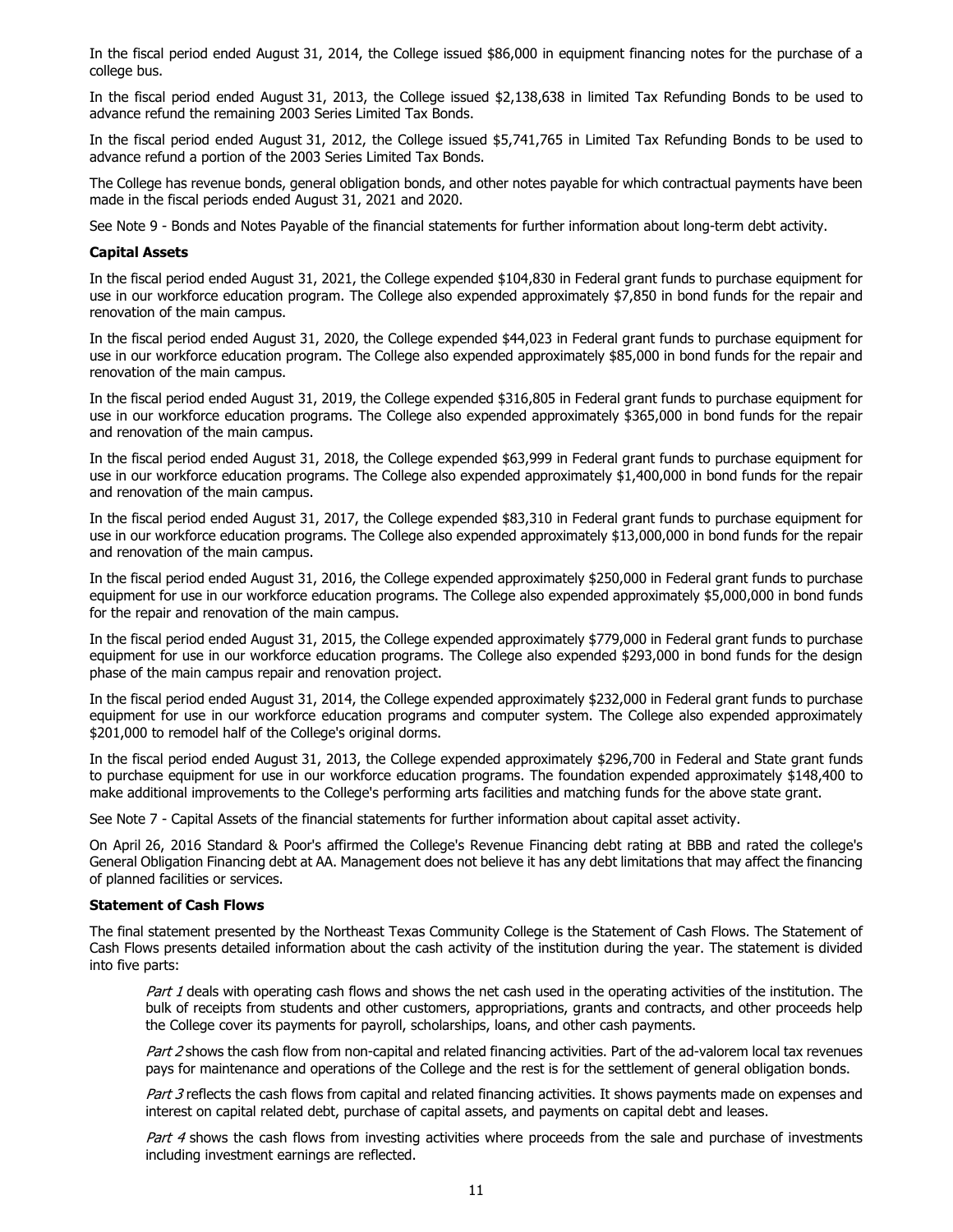Part 5 reconciles the net cash used in the operating income or loss that is reflected on the Statement of Net Assets under the line item "Cash and Cash Equivalents".

## **Financial Condition and Outlook**

Net position decreased in fiscal year 2021 by \$533,352 primarily due to the current year effect of GASB 68 and 75 (See Note 10 and 15). Without the \$1,394,047 of current year effects of GASB 68 and 75, the College's net position increased by \$860,695. The College does not anticipate significant increases in fund balance in the near future. Given the current economic climate, we anticipate ongoing minimal earnings of interest on our temporary investments. We anticipate a modest increase in operating maintenance and operations tax revenues over the next two to three years. We also expect no significant increases in state funding. We anticipate adjusting our ongoing operating spending to compensate for any changes in revenue. In spite of the ongoing pandemic, NTCC experienced a 2.5% enrollment increase during the Fall of 2021, compared to Fall 2020. The College anticipates increased enrollments going forward as the Texas economy begins recovery and increased federal stimulus funding fuels large scale retraining and reskilling initiatives for the area's regional workforce.

# **Requests for Information**

This financial report is designed to provide our citizens, taxpayers, students, and creditors with a general overview of the College's finances and to demonstrate the College's accountability for the funds it receives. If you have any questions about this report or need additional financial information, contact Northeast Texas Community College Business Office, 2886 FM 1735, Chapel Hill Road, Mt. Pleasant, Texas 75455.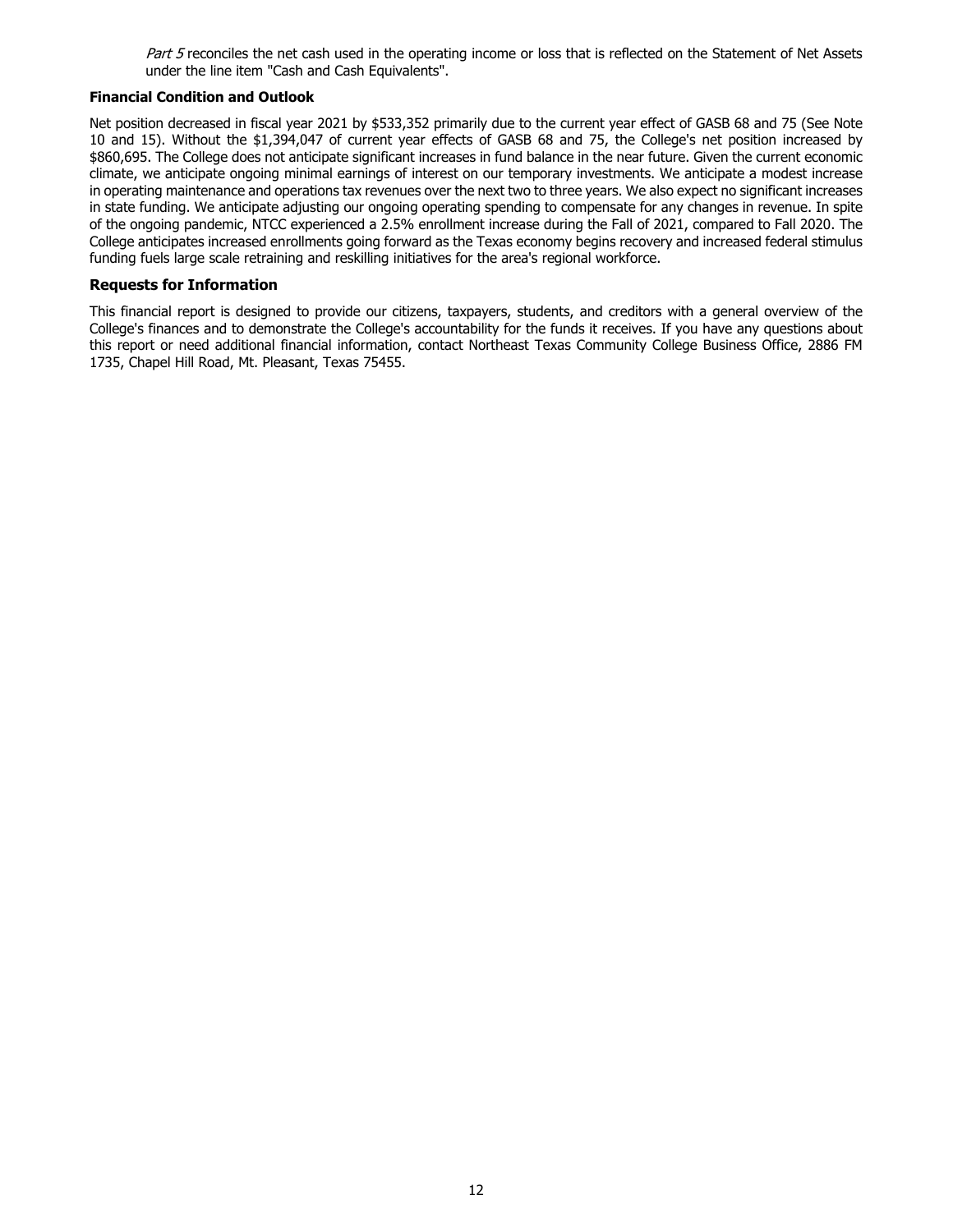FINANCIAL STATEMENTS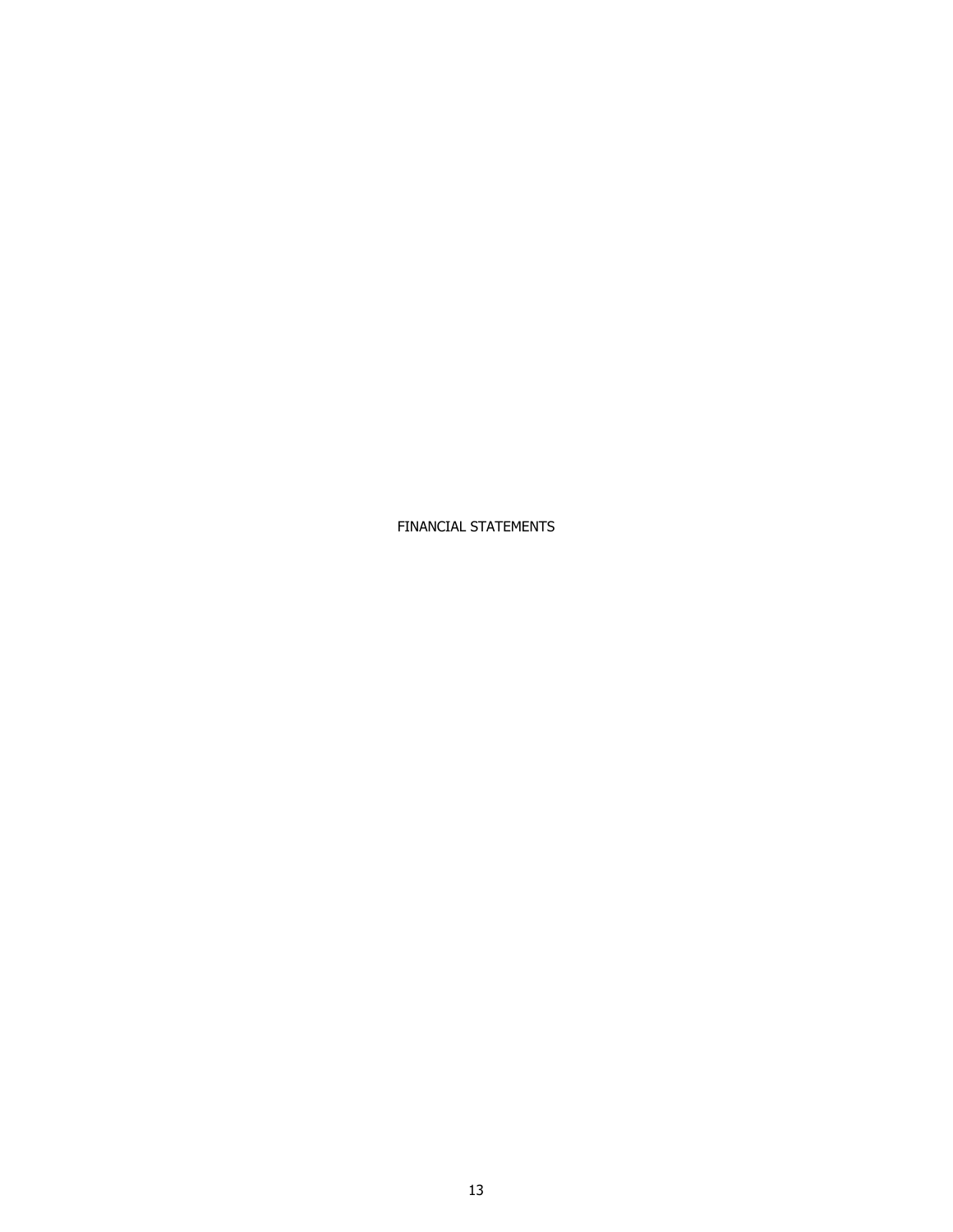# NORTHEAST TEXAS COMMUNITY COLLEGE STATEMENTS OF NET POSITION For the Years Ended August 31, 2021 and 2020

EXHIBIT 1

|                                                                         | 2021                   | 2020                   |
|-------------------------------------------------------------------------|------------------------|------------------------|
| <b>ASSETS</b>                                                           |                        |                        |
| <b>Current Assets:</b>                                                  |                        |                        |
| Cash and cash equivalents                                               | \$<br>4 173 066        | \$<br>4 104 110        |
| Investments short-term                                                  | 699 219                | 627 608                |
| Accounts receivable (net)                                               | 2 121 918              | 1 430 953              |
| Inventories<br>Prepaid expense                                          | 142 171<br>498 499     | 127 102<br>333 311     |
| Due from component unit                                                 | 162 628                | 218 380                |
| <b>TOTAL CURRENT ASSETS</b>                                             | 7 797 501              | 6 841 464              |
|                                                                         |                        |                        |
| <b>Noncurrent Assets:</b>                                               |                        |                        |
| Restricted cash and cash equivalents                                    | 760 133                | 685 619                |
| Short-term investments                                                  | 918 815                | 912 524                |
| Prepaid bond insurance                                                  | 118 175                | 133 705                |
| Other assets                                                            | 1 200                  | 41 640                 |
| Capital assets, net of accumulated depreciation                         | 45 990 880             | 47 475 857             |
| TOTAL NONCURRENT ASSETS                                                 | 47 789 203             | 49 249 345             |
| <b>TOTAL ASSETS</b>                                                     | 55 586 704             | 56 090 809             |
|                                                                         |                        |                        |
| DEFERRED OUTFLOWS OF RESOURCES                                          |                        |                        |
| Pension related<br><b>OPEB</b> related                                  | 2 432 391<br>4 356 409 | 2 536 178<br>5 704 874 |
| Change on bond refunding                                                | 241 571                | 308 992                |
| TOTAL DEFERRED OUTFLOWS OF RESOURCES                                    | 7 030 371              | 8 550 044              |
|                                                                         |                        |                        |
| <b>LIABILITIES</b>                                                      |                        |                        |
| <b>Current Liabilities:</b>                                             |                        |                        |
| Accounts payable                                                        | 788 822                | 559 955                |
| <b>Accrued liabilities</b>                                              | 484 769                | 500 850                |
| Accrued compensable absences                                            | 147 798                | 161 810                |
| Deposits payable                                                        | 49 400                 | 138 581                |
| Funds held for others                                                   | 153 117                | 139 554                |
| Unearned revenues                                                       | 1 227 588              | 1 471 398              |
| Notes payable - Current portion                                         | 169 288                | 116 530                |
| Bonds payable - Current portion<br>Net OPEB liability - Current portion | 1 460 000<br>611 803   | 1 420 000<br>528 706   |
| TOTAL CURRENT LIABILITIES                                               | 5 092 585              | 5 037 384              |
|                                                                         |                        |                        |
| Noncurrent Liabilities:                                                 |                        |                        |
| Bonds payable                                                           | 32 871 839             | 34 172 543             |
| Premium on bonds payable                                                | 576 907                | 661 318                |
| Notes payable                                                           | 783 955                | 803 165                |
| Net pension liability                                                   | 5 893 253              | 5 340 834              |
| Net OPEB liability                                                      | 17 729 594             | 16 152 675             |
| TOTAL NONCURRENT LIABILITIES                                            | 57 855 548             | 57 130 535             |
| <b>TOTAL LIABILITIES</b>                                                | 62 948 133             | 62 167 919             |
|                                                                         |                        |                        |
| DEFERRED INFLOWS OF RESOURCES                                           |                        |                        |
| Pension related                                                         | 1 032 323              | 1 372 217              |
| OPEB related                                                            | 3 274 403              | 5 205 149              |
| TOTAL DEFERRED INFLOWS OF RESOURCES                                     | 4 306 726              | 6 577 366              |
| NET POSITION                                                            |                        |                        |
| Invested in capital assets, net of related debt                         | 10 917 861             | 11 095 453             |
| Restricted:                                                             |                        |                        |
| Expendable:                                                             |                        |                        |
| Debt service                                                            | 164 422                | 583 089                |
| Unrestricted                                                            | (15720067)             | (15782974)             |
| TOTAL NET POSITION (SCHEDULE D)                                         | (4637784)              | (4104432)              |

The accompanying notes are an integral part of these financial statements.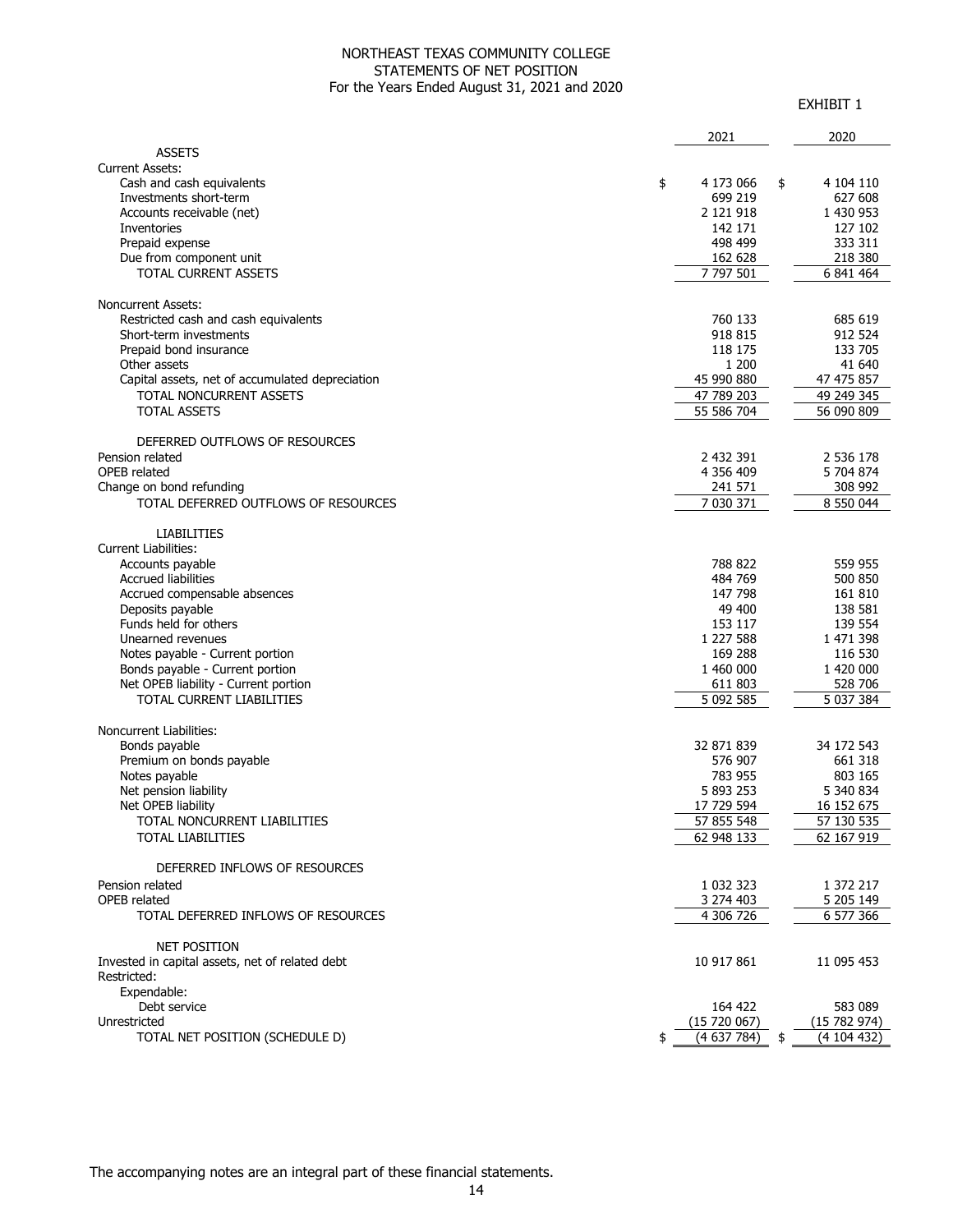# NORTHEAST TEXAS COMMUNITY COLLEGE FOUNDATION COMPONENT UNIT STATEMENTS OF FINANCIAL POSITION August 31, 2021 and 2020

| EXHIBIT 1A |
|------------|
|------------|

| <b>ASSETS</b>                                                   |    | 2021          | 2020            |
|-----------------------------------------------------------------|----|---------------|-----------------|
| <b>Current Assets:</b>                                          |    |               |                 |
| Cash and cash equivalents                                       | \$ | 2 2 3 3 4 5   | \$<br>1 592 264 |
| Accounts receivable                                             |    | 12 306        | 18 3 8 7        |
| <b>TOTAL CURRENT ASSETS</b>                                     |    | 2 247 651     | 1 610 651       |
| Noncurrent Assets:                                              |    |               |                 |
| Long-term investments                                           |    | 6 634 658     | 5 751 079       |
| Property, plant, and equipment, net of accumulated depreciation |    | 828 989       | 476 726         |
| Other assets                                                    |    | 39 217        | 41 305          |
| TOTAL NONCURRENT ASSETS                                         |    | 7 502 864     | 6 269 110       |
| <b>TOTAL ASSETS</b>                                             |    | 9 750 515     | 7879761         |
| <b>LIABILITIES</b>                                              |    |               |                 |
| Deferred revenue                                                |    | 722 547       | 527 713         |
| Due to Northeast Texas Community College                        |    | 162 628       | 218 380         |
| <b>TOTAL LIABILITIES</b>                                        |    | 885 175       | 746 093         |
|                                                                 |    |               |                 |
| <b>NET POSITION</b>                                             |    |               |                 |
| With donor restrictions                                         |    | 8 437 375     | 6 698 434       |
| Without donor restrictions                                      |    | 427 965       | 435 234         |
| TOTAL NET ASSETS                                                | S  | 8 8 6 5 3 4 0 | \$<br>7 133 668 |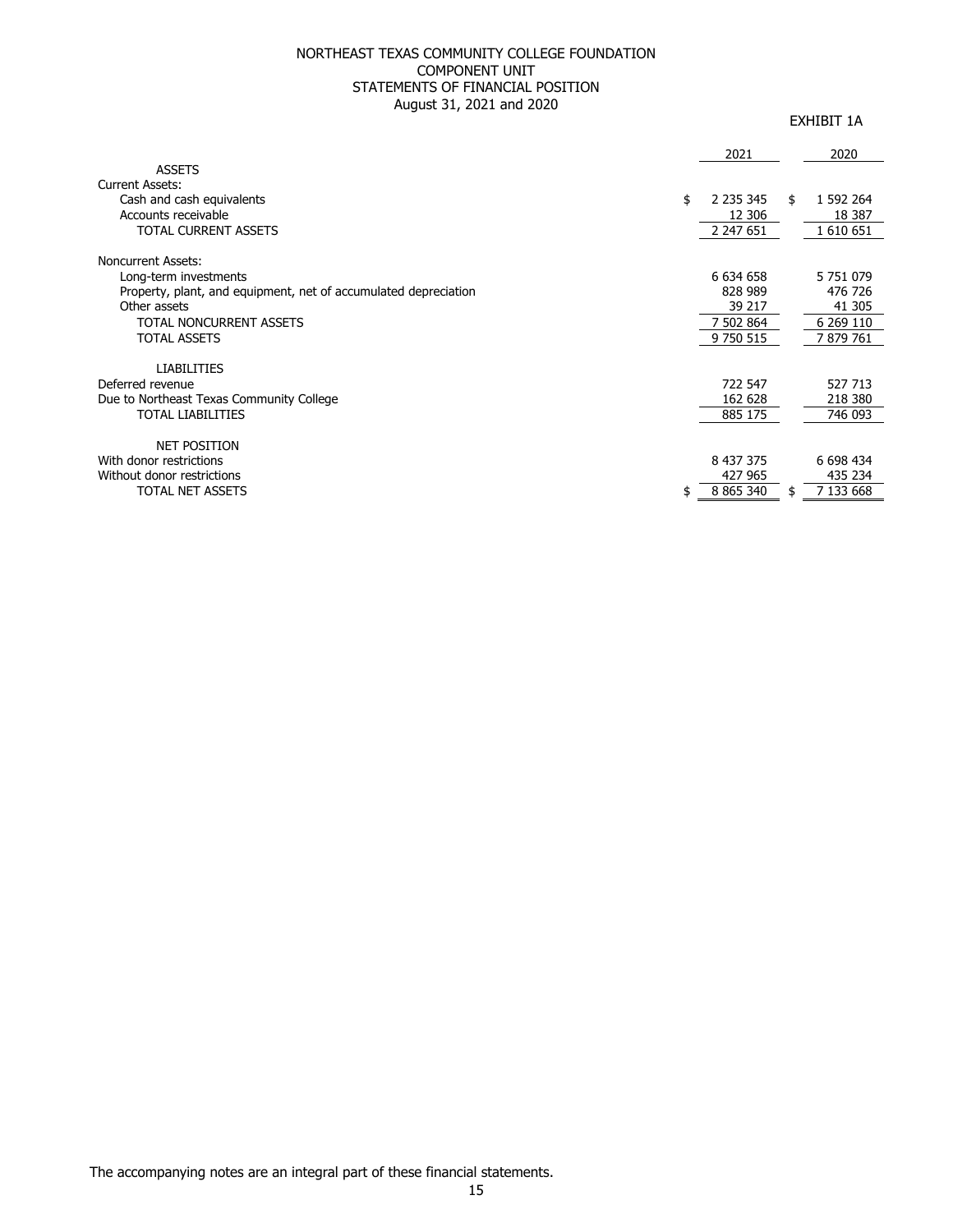### NORTHEAST TEXAS COMMUNITY COLLEGE STATEMENTS OF REVENUES, EXPENSES AND CHANGES IN NET POSITION For the Years Ended August 31, 2021 and 2020

# EXHIBIT 2

|                                                                                              | 2021            | 2020             |
|----------------------------------------------------------------------------------------------|-----------------|------------------|
| Operating Revenue:                                                                           |                 |                  |
| Tuition and fees (net allowances and discounts of \$4,600,679 - 2021 and \$4,566,196 - 2020) | \$<br>3 330 960 | \$<br>3 921 721  |
| Federal grants and contracts                                                                 | 3 3 18 7 69     | 1 920 211        |
| State grants and contracts                                                                   | 697 941         | 670 157          |
| Non-governmental grants and contracts                                                        | 42 057          | 6 9 9 6          |
| Sales and services of educational activities                                                 | 19 304          | 55 415           |
| Auxiliary enterprises (net of discounts of \$677,089 - 2021 and \$742,636 - 2020)            | 1801862         | 1 815 622        |
| Other operating revenues                                                                     | 439 578         | 492 289          |
| TOTAL OPERATING REVENUES (SCHEDULE A)                                                        | 9 650 471       | 8 8 8 2 4 1 1    |
| <b>Operating Expenses:</b>                                                                   |                 |                  |
| Instruction                                                                                  | 10 122 467      | 10 127 455       |
| Public service                                                                               | 325 709         | 432 143          |
| Academic support                                                                             | 1 281 943       | 1 444 330        |
| Student services                                                                             | 1 588 169       | 1 418 974        |
| Institutional support                                                                        | 5 369 440       | 5 100 946        |
| Operation and maintenance of plant                                                           | 1 505 563       | 1 438 835        |
| Scholarships and fellowships                                                                 | 2 752 309       | 2 789 725        |
| Auxiliary enterprises                                                                        | 2 652 527       | 2 474 438        |
| Depreciation                                                                                 | 2 084 096       | 2 2 2 1 5 5      |
| TOTAL OPERATING EXPENSES (SCHEDULE B)                                                        | 27 682 223      | 27 455 001       |
|                                                                                              |                 |                  |
| <b>OPERATING LOSS</b>                                                                        | (18031752)      | (18 572 590)     |
| Non-Operating Revenues (Expenses):                                                           |                 |                  |
| State allocations                                                                            | 6 191 080       | 6 055 153        |
| Ad-valorem Taxes:                                                                            |                 |                  |
| Taxes for maintenance and operations                                                         | 3 622 942       | 3 482 782        |
| Taxes on general obligations bonds                                                           | 2 091 592       | 2 035 338        |
| Federal revenue, non-operating                                                               | 6 838 503       | 6 927 260        |
| Investment income (net of investment expenses)                                               | 8 4 0 4         | 20 013           |
| Interest on capital related debt                                                             | (1328225)       | (1357430)        |
| Gain (loss) on disposal of fixed assets                                                      | (40539)         | 55 285           |
| Other non-operating expenses                                                                 | (2 032)         | (3 200)          |
| TOTAL NON-OPERATING REVENUES (EXPENSES) (SCHEDULE C)                                         | 17 381 725      | 17 215 201       |
|                                                                                              |                 |                  |
| Capital Contributions:                                                                       | 11 845          |                  |
| Component unit                                                                               |                 | 30 109<br>44 023 |
| Federal grants capital contributions                                                         | 104 830         |                  |
| TOTAL CAPITAL CONTRIBUTIONS                                                                  | 116 675         | 74 132           |
| INCREASE (DECREASE) IN NET POSITION                                                          | (533 352)       | (1283257)        |
| Net position - Beginning of year                                                             | (4104432)       | (2821175)        |
| NET POSITION - END OF YEAR                                                                   | \$<br>(4637784) | \$<br>(4104432)  |

The accompanying notes are an integral part of these financial statements.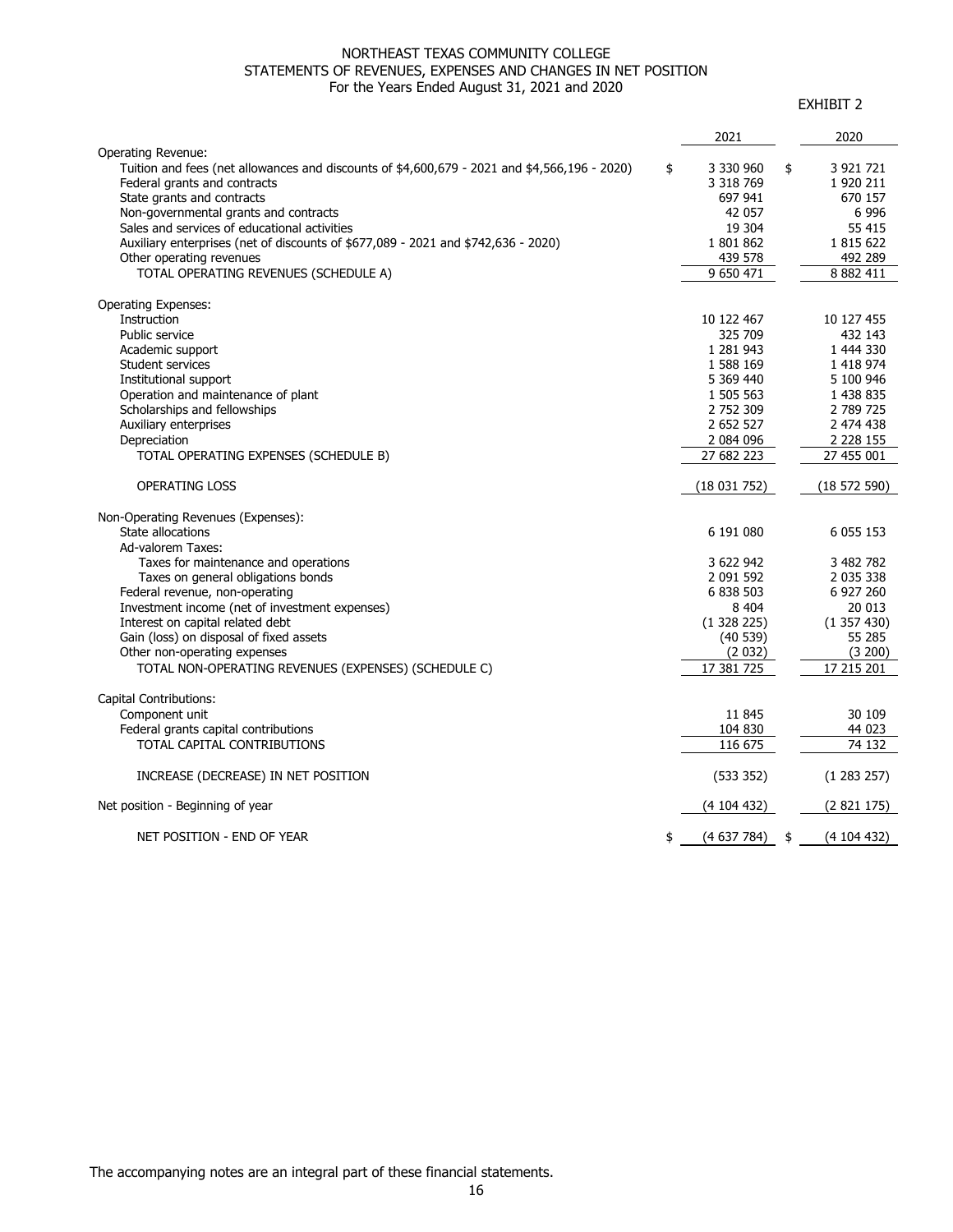# NORTHEAST TEXAS COMMUNITY COLLEGE FOUNDATION COMPONENT UNIT STATEMENTS OF ACTIVITIES For the Years Ended August 31, 2021 and 2020

EXHIBIT 2A

|                                                       | 2021                | 2020            |
|-------------------------------------------------------|---------------------|-----------------|
| Operating Revenue:                                    |                     |                 |
| Federal grants and contracts                          | \$<br>132 048       | \$<br>130 656   |
| State grants and contracts                            | 975 876             | 1 049 967       |
| Local grants and contracts                            | 1 049 178           | 788 419         |
| <b>TOTAL OPERATING REVENUES</b>                       | 2 157 102           | 1 969 042       |
| <b>Operating Expenses:</b>                            |                     |                 |
| Public service                                        | 2 3 3 1 7 5 7       | 2 193 292       |
| Scholarships                                          | 323 132             | 362 960         |
| Depreciation                                          | 7 537               | 7 5 3 7         |
| <b>TOTAL OPERATING EXPENSES</b>                       | 2 662 426           | 2 5 63 7 89     |
| <b>OPERATING LOSS</b>                                 | (505 324)           | (594 747)       |
|                                                       |                     |                 |
| Non-Operating Revenues:                               |                     |                 |
| Investment income                                     | 32 767              | 166 784         |
| TOTAL NON-OPERATING REVENUES (EXPENSES) (SCHEDULE C)  | 32 767              | 166 784         |
| (LOSS) BEFORE OTHER REVENUES, EXPENSES, GAINS, LOSSES | (472 557)           | (427963)        |
| Other Revenues, (Expenses), Gains, Losses:            |                     |                 |
| Additions to endowments                               | 482 055             | 515 216         |
| Gains (loss) on investments                           | 593 336             | 323 181         |
| Contributions                                         | 1 128 838           | 398 790         |
| TOTAL OTHER REVENUES, (EXPENSES), GAINS, LOSSES       | 2 204 229           | 1 237 187       |
|                                                       |                     |                 |
| INCREASE (DECREASE) IN NET POSITION                   | 1 731 672           | 809 224         |
| Net position - Beginning of year                      | 7 133 668           | 6 324 444       |
| NET POSITION - END OF YEAR                            | \$<br>8 8 6 5 3 4 0 | \$<br>7 133 668 |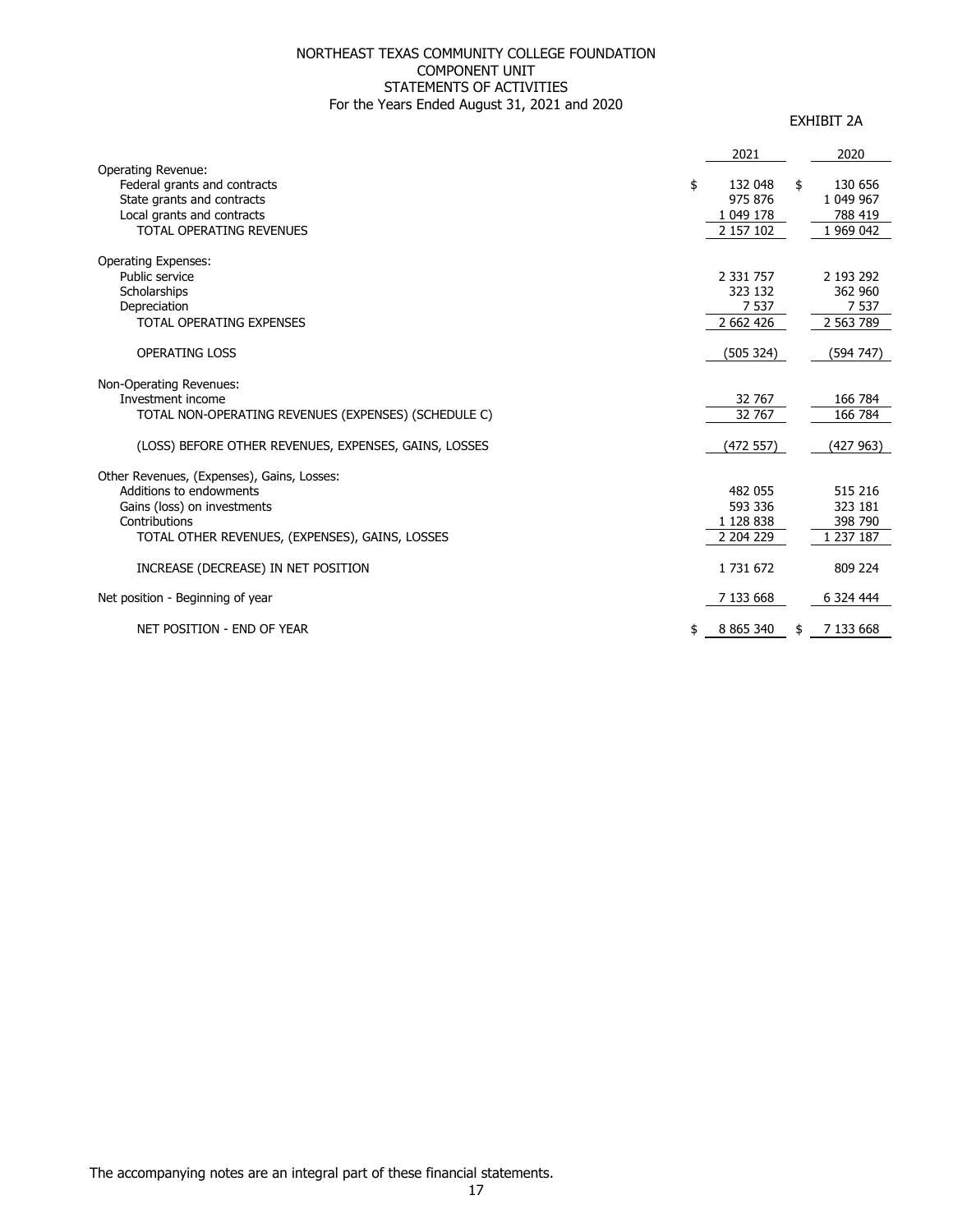# NORTHEAST TEXAS COMMUNITY COLLEGE STATEMENTS OF CASH FLOWS For the Years Ended August 31, 2021 and 2020

EXHIBIT 3

|                                                                                                                 | 2021                | 2020             |
|-----------------------------------------------------------------------------------------------------------------|---------------------|------------------|
| Cash Flows from Operating Activities:                                                                           |                     |                  |
| Receipts from students and other customers                                                                      | \$<br>6 969 658     | \$<br>5 600 095  |
| Receipts from grants and contracts                                                                              | 4 318 461           | 2 687 847        |
| Other receipts                                                                                                  | 439 578             | 547 704          |
| Payments to or on behalf of employees                                                                           | (9973313)           | (7206064)        |
| Payments to suppliers for goods or services                                                                     | (14087201)          | (13505200)       |
| Payments of scholarships                                                                                        | (2752309)           | (2789725)        |
| NET CASH PROVIDED (USED) BY OPERATING ACTIVITIES                                                                | (15085124)          | (14665343)       |
| Cash Flows from Noncapital Financing Activities:                                                                |                     |                  |
| State allocations                                                                                               | 5 931 386           | 5 721 916        |
| Federal revenues                                                                                                | 6 838 503           | 6 927 260        |
| Ad valorem tax revenues                                                                                         | 5 714 534           | 5 473 354        |
| NET CASH PROVIDED (USED) BY NONCAPITAL FINANCING ACTIVITIES                                                     | 18 484 423          | 18 122 530       |
|                                                                                                                 |                     |                  |
| Cash Flows from Capital and Related Financing Activities:<br>Interest and other expense on capital related debt | (1480057)           | (1265966)        |
|                                                                                                                 |                     |                  |
| Purchase of capital assets                                                                                      | (553 222)           | (243 227)        |
| Capital contributions<br>Proceeds from sale of fixed assets                                                     | 116 675<br>(40539)  | 44 023<br>55 285 |
| Proceeds from issuance of debt                                                                                  | 309 296             |                  |
| Payments on capital debt and leases                                                                             | (1536452)           | (1453270)        |
| Other non-operating expense                                                                                     | (2 032)             |                  |
| NET CASH PROVIDED (USED) BY CAPITAL FINANCING ACTIVITIES                                                        | (3186331)           | (2863155)        |
|                                                                                                                 |                     |                  |
| Cash Flows from Investing Activities:                                                                           |                     |                  |
| Investment earnings                                                                                             | 8 4 0 4             | 20 013           |
| Purchase of investments                                                                                         | (77902)             | (107049)         |
| NET CASH PROVIDED (USED) BY INVESTING ACTIVITIES                                                                | (69 498)            | (87036)          |
| INCREASE (DECREASE) IN CASH AND CASH EQUIVALENTS                                                                | 143 470             | 506 996          |
| Cash and cash equivalents - September 1                                                                         | 4 789 729           | 4 282 733        |
| CASH AND CASH EQUIVALENTS - AUGUST 31                                                                           | 4 933 199           | 4 789 729        |
|                                                                                                                 |                     |                  |
| Non-Cash investing, Capital, and Financing Activities:                                                          |                     |                  |
| Contributions of capital assets                                                                                 | \$<br>11 845        | 30 109           |
| TOTAL NON-CASH INVESTING, CAPITAL, AND FINANCING ACTIVITIES                                                     | \$<br>11 845        | 30 109           |
| Reconciliation of Operating Income to Net Cash Provided by Operating Activities                                 |                     |                  |
| Operating income (loss)                                                                                         | \$<br>(18031752)    | \$<br>(18572590) |
| Adjustments to Reconcile Net Income (Loss) to Net Cash Provided (Used) by Operating Activities:                 |                     |                  |
| Depreciation expense                                                                                            | 2 084 096           | 2 2 2 8 1 5 5    |
| Payments made directly by state for benefits                                                                    | (45897)             | 333 237          |
| Bad debts<br>Changes in Assets and Liabilities:                                                                 | 259 694             | 131 519          |
| Receivables, net                                                                                                | (690965)            | 287 721          |
| Inventories                                                                                                     |                     | 15 382           |
| Prepaid expense                                                                                                 | (15069)<br>(149658) | 173 278          |
| Due from component unit                                                                                         | 55 752              | (5411)           |
| Other assets                                                                                                    | 40 440              |                  |
| Accounts payable                                                                                                | 228 867             | (54652)          |
| <b>Accrued liabilities</b>                                                                                      | (30093)             | 61 792           |
| Deposits payable                                                                                                | (89181)             | (3950)           |
| Funds held for others                                                                                           | 13 563              | 25 941           |
| Pension and OPEB related                                                                                        | 1 528 889           | 1 180 240        |
| Deferred revenue                                                                                                | (243 810)           | (466005)         |
| NET CASH PROVIDED (USED) BY OPERATING ACTIVITIES                                                                | \$<br>(15085124)    | \$<br>(14665343) |

The accompanying notes are an integral part of these financial statements.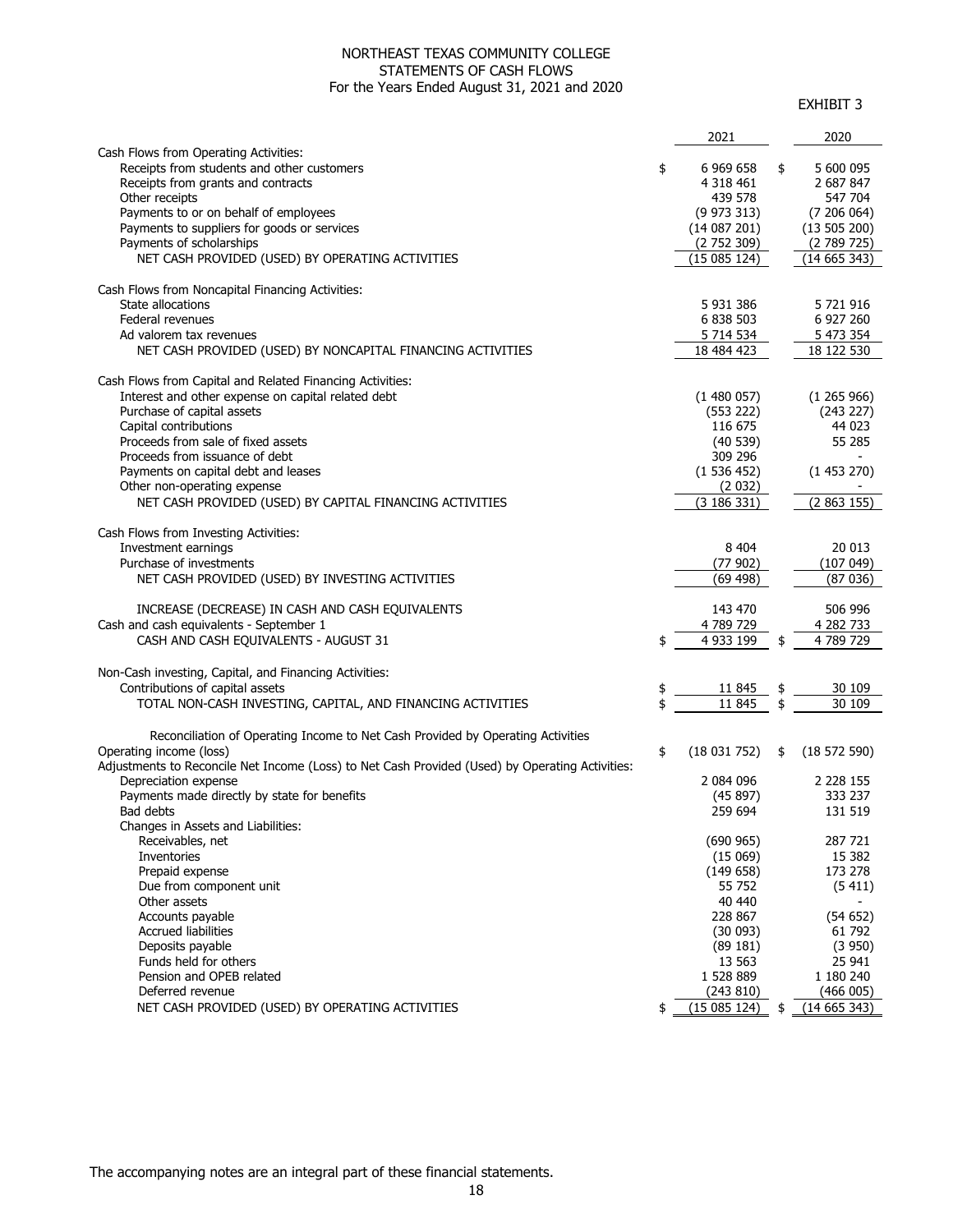# NORTHEAST TEXAS COMMUNITY COLLEGE FOUNDATION COMPONENT UNIT STATEMENTS OF CASH FLOWS For the Years Ended August 31, 2021 and 2020

EXHIBIT 3A

|                                                                                                | 2021              | 2020            |
|------------------------------------------------------------------------------------------------|-------------------|-----------------|
| Cash Flows from Operating Activities:<br>Receipts from grants and contracts                    | \$<br>1 911 684   | \$<br>1812846   |
| Payments of scholarships                                                                       | (376 798)         | (357 529)       |
| Payments of grants and contract costs                                                          | (1885422)         | (1734817)       |
| NET CASH PROVIDED (USED) BY OPERATING ACTIVITIES                                               | (350 536)         | (279520)        |
| Cash Flows from Noncapital Financing Activities:                                               |                   |                 |
| Additions to permanent and term endowment and other contributions                              | 1 030 408         | 880 406         |
| NET CASH PROVIDED (USED) BY NONCAPITAL FINANCING ACTIVITIES                                    | 1 030 408         | 880 406         |
| Cash Flows from Investing Activities:                                                          |                   |                 |
| Proceeds from sale of investments                                                              | 429 365           |                 |
| Investment income (loss)                                                                       | 323 009           | 166 783         |
| Purchase of capital assets                                                                     | (359 800)         | (30109)         |
| Purchase of investments                                                                        | (429 365)         | (166 782)       |
| NET CASH PROVIDED (USED) BY INVESTING ACTIVITIES                                               | (36791)           | (30108)         |
| INCREASE (DECREASE) IN CASH AND CASH EQUIVALENTS                                               | 643 081           | 570 778         |
| Cash and cash equivalents - September 1                                                        | 1 592 264         | 1 021 486       |
| CASH AND CASH EQUIVALENTS - AUGUST 31                                                          | \$<br>2 2 3 3 4 5 | \$<br>1 592 264 |
| Non-Cash investing, Capital, and Financing Activities:                                         |                   |                 |
| In-kind contributions                                                                          | \$<br>433 201     | \$<br>429 016   |
| Reconciliation of Operating Loss to Net Cash Used by Operating Activities                      |                   |                 |
| Operating income (loss)                                                                        | \$<br>(505 324)   | \$<br>(594 747) |
| Adjustments to Reconcile Operating Income (Loss) to Net Cash Provided by Operating Activities: |                   |                 |
| Depreciation                                                                                   | 7 5 3 7           | 7 5 3 7         |
| Non-cash transfer to college                                                                   |                   | 30 109          |
| Amortization and expense of in-kind contributions                                              |                   | 32 950          |
| Changes in Assets and Liabilities:                                                             |                   |                 |
| Accounts receivable                                                                            | 6 0 8 1           | 5 3 0 9         |
| Other assets                                                                                   | 2 0 8 8           |                 |
| Due to college                                                                                 | (55754)           | 5 4 1 1         |
| Deferred revenue                                                                               | 194 836           | 233 910         |
| NET CASH PROVIDED (USED) BY OPERATING ACTIVITIES                                               | \$<br>(350 536)   | \$<br>(279520)  |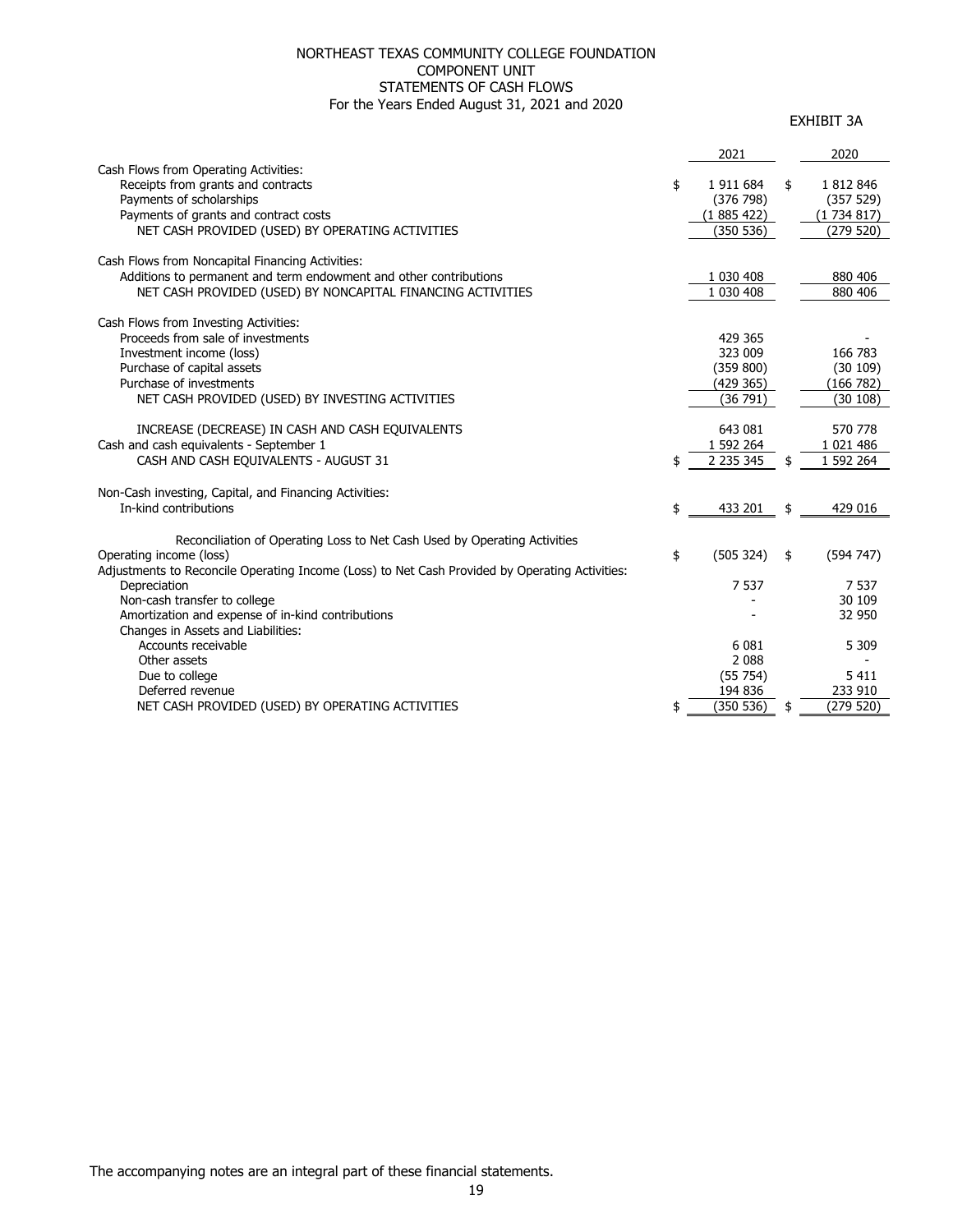### NOTE 1 - REPORTING ENTITY

Northeast Texas Community College (the College) was formed in January 1984, within a voter approved tax district encompassing Camp, Morris, and Titus Counties in Northeast Texas, in accordance with the laws of the State of Texas. A seven-member Board of Trustees elected at large from the three counties serves as the oversight unit. The College is considered to be a special purpose, primary government according to the definition in Governmental Accounting Standards Board (GASB) Statement 14. While the College receives funding from local, state, and federal sources, and must comply with the spending, reporting and record keeping requirements of these entities, it is not a component unit of any other governmental entity.

In defining the College's reporting entity for financial reporting purposes, management has considered all potential component units. The decision to include a potential component unit in the reporting entity was made by applying the criteria set forth in generally accepted accounting principles. The following is a brief summary of the potential component unit addressed in defining the College's reporting entity.

Northeast Texas Community College Foundation - The Foundation is organized for the exclusive support of Northeast Texas Community College. The Foundation is a thirty-two member board and the members of the College Board of Trustees are members of the Board of Directors of the Foundation.

### NOTE 2 - SUMMARY OF SIGNIFICANT ACCOUNTING POLICIES

#### Reporting Guidelines

The significant accounting policies followed by Northeast Texas Community College and Northeast Texas Community College Foundation in preparing these financial statements are in accordance with the Texas Higher Education Coordinating Board's Annual Financial Reporting Requirements for Texas Public Community and Junior Colleges. The College applies all applicable GASB pronouncements. The College is reported as a special-purpose government engaged in business-type activities (BTA).

#### Tuition Discounting

Texas Public Education Grants (TPEG) - Certain tuition amounts are required to be set aside for use as scholarships by qualifying students. This set aside, called the Texas Public Education Grant (TPEG), is shown with tuition and fee revenue amounts as a separate set aside amount (Texas Education Code Sed. §56.033). When funds are awarded to students and used for tuition and fees, the amounts are recorded as revenue, and a corresponding amount is recorded as a tuition discount. If the amount is dispersed directly to the student, the amount is recorded as a scholarship expense.

Title IV, Higher Education Act (HEA) Program Funds - Certain Title IV HEA Program funds are received by the College to pass through to the student. These funds are initially received by the College and recorded as restricted revenue. When funds are awarded to students, and used for tuition and fees, the amounts are recorded as revenue and a corresponding amount is recorded as a tuition discount. If the amount is dispersed directly to the student, the amount is recorded as a scholarship expense.

Other Tuition Discounts - The College awards tuition and fee scholarships from institutional funds to students who qualify. When these amounts are used for tuition and fees, the amounts are recorded as tuition and fee revenue and a corresponding amount is recorded as a tuition discount. If the amount is dispersed directly to the student, the amount is recorded as a scholarship expense.

#### Basis of Accounting

The financial statements of the College have been prepared on the accrual basis whereby all revenues are recorded when earned and all expenses are recorded when reduced to a legal or contractual obligation to pay.

#### Budgetary Data

Each community college in Texas is required by law to prepare an annual operating budget of anticipated revenues and expenditures for the fiscal year beginning September 1. The College's Board of Trustees adopts the budget, which is prepared on the accrual basis of accounting. A copy of the approved budget and subsequent amendments must be filed with the Texas Higher Education Coordinating Board, Legislative Budget Board, Legislative Reference Library, and Governor's Office of Budget and Planning by December 1.

### Cash and Cash Equivalents

The College's cash and cash equivalents are considered to be cash on-hand, demand deposits, and short-term investments with original maturities of three months or less from the date of acquisition.

#### Restricted Cash

The College's restricted cash consists of cash not available for operations, such as cash reserves for bond requirements.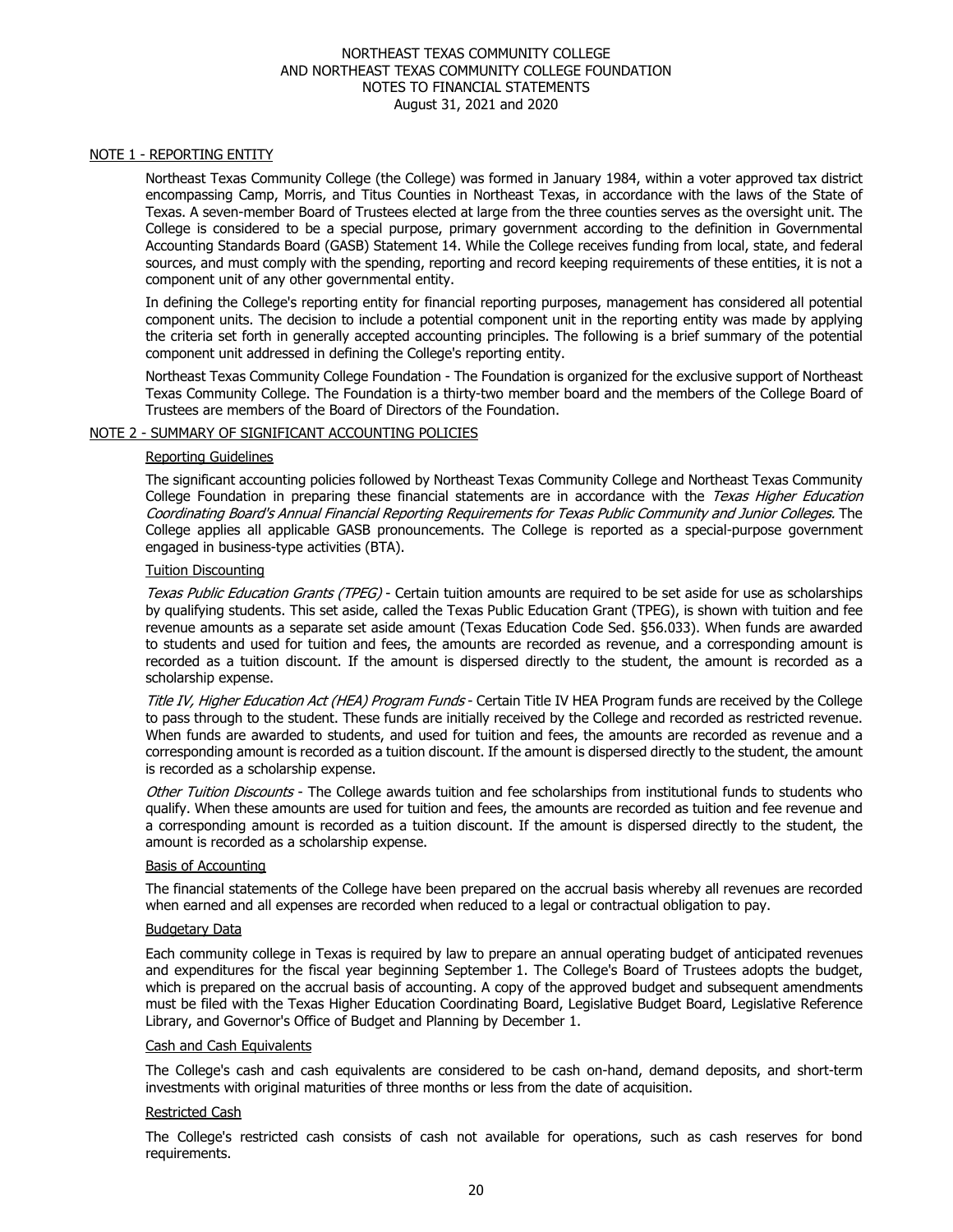### NOTE 2 - SUMMARY OF SIGNIFICANT ACCOUNTING POLICIES - CONTINUED

#### Deferred Outflows of Resources

In addition to assets, the statement of net position will sometimes report a separate section for deferred outflows of resources. This separate financial statement element, deferred outflows of resources, represents a consumption of net position that applies to future periods and so will not be recognized as an outflow of resources (expenses) until then. Governments are only permitted to report deferred outflows in circumstances specifically authorized by the GASB. A typical deferred outflow for community colleges is a deferred charge on refunding debt and/or charges relating pension benefits.

### Investments

In accordance with GASB Statement No 31, Accounting and Financial Reporting for Certain Investments and External Investment Pools, investments are reported at fair value. Fair values are based on published market rates. Shortterm investments have an original maturity of greater than one year at the time of purchase. Non-current investments include investments that are current but not available for operations.

### Inventories

Inventories consisting of consumable office supplies, and bookstore stock. Inventories are stated a lower of cost or market using the first-in, first-out (FIFO) method and are charged to expense as consumed.

### Deferred Inflows of Resources

In addition to liabilities, the statement of net position will sometimes report a separate section for deferred inflows of resources. This separate financial statement element, deferred inflows of resources, represents an acquisition of net position that applies to future periods and so will not be recognized as an inflow of resources (revenues) until that time. Governments are only permitted to report deferred inflows in circumstances specifically authorized by the GASB. A typical deferred inflow for community colleges is pension or OPEB related.

#### Capital Assets

Capital assets are recorded at cost at the date of acquisition or fair value at the date of donation. For equipment, the District's capitalization policy includes all items with a unit cost of \$5,000 or more and estimated useful life in excess of one year. Renovations of \$50,000 to buildings, infrastructure and land improvements that significantly increase the value or extend the useful life of the structure are capitalized. The costs of normal maintenance and repairs that do not add to the value of the asset or materially extend assets' lives are charged to operating expense in the year in which the expense is incurred.

Depreciation is computed using the straight-line method over the estimated useful lives of the assets, generally 50 years for buildings, 20 years for land improvements, 15 years for library books, 10 years for furniture, machinery, vehicles and other equipment, and 5 years for telecommunications and peripheral equipment.

#### Other Post-Employment Benefits

The fiduciary net position of the Employees Retirement System of Texas (ERS) State Retiree Health Plan (SRHP) has been determined using the flow of economic resources measurement focus and full accrual basis of accounting. This includes, for purposes of measuring the net OPEB liability, deferred outflows of resources and deferred inflows of resources related to other postemployment benefits; OPEB expense; and information about assets, liabilities and additions to/deductions from SRHP's net position. Benefit payments are recognized when due and are payable in accordance with the benefit terms.

#### Pensions

The College participates in the Teacher Retirement System of Texas (TRS) pension plan, a multiple-employer cost sharing defined benefit pension plan with a special funding situation. The fiduciary net position of TRS has been determined using the flow of economic resources measurement focus and full accrual basis of accounting. This includes, for purposes of measuring the net pension liability, deferred outflows of resources and deferred inflows of resources related to pensions, pension expense, and information about assets, liabilities and additions to/deductions from TRS's fiduciary net position. Benefit payments (including refunds of employee contributions) are recognized when due and payable in accordance with the benefit terms. Investments are reported at fair value.

#### Unearned Revenues and Expenditure

Tuition and fees of \$866,269 and \$1,192,653 and federal, state, and local grants of \$361,319 and \$278,745, have been reported as unearned revenues at August 31, 2021 and 2020, respectively.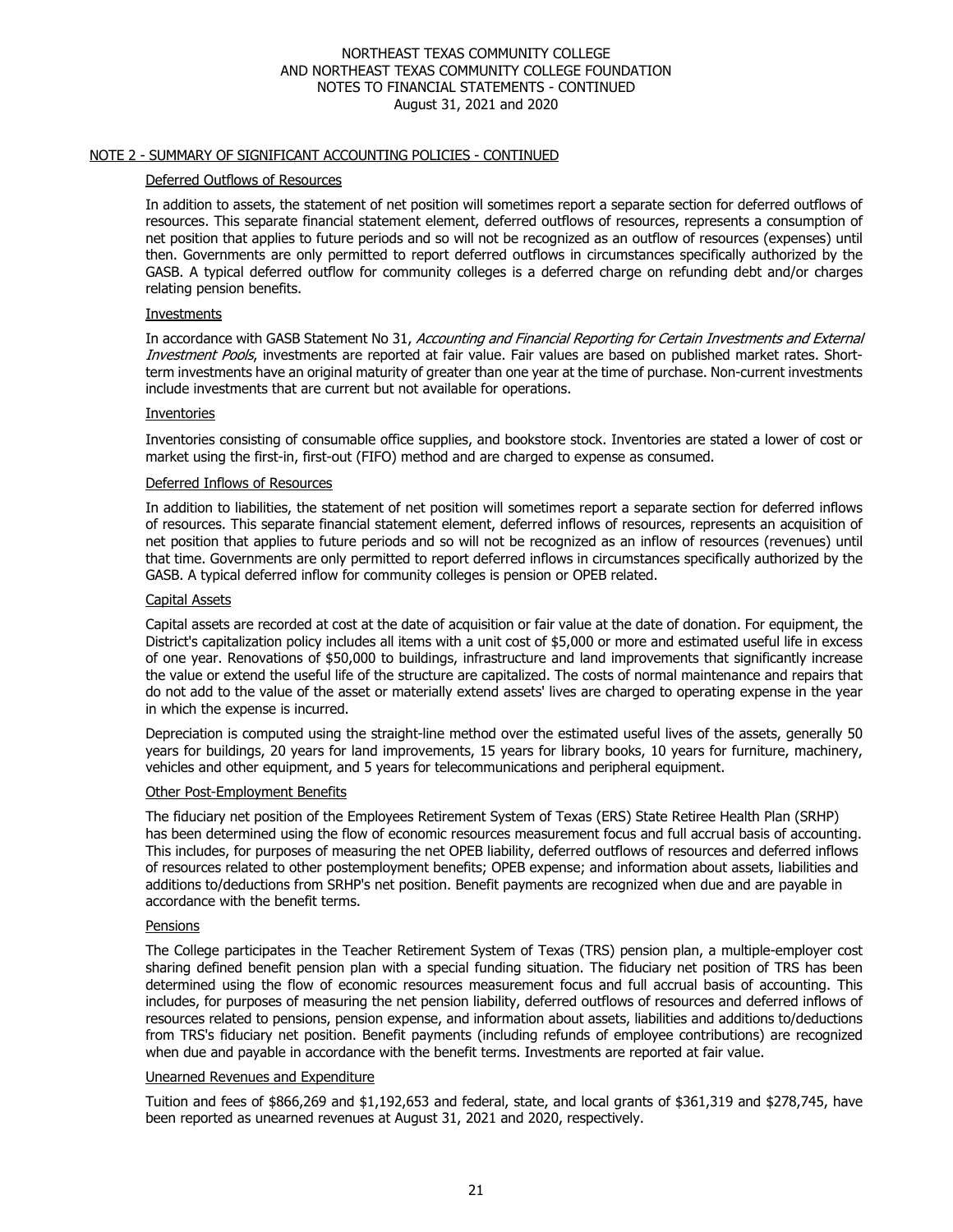### NOTE 2 - SUMMARY OF SIGNIFICANT ACCOUNTING POLICIES - CONTINUED

### **Estimates**

The preparation of the financial statements, in conformity with generally accepted accounting principles, requires management to make estimates and assumptions that affect certain reported amounts and disclosures. Actual results could differ from those estimates.

### Operating and Non-Operating Revenues and Expenses

The College distinguishes operating revenues and expenses from non-operating items. The College reports as a business type activity (BTA) and as a single, proprietary fund. Operating revenues and expenses generally result from providing services in connection with the College's principal ongoing operations. The principal operating revenues are tuition and related fees. The major non-operating revenues are state appropriations, Title IV federal revenue, and property tax collections. Operating expenses include the cost of sales and services, administrative expenses, and depreciation on capital assets. The operation of food service is not performed by the College.

### Pending Pronouncements

In June 2017, GASB issued Statement No. 87, Leases. The objective of this Statement is to better meet the information needs of financial statement users by improving accounting and financial reporting for leases by governments. This Statement increases the usefulness of governments' financial statements by requiring recognition of certain lease assets and liabilities for leases that previously were classified as operating leases and recognized as inflows of resources or outflows of resources based on the payment provisions of the contract. The requirements of this Statement are effective for reporting periods beginning after June 15, 2021. The College has not yet determined the impact this statement will have on the financial statements.

In January 2020, GASB issued Statement No. 92, *Omnibus 2020*. The objectives of this statement is to enhance comparability in accounting and financial reporting and to improve the consistency of authoritative literature by addressing practice issues that have been identified during implementation and application of certain GASB statements. The statement addresses a variety of topics and includes the following: Statement No. 87, Statement No. 73, Statement No. 74, Statement No. 84, and other topics. The requirements of this Statement are effective for reporting periods beginning after June 15, 2021. The College has not yet determined the impact this statement will have on the financial statements.

In May 2020, GASB issued Statement No. 95, Postponement of the Effective Dates of Certain Authoritative Guidance. The objective of this statement is to provide temporary relief to governments and other stakeholders in light of the COVID-19 pandemic. This is accomplished by postponing the effective dates of certain provisions in statements and implementation guides that first became effective or are scheduled to become effective for reporting periods beginning after June 15, 2018, and later. The effective dates of certain provisions contained in the following pronouncements are postponed by one year: Statement Nos. 83, 84, 88, 89, 90, 91, 92, 93, and Implementation Guide Nos. 2017-3, 2018-1, 2019-1, and 2019-2.

The effective dates of the following pronouncements are postponed by 18 months: Statement No. 87 and Implementation Guide No. 2019-3. This statement is effective immediately and all pending pronouncement effective dates are reflective of this requirements.

In May 2020, GASB issued Statement No. 96, Subscription-Based Information Technology Arrangements (SBITA). The objective of this statement is to (1) define a SBITA; (2) establish that SBITA results in a right-to-use subscription (intangible) asset and a corresponding subscription liability; (3) provide the capitalization criteria for outlays other than subscription payments; and (4) require note disclosures regarding a SBITA. The statement provides an exception for short-term SBITAs with a maximum contract term of 12 months. Subscription payments for short-term SBITAs should be recognized as outflows of resources. The requirements of this Statement are effective for reporting periods beginning after June 15, 2022. The College has not yet determined the impact this statement will have on the financial statements.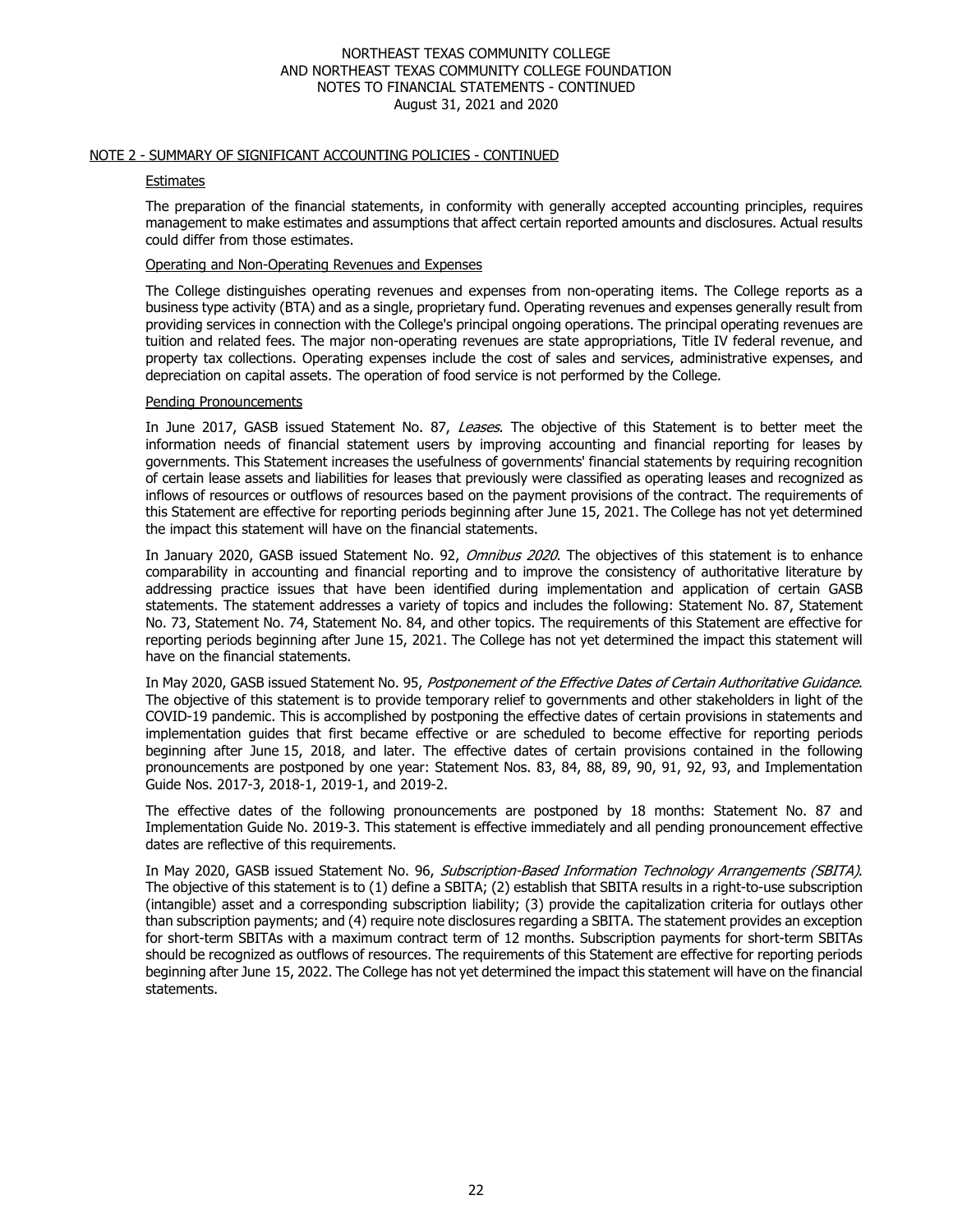# NOTE 2 - SUMMARY OF SIGNIFICANT ACCOUNTING POLICIES - CONTINUED

In June 2020, GASB issued Statement No. 97, Certain Component Unit Criteria, and Accounting and Financial Reporting for Internal Revenue Code Section 457 Deferred Compensation Plans - An Amendment of GASB Statement No. 14 and 84, and a Supersession of GASB Statement No. 32. The primary objectives of this statement are the following: (1) increase consistency and comparability in the reporting of fiduciary component units where the potential component unit does not have a governing board and the primary government performs those duties; (2) mitigate costs associated with the reporting of certain defined contribution pension plans, defined contribution other postemployment benefit (OPEB) plans, and other employee benefit plans as fiduciary component units in fiduciary fund financial statements; and (3) enhance the relevance, consistency, and comparability of the accounting and financial reporting for Internal Revenue Code (IRC) Section 457 deferred compensation plans that meet the definition of a pension plan and for benefits provided through those plans. The requirements of reporting defined contribution plans, defined contribution OPEB plans, or other employee benefit plans that are administered through trusts are effective immediately. The requirements related to reporting on fiduciary component units and 457 plans are effective for reporting periods beginning after June 15, 2021. The College has not yet determined the impact this statement will have on the financial statements.

### Prior Period Adjustment and Reclassifications

Certain reclassifications have been made to the prior year to conform with the current year presentation.

### NOTE 3 - AUTHORIZED INVESTMENTS

Northeast Texas Community College and Northeast Texas Community College Foundation are authorized to invest in obligations and instruments as defined in the Public Funds Investment Act (Sec. 2256.001 Texas Government Code). Such investments include: (1) obligations of the United States or its agencies, (2) direct obligations of the State of Texas or its agencies, (3) obligations of political subdivisions rated not less than A by a national investment rating firm, (4) certificates of deposit, and (5) other instruments and obligations authorized by statute.

### NOTE 4 - DEPOSITS AND INVESTMENTS

Cash and deposits included on Exhibit 1, Statements of Net Position, consist of the items reported below:

|                         |             | AUGUST 31, |           |  |  |
|-------------------------|-------------|------------|-----------|--|--|
|                         | 2021        |            | 2020      |  |  |
| Demand deposits         | 2 3 3 1 5 1 |            | 2 272 930 |  |  |
| Time deposits           | 1 618 022   |            | 1 457 310 |  |  |
| Petty cash              | 10 050      |            | 10 850    |  |  |
| TOTAL CASH AND DEPOSITS | 3 961 222   |            | 3 741 090 |  |  |

Cash and Deposits Reconciliation of Deposits and Investments to Exhibit 1

|                                             | <b>FAIR VALUE</b><br>AUGUST 31. |           |    |           |
|---------------------------------------------|---------------------------------|-----------|----|-----------|
|                                             |                                 |           |    |           |
| <b>TYPE OF SECURITY</b>                     |                                 | 2021      |    | 2020      |
| Investment pool                             | \$                              | 2 590 010 | \$ | 2 588 771 |
| <b>TOTAL</b>                                |                                 | 2 590 010 |    | 2 588 771 |
| TOTAL CASH AND DEPOSITS                     |                                 | 3 961 223 |    | 3 741 090 |
| TOTAL DEPOSITS AND INVESTMENTS              |                                 | 6 551 233 | S  | 6 329 861 |
|                                             |                                 |           |    |           |
| Cash and cash equivalents (Exhibit 1)       | \$                              | 4 187 241 | \$ | 4 104 110 |
| Restricted cash and equivalents (Exhibit 1) |                                 | 745 971   |    | 685 619   |
| Investments (Exhibit 1)                     |                                 | 699 208   |    | 627 608   |
| Restricted investments (Exhibit 1)          |                                 | 918 813   |    | 912 524   |
| TOTAL DEPOSITS AND INVESTMENTS              |                                 | 6 551 233 | £. | 6 329 861 |

Cash and Deposits for Northeast Texas Community College Foundation reported on Exhibit 1A consist of the following:

|                         | AUGUST 31, |           |
|-------------------------|------------|-----------|
|                         | 2021       | 2020      |
| Demand deposits         | 2 235 345  | 1 592 264 |
| TOTAL CASH AND DEPOSITS | 2 235 345  | . 592 264 |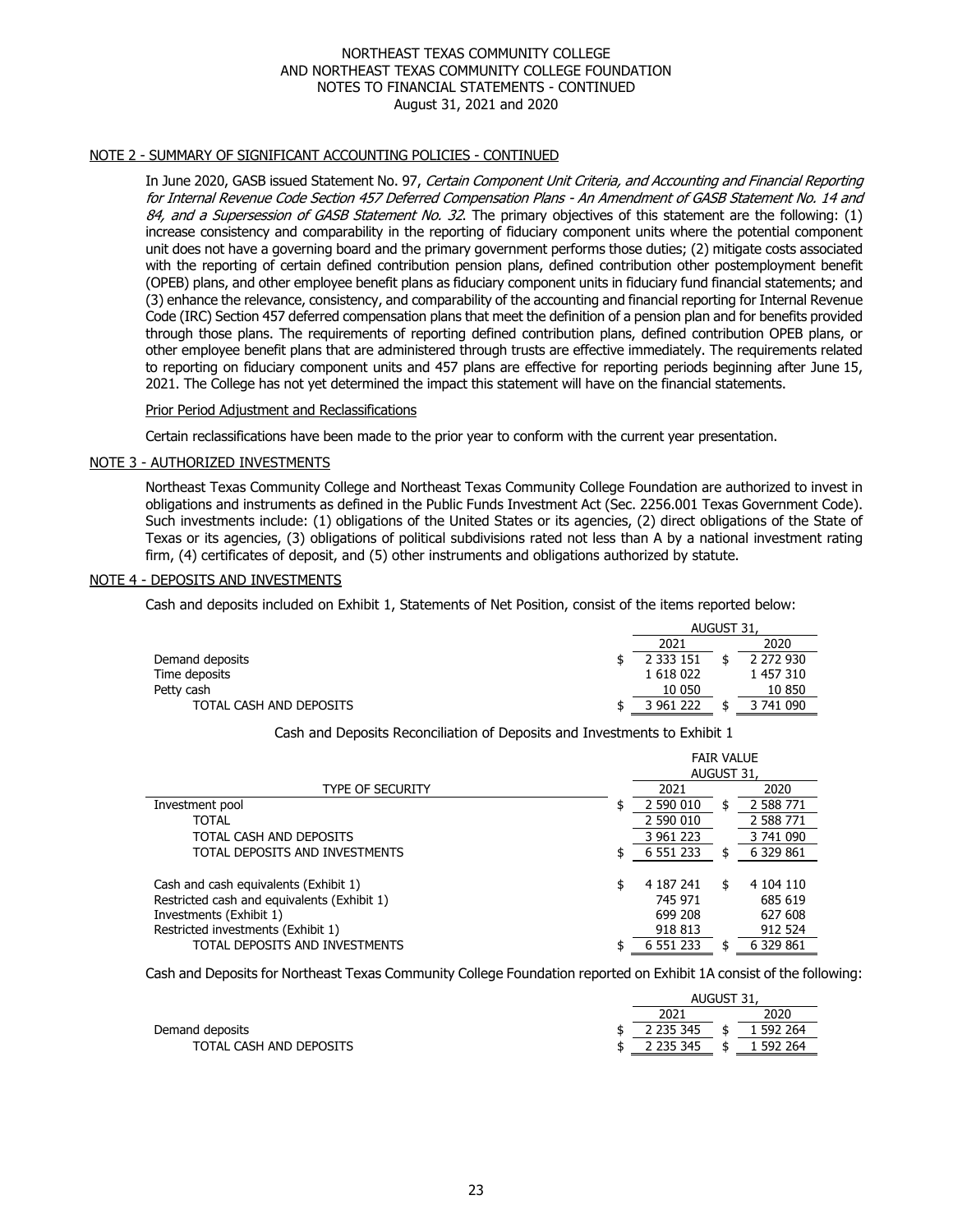### NOTE 4 - DEPOSITS AND INVESTMENTS - CONTINUED

|                                |                   | <b>FAIR VALUE</b><br>AUGUST 31, |           |
|--------------------------------|-------------------|---------------------------------|-----------|
| <b>TYPE OF SECURITY</b>        | 2021              |                                 | 2020      |
| U. S. government agencies      | \$<br>1 047 705   | \$                              | 835 273   |
| Corporate bond/note            | 1 636 381         |                                 | 1 360 942 |
| Mutual funds                   | 3 951 572         |                                 | 3 554 864 |
| TOTAL INVESTMENTS              | 6 634 658         |                                 | 5 751 079 |
| Total cash and deposits        | 2 2 3 3 4 5       |                                 | 1 592 264 |
| TOTAL DEPOSITS AND INVESTMENTS | 8 870 003         | \$                              | 7 343 343 |
|                                |                   |                                 |           |
| Cash and cash equivalents      | \$<br>2 2 3 3 4 5 | \$                              | 1 592 264 |
| Long-term investments          | 6 634 658         |                                 | 5 751 079 |
| TOTAL DEPOSITS AND INVESTMENTS | 8 870 003         | \$                              | 7 343 343 |

### Reconciliation of Deposits and Investments to Exhibit 1A

As of August 31, 2021, the College had the following investments and maturities:

|                          |        |               | INVESTMENT MATURITIES (IN YEARS) |  |                          |  |                          |  |  |
|--------------------------|--------|---------------|----------------------------------|--|--------------------------|--|--------------------------|--|--|
|                          | CREDIT | <b>MARKET</b> | LESS                             |  |                          |  |                          |  |  |
| Investment Type          | RATING | VALUE         | THAN 1                           |  | 1-2                      |  | 2-3                      |  |  |
| Certificates of Deposits |        | 1 618 021     | 1 467 422                        |  | ٠                        |  | 150 599                  |  |  |
| Investment Pool          | N/A    | 2 590 010     | 2 590 010                        |  | -                        |  | $\overline{\phantom{0}}$ |  |  |
| TOTAL MARKET VALUE       | AAA    | 4 208 031     | 4 057 432                        |  | $\overline{\phantom{0}}$ |  | 150 599                  |  |  |

As of August 31, 2021, the Foundation had the following investments and maturities:

|                     |        |               |                 | INVESTMENT MATURITIES (IN YEARS) |       |  |                          |
|---------------------|--------|---------------|-----------------|----------------------------------|-------|--|--------------------------|
|                     | CREDIT | <b>MARKET</b> | NO              | LESS                             |       |  |                          |
| Investment Type     | RATING | VALUE         | <b>MATURITY</b> | THAN 1                           | ے - ا |  | 2-3                      |
| <b>Mutual Funds</b> | N/A    | 6 634 658     | 6 634 658       | -                                | -     |  | -                        |
| TOTAL MARKET VALUE  |        | 6 634 658     | 6 634 658       | ٠                                | -     |  | $\overline{\phantom{0}}$ |

Interest Rate Risk - In accordance with state law and Northeast Texas Community College policy, the College does not purchase any investments with maturities greater than 10 years.

Credit Risk - In accordance with state law and the College's investment policy, investments in mutual funds and investment pools must be rated at least AAA; commercial paper must be rated at least A-1 or P-1; and investments in obligations from other states, municipalities, counties, etc. must be rated at least A, as well.

Concentration of Credit Risk - The College does not place a limit on the amount that may be invested in any one issuer. More than 5% of the College's investments are in investment pools (62.0%) and certificates of deposit (38.0%).

Custodial Credit Risk - At August 31, 2021, the College had money on deposit at two banks. The carrying amount of the College's and the Foundation's bank deposits was \$4,051,264 and \$3,730,231, and total bank balances equaled \$4,468,523 and \$3,986,523, respectively. Bank balances of \$349,878 are covered by federal depository insurance and \$3,701,386 was covered by collateral pledged in Northeast Texas Community College's name. The collateral was held in the safekeeping departments of banks which act as agents for the College.

Fair Value of Investments - Accounting standards establish a fair value hierarchy that prioritizes the inputs to valuation techniques used to measure fair value. This hierarchy consists of three broad levels: Level 1 inputs consist of unadjusted quoted prices in active markets for identical assets that the government can access at the measurement date, Level 2 inputs consist of inputs consist of inputs other than quoted prices that are observable for identical assets, and Level 3 inputs are unobservable inputs for the assets. All investments are valued using Level 1 inputs.

### NOTE 5 - DERIVATIVES

The College had no derivatives at August 31, 2021 or 2020.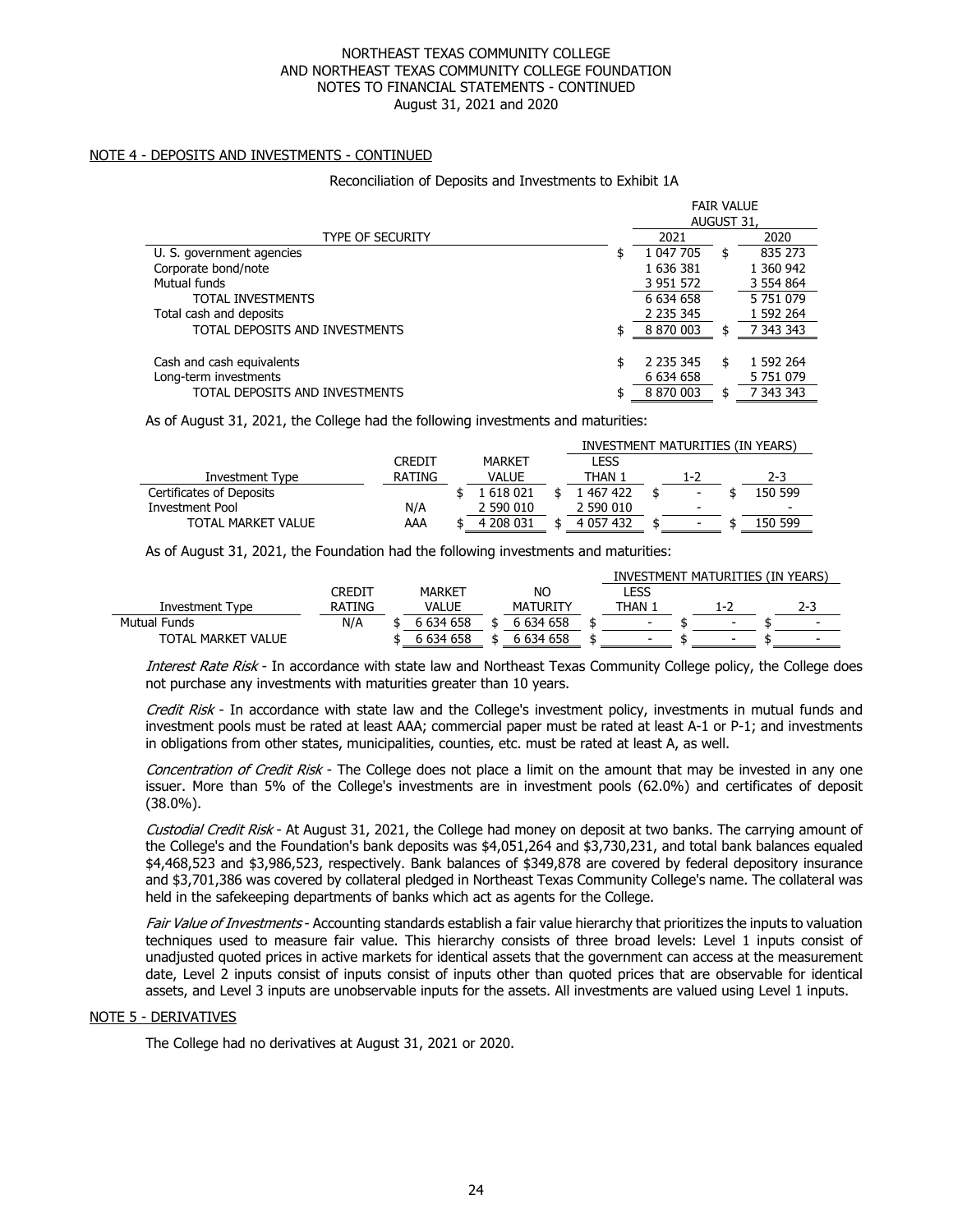# NOTE 6 - DEFERRED OUTFLOWS OF RESOURCES BOND REFUNDING

The College was required to reclassify refunded debt, the difference between the reacquisition price and the net carrying amount of the old debt, as a deferred outflow of resources or a deferred inflow of resources and recognize this as a component of interest expense in a systematic and rational manner over the remaining life of the old debt of the life on the new debt, whichever is shorter.

Distributions from endowment investments are required to be spent for the purposes for which the endowment was established. Scholarship distributions are made pursuant to the investment policy. The policy for distribution of investment income designates an annual spending rate of no more than 5% as applied to a 36 month moving average of market value less current year contributions as measured at August 31 of each year. Endowment net position is classified as restricted nonexpendable student aid in the Statement of Net Position except for \$564,708 which is included in unrestricted.

|                                   | <b>BALANCE</b><br>AUGUST 31,<br>2020 | <b>INCREASES</b>         | <b>DECREASES</b> | <b>BALANCE</b><br>AUGUST 31,<br>2021 |
|-----------------------------------|--------------------------------------|--------------------------|------------------|--------------------------------------|
| Deferred charge on bond refunding | 308 992                              | $\overline{\phantom{a}}$ | 67 421           | 241 571                              |
|                                   | <b>BALANCE</b><br>AUGUST 31,<br>2019 | <b>INCREASES</b>         | <b>DECREASES</b> | <b>BALANCE</b><br>AUGUST 31,<br>2020 |
| Deferred charge on bond refunding | 378 844                              | -                        | 69 852           | 308 992                              |

# NOTE 7 - CAPITAL ASSETS

Capital assets activity for the year ended August 31, 2021 was as follows:

|                                                    | <b>BALANCE</b><br>AUGUST 31,<br>2020 | <b>INCREASES</b> | <b>DECREASES</b> | <b>BALANCE</b><br>AUGUST 31,<br>2021 |
|----------------------------------------------------|--------------------------------------|------------------|------------------|--------------------------------------|
| Not Depreciated:                                   |                                      |                  |                  |                                      |
| Land                                               | \$<br>1 748 209                      | \$               | \$               | \$<br>1 748 209                      |
| Construction in progress                           | 6 500                                | 208 048          |                  | 214 548                              |
| TOTAL NOT DEPRECIATED                              | 1 754 709                            | 208 048          |                  | 1962757                              |
| <b>Other Capital Assets:</b>                       |                                      |                  |                  |                                      |
| <b>Buildings</b>                                   | 52 472 747                           | 242 631          | 13 953           | 52 701 425                           |
| Equipment purchased with capital lease             | 342 348                              |                  | 92 000           | 250 348                              |
| Furniture, machinery, vehicles and other equipment | 8 326 040                            | 67 620           | 40 218           | 8 3 5 3 4 4 2                        |
| Library books                                      | 660 549                              | 19 903           | 1968             | 678 484                              |
| Telecommunications and peripheral equipment        | 3 729 724                            | 15 0 20          |                  | 3 744 744                            |
| TOTAL OTHER CAPITAL ASSETS                         | 65 531 408                           | 345 174          | 148 139          | 65 728 443                           |
| Accumulated Depreciation:                          |                                      |                  |                  |                                      |
| <b>Buildings</b>                                   | 10 943 093                           | 1 190 803        | 99 793           | 12 034 103                           |
| Equipment purchased with capital lease             | 307 848                              |                  | 57 500           | 250 348                              |
| Furniture, machinery, vehicles and other equipment | 4 854 107                            | 668 787          | 34 800           | 5 488 094                            |
| Library books                                      | 517 489                              | 18 9 64          | 1943             | 534 510                              |
| Telecommunications and peripheral equipment        | 3 187 723                            | 205 542          |                  | 3 393 265                            |
| TOTAL ACCUMULATED DEPRECIATION                     | 19 810 260                           | 2 084 096        | 194 036          | 21 700 320                           |
| NET OTHER CAPITAL ASSETS                           | 45 721 148                           | (1738922)        | (45 897)         | 44 028 123                           |
| <b>NET CAPITAL ASSETS</b>                          | 47 475 857                           | \$<br>(1530874)  | \$<br>(45 897)   | \$<br>45 990 880                     |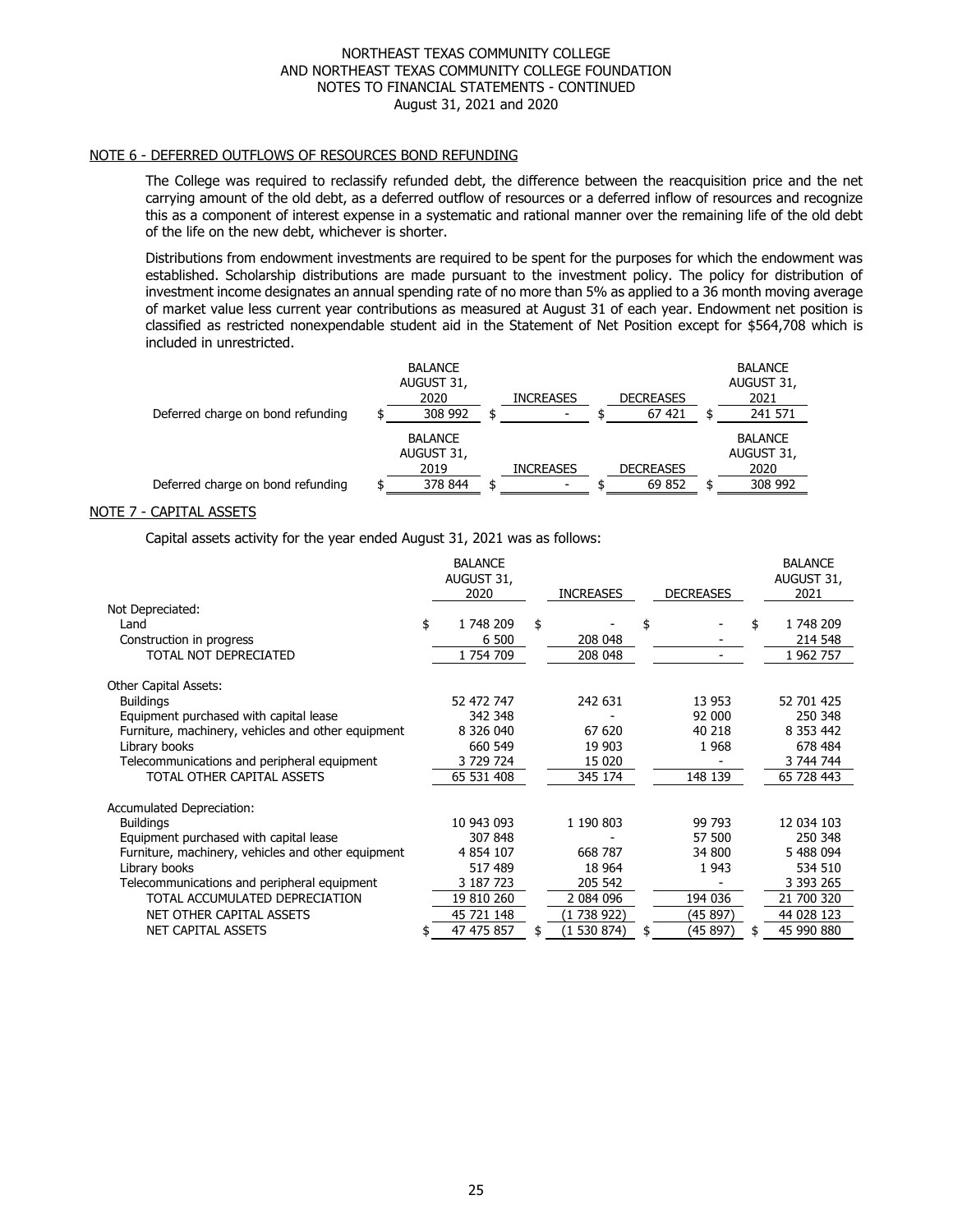# NOTE 7 - CAPITAL ASSETS - CONTINUED

# **Foundation**

|                                | <b>BALANCE</b> |                  |                  | <b>BALANCE</b> |
|--------------------------------|----------------|------------------|------------------|----------------|
|                                | AUGUST 31,     |                  |                  | AUGUST 31,     |
|                                | 2020           | <b>INCREASES</b> | <b>DECREASES</b> | 2021           |
| Not Depreciated:               |                |                  |                  |                |
| Land                           | \$<br>205 480  | \$               | \$               | 205 480        |
| Works of art, antiques         | 101 234        | 359 800          |                  | 461 034        |
| TOTAL NOT DEPRECIATED          | 306 714        | 359 800          |                  | 666 514        |
| Other Capital Assets:          |                |                  |                  |                |
| <b>Biggers Mural</b>           | 112 611        |                  |                  | 112 611        |
| <b>Buildings</b>               | 95 300         |                  |                  | 95 300         |
| TOTAL OTHER CAPITAL ASSETS     | 207 911        |                  |                  | 207 944        |
| Accumulated Depreciation:      |                |                  |                  |                |
| <b>Biggers Mural</b>           | 14 0 76        | 5 6 3 1          |                  | 19 707         |
| <b>Buildings</b>               | 23 823         | 1 906            |                  | 25 7 29        |
| TOTAL ACCUMULATED DEPRECIATION | 37 899         | 7 5 3 7          |                  | 45 436         |
| NET OTHER CAPITAL ASSETS       | 170 012        | (7 537)          |                  | 162 475        |
| NET CAPITAL ASSETS             | 476 726        | 352 263          | \$               | 828 989        |

Capital assets activity for the year ended August 31, 2020 was as follows:

|                                                    | <b>BALANCE</b>  |                          |                          | <b>BALANCE</b>   |
|----------------------------------------------------|-----------------|--------------------------|--------------------------|------------------|
|                                                    | AUGUST 31,      |                          |                          | AUGUST 31,       |
|                                                    | 2019            | <b>INCREASES</b>         | <b>DECREASES</b>         | 2020             |
| Not Depreciated:                                   |                 |                          |                          |                  |
| Land                                               | \$<br>1 748 209 | \$                       | \$                       | \$<br>1 748 209  |
| Construction in progress                           | 27 474          | 6 500                    | 27 474                   | 6 500            |
| TOTAL NOT DEPRECIATED                              | 1 775 683       | 6 500                    | 27 474                   | 1754709          |
|                                                    |                 |                          |                          |                  |
| Other Capital Assets:                              |                 |                          |                          |                  |
| <b>Buildings</b>                                   | 52 460 103      | 12 644                   |                          | 52 472 747       |
| Equipment purchased with capital lease             | 342 348         |                          |                          | 342 348          |
| Furniture, machinery, vehicles and other equipment | 8 257 288       | 107 730                  | 38 978                   | 8 326 040        |
| Library books                                      | 646 710         | 16 894                   | 3 0 5 5                  | 660 549          |
| Telecommunications and peripheral equipment        | 3 626 298       | 103 426                  |                          | 3 729 724        |
| TOTAL OTHER CAPITAL ASSETS                         | 65 332 747      | 240 694                  | 42 033                   | 65 531 408       |
|                                                    |                 |                          |                          |                  |
| Accumulated Depreciation:                          |                 |                          |                          |                  |
| <b>Buildings</b>                                   | 9 818 257       | 1 180 805                | 55 969                   | 10 943 093       |
| Equipment purchased with capital lease             | 303 248         | 4 600                    |                          | 307 848          |
| Furniture, machinery, vehicles and other equipment | 4 200 701       | 692 523                  | 39 117                   | 4 8 5 4 1 0 7    |
| Library books                                      | 500 669         | 19875                    | 3 0 5 5                  | 517 489          |
| Telecommunications and peripheral equipment        | 2 854 879       | 332 844                  |                          | 3 187 723        |
| TOTAL ACCUMULATED DEPRECIATION                     | 17 677 754      | 2 230 647                | 98 141                   | 19 810 260       |
| NET OTHER CAPITAL ASSETS                           | 47 654 993      | (1989953)                | (56 108)                 | 45 721 148       |
| <b>NET CAPITAL ASSETS</b>                          | 49 430 676      | \$<br>(1983453)          | \$<br>(28634)            | \$<br>47 475 857 |
|                                                    |                 |                          |                          |                  |
| <b>Foundation</b>                                  |                 |                          |                          |                  |
|                                                    | <b>BALANCE</b>  |                          |                          | <b>BALANCE</b>   |
|                                                    | AUGUST 31,      |                          |                          | AUGUST 31,       |
|                                                    | 2019            | <b>INCREASES</b>         | <b>DECREASES</b>         | 2020             |
| Not Depreciated:                                   |                 |                          |                          |                  |
| Land                                               | \$<br>205 480   | \$                       | \$                       | \$<br>205 480    |
| Works of art, antiques                             | 101 234         | $\overline{\phantom{0}}$ |                          | 101 234          |
| TOTAL NOT DEPRECIATED                              | 306 714         | ÷,                       |                          | 306 714          |
| Other Capital Assets:                              |                 |                          |                          |                  |
| <b>Biggers Mural</b>                               | 112 611         |                          |                          | 112 611          |
| <b>Buildings</b>                                   | 95 300          | $\overline{\phantom{0}}$ |                          | 95 300           |
| TOTAL OTHER CAPITAL ASSETS                         | 207 911         | ÷                        |                          | 207 911          |
| Accumulated Depreciation:                          |                 |                          |                          |                  |
| <b>Biggers Mural</b>                               | 8 4 4 5         | 5 6 3 1                  |                          | 14 0 76          |
| <b>Buildings</b>                                   | 21 917          | 1 9 0 6                  |                          | 23 823           |
| TOTAL ACCUMULATED DEPRECIATION                     | 30 362          | 7 5 3 7                  | $\overline{\phantom{a}}$ | 37 899           |
| NET OTHER CAPITAL ASSETS                           | 177 549         | (7537)                   |                          | 170 012          |

NET CAPITAL ASSETS  $\frac{1}{2}$   $\frac{484\,263}{2}$   $\frac{1}{2}$   $\frac{1}{2}$   $\frac{1}{2}$   $\frac{1}{2}$   $\frac{1}{2}$   $\frac{1}{2}$   $\frac{1}{2}$   $\frac{1}{2}$   $\frac{1}{2}$   $\frac{1}{2}$   $\frac{1}{2}$   $\frac{1}{2}$   $\frac{1}{2}$   $\frac{1}{2}$   $\frac{1}{2}$   $\frac{1}{2}$   $\frac{1}{2}$   $\frac{1$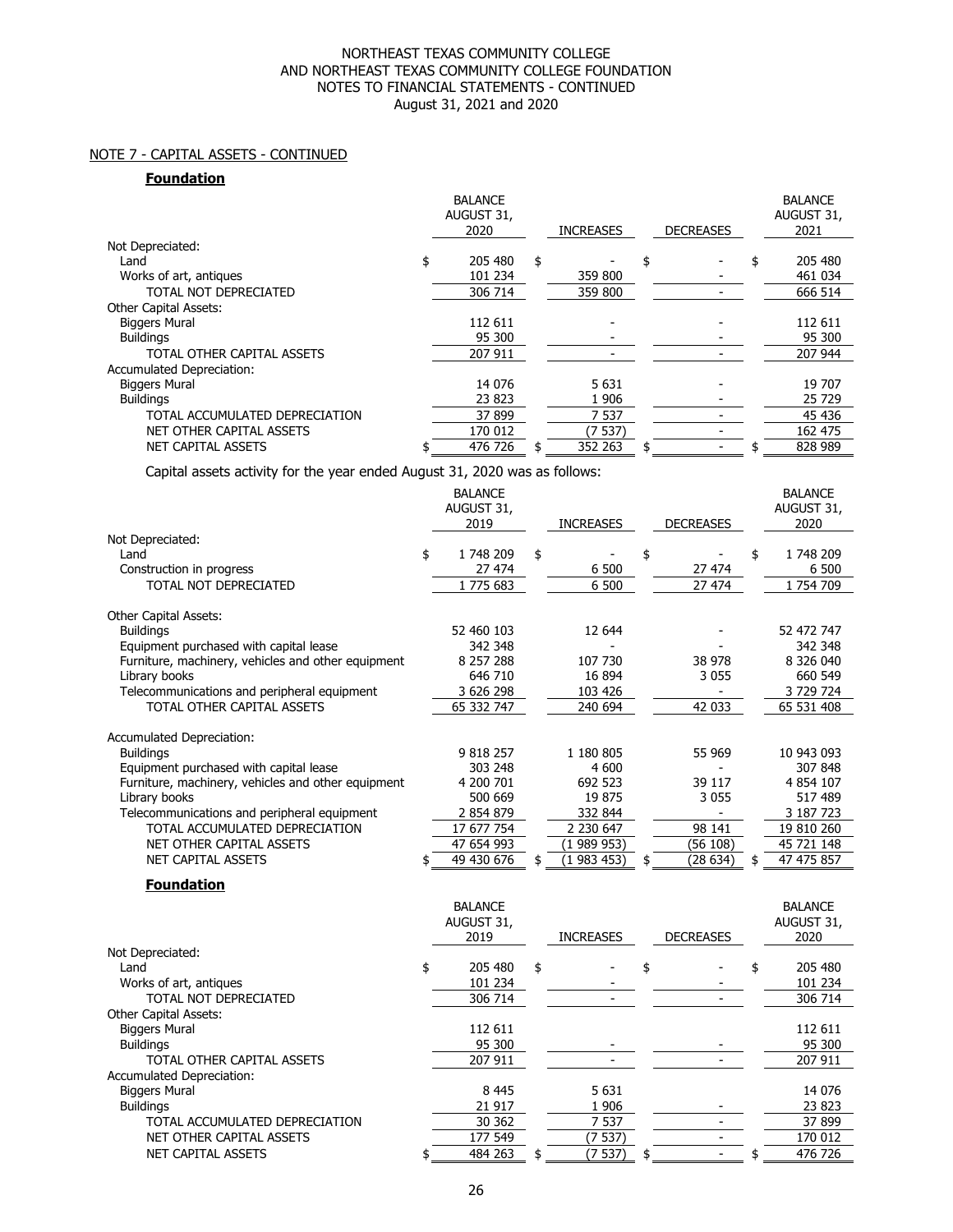# NOTE 8 - NONCURRENT LIABILITIES

### Long-term liability activity for the year ended August 31, 2021 was as follows:

|                             | <b>BALANCE</b><br>AUGUST 31,<br>2020 | <b>INCREASES</b>         | <b>DECREASES</b>         | <b>BALANCE</b><br>AUGUST 31,<br>2021 | <b>CURRENT</b><br><b>PORTION</b> |
|-----------------------------|--------------------------------------|--------------------------|--------------------------|--------------------------------------|----------------------------------|
| Leases, Bonds, and Notes:   |                                      |                          |                          |                                      |                                  |
| Revenue bonds               | 6 940 000                            | $\overline{\phantom{0}}$ | 340 000                  | 6 600 000                            | 350 000                          |
| General obligation bonds    | 28 652 543                           | 159 296                  | 1 080 000                | 27 731 839                           | 1 110 000                        |
| Notes payable               | 919 695                              | 150 000                  | 116 452                  | 953 243                              | 169 288                          |
| Net pension liability       | 5 340 834                            | 552 419                  | $\overline{\phantom{a}}$ | 5 893 253                            |                                  |
| Net OPEB liability          | 16 681 381                           | $\overline{\phantom{a}}$ | $\overline{\phantom{0}}$ | 16 681 381                           | 611 803                          |
| TOTAL LONG-TERM OBLIGATIONS | 58 534 453                           | 861 715                  | 536 452                  | 57 859 716                           | 2 241 091                        |

Long-term liability activity for the year ended August 31, 2020 was as follows:

|                             | <b>BALANCE</b><br>AUGUST 31,<br>2019 | <b>INCREASES</b>               | <b>DECREASES</b>         | <b>BALANCE</b><br>AUGUST 31,<br>2020 | <b>CURRENT</b><br><b>PORTION</b> |
|-----------------------------|--------------------------------------|--------------------------------|--------------------------|--------------------------------------|----------------------------------|
| Leases, Bonds, and Notes:   |                                      |                                |                          |                                      |                                  |
| Revenue bonds               | 7 270 000                            | \$<br>$\overline{\phantom{a}}$ | 330 000                  | 6 940 000                            | 340 000                          |
| General obligation bonds    | 29 513 205                           | 154 338                        | 1 015 000                | 28 652 543                           | 1 080 000                        |
| Notes payable               | 1 027 964                            | $\overline{\phantom{a}}$       | 108 269                  | 919 695                              | 116 530                          |
| Net pension liability       | 5 747 157                            | $\overline{\phantom{a}}$       | 406 323                  | 5 340 834                            |                                  |
| Net OPEB liability          | 15 142 652                           | 1 538 729                      | $\overline{\phantom{0}}$ | 16 681 381                           | 528 706                          |
| TOTAL LONG-TERM OBLIGATIONS | 58 700 978                           | . 693 067                      | 859 592                  | 58 534 453                           | 2 065 236                        |

### NOTE 9 - BONDS AND NOTES PAYABLE

#### General Obligation Bonds

The 2012 Series Limited Tax Refunding Bonds are due in annual installments varying from \$31,582 to \$1,130,200 with interest rates from 1.08% to 2.4%. The 2013 Series Limited Tax Refunding Bonds are due in annual installments from \$530,000 to \$1,130,000 with interest rates from 3.03% to 3.38%. Of the original \$18,000,000 bonds authorized by the November 5, 2002 election, there were un-issued but approved bonds totaling \$5,518,457 at August 31, 2021 and 2020. The 2015 Series Limited Tax Bonds are due in annual installments varying from \$35,122 to \$1,055,600 with interest rates from 4% to 4.25%. The 2016 Series Limited Tax Bonds are due in annual installments varying from \$75,000 to \$1,955,000. The 2016 refunding bonds are due in annual installments varying from \$5,000 to \$90,000 with interest rates from 1.69% to 3.22%. The principal and interest expense for the next five years and beyond for the tax obligation bonds are as follows:

| <b>YEARS ENDING</b> |    |            |     |                 | <b>TOTAL</b>        |
|---------------------|----|------------|-----|-----------------|---------------------|
| AUGUST 31,          |    | PRINCIPAL  |     | <b>INTEREST</b> | <b>REOUIREMENTS</b> |
| 2022                | \$ | 1 110 000  | A)  | \$<br>900 125   | \$<br>2 010 125     |
| 2023                |    | 1 155 000  | (A) | 856 600         | 2 011 600           |
| 2024                |    | 1 129 377  | (A) | 881 698         | 2 011 075           |
| 2025                |    | 1 093 309  | (A) | 918 291         | 2 011 600           |
| 2026                |    | 1 064 431  | (A) | 949 544         | 2 013 975           |
| 2027-2031           |    | 5 684 722  | (A) | 4 378 639       | 10 063 361          |
| 2032-2036           |    | 7 395 000  | (A) | 2 668 601       | 10 063 601          |
| 2037-2041           |    | 9 100 000  | (A) | 1 020 389       | 10 120 389          |
| TOTAL               | ß. | 27 731 839 |     | 12 573 881      | 39 940 295          |

2013 and 2016(A) Series Limited Tax Refunding Bonds are stated at their current accreted value.

The orders authorizing the issuance of the tax obligation bonds require the Board of Trustees to annually levy ad valorem taxes which will be sufficient to raise and produce the money required to pay the interest and principal of the bonds as they mature. The tax collections that are restricted for payment of the bond principal and interest are to be deposited into the Retirement of Indebtedness Fund.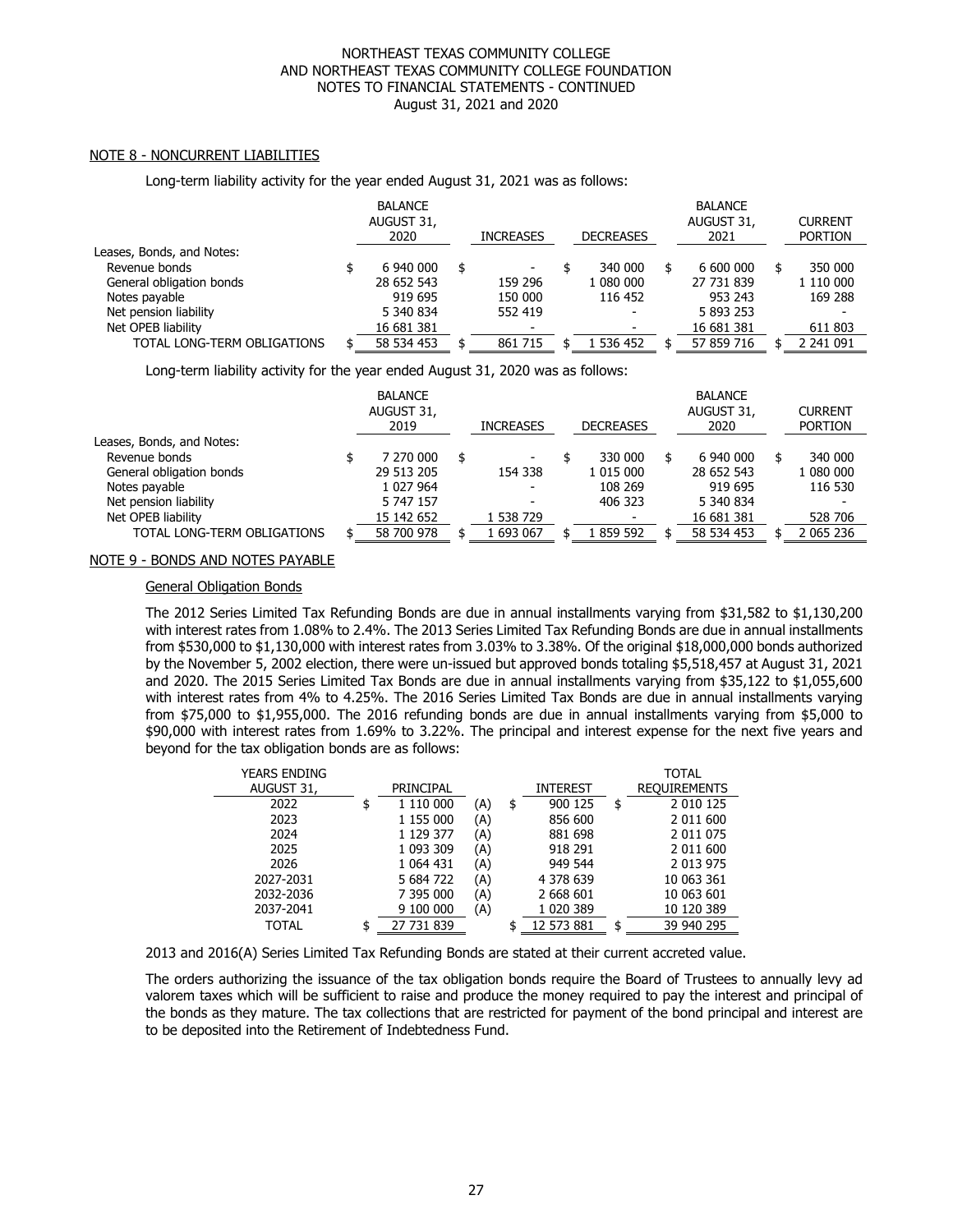### NOTE 9 - BONDS AND NOTES PAYABLE - CONTINUED

General information related to bonds payable is summarized below: Limited Tax Refunding Bonds, Series 2012 To advance refund a portion of the 2003 Series Limited Tax Bonds Issued January 20, 2012 Total authorized and issued \$9,293,154 Source of revenue for debt service is ad valorem taxes Outstanding principal balance at August 31, 2021 and 2020 was \$2,285,000 and \$3,275,000, respectively. The economic gain resulting from the refunding transaction was \$1,948,388 Limited Tax Refunding Bonds, Series 2013 To advance refund the remaining 2003 Series Limited Tax Bonds Issued January 25, 2013 Total authorized and issued \$3,912,171 Source of revenue for debt service is ad valorem taxes Outstanding accredited principal balance at August 31, 2021 and 2020 was \$5,121,839 and \$4,962,543, respectively. The economic gain resulting from the refunding transaction was \$1,791,192 Limited Tax Bonds, Series 2015 To construct and equip school buildings Issued August 11, 2015 Total authorized and issued \$9,470,000 Source of revenue for debt service is ad valorem taxes Outstanding principal balance at August 31, 2021 and 2020 was \$9,470,000 and \$9,470,000, respectively. Limited Tax Bonds, Series 2016 To construct and equip school buildings Issued May 24, 2016 Total authorized and issued \$9,960,000 Source of revenue for debt service is ad valorem taxes Outstanding principal balance at August 31, 2021 and 2020 was \$9,710,000 and \$9,755,000, respectively. Limited Tax Refunding Bonds, Series 2016 A To advance refund the 2010 Series Limited Tax Bonds Issued December 8, 2016 Total authorized and issued \$1,225,000 Source of revenue for debt service is ad valorem taxes Outstanding principal balance at August 31, 2021 and 2020 was \$1,145,000 and \$1,190,000, respectively.

#### Revenue Bonds

The 2016 Revenue Financing System Refunding and Improvement Bonds, Series 2016 are due in annual installments varying from \$140,000 to \$205,000. The 2016(A) Revenue Financing System Bonds are due in annual installments of \$180,000 to \$560,000 with interest at 2%.

Debt service requirements for the revenue bonds are as follows:

| YEARS ENDING<br>AUGUST 31, | PRINCIPAL     | <b>INTEREST</b> | <b>TOTAL</b><br><b>REQUIREMENTS</b> |
|----------------------------|---------------|-----------------|-------------------------------------|
| 2022                       | \$<br>350 000 | \$<br>224 613   | \$<br>574 613                       |
| 2023                       | 355 000       | 214 813         | 569 813                             |
| 2024                       | 370 000       | 203 938         | 573 938                             |
| 2025                       | 380 000       | 192 688         | 572 688                             |
| 2026                       | 390 000       | 181 137         | 571 137                             |
| 2027-2031                  | 2 160 000     | 701 431         | 2 861 431                           |
| 2032-2036                  | 2 595 000     | 267 770         | 2 862 770                           |
| TOTAL                      | 6 600 000     | 1986 390        | \$<br>8 586 320                     |

Revenue Financing System Refunding and Improvement Bonds, Series 2016

 To advance refund 2006 Revenue Bonds, which refunded 1992 Series Dormitory System Revenue Bonds Issued May 24, 2016

Total authorized and issued \$2,510,000

Sources of revenue for debt service is dorm fees.

 Outstanding principal balance at August 31, 2021 and 2020 was \$1,780,000 and \$1,935,000, respectively. The economic gain resulting from the refunding transaction was \$204,988.

Revenue Financing System Refunding and Improvement Bonds, Series 2016A

To advance refund 2010 Revenue Bonds

Issued December 8, 2016

Total authorized and issued \$5,545,000

Source of revenue for debt service is dorm fees.

 Outstanding principal balance at August 31, 2021 and 2020 was \$4,820,000 and \$5,005,000, respectively. The economic gain resulting from the refunding transaction was \$232,086.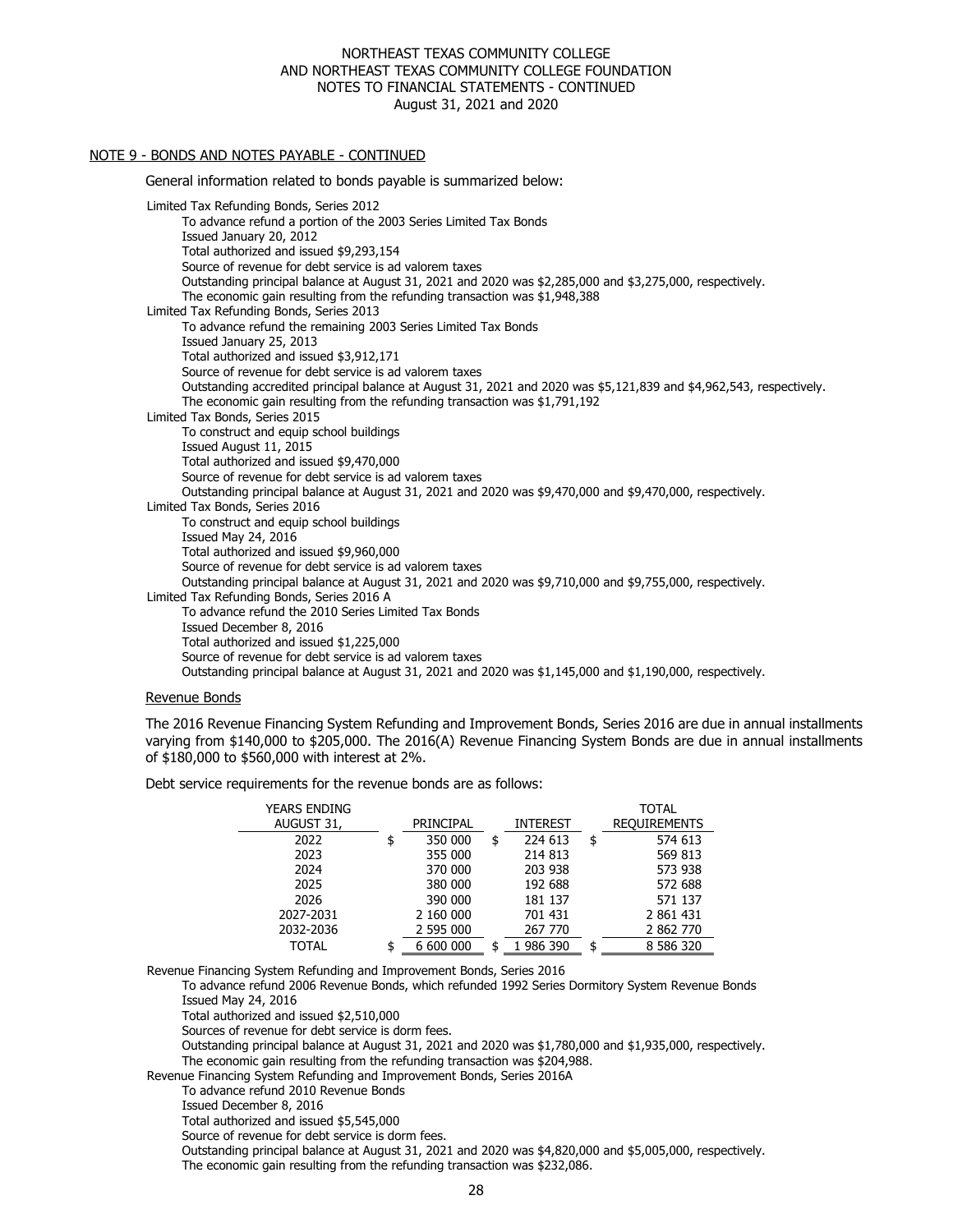### NOTE 9 - BONDS AND NOTES PAYABLE - CONTINUED

# Notes Payable

The College entered into a 4.34% maintenance tax note payable dated April 27, 2010 to a bank in the amount of \$1,100,000. The note is due in 30 semi-annual payments of \$50,129. The balance of the note at August 31, 2021 and 2020 was \$363,243 and \$444,965, respectively.

The College entered into a 3.95% maintenance tax note dated December 12, 2016 to a bank in the amount of \$560,000. The note is due in 15 annual payments of \$45,000 to \$50,000. The balance of the note at August 31, 2021 and 2020 was \$475,000 and \$475,000, respectively.

The College entered into a 1.79% note payable dated January 4, 2021 to a bank in the amount of \$150,000. The note is due in three annual payments of \$51,816 beginning January 4, 2022.

Debt service requirements for the notes payable are as follows:

| <b>YEARS ENDING</b> |               |                 | <b>TOTAL</b>        |
|---------------------|---------------|-----------------|---------------------|
| AUGUST 31,          | PRINCIPAL     | <b>INTEREST</b> | <b>REOUIREMENTS</b> |
| 2022                | \$<br>169 288 | \$<br>31 1 23   | \$<br>200 411       |
| 2023                | 173 956       | 25 405          | 199 361             |
| 2024                | 178 744       | 19 566          | 198 310             |
| 2025                | 136 255       | 13 335          | 149 590             |
| 2026                | 40 000        | 8913            | 48 913              |
| 2027-2031           | 210 000       | 25 681          | 235 681             |
| 2032                | 45 000        | 788             | 45 788              |
| TOTAL               | \$<br>953 243 | \$<br>124 811   | \$<br>1 078 054     |

### NOTE 10 - DEFINED BENEFIT PENSION PLAN

Plan Description - The College participates in a cost-sharing multiple-employer defined benefit pension that has a special funding situation. The plan is administered by the Teacher Retirement System of Texas (TRS). It is a defined benefit pension plan established and administered in accordance with the Texas Constitution, Article XVI, Section 67 and Texas Government Code, Title 8, Subtitle C. The pension trust fund is a qualified pension trust under Section 401(a) of the Internal Revenue Code. The Texas Legislature establishes benefits and contribution rates within the guidelines of the Texas Constitution. The pension's Board of Trustees does not have the authority to establish or amend benefit terms.

All employees of public, state-supported educational institutions in Texas who are employed for one-half or more of the standard work load and who are not exempted from membership under Texas Government Code, Title 8, Section 822.002 are covered by the system.

Pension Plan Fiduciary Net Position - Detailed information about TRS's fiduciary net position is available in a separately-issued Annual Financial Report that includes financial statements and required supplementary information. That report may be obtained on the Internet at: http://www.trs.state.tx.us/about/documents/cafr.pdf#cafr; by writing to TRS at 1000 Red River Street, Austin, TX, 78701-2698; or by calling (512) 542-6592.

Benefits Provided - TRS provides service and disability retirement, as well as death and survivor benefits, to eligible members (and their beneficiaries) of public and higher education in Texas. The pension formula is calculated using 2.3 percent (multiplier) times the average of the five highest annual creditable salaries times years of credited service to arrive at the annual standard annuity (except for employees who are grandfathered, where the three highest annual salaries are used). The normal service retirement is at age 65 with 5 years of credited service or when the sum of the member's age and years of credited service equals 80 or more years. Early retirement is at age 55 with 5 years of service credit or earlier than 55 with 30 years of service credit. There are additional provisions for early retirement if the sum of the member's age and years of service credit total at least 80, but the member is less than age 60 or 62 depending on date of employment, or if the member was grandfathered in under a previous rule. There are no automatic post-employment benefit changes; including automatic cost of living adjustments (COLA). Ad hoc post-employment benefit changes, including ad hoc COLAs can be granted by the Texas Legislature as noted in the Plan description above.

Contributions - Contribution requirements are established or amended pursuant to Article 16, section 67 of the Texas Constitution, which requires the Texas legislature to establish a member contribution rate of not less than 6% of the member's annual compensation and a state contribution rate of not less than 6% and not more than 10% of the aggregate annual compensation paid to members of the system during the fiscal year. Texas Government Code section 821.006 prohibits benefit improvements, if as a result of the particular action, the time required to amortize TRS' unfunded actuarial liabilities would be increased to a period that exceeds 31 years, or, if the amortization period already exceeds 31 years, the period would be increased by such action.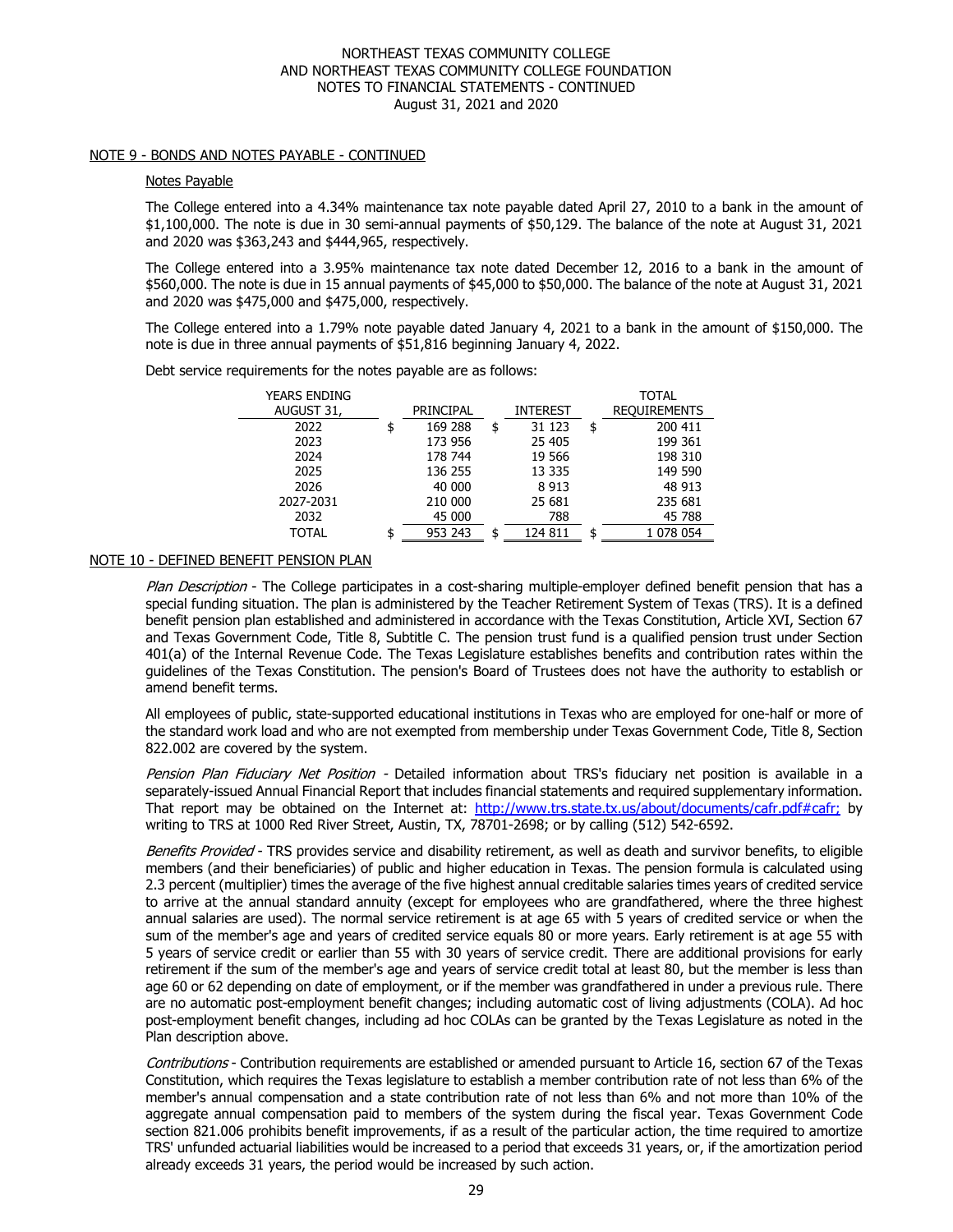### NOTE 10 - DEFINED BENEFIT PENSION PLAN - CONTINUED

Employee contribution rates are set in state statute, Texas Government Code 825.402. The TRS Pension Reform Bill (Senate Bill 12) of the 86th Texas Legislature amended Texas Government code 825.402 for member contributions and increased employee and employer contribution rates for fiscal years 2021 through 2025.

|                                     | <b>CONTRIBUTION RATES</b> |      |  |  |
|-------------------------------------|---------------------------|------|--|--|
|                                     | 2021                      | 2020 |  |  |
| Member                              | 7.7%                      | 7.7% |  |  |
| Non-Employer Contributing Entity    | 7.5%                      | 7.5% |  |  |
| <b>Employers</b>                    | 7.5%                      | 7.5% |  |  |
| Employer Contributions - 2021       | 461 449                   |      |  |  |
| Member Contributions - 2021         | 740 267                   |      |  |  |
| NECE On-behalf Contributions - 2020 | 259 918                   |      |  |  |

Contributors to the plan include members, employers, and the State of Texas as the only non-employer contributing entity. The State is the employer for senior colleges, medical schools, and state agencies including TRS. In each respective the State contributes to the plan in accordance with state statutes and the General Appropriations Act (GAA).

The District's contributions to the TRS pension plan in 2021 were \$461,449, as reported in the Schedule of the District's Contributions in the Required Supplementary Information section of these financial statements. Estimated state of Texas on-behalf contributions for 2021 were \$259,918.

 As the non-employer contributing entity for public education and junior colleges, the state of Texas contributes to the retirement system an amount equal to the current employer contribution rate times the aggregate annual compensation of all participating members of the pension trust fund during that fiscal year reduced by the amounts described below which are paid by the employers.

Public junior colleges or junior college districts are required to pay the employer contribution rate in the following instances:

- On the portion of the member's salary that exceeds the statutory minimum for members entitled to the statutory minimum under Section 21.402 of the Texas Education Code.
- During a new member's first 90 days of employment.
- When any part or all of an employee's salary is paid by federal funding sources, a privately sponsored source, from non-educational and general, or local funds.
- When the employing district is a public junior college or junior college district, the employer shall contribute to the retirement system an amount equal to 50% of the state contribution rate for certain instructional or administrative employees; and 100% of the state contribution rate for all other employees.
- In addition to the employer contributions listed above, there are two additional surcharges an employer is subject to.
- When employing a retiree of the Teacher Retirement System the employer shall pay both the member contribution and the state contribution as an employment after retirement surcharge.

### **Actuarial Assumptions**:

The total pension liability in the August 31, 2020 actuarial valuation was determined using the following actuarial assumptions:

| <b>Valuation Date</b>                        | August 31, 2020                    |
|----------------------------------------------|------------------------------------|
| <b>Actuarial Cost Method</b>                 | Individual Entry Age Normal        |
| Amortization Method                          | Market Value                       |
| <b>Actuarial Assumptions:</b>                |                                    |
| Single Discount Rate                         | 7.25%                              |
| Long-term Expected Investment Rate of Return | 7.25%                              |
| Inflation                                    | 2.33%                              |
| Payroll Growth Rate                          | 3.00%                              |
| Salary Increases Including Inflation         | 3.05% to 9.05% including inflation |
| Benefit Changes During the Year              | None                               |
| Ad Hoc Post-Employment Benefit Changes       | None                               |

\*Source for the rate is the Fixed Income Market Data/Yield Curve/Data Municipal Bonds with 20 years to maturity that include only federally taxexempt municipal bonds as reported in Fidelity Index's "20-Year Municipal GO AA Index."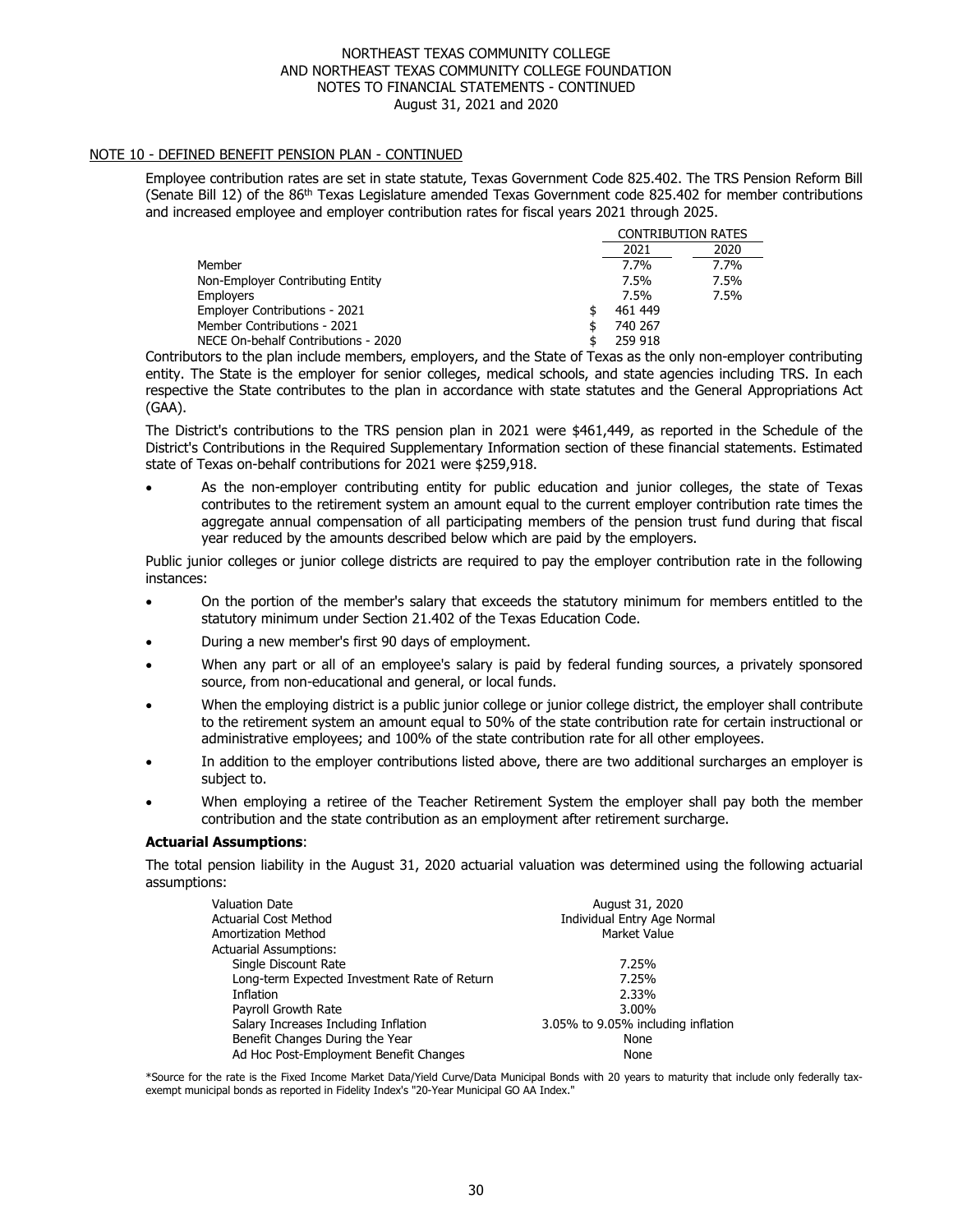### NOTE 10 - DEFINED BENEFIT PENSION PLAN - CONTINUED

The actuarial methods and assumptions were selected by the TRS Board of Trustees based upon analysis and recommendations by the system's actuary. The Board of Trustees has sole authority to determine the actuarial assumptions used for the plan. The actuarial methods and assumptions were primarily based on a study of actual experience for the three-year period ending August 31, 2017 and were adopted in July 2018. There were no changes to the actuarial assumptions or other inputs that affected the measurement of the total pension liability since the prior measurement period. Assumptions, methods, and plan changes were updated from the prior year's report. The net pension liability increased significantly since the prior measurement date due to a change in the following actuarial assumptions:

- The total pension liability as of August 31, 2020 was developed using a roll-forward method from the August 31, 2019 valuation.
- Demographic assumptions including postretirement mortality, termination rates, and rates of retirement were updated based on the experience study performed for TRS for the period ending August 31, 2018.
- Economic assumptions including rates of salary increase for individual participants was updated based on the same experience study.
- The discount rate remained unchanged at 7.25 percent as of August 31, 2020.
- The change in the long-term assumed rate of return combined with the change in the single discount rate was the primary reason for the increase in the net pension liability.

There were no changes of benefit terms that affected measurement of the total pension liability during the measurement period.

### **Discount Rate:**

The discount rate used to measure the total pension liability was 7.25 percent. The single discount rate was based on the expected rate of return on pension plan investments of 7.25 percent and a municipal bond rate of 2.63 percent. The projection of cash flows used to determine the discount rate assumed that contributions from plan members and those of the contributing employers and the non-employer contributing entity are made at the statutorily required rates. Based on these assumptions, the pension plan's fiduciary net position and future contributions were sufficient to finance the benefit payments until the year 2069. As a result, the long-term expected rate of return on pension plan investments was applied to projected benefit payments through the year 2069, and the municipal bond rate was applied to all benefit payments after that date. The long-term rate of return on pension plan investments is 7.25 percent. The long-term expected rate of return on pension plan investments was determined using a building-block method in which best-estimate ranges of expected future real rates of return (expected returns, net of pension plan investment expense, and inflation) are developed for each major asset class. These ranges are combined to produce the long-term expected rate of return by weighting the expected future real rates of return by the target asset allocation percentage and by adding expected inflation. Best estimates of geometric real rates of return for each major asset class included in TRS' target asset allocation as of August 31, 2020, are summarized below:

|                      |                                                           |               |                  | <b>EXPECTED</b>     |
|----------------------|-----------------------------------------------------------|---------------|------------------|---------------------|
|                      |                                                           |               | LONG-TERM        | <b>CONTRIBUTION</b> |
|                      |                                                           |               | <b>EXPECTED</b>  | TO                  |
|                      |                                                           |               | <b>GEOMETRIC</b> | LONG-TERM           |
|                      |                                                           | <b>TARGET</b> | <b>REAL RATE</b> | <b>PORTFOLIO</b>    |
| <b>ASSET CLASS</b>   |                                                           | ALLOCATION*   | OF RETURN        | RETURNS**           |
| <b>Global Equity</b> | U.S.                                                      | 18%           | 5.70%            | 1.04%               |
|                      | Non-U.S. Developed                                        | 13%           | 6.90%            | $0.90\%$            |
|                      | <b>Emerging Markets</b>                                   | 9%            | 8.95%            | $0.80\%$            |
|                      | Directional Hedge Funds                                   | 4%            | 3.53%            | 0.14%               |
|                      | Private Equity                                            | 13%           | 10.18%           | 1.32%               |
| <b>Stable Value</b>  | U.S. Treasuries                                           | 11%           | 1.11%            | 0.12%               |
|                      | Absolute Return                                           | $-9/0$        | $-9/0$           | $-9/0$              |
|                      | Stable Value Hedge Funds                                  | 4%            | 3.09%            | 0.12%               |
|                      | Cash                                                      | $1\%$         | (0.30)%          | $-9/0$              |
| <b>Real Return</b>   | Global Inflation Linked Bonds                             | 3%            | 0.70%            | 0.02%               |
|                      | <b>Real Assets</b>                                        | 14%           | 5.21%            | 0.73%               |
|                      | Energy and Natural Resources                              | 5%            | 7.48%            | 0.37%               |
|                      | Commodities                                               | $-9/6$        | $-9/0$           | $-9/0$              |
| <b>Risk Parity</b>   | <b>Risk Parity</b>                                        | 5%            | 3.70%            | 0.18%               |
|                      | <b>Inflation Expectation</b>                              |               |                  | 2.30%               |
|                      | Alpha                                                     |               |                  | (0.79)%             |
| <b>Total</b>         |                                                           | 100%          |                  | 7.25%               |
|                      | * Target allocations are based on the EV2016 policy model |               |                  |                     |

\* Target allocations are based on the FY2016 policy model.

\*\* The Expected Contribution to Long-Term Portfolio Returns incorporates the volatility drag resulting from the conversion between arithmetic and geometric mean returns.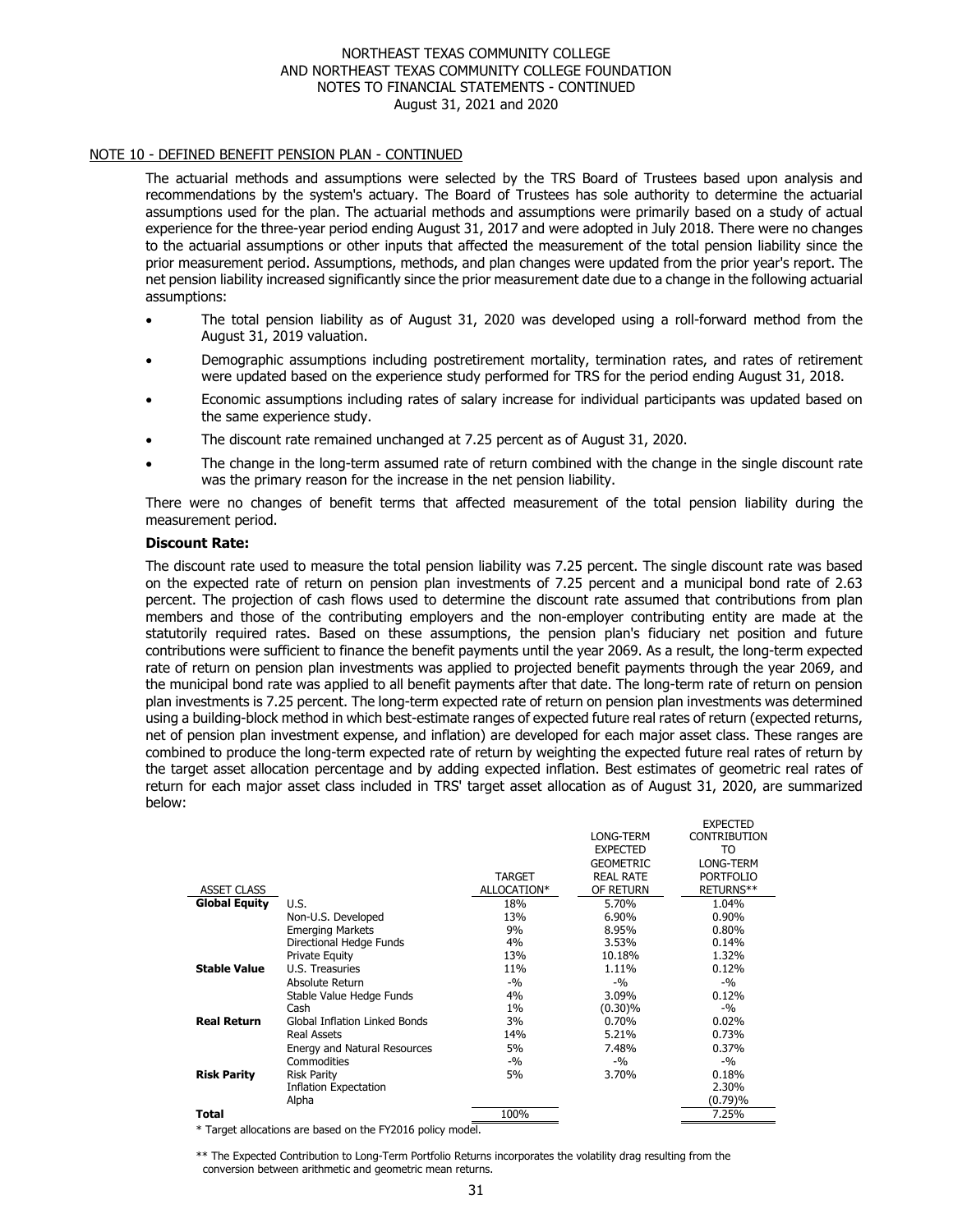# NOTE 10 - DEFINED BENEFIT PENSION PLAN - CONTINUED

### **Discount Rate Sensitivity Analysis**

The following schedule shows the impact of the Net Pension Liability if the discount rate used was 1% less than and 1% greater than the discount rate that was used (7.25%) in measuring the 2020 Net Pension Liability.

|                                                            | 1% DECREASE  | DISCOUNT    | 1% INCREASE  |
|------------------------------------------------------------|--------------|-------------|--------------|
|                                                            | IN DISCOUNT  | <b>RATE</b> | IN DISCOUNT  |
|                                                            | RATE (6.25%) | 7.25%)      | RATE (8.25%) |
| College's proportionate share of the net pension liability | 9 087 398    | 5 893 253   | 3 298 206    |

### **Pension Liabilities, Pension Expense, and Deferred Outflows of Resources and Deferred Inflows of Resources Related to Pensions**

At August 31, 2021, the College reported a liability of \$5,893,253 for its proportionate share of TRS's net pension liability. This liability reflects a reduction for State pension support provided to the College. The amount recognized by the College as its proportionate share of the net pension liability, the related State support, and the total portion of the net pension liability that was associated with the College were as follows:

| District's proportionate share of the collective net pension liability | \$5893253 |
|------------------------------------------------------------------------|-----------|
| State's proportionate share that is associated with the District       | 3 373 878 |
| TOTAL                                                                  | \$9267131 |

The net pension liability was measured as of August 31, 2019 and rolled forward to August 31, 2020, and the total pension liability used to calculate the net pension liability was determined by an actuarial valuation as of that date. The College's proportion of the net pension liability was based on the College's contributions to the pension plan relative to the contributions of all employers to the plan for the period September 1, 2019 through August 31, 2020.

At August 31, 2020, the College's proportion of the collective net pension liability was 0.011%, which was an increase (decrease) of 0.0007 from its proportion measured as of August 31, 2019.

Changes Since the Prior Actuarial Valuation - There were no changes to the actuarial assumptions or other inputs that affected measurement of the total pension liability since the prior measurement period.

There were no changes of benefit terms that affected measurement of the total pension liability during the measurement period.

For the year ended August 31, 2021, the College recognized pension expense of \$405,803 and revenue of \$405,803 for support provided by the State.

For the year ended August 31, 2020, the College recognized pension expense of \$256,483 and revenue of \$256,483 for support provided by the State.

At August 31, 2020, the College reported its proportionate share of the TRS's deferred outflows of resources and deferred inflows of resources related to pensions from the following sources:

|                                                              | <b>DEFERRED</b><br><b>OUTFLOWS OF</b><br><b>RESOURCES</b> | <b>DEFERRED</b><br><b>INFLOWS OF</b><br><b>RESOURCES</b> |
|--------------------------------------------------------------|-----------------------------------------------------------|----------------------------------------------------------|
| Differences between expected and actual economic experience  | 10 761                                                    | \$<br>164 467                                            |
| Changes in actuarial assumptions                             | 1 367 461                                                 | 581 435                                                  |
| Difference between projected and actual investment earnings  | 262 532                                                   | 143 227                                                  |
| Changes in proportion and difference between the employer's  |                                                           |                                                          |
| contributions and the proportionate share of contributions   | 330 198                                                   | 143 194                                                  |
| Contributions paid to TRS subsequent to the measurement date | 461 448                                                   |                                                          |
| TOTAL                                                        | 2 432 391                                                 | 1 032 323                                                |
|                                                              |                                                           |                                                          |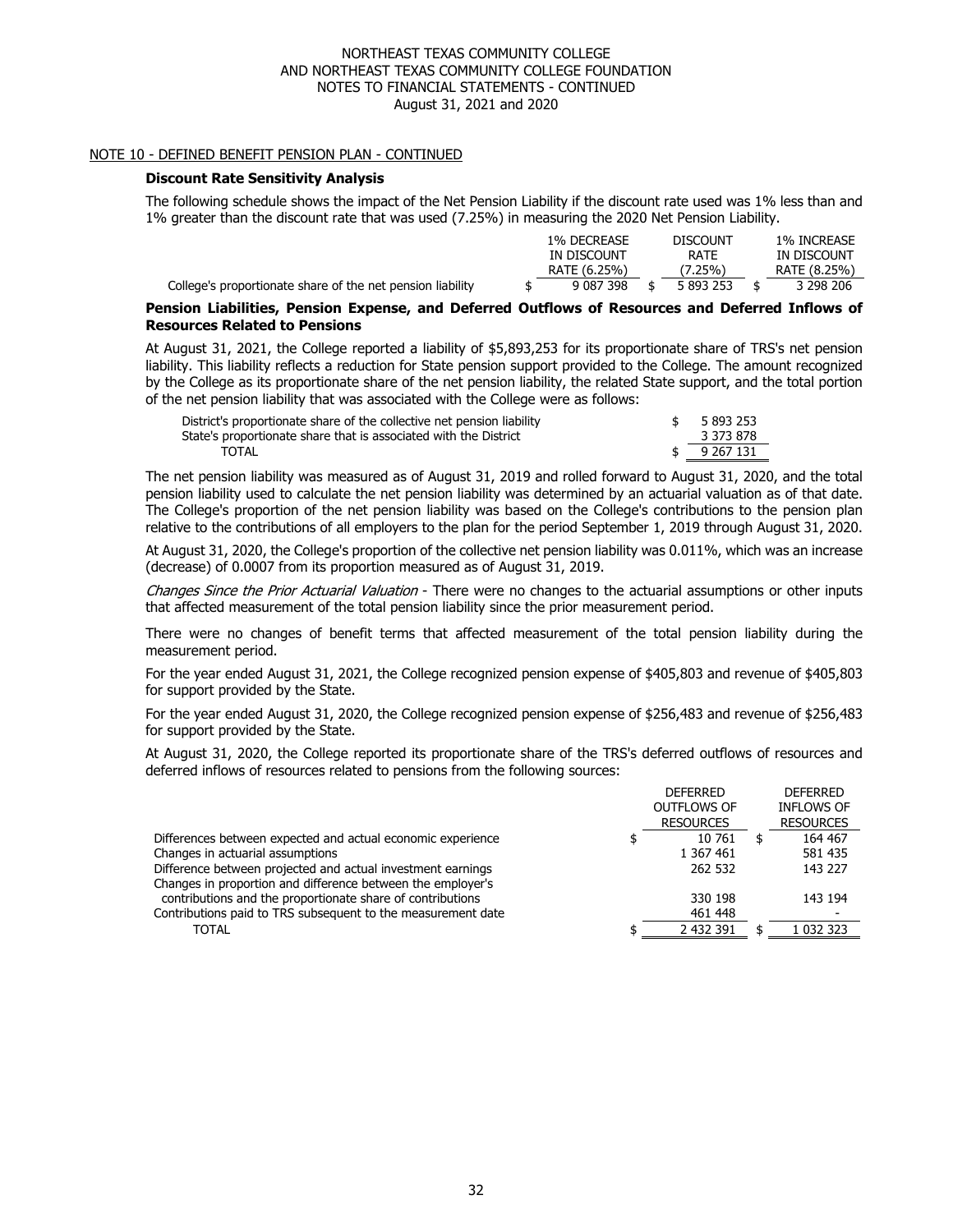# NOTE 10 - DEFINED BENEFIT PENSION PLAN - CONTINUED

The net amounts of the College's balances of deferred outflows and inflows of resources related to pensions will be recognized in pension expense as follows:

| <b>YEAR ENDED</b><br>AUGUST 31, | <b>PENSION</b><br><b>EXPENSE AMOUNT</b> |
|---------------------------------|-----------------------------------------|
| 2022                            | 101 596<br>S                            |
| 2023                            | 340 392<br>\$                           |
| 2024                            | 349 957<br>\$                           |
| 2025                            | 143 306<br>\$                           |
| 2026                            | (10309)<br>\$                           |
| Thereafter                      | 13 678                                  |

### NOTE 11 - DEFINED CONTRIBUTION PENSION PLAN

Plan Description - The state has also established an optional retirement program for institutions of higher education. Participation in the Optional Retirement Program is in lieu of participation in the Teacher Retirement System. The optional retirement program provides for the purchase of annuity contracts and operates under the provisions of the Texas constitution, Article XVI, Sec. 67, and Texas Government Code, Title 8, Subtitle C.

Funding Policy - Contribution requirements are not actuarially determined but are established and amended by the Texas Legislature. The percentages of participant salaries currently contributed by the state and each participant are 6.0% and 6.65%, respectively. The College contributes 5.2% for employees who were participating in the optional retirement program prior to September 1, 1995 and 3.3% for all others. Benefits fully vest after one year plus one day of employment. Because these are individual annuity contracts, the state has no additional or unfunded liability for this program. Senate Bill (SB) 1812, 83<sup>rd</sup> Texas Legislature, Regular Session, effective September 1, 2013, limits the amount of the state's contribution to 50% of eligible employees in the reporting district.

The retirement expense of the state for the College, for both the defined benefit plan and the defined contribution plan, was \$259,694, \$333,237, and \$283,244 for the fiscal years ended August 31, 2021, 2020, and 2019, respectively. This amount represents the portion of expended appropriations made by the Texas Legislature on behalf of the College.

The total payroll for the College employees was \$11,502,202, \$11,766,650, and \$11,284,120 for fiscal years 2021, 2020, and 2019, respectively. The total payroll of employees covered by the TRS was \$9,613,833, \$9,534,215, and \$8,390,035 and the total payroll of employees covered by the Optional Retirement Program was \$2,325,865, \$2,325,864, and \$2,524,304 for fiscal years 2021, 2020, and 2019, respectively.

# NOTE 12 - DEFERRED COMPENSATION PROGRAM

College employees may elect to defer a portion of their earnings for income tax and investment purposes pursuant to authority granted in Government Code 609.001. Both a 403(b) plan and a 457(b) plan are available. These plans are funded by employee contributions such that the System is not liable for the diminution in value or loss of all or part of the participating employees' deferred amounts or investment income due to market conditions or the failure, insolvency, or bankruptcy of a qualified vendor.

The total number of NTCC employees participating in these plans at August 31, 2021 and 2019 were 17 and 18, respectively. During fiscal years ended August 31, 2021 and 2020, NTCC employee contributions amounting to \$210,667 and \$216,149, respectively, were invested in the plans.

# NOTE 13 - COMPENSABLE ABSENCES

Full-time College employees earn vacation of 5 to 15 days per year based on years of service and sick leave benefits of 8 hours per month. Employees are required to take all of their vacation by the anniversary date of their employment. The College has accrued \$147,798 and \$161,810 for August 31, 2021 and 2020, respectively, in the financial statements for vacation to be carried over to the next fiscal year. Administration believes that all of the accrued vacation will be taken or paid out in the next fiscal year. Sick leave can be accumulated up to 480 hours but cannot be redeemed in pay. Accordingly, no accrual for sick leave has been made.

# NOTE 14 - HEALTH CARE AND LIFE INSURANCE BENEFITS

Certain health care and life insurance benefits for active employees are provided through an insurance company whose premiums are based on benefits paid during the previous year. The State recognizes the cost of providing these benefits by expending the annual insurance premiums. The State's contribution per insured was \$312.41 and \$312.41 for the years ended August 31, 2021 and 2020, respectively, and totaled \$781,816 for 2021 and \$952,408 for 2020. The cost of providing those benefits for 78 retirees in the year ended fiscal year 2021 was \$392,959 (retirees benefits for 71 retirees cost \$375,878 in fiscal year 2020). For 215 active employees, the cost of providing benefits was \$1,562,032 for the fiscal year ended 2021 (active employee benefits for 220 employees cost \$1,904,815 for the fiscal year 2020).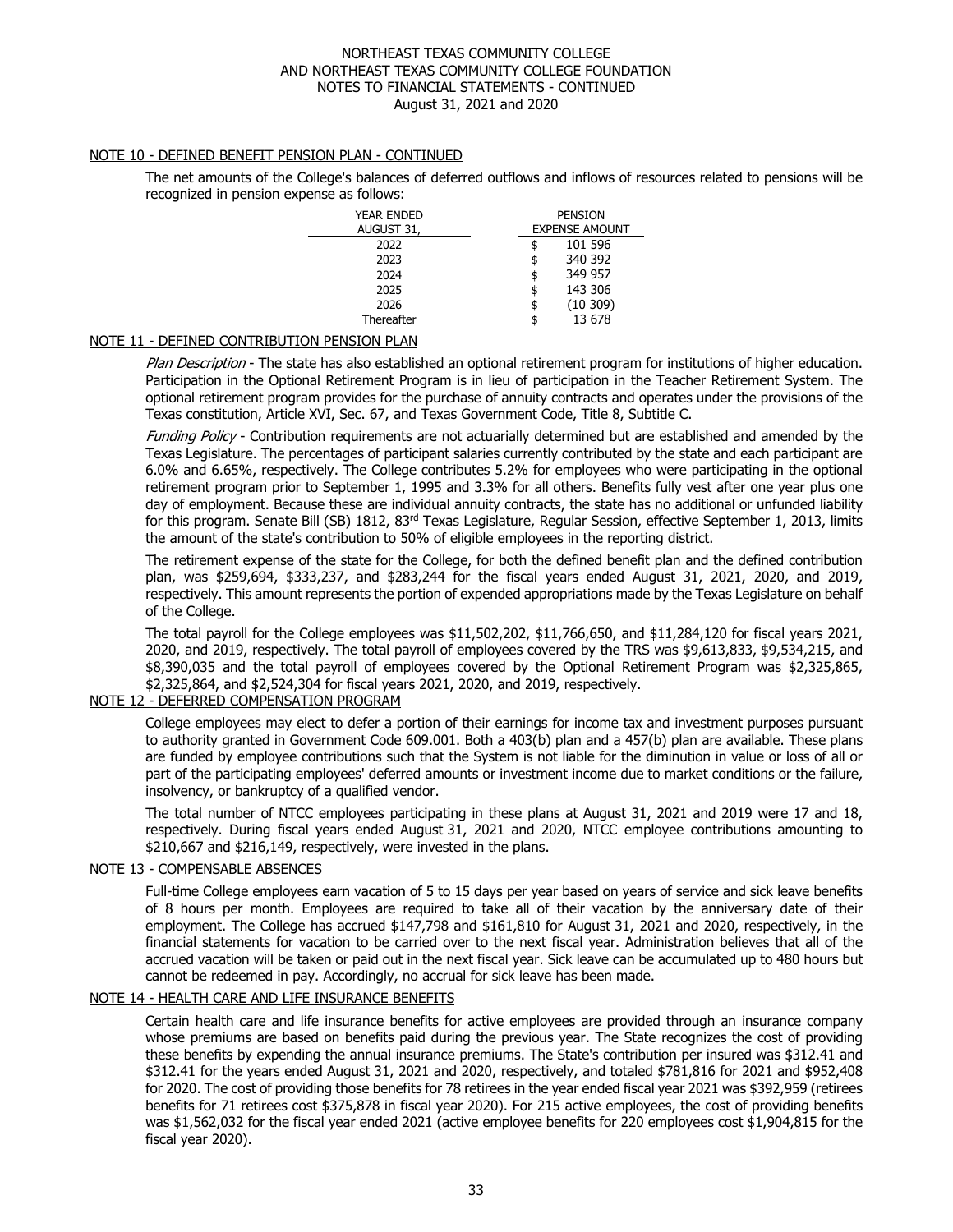# NOTE 15 - OTHER POST-EMPLOYMENT BENEFITS (OPEB)

(SB 1812, 83<sup>rd</sup> Texas Legislature, Regular Session, effective September 1, 2013, limits the amount of the state's contribution to the 50 percent of eligible employees in the reporting district.)

# **A. Plan Description**

The College participates in a cost-sharing, multiple-employer defined benefit, other postemployment benefit (OPEB) plan with a special funding situation. The Texas Employees Group Benefits Program (GBP) is administered by the Employees Retirement System of Texas (ERS). The GBP provides certain postemployment health care, life and dental insurance benefits to retired employees of participating universities, community colleges, and State agencies in accordance with Chapter 1551, Texas Insurance Code. Almost all employees may become eligible for those benefits if they reach normal retirement age while working for the State and retire with at least 10 years of service to eligible entities. Surviving spouses and dependents of these retirees are also covered. Benefit and contribution provisions of the GBP are authorized by State law and may be amended by the Texas Legislature.

# **B. OPEB Plan Fiduciary Net Positions**

Detailed information about the GBP's fiduciary net position is available in the separately issued ERS Annual Financial Report (AFR) that includes financial statements, notes to the financial statements and required supplementary information. That report may be obtained on the Internet at https://ers.texas.gov/AboutERS/Reports-and-Studies/Reports-on-Overall-ERS-Operations-and-Financial-Management; or by writing to ERS at: 200 East 18th Street, Austin, TX 78701; or by calling (877) 275-4377.

# **C. Benefits Provided**

Retiree health benefits offered through the GBP are available to most State of Texas retirees and their eligible dependents. Participants need at least ten years of service credit with an agency or institution that participates in the GBP to be eligible for GBP retiree insurance. The GBP provides self-funded group health (medical and prescription drug) benefits for eligible retirees under HealthSelect. The GBP also provides a fully insured medical benefit option for Medicare-primary participants under the HealthSelect Medicare Advantage Plan and life insurance benefits to eligible retirees via a minimum premium funding arrangement. The authority under which the obligations of the plan members and employers are established and/or may be amended is Chapter 1551, Texas Insurance Code.

### **D. Contributions**

Section 1551.055 of Chapter 1551, Texas Insurance Code, provides that contribution requirements of the plan members and the participating employers are established and may be amended by the ERS Board of Trustees. The employer and member contribution rates are determined annually by the ERS Board of Trustees based on the recommendations of ERS staff and its consulting actuary. The contribution rates are determined based on (i) the benefit and administrative costs expected to be incurred, (ii) the funds appropriated and (iii) the funding policy established by the Texas Legislature in connection with benefits provided through the GBP. The Trustees revise benefits when necessary to match expected benefit and administrative costs with the revenue expected to be generated by the appropriated funds. There are no long-term contracts for contributions to the plan.

The following table summarizes the maximum monthly employer contribution toward eligible retirees' health and basic life premium. Retirees pay any premium over and above the employer contribution. The employer does not contribute toward dental or optional life insurance. Surviving spouses and their dependents do not receive any employer contribution. As the non-employer contributing entity (NECE), the State of Texas pays part of the premiums for the junior and community colleges.

| <b>Maximum Monthly Employer Contribution</b><br><b>Retiree Health and Basic Life Premium</b> |  |         |  |         |  |  |  |  |  |
|----------------------------------------------------------------------------------------------|--|---------|--|---------|--|--|--|--|--|
| 2019<br>2020                                                                                 |  |         |  |         |  |  |  |  |  |
| Retiree*                                                                                     |  | 625     |  | 625     |  |  |  |  |  |
| Retiree and Spouse                                                                           |  | 1 341   |  | 1 3 4 1 |  |  |  |  |  |
| Retiree* and Children                                                                        |  | 1 1 0 4 |  | 1 104   |  |  |  |  |  |
| Retiree and Family                                                                           |  | 1820    |  | 1 820   |  |  |  |  |  |
| $*$ ar cun $\ddot{\eta}$ ing chouce                                                          |  |         |  |         |  |  |  |  |  |

<sup>\*</sup>or surviving spouse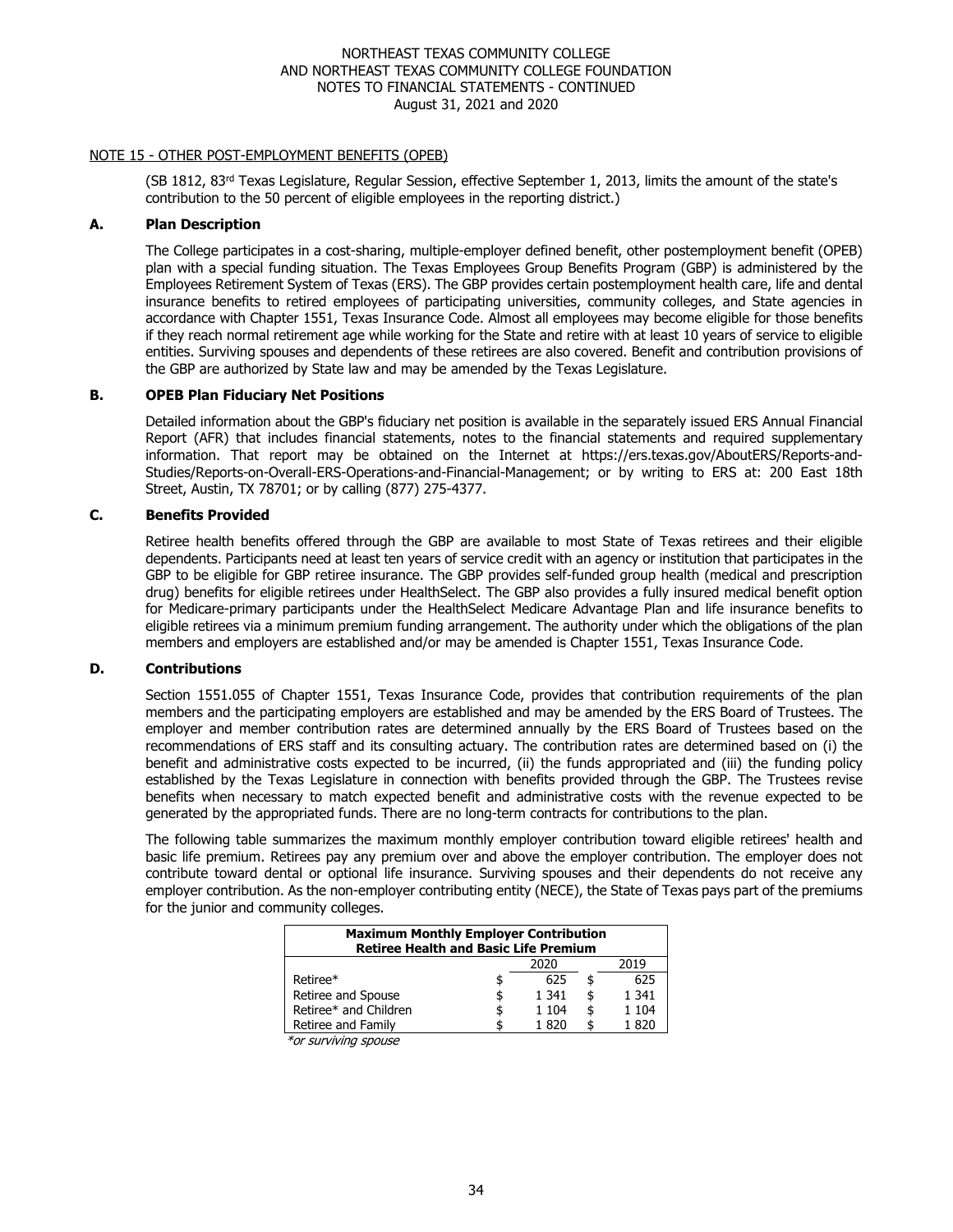# NOTE 15 - OTHER POST-EMPLOYMENT BENEFITS (OPEB) - CONTINUED

### Contributions to the GBP plan by source is summarized in the following table.

#### Contribution Rates

|                                               | 2020    | 2021  |
|-----------------------------------------------|---------|-------|
| <b>Active Employee</b>                        | 0.65%   | 0.65% |
| Non-Employer Contributing Entity (State)      | 1.25%   | 1.25% |
| Employers                                     | 0.75%   | 0.75% |
| Federal/private Funding remitted by Employers | 1.25%   | 1.25% |
| Employer Contributions - 2020                 | 392 425 |       |
| Member Contributions - 2020                   | 731 700 |       |
| NECE On-behalf Contributions - 2021           | 852 018 |       |
|                                               |         |       |

Source: ERS FY20 Comprehensive Annual Financial Report

# **E. Actuarial Assumptions**

The total OPEB liability was determined by an actuarial valuation as of August 31, 2020 using the following actuarial assumptions, applied to all periods included in the measurement, unless otherwise specified:

| <b>Actuarial Methods and Assumptions:</b>                        |                                                                                                                                                                                                                                                                                                       |
|------------------------------------------------------------------|-------------------------------------------------------------------------------------------------------------------------------------------------------------------------------------------------------------------------------------------------------------------------------------------------------|
| <b>Valuation Date</b>                                            | August 31, 2020                                                                                                                                                                                                                                                                                       |
| <b>Methods and Assumptions:</b>                                  |                                                                                                                                                                                                                                                                                                       |
| <b>Actuarial Cost Method</b>                                     | <b>Entry Age</b>                                                                                                                                                                                                                                                                                      |
| <b>Amortization Method</b>                                       | Level Percentage of Payroll, Open                                                                                                                                                                                                                                                                     |
| Last Experience Study                                            | State Agency Members: 5-year period from September 1, 2014 to August 31, 2019<br>Higher Education Members: 7-year period from September 1, 2010 to August 31, 2017                                                                                                                                    |
| <b>Actuarial Assumptions:</b>                                    |                                                                                                                                                                                                                                                                                                       |
| Discount Rate                                                    | 2.20%                                                                                                                                                                                                                                                                                                 |
| Projected Annual Salary Increase<br>Annual Healthcare Trend Rate | 2.30 to 9.05%, including inflation<br>HealthSelect                                                                                                                                                                                                                                                    |
|                                                                  | 8.80% for FY22, 5.25% for FY23, 5.00% for FY24, 4.75% for FY25, 4.60% for FY26, decreasing 10<br>basis points per year to an ultimate rate of 4.30% for FY29 and later years                                                                                                                          |
|                                                                  | HealthSelect Medicare Advantage<br>(53.30)% for FY22, 0.00% for FY23, 66.67% for FY24, 24.00% for FY25, 4.60% for FY26, decreasing                                                                                                                                                                    |
|                                                                  | 10 basis points per year to an ultimate rate of 4.30% for FY29 and alter years                                                                                                                                                                                                                        |
|                                                                  | Pharmacy                                                                                                                                                                                                                                                                                              |
|                                                                  | 10.00% for FY22 and FY23, decreasing 100 basis points per year to 5.00% for FY28 and 4.30% for<br>FY29 and later years                                                                                                                                                                                |
| <b>Inflation Assumption Rate</b>                                 | 2.30%                                                                                                                                                                                                                                                                                                 |
| Ad hoc Postemployment Benefit                                    |                                                                                                                                                                                                                                                                                                       |
| Changes                                                          | None                                                                                                                                                                                                                                                                                                  |
| Mortality Rate                                                   | <b>State Agency Members</b>                                                                                                                                                                                                                                                                           |
|                                                                  | Service Retirees, Survivors and other Inactive Members (Regular, Elected, CPO/CO and JRS I and<br>$\bullet$<br>II Employee Classes): 2020 State Retirees of Texas Mortality table with a 1 year set forward for<br>male CPO/CO members and Ultimate MP Projection Scale projected from the year 2020. |
|                                                                  | Disability Retirees (Regular, Elected, CPO/CO and JRS I and II Employee Classes): 2020 State<br>$\bullet$<br>Retirees of Texas Mortality table with a 3 year set forward for males and females with minimum                                                                                           |
|                                                                  | rates at all ages of 3.0% for males and 2.5% for females, respectively, and Ultimate MP Projection<br>Scale projected from the year 2020.                                                                                                                                                             |
|                                                                  | Active Members: Pub-2010 General Employees Active Member Mortality table for non-CPO/CO<br>$\bullet$                                                                                                                                                                                                  |
|                                                                  | members and Pub-2010 Public Safety Active Member Mortality table for CPO/CO members with<br>Ultimate MP Projection scale from the year 2010.                                                                                                                                                          |
|                                                                  | <b>Higher Education Members</b>                                                                                                                                                                                                                                                                       |
|                                                                  | Service Retirees, Survivors and other Inactive Members: Tables based on TRS experience with                                                                                                                                                                                                           |

- Ultimate MP Projection Scale from the year 2018.
- Disability Retirees: Tables based on TRS experience with Ultimate MP Projection Scale from the year 2018 using a 3-year set forward and minimum mortality rates of four per 100 male members and two per 100 female members.
- Active Members: Sex Distinct RP-2014 Employee Mortality multiplied by 90% with Ultimate MP Projection Scale from the year 2014.

Many of the actuarial assumptions used in this valuation have been updated based on the results of actuarial experience studies recently adopted by Teacher Retirement System (TRS) trustees for higher education members.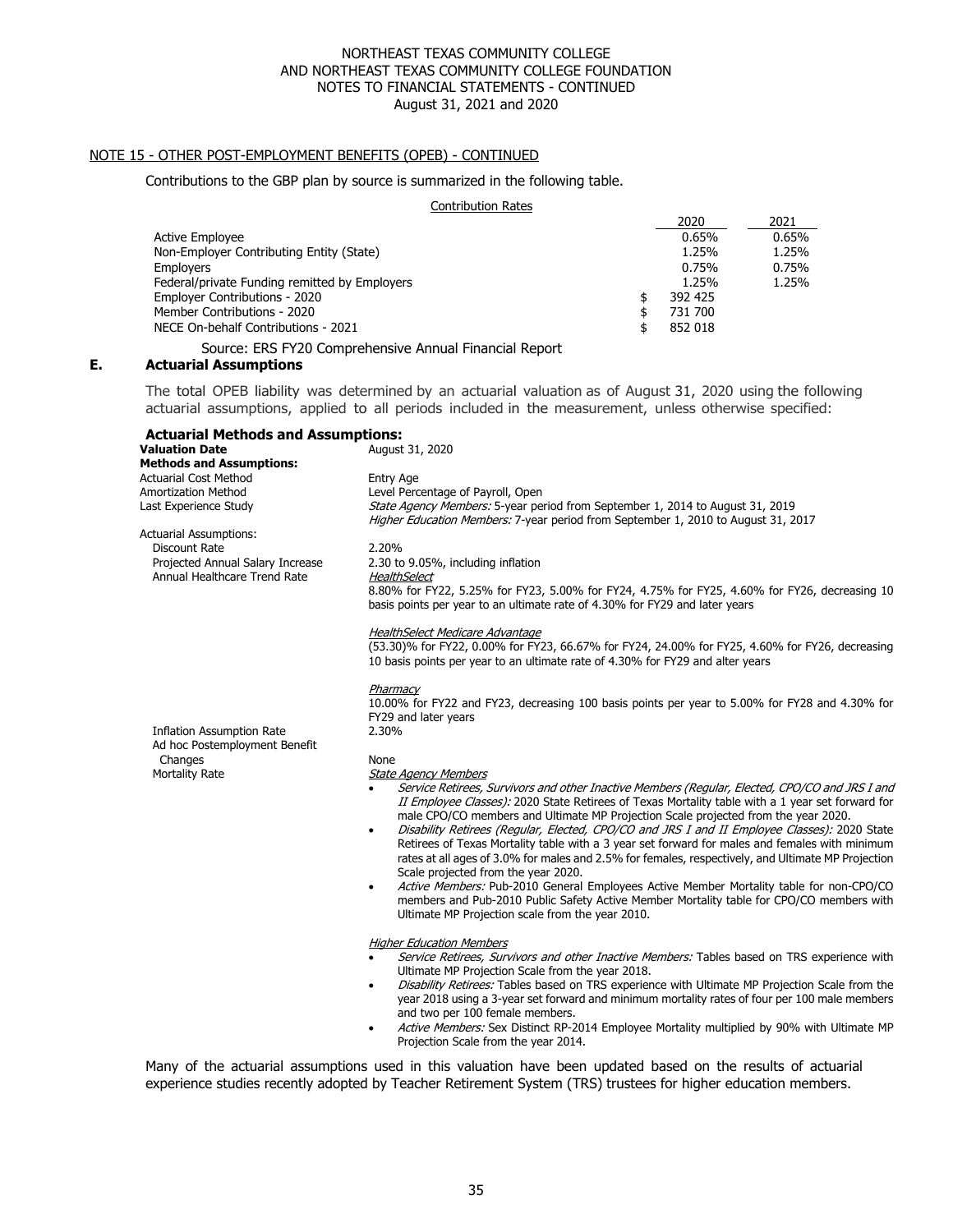### NOTE 15 - OTHER POST-EMPLOYMENT BENEFITS (OPEB) - CONTINUED

Investment Policy. The State Retiree Health Plan is a pay-as-you-go plan and does not accumulate funds in advance of retirement. The System's Board of Trustees adopted the amendment to the investment policy in August 2017 to require that all funds in the plan be invested in short-term fixed income securities and specify that the expected rate of return on these investments is 2.4%.

# **F. Discount Rate**

Because the GBP does not accumulate funds in advance of retirement, the discount rate that was used to measure the total OPEB liability is the municipal bonds rate. The discount rate used to determine the total OPEB liability as of the beginning of the measurement year was 2.97%. The discount rate used to measure the total OPEB liability as of the end of the measurement year was 2.20%, which amounted to a decrease of 0.79%. The source of the municipal bond rate was the Bond Buyer Index of general obligation bonds with 20 years to maturity and mixed credit quality. The bonds average credit quality is roughly equivalent to Moody's Investors Service's Aa2 rating and Standard & Poor's Corp's AA rating. Projected cash flows in to the plan are equal to projected benefit payments out of the plan. Because the plan operates on a pay-as-you -go (PAYGO) basis and is not intended to accumulate assets, there is no long-term expected rate of return on plan assets and therefore the years of projected benefit payments to which the long-term expected rate of return is applicable is zero years.

### **G. Discount Rate Sensitivity Analysis**

The following schedule shows the impact of the Net OPEB Liability if the discount rate used was 1% less than and 1% greater than the discount rate that was used (2.2%) in measuring the Net OPEB Liability.

|                                                         | 1% Decrease | Current         | 1% Increase |
|---------------------------------------------------------|-------------|-----------------|-------------|
|                                                         | in Discount | Single Discount | in Discount |
|                                                         | Rate (1.2%) | Rate (2.2%)     | Rate (3.2%) |
| College's proportionate share of the net OPEB liability | 21 800 043  | 18 341 397      | 15 631 857  |

### **H. Healthcare Trend Rate Sensitivity Analysis.**

The initial healthcare trend rate is (8.5%) and the ultimate rate is (4.5%). The following schedule shows the impact on the College's proportionate share of the collective net OPEB Liability if the healthcare cost trend rate used was 1 percent less than and 1 percent greater than the healthcare cost trend rate that was used (4.5%) in measuring the net OPEB liability.

|                                                         | 1% Decrease   | Current Single | 1% Increase in |
|---------------------------------------------------------|---------------|----------------|----------------|
|                                                         | in Healthcare | Healthcare     | Healthcare     |
|                                                         | Trend Rate    | Trend Rate     | Trend Rate     |
|                                                         | $(3.5\%)$     | (4.5%)         | (5.5%)         |
| College's proportionate share of the net OPEB liability | 27 656 183    | 18 341 397     | 40 108 325     |

### **I. OPEB Liabilities, OPEB Expense, and Deferred Outflows of Resources and Deferred Inflows of Resources Related to OPEBs**

At August 31, 2021, the College reported a liability of \$18,341,397 for its proportionate share of the TRS's Net OPEB Liability. This liability reflects a reduction for State OPEB support provided to the College. The amount recognized by the College as its proportionate share of the Net OPEB Liability, the related State support, and the total portion of the Net OPEB Liability that was associated with the College were as follows:

| College's proportionate share of the collective net OPEB liability | $\frac{1}{3}$ 18 341 397 |
|--------------------------------------------------------------------|--------------------------|
| State's proportionate share that is associated with the College    | 9 3 6 5 6 2 1            |
| TOTAL                                                              | $$27\,707\,018$          |

The Net OPEB Liability was measured as of August 31, 2020 and the Total OPEB Liability used to calculate the Net OPEB Liability was determined by an actuarial valuation as of that date. The College's proportion of the Net OPEB Liability was based on the College's contributions to the OPEB plan relative to the contributions of all other employers to the plan for the period September 1, 2019 thru August 31, 2020.

At August 31, 2020 the College's proportion of the collective Net OPEB Liability was 0.05550492%, which was 0.00724077% higher than the same proportion measured as of August 31, 2019.

For the year ended August 31, 2021, the College recognized OPEB expense of \$110,502 and revenue of \$110,502 for support provided by the State.

For the year ended August 31, 2020, the College recognized OPEB expense of \$752,771 and revenue of \$752,771 for support provided by the State.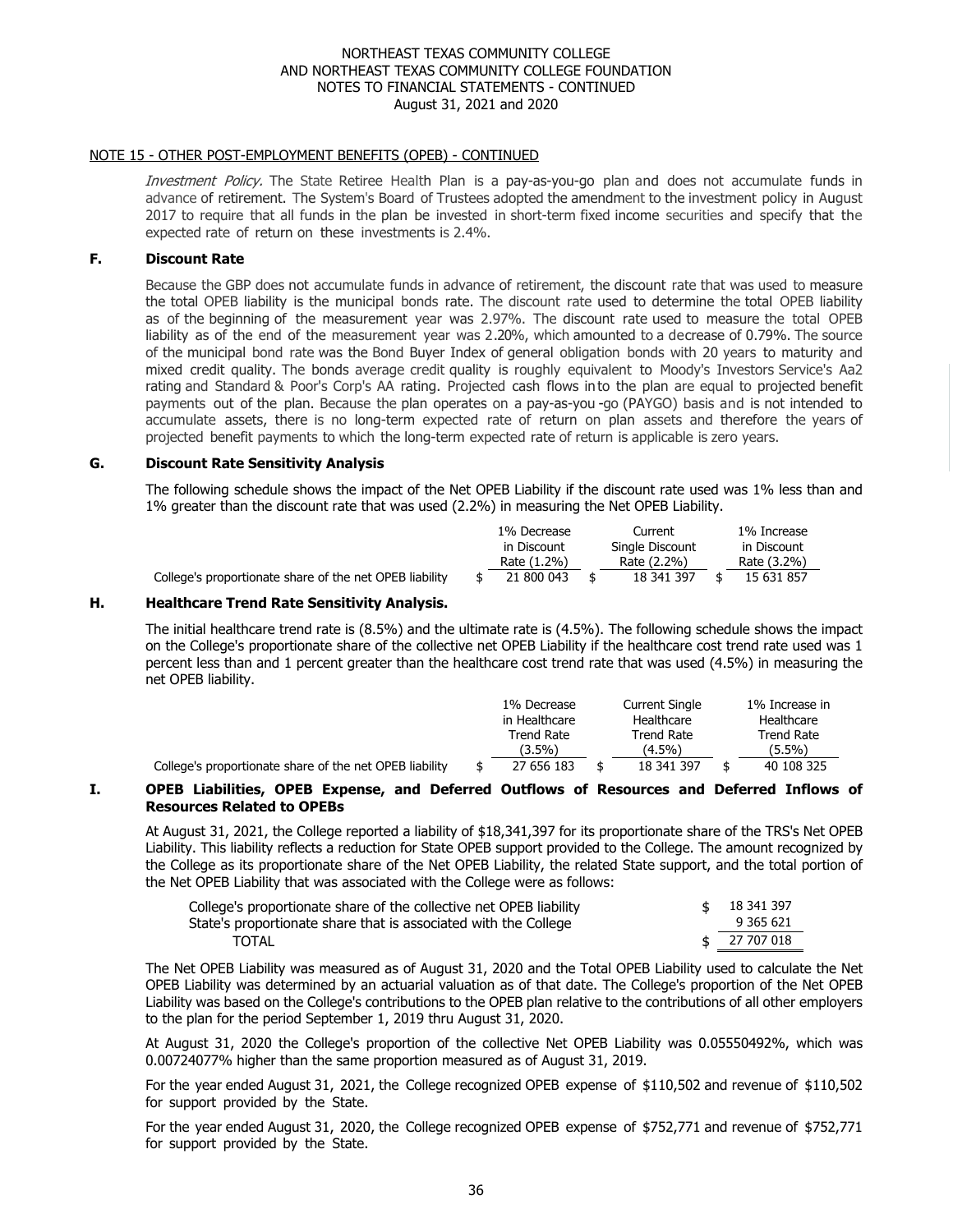### NOTE 15 - OTHER POST-EMPLOYMENT BENEFITS (OPEB) - CONTINUED

# **J. Changes in Actuarial Assumptions**

Changes to the actuarial assumptions or other inputs that affected measurement of the total OPEB liability since the prior measurement period were as follow:

- Demographic assumptions (including rates of retirement, disability, termination, mortality, and assumed salary increases) for higher education members have been updated to reflect assumptions recently adopted by the trustees from the Teachers Retirement System of Texas.
- Assumed expenses, assumed per capita health benefit costs, and assumed health benefit cost, retiree contribution, and expense trends have been updated to reflect recent experience and its effects on our short-term expectations.
- The percentage of current retirees and their spouses not yet eligible to participate in the HealthSelect Medicare Advantage Plan and future retirees and their spouses who will elect to participate in the plan at the earliest date at which coverage can commence
- The percentage of future retirees assumed to be married and electing coverage for their spouse have been updated to reflect recent plan experience and expected trends.
- The discount rate assumption was increased from 3.51% to 3.96% to utilize the updated yield or index rate for 20-year, tax-exempt general obligation municipal bonds rated AA/Aa (or equivalent) or higher in effect on the measurement date.

# **K. Changes to Term Benefits**

The only benefit change for Fiscal Year 2020 for HealthSelect retirees and dependents for whom Medicare is not primary, is an increase in the out-of-pocket maximum for both HealthSelect and Consumer Directed HealthSelect (CDHP) from \$6,650 to \$6,750 for individuals and from \$13,300 to \$13,500 for families in order to remain consistent with Internal Revenue Service maximums. This minor benefit change is provided for in the Fiscal Year 2020 Assumed Per Capita Health Benefit Costs. There are no benefit changes for HealthSelect retirees and dependents for whom Medicare is Primary.

High-Cost Plan Excise Tax. Consistent with the prior valuation, the effects of the High-Cost Plan Excise Tax imposed by the ACA under Internal Revenue Code Section 49801 (sometimes referred to as the "Cadillac Tax"), have been included in this valuation. The Excise Tax becomes effective in 2022, but the plan is not expected to be subject to the tax until 2072 based on current plan provisions, assumptions and participant demographics. The Net OPEB Liability is increased by the \$251 million present value of the estimated Excise Taxes in future years and associated increase to the ADC is \$8 million.

Medicare Part D. The Medicare Prescription Drug Improvement and Modernization Act of 2003 introduced a prescription drug benefit under Medicare (Medicare Part D) as well as a federal subsidy to sponsors of retiree healthcare benefit plans that provide a prescription drug benefit that is at least actuarially equivalent to the basic coverage provided under Medicare Part D (the Retiree Drug Subsidy).

The valuation of future OPEB may not reflect the anticipated receipt of future federal government subsidy payments under the Medicare Part D Prescription Drug Program as required under GASB Technical Bulletin No. 2006-1. The bulletin requires that Retiree Drug Subsidy payments to an employer are to be reported by the employer as revenue, rather than being netted against the employer's OPEB cost for prescription drug coverage.

ERS implemented an Employer Group Waiver Plan plus Commercial Wrap (EGWP plus Wrap) on January 1, 2013 in order to provide the plan with the benefit of increased subsidies and discounts available under such an arrangement. The Retiree Drug Subsidy has been significantly reduced as a result of the implementation of the EGWP plus Wrap. The Retiree Drug Subsidies are excluded from this valuation in accordance with GASB Technical Bulletin No. 2006-1.

The projected cost of the EGWP plus Wrap reflects the subsidies which are expected to be provided by the Federal government under Medicare Part D and the discounts expected to be provided by drug manufacturers as required under the ACA.

Variability in Future Actuarial Measurement. Future actuarial measurements may differ significantly from the current measurements due to such factors as the following:

- Plan experience differing from that anticipated by the economic or demographic assumptions.
- Changes in economic or demographic assumptions.
- Increases or decreases expected as part of the natural operation of the methodology used for these measurements (such as the end of an amortization period); and
- Changes in plan provisions, applicable law, or applicable accounting standards.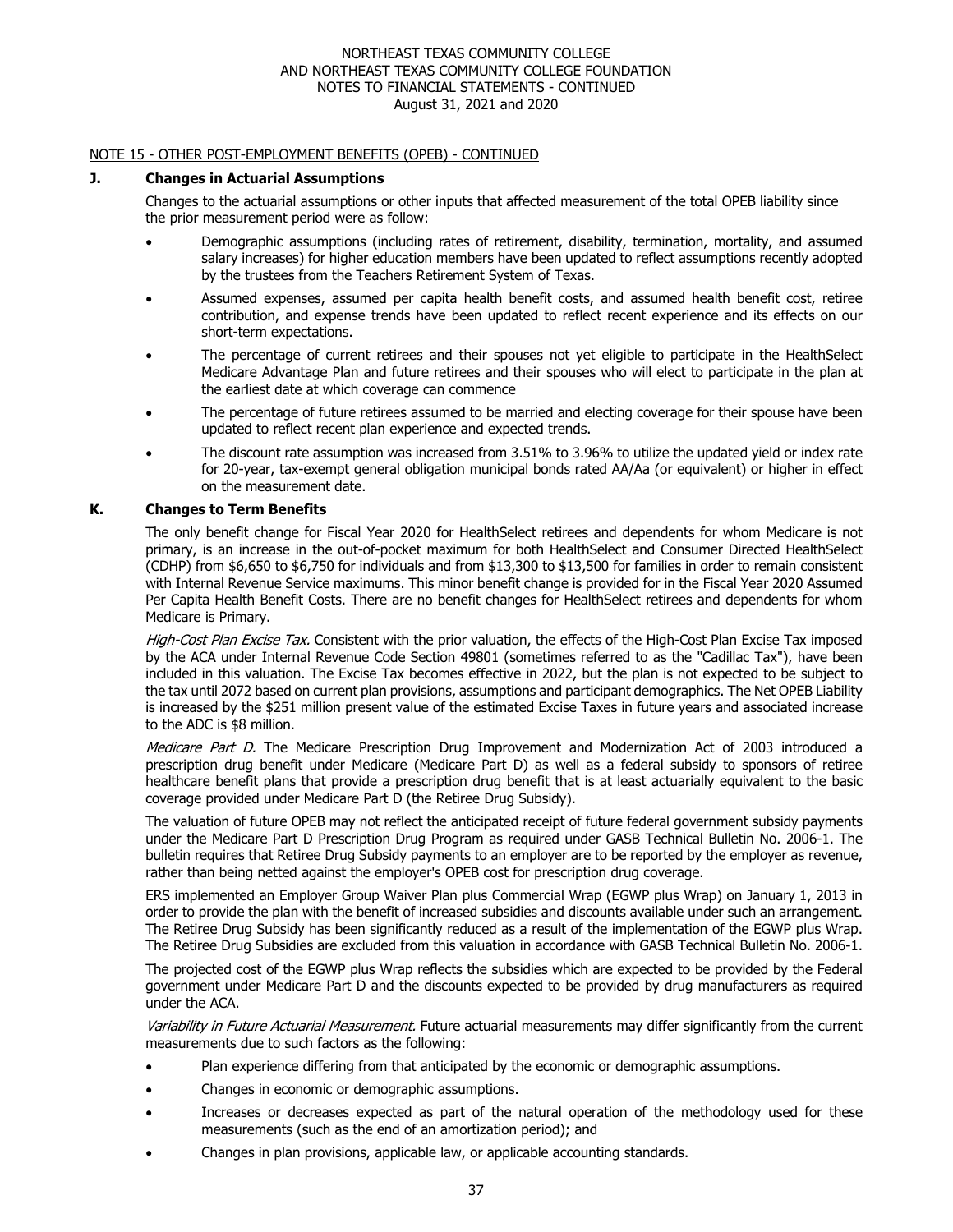### NOTE 15 - OTHER POST-EMPLOYMENT BENEFITS (OPEB) - CONTINUED

At August 31, 2020, the College reported its proportionate share of the GBP's deferred outflows of resources and deferred inflows of resources related to other post-employment benefits from the following sources:

|                                                              | Deferred<br>Outflows of<br>Resources | Deferred<br>Inflows of<br>Resources |
|--------------------------------------------------------------|--------------------------------------|-------------------------------------|
| Differences between expected and actual economic experience  |                                      | 717 341                             |
| Changes in actuarial assumptions                             | 1 061 839                            | 3 951 817                           |
| Difference between projected and actual investment earnings  | 5474                                 |                                     |
| Changes in proportion and difference between the employer's  |                                      |                                     |
| contributions and the proportionate share of contributions   | 3 099 607                            | (139475)                            |
| Contributions paid to ERS subsequent to the measurement date | 189 489                              |                                     |
| TOTAL                                                        | 4 356 409                            | 3 274 403                           |

The net amounts of the employer's balances of deferred outflows and inflows of resources related to OPEB will be recognized in OPEB expense as follows:

|            |   | <b>OPEB</b>    |
|------------|---|----------------|
| YEAR ENDED |   | <b>EXPENSE</b> |
| AUGUST 31, |   | <b>AMOUNT</b>  |
| 2022       |   | (208 727)      |
| 2023       | S | 317 279        |
| 2024       |   | 525 875        |
| 2025       |   | 186 665        |
| 2026       | S | 71 427         |
| Thereafter |   |                |

### NOTE 16 - DISAGGREGATION OF RECEIVABLES AND PAYABLES BALANCES

Receivables were as follows:

|                                    | <b>COLLEGE</b> |  |            | <b>FOUNDATION</b> |        |            |        |
|------------------------------------|----------------|--|------------|-------------------|--------|------------|--------|
|                                    | AUGUST 31.     |  |            |                   |        | AUGUST 31. |        |
|                                    | 2021           |  | 2020       |                   | 2021   |            | 2020   |
| Tuition and fees receivable        | 1 897 249      |  | 2 294 050  | S                 |        |            |        |
| Taxes receivable                   | 579 700        |  | 563 897    |                   |        |            |        |
| Scholarship and pledges receivable |                |  |            |                   |        |            |        |
| Contracts and grants receivable    | 1 642 306      |  | 515 048    |                   | 12 306 |            | 18 387 |
| Other receivables                  | 7 774          |  | 7805       |                   |        |            |        |
| Allowance for doubtful accounts    | (2 005 111)    |  | (1949 847) |                   |        |            |        |
| <b>TOTAL RECEIVABLES</b>           | 2 121 918      |  | 1 430 953  |                   | 12 306 |            | 18 387 |

Payables and accrued liabilities were as follows:

|                             | <b>COLLEGE</b> |    |         |    | <b>FOUNDATION</b> |    |      |
|-----------------------------|----------------|----|---------|----|-------------------|----|------|
|                             | AUGUST 31,     |    |         |    | AUGUST 31,        |    |      |
|                             | 2021           |    | 2020    |    | 2021              |    | 2020 |
| Accounts Payable:           |                |    |         |    |                   |    |      |
| Vendors payable             | 788 822        | \$ | 559 955 | \$ |                   | \$ |      |
|                             |                |    |         |    |                   |    |      |
| Accrued Liabilities:        |                |    |         |    |                   |    |      |
| Accrued payroll liabilities | \$<br>19 511   | \$ | 19 350  | \$ |                   | \$ |      |
| Interest payable            | 465 258        |    | 481 500 |    |                   |    |      |
| TOTAL ACCRUED LIABILITIES   | \$<br>484 769  | \$ | 500 850 | \$ |                   | \$ |      |
|                             |                |    |         |    |                   |    |      |
| Deposits Payable:           |                |    |         |    |                   |    |      |
| Student deposits payable    | 49 400         | \$ | 138 581 | \$ |                   | \$ |      |
|                             |                |    |         |    |                   |    |      |

#### NOTE 17 - CONTRACT AND GRANT AWARDS

Contract and grant awards are accounted for in accordance with the requirements of the American Institute of Certified Public Accountants (AICPA industry audit guide, Audits of Colleges and Universities). Revenues are recognized on Exhibit 2, Schedule A, and Schedule C. For federal contract and grant awards, funds expended but not collected are reported as Federal Receivables on Exhibit 1. Non-federal contract and grant awards for which funds are expended but not collected are reported as Accounts Receivable on Exhibit 1. Contract and grant awards that are not yet funded, and for which the institution has not yet performed services, are not included in the financial statements.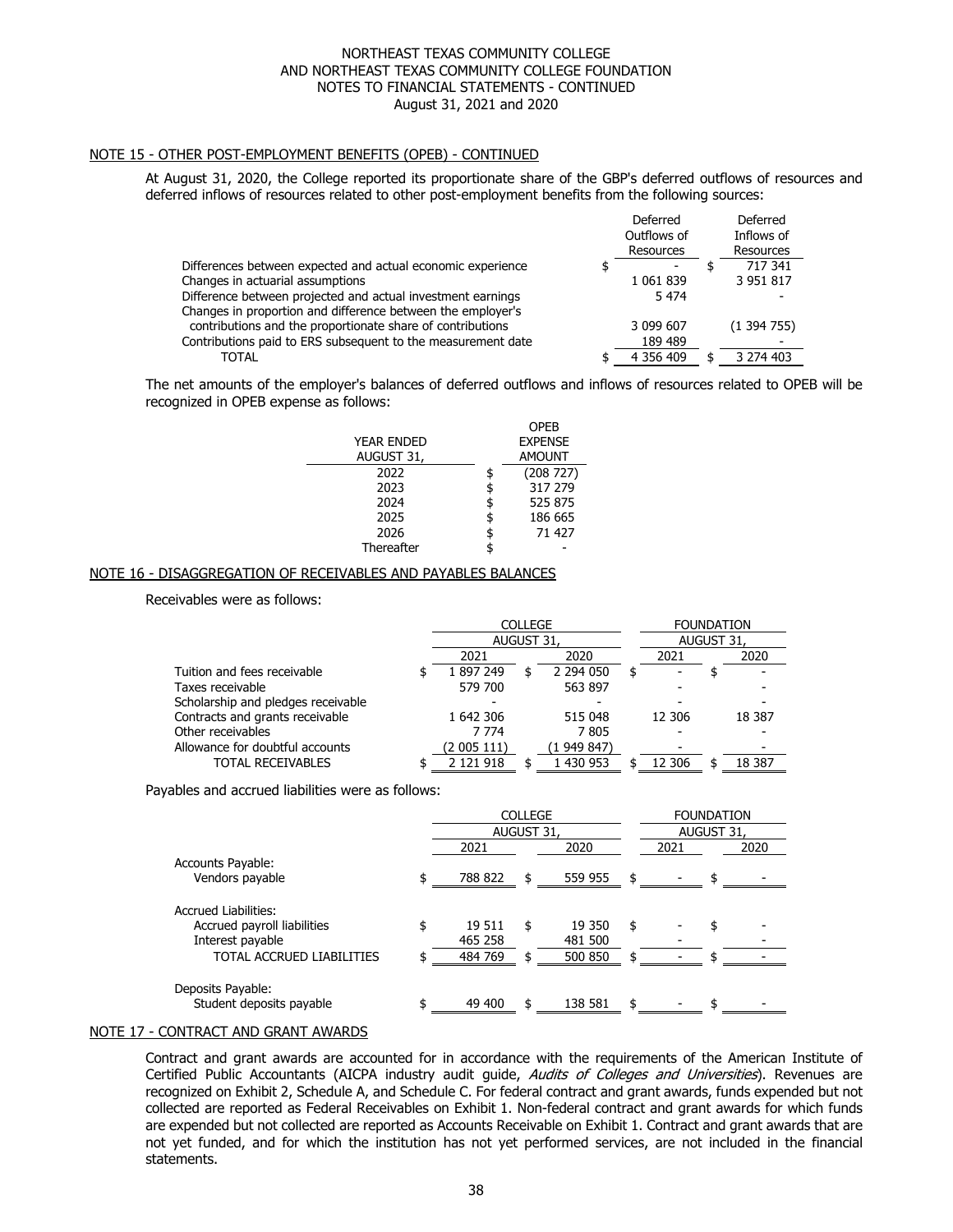### NOTE 17 - CONTRACT AND GRANT AWARDS - CONTINUED

Contracts and grant award funds already committed or funds awarded during fiscal years 2021 and 2020 for the College and Foundation are as follows:

|              | 2021            | 2020            |
|--------------|-----------------|-----------------|
| College:     |                 |                 |
| Federal      | \$<br>2 776 401 | \$<br>2 141 256 |
| <b>State</b> | 149 655         | 250 927         |
| <b>TOTAL</b> | \$<br>2 926 056 | \$<br>2 392 183 |
|              |                 |                 |
| Foundation:  |                 |                 |
| Federal      | \$<br>131 101   | \$<br>132 048   |
| State        | 1 024 738       | 887 148         |
| TOTAL        | \$<br>1 155 839 | \$<br>1 019 196 |
|              |                 |                 |

#### NOTE 18 - SELF INSURED PLANS

The College self-insures for coverage in the areas of workers' compensation and unemployment compensation. These plans are on a pay-as-you-go basis, in which no assets are set aside. Accrued liabilities are generally based on actuarial valuation and represent the present value of unpaid expected claims. Estimated future payments for incurred claims are charged to current operations. Management has determined the liability to be less than \$5,500.

#### NOTE 19 - AD VALOREM TAX

The College's ad valorem property tax is levied each October 1 on the assessed value listed as of the prior January 1 for all real and business personal property located in the College taxing district.

|                                                                                       |                                     |                  |          |                               | August 31, |                        |  |
|---------------------------------------------------------------------------------------|-------------------------------------|------------------|----------|-------------------------------|------------|------------------------|--|
|                                                                                       |                                     |                  | 2021     |                               |            | 2020                   |  |
| Assessed valuation of the college                                                     |                                     | 5 161 146 604    |          |                               | \$         | 4 977 946 873          |  |
| Less: Exemptions and abatements                                                       |                                     |                  |          | 834 918 158                   |            | 792 124 237            |  |
| NET TAXABLE ASSESSED VALUE                                                            | \$                                  | 4 326 228 446    |          |                               | \$         | 4 185 822 636          |  |
|                                                                                       | <b>CURRENT</b><br><b>OPERATIONS</b> |                  |          | <b>DEBT</b><br><b>SERVICE</b> |            | TOTAL                  |  |
| Tax rate per \$100 valuation - Authorized<br>Tax rate per \$100 valuation - Assessed: |                                     |                  |          |                               |            | \$<br>0.1300           |  |
| FYE August 31, 2021<br>FYE August 31, 2020                                            |                                     | 0.0824<br>0.0821 | \$<br>\$ | 0.0476<br>0.0480              |            | \$<br>0.1300<br>0.1300 |  |

Taxes levied for the year ended August 31, 2021 were \$5,624,097 (which includes any penalty and interest assessed if applicable). Taxes are due on receipt of the tax bill and are delinquent if not paid before February 1 of the following year in which imposed.

|                        | <b>CURRENT</b>    | <b>DFBT</b>    |              |
|------------------------|-------------------|----------------|--------------|
| TAX REVENUES - 2021    | <b>OPERATIONS</b> | <b>SERVICE</b> | <b>TOTAL</b> |
| Current taxes          | 3 485 806         | 2 012 344      | 5 498 150    |
| Delinguent taxes       | 76 239            | 44 057         | 120 296      |
| Penalties and interest | 58 450            | 33 776         | 92 2 2 6     |
| Other fees             | 2 4 4 7           | 1415           | 3 8 6 2      |
| TOTAL TAX REVENUES     | 3 622 942         | 2 091 592      | 5 714 534    |

Taxes levied for the year ended August 31, 2020 were \$5,441,569 (which includes any penalty and interest assessed if applicable).

|                           | <b>CURRENT</b>    | <b>DEBT</b>    |             |
|---------------------------|-------------------|----------------|-------------|
| TAX REVENUES - 2020       | <b>OPERATIONS</b> | <b>SERVICE</b> | TOTAL       |
| Current taxes             | 3 3 6 2 5 9 8     | 1 965 100      | 5 327 698   |
| Delinguent taxes          | 62 587            | 36 576         | 99 163      |
| Penalties and interest    | 53 913            | 31 507         | 85 420      |
| Other fees                | 3684              | 2 1 5 5        | 5 8 3 9     |
| <b>TOTAL TAX REVENUES</b> | 3 482 782         | 2 035 338      | 5 5 18 1 20 |

Current tax levy collections for the years ended August 31, 2021 and 2020 were 98.42% and 97.91%, respectively. Allowances for uncollectible taxes are based upon historical experience in collecting property taxes. The use of tax proceeds is restricted to maintenance and operations and/or general obligation debt service.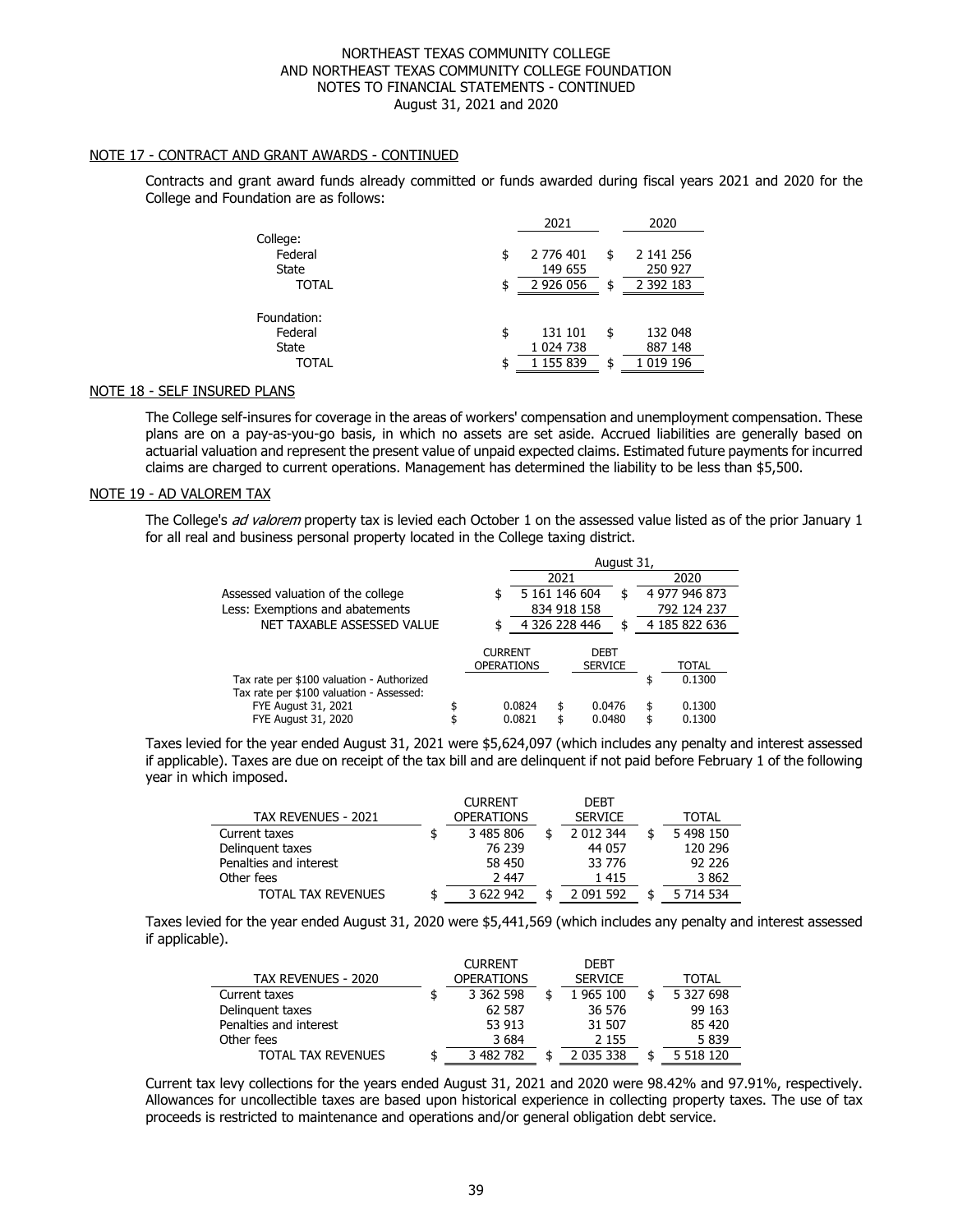### NOTE 20 - TAX ABATEMENT

Northeast Texas Community College has upheld county property tax abatement agreements with local businesses under the State of Texas Property Tax Abatement Act, Tax Code Chapter 312. Under the Act, localities may grant property tax abatements of all or a part of an increase in the value of business' real property and/or tangible personal property for attracting or retaining businesses within their jurisdictions. The abatements may be granted to any business located within or promising to relocate to the service area of Northeast Texas Community College.

For the fiscal years ended August 31, 2021 and 2020, Northeast Texas Community College did not have any abatement agreements.

# NOTE 21 - INCOME TAXES

The College is exempt from income taxes under Internal Revenue Code Section 115 Income of States, Municipalities, Etc. although unrelated business income may be subject to income taxes under Internal Revenue Code Section 511(a)(2)(B), Imposition of Tax on Unrelated Business Income of Charitable, Etc. Organizations. The College had no unrelated business income for the years ended August 31, 2021 and 2020.

#### NOTE 22 - NORTHEAST TEXAS COMMUNITY COLLEGE FOUNDATION, INC. - DISCRETE COMPONENT UNIT

Northeast Texas Community College Foundation, Inc. (the Foundation) was established in 1984 as a separate nonprofit organization to raise funds to provide student scholarships and assistance in the development and growth of the College. Under Government Standards Board Statement No. 39, Determining Whether Certain Organizations are Component Units, an organization should report as a discretely presented component unit those organizations that raise and hold economic resources for the direct benefit of a government unit.

Accordingly, the Foundation financial statements are included in the College's annual report as a discrete component unit. Complete financial statements of Northeast Texas Community College Foundation, Inc. can be obtained from the administrative office of the Foundation.

### NOTE 23 - RISK MANAGEMENT - CLAIMS AND JUDGMENTS

In the normal course of operations, the College is exposed to risks of loss from a number of sources including fire and casualty, errors and omissions by board members and employees, and injuries to employees during the course of performing their duties.

The College attempts to cover these losses by purchase of insurance. Significant risks are covered by commercial insurance for property and liability programs. There has been no significant reduction in coverage and settlement amounts have not exceeded insurance coverage for the current year or the three prior years.

In management's estimation there are not current loss claims that exceed the maximum coverage or any material unfunded claim benefit obligation for self-funded programs.

### NOTE 24 - COMMITMENTS AND CONTINGENCIES

**Litigation** - The College may be subjected to loss contingencies arising principally in the normal course of operations. In the opinion of the administration, the outcome of these lawsuits will not have a material adverse effect on the accompanying financial statements and accordingly, no provision for losses has been recorded.

**Grant Programs** - The College participates in numerous state and federal grant programs, which are governed by various rules and regulations of the grantor agencies; therefore, to the extent that the college has not complied with the rules and regulations governing the grants, refunds of any money received may be required and the collectability of any related receivable at August 31, 2021, may be impaired. In the opinion of the College, there are no significant contingent liabilities relating to compliance with the rules and regulations governing the respective grants; therefore, no provision has been recorded in the accompanying combined financial statements for such contingencies.

**Penalties** - in August of 2019, Northeast Texas Community College was notified by the IRS of a proposed penalty for the College's 2017 1098-T information return. The College submitted an appeal outlining sufficient facts supporting a basis for waiver of the proposed penalty for failure to timely file and failure to provide correct TINs for the information reporting filings required by Section 6721 of the IRS Code. The full amount of the proposed penalty was \$150,070. In 2020, the IRS accepted the College's waiver of penalties and interest and this item is closed.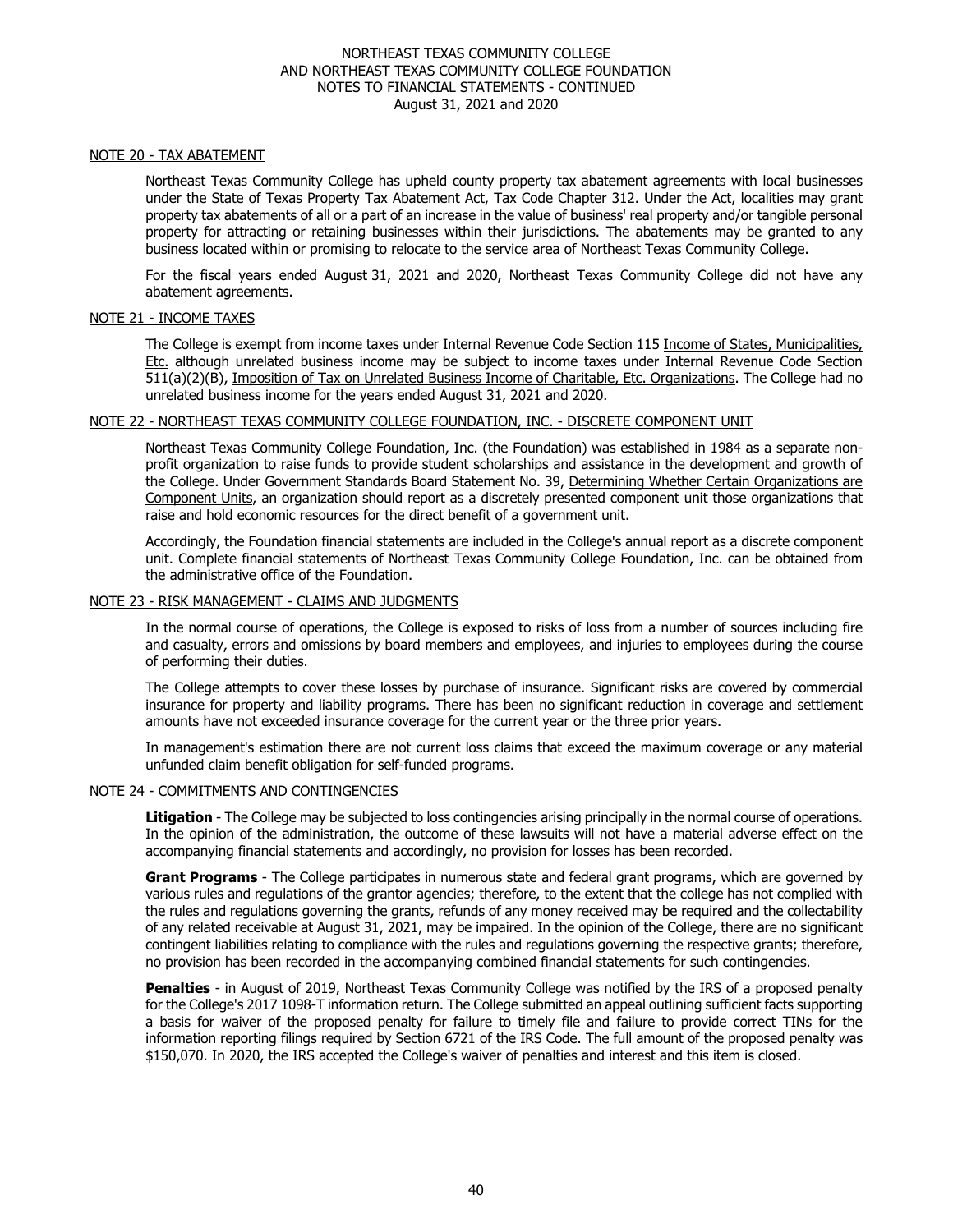# NOTE 25 - TC3 CONSORTIUM

The purpose of this strategic partnership with 7 community colleges is to utilize a common Student Information System to facilitate a growing number of "shared services" in a manner that reduces administrative overhead and supports growth without an increase in administrative costs. The members include Northeast Texas Community College, Texarkana College, Kilgore College, Paris Junior College, and Angelina College. TC<sup>3</sup> members have formally adopted an interlocal agreement, appointed officers, and secured private start-up funding as well as a special-item appropriation from the state of Texas for \$2.5 million.

### NOTE 26 - PENDING LAWSUITS AND CLAIMS

As of August 31, 2021, there are no lawsuits pending against the College.

### NOTE 27 - SUBSEQUENT EVENTS

On March 13, 2020, Texas Governor Greg Abbott declared Texas in a state of disaster as a result of the COVID-19 pandemic. The pandemic will most probably have a significant effect on governmental, non-profit, and private entities. The extent of the effect cannot, at this time, be estimated or qualified.

Management has considered and reviewed all subsequent events through the date the financial statements were available to be released, which was December 14, 2021.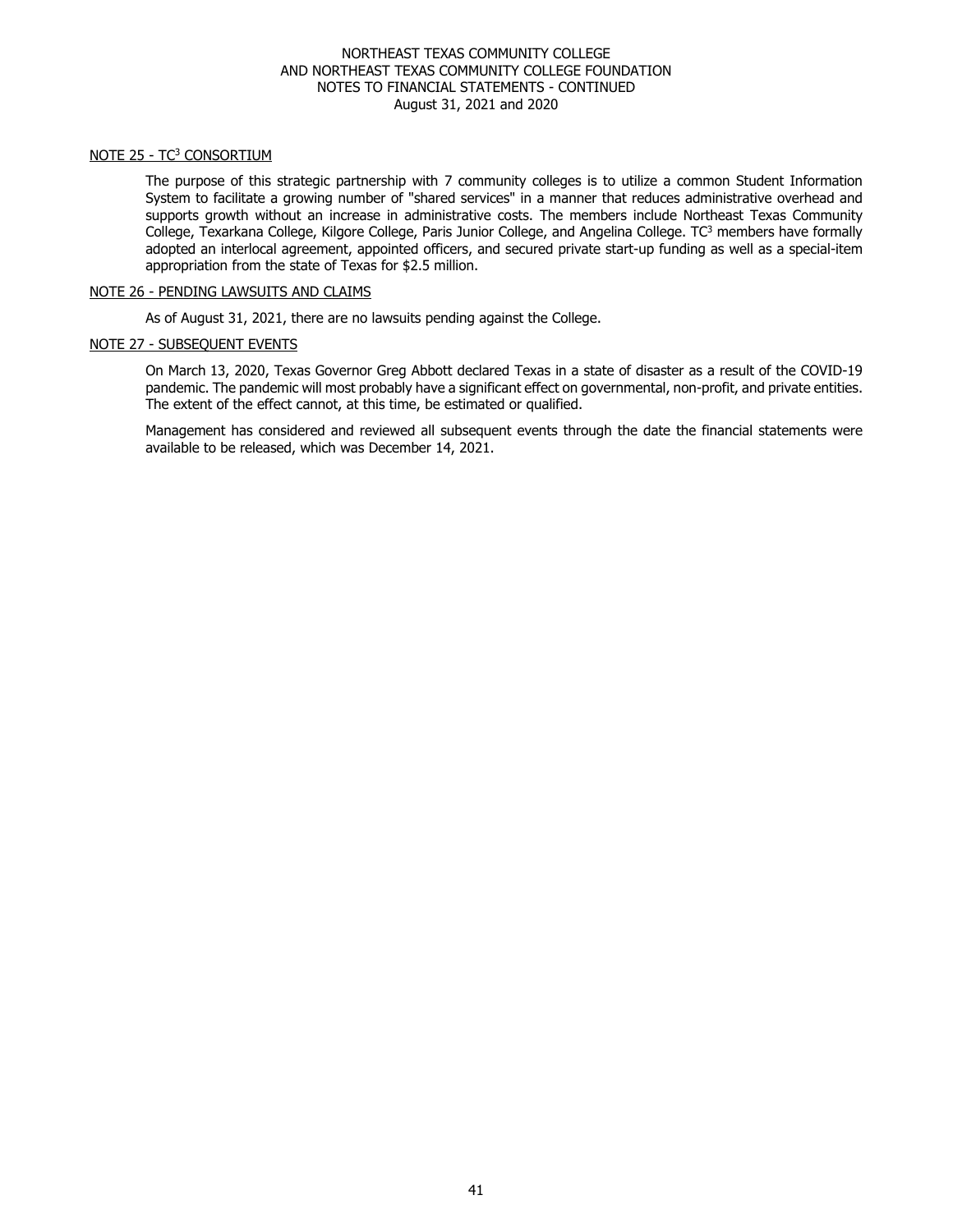# REQUIRED SUPPLEMENTARY INFORMATION SCHEDULES

For the Fiscal Years Ended August 31, 2021 and 2020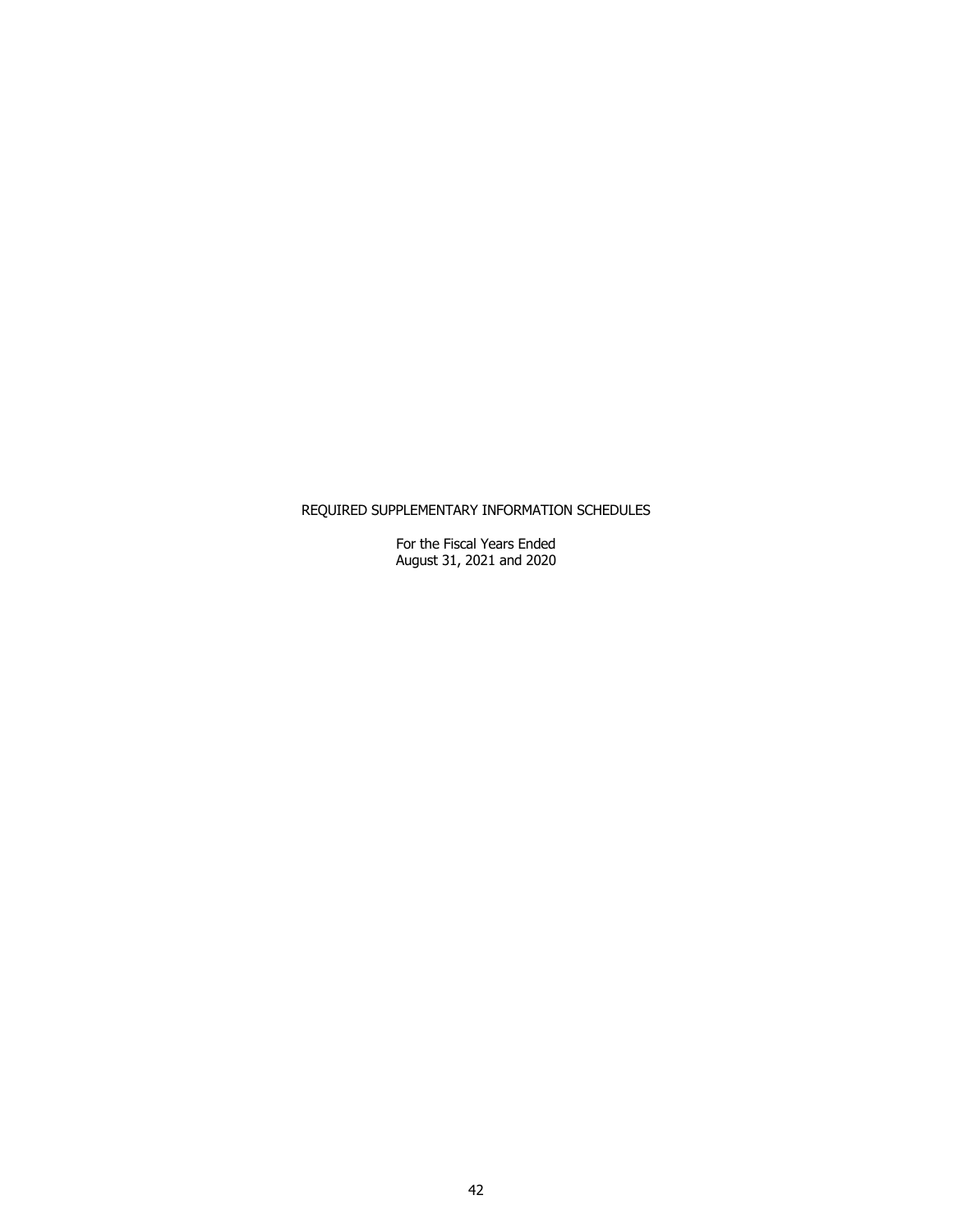### NORTHEAST TEXAS COMMUNITY COLLEGE AND NORTHEAST TEXAS COMMUNITY COLLEGE FOUNDATION REQUIRED SUPPLEMENTARY SCHEDULE I SCHEDULE OF THE COLLEGE'S PROPORTIONATE SHARE OF THE NET PENSION LIABILITY TEACHER RETIREMENT SYSTEM LAST TEN FISCAL YEARS\*

|                                                                                                                                         | 2020                   |      | 2019                       |      | 2018                   | 2017                 |      | 2016                   | 2015                   |      | 2014                 |
|-----------------------------------------------------------------------------------------------------------------------------------------|------------------------|------|----------------------------|------|------------------------|----------------------|------|------------------------|------------------------|------|----------------------|
| TRS net position as a percentage of total pension<br>liability                                                                          | 75.54%                 |      | 75.24%                     |      | 73.74%                 | 82.17%               |      | 78.00%                 | 78.43%                 |      | 83.25%               |
| The College's proportionate share of collective net<br>pension liability (%)                                                            | 0.0001%                |      | 0.0102743%                 |      | 0.0144145%             | 0.0102157%           |      | 0.0100684%             | 0.0105193%             |      | 0.0118327%           |
| The College's proportionate share of collective net<br>pension liability (\$)                                                           | \$<br>5 893 323        | - \$ | 5 340 834                  | - \$ | 5 747 157              | 3 266 360            | - \$ | 3 804 716              | 3 718 433              |      | 3 160 678            |
| Portion of non-employer contributing entities (NECE)<br>total proportionate share of NPL associated with<br>the College<br><b>TOTAL</b> | 3 373 878<br>9 267 201 |      | 3 043 321<br>8 3 8 4 1 5 5 |      | 3 360 848<br>9 108 005 | 1887439<br>5 153 799 |      | 2 199 339<br>6 004 055 | 2 194 512<br>5 912 945 |      | 1782893<br>4 943 571 |
| The College's covered payroll amount in the year of<br>measurement                                                                      | 9 534 215              | -\$  | 8 390 035                  | -\$  | 8 254 074              | 7 759 509            | - \$ | 7 385 543              | 7 268 137              | - \$ | 6 869 697            |
| Ratio of College's proportionate share of<br>collective NPL/College's covered payroll amount                                            | 61.81%                 |      | 63.66%                     |      | 69.63%                 | 42.10%               |      | 51.52%                 | 51.16%                 |      | 46.01%               |

\*The amounts presented for each fiscal year were determined as of the measurement date which is August 31 of the prior fiscal year.

\*\*Only seven years of data are presented in accordance with GASB 68, paragraph 138. "The information for all periods for the 10-year schedules that are required to be presented as supplementary information may not be available initially. In these cases, during the transition period, that information should be presented for as many years as are available. The schedules should not include information that is not measured in accordance with the requirements of this Statement."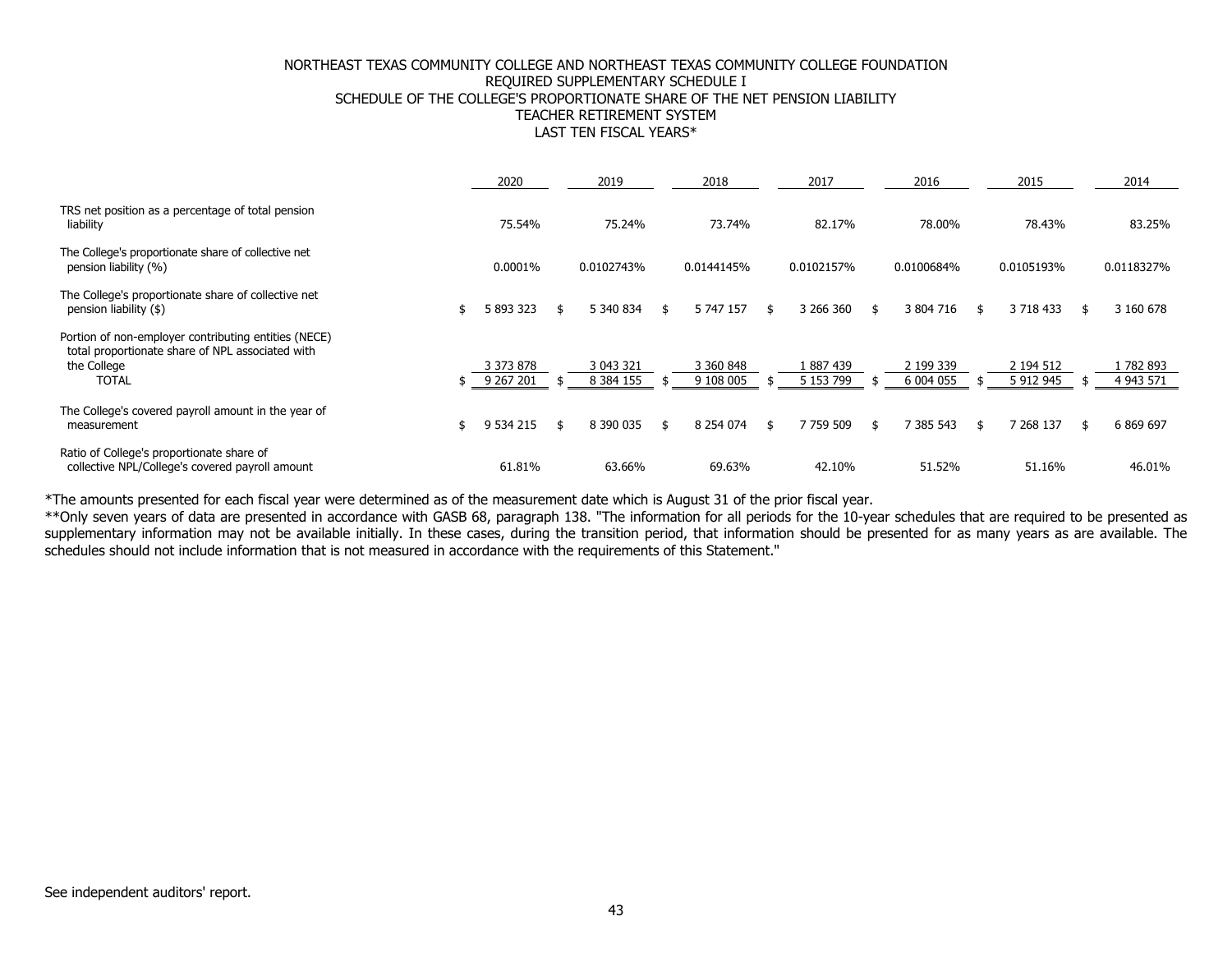### NORTHEAST TEXAS COMMUNITY COLLEGE AND NORTHEAST TEXAS COMMUNITY COLLEGE FOUNDATION REQUIRED SUPPLEMENTARY SCHEDULE II SCHEDULE OF THE COLLEGE'S PENSION CONTRIBUTIONS TEACHER RETIREMENT SYSTEM OF TEXAS LAST TEN FISCAL YEARS

|                                                                    | 2021      | 2020            |    | 2019      | 2018            |     | 2017      |     | 2016      | 2015      |
|--------------------------------------------------------------------|-----------|-----------------|----|-----------|-----------------|-----|-----------|-----|-----------|-----------|
| Contractually required contribution                                | 461 449   | 454 013         |    | 360 087   | \$<br>351 746   | -SG | 334 778   | -\$ | 319 900   | 311 480   |
| Actual contributions                                               | (461449)  | (454 013)       |    | (360087)  | (351 746)       |     | (334 778) |     | (319900)  | (311 480) |
| CONTRIBUTION DEFICIENCY (EXCESS)                                   |           |                 |    |           | $-$ \$ $-$ \$   |     |           |     |           |           |
| The College's covered payroll amount in the<br>current fiscal year | 9 613 833 | \$<br>9 534 215 | s. | 8 390 035 | \$<br>8 254 074 |     | \$7759509 | \$  | 7 385 543 | 7 268 137 |
| Ratio of: actual contributions/College's covered<br>payroll amount | 4.8%      | 4.76%           |    | 4.29%     | 4.26%           |     | 4.31%     |     | 4.33%     | 4.29%     |

\*Note: GASB 68, Paragraph 81.2b requires that the data in this schedule be presented as of the College's current fiscal year as opposed to the time period covered by the measurement date of the prior fiscal year.

\*\*Only seven years of data are presented in accordance with GASB 68, paragraph 138. "The information for all periods for the 10-year schedules that are required to be presented as required supplementary information may not be available initially. In these cases, during the transition period, that information should be presented for as many years as are available. The schedules should not include information that is not measured in accordance with the requirements of this Statement."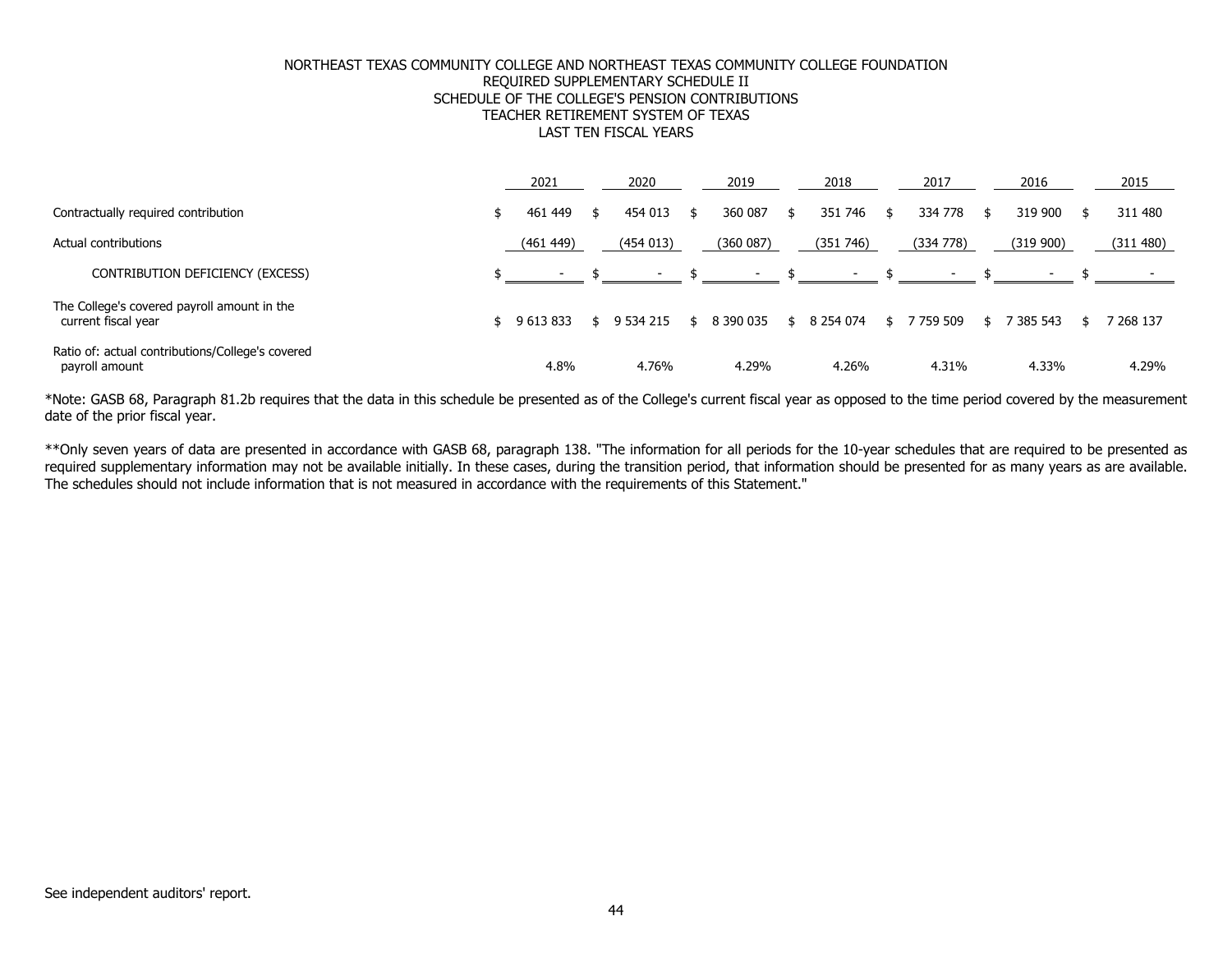# NORTHEAST TEXAS COMMUNITY COLLEGE AND NORTHEAST TEXAS COMMUNITY COLLEGE FOUNDATION REQUIRED SUPPLEMENTARY SCHEDULE III SCHEDULE OF THE COLLEGE'S SHARE OF NET OPEB LIABILITY EMPLOYEES RETIREMENT SYSTEM OF TEXAS LAST TEN FISCAL YEARS

| <b>College's Proportionate Share of Liability</b>                                    | 2020                              | 2019                           | 2018                          | 2017                          |
|--------------------------------------------------------------------------------------|-----------------------------------|--------------------------------|-------------------------------|-------------------------------|
| College's proportion of the OPEBL                                                    | 0.0659128%                        | 0.04826415%                    | 0.05109246%                   | 0.03546448%                   |
| College's proportionate share of the OPEBL                                           | \$<br>18 341 396                  | \$<br>16 681 382               | \$<br>15 142 653              | \$<br>12 083 816              |
| State share of the OPEBL associated with the College<br><b>TOTAL</b>                 | \$<br>9 3 6 5 6 2 1<br>27 707 017 | \$<br>11 406 193<br>28 087 575 | \$<br>9 285 987<br>24 428 640 | \$<br>7 490 251<br>19 574 067 |
| College's covered-employee payroll*<br>Prior FY TRS Gross - September through August | \$<br>11 365 440                  | \$<br>10 579 162               | \$<br>10 644 405              | \$<br>10 341 867              |
| Proportionate share/covered payroll                                                  | 191.64%                           | 157.68%                        | 142.26%                       | 116.84%                       |
| Plan fiduciary net position/total OPEB liability                                     | 0.32%                             | 0.17%                          | 1.27%                         | 2.04%                         |
| <b>College Contributions</b>                                                         | 2021                              | 2020                           | 2019                          | 2018                          |
| Contractually required contribution<br>Actual contribution                           | \$<br>392 425<br>(392 425)        | \$<br>375 914<br>(375 914)     | \$<br>359 717<br>(359 717)    | \$<br>340 703<br>(340 703)    |
| CONTRIBUTION DEFICIENCY (EXCESS)                                                     | \$                                | \$                             | \$                            | \$                            |
| The College's covered payroll amounts in the current<br>fiscal year                  | \$<br>11 365 465                  | \$<br>11 365 440               | \$<br>10 579 162              | \$<br>10 644 405              |
| Contributions to covered payroll                                                     | 3.45%                             | 3.31%                          | 3.40%                         | 3.20%                         |

\* The amounts presented for each fiscal year were determined as of the measurement date which is August 31 of the prior fiscal year.

\*\*Only four years of data are presented in accordance with GASB 75, paragraph 245. "The information for all periods for the 10-year schedules that are required to be presented as required supplementary information may not be available initially. In these cases, during the transition period, that information should be presented for as many years as are available. The schedules should not include information that is not measured in accordance with the requirements of this Statement.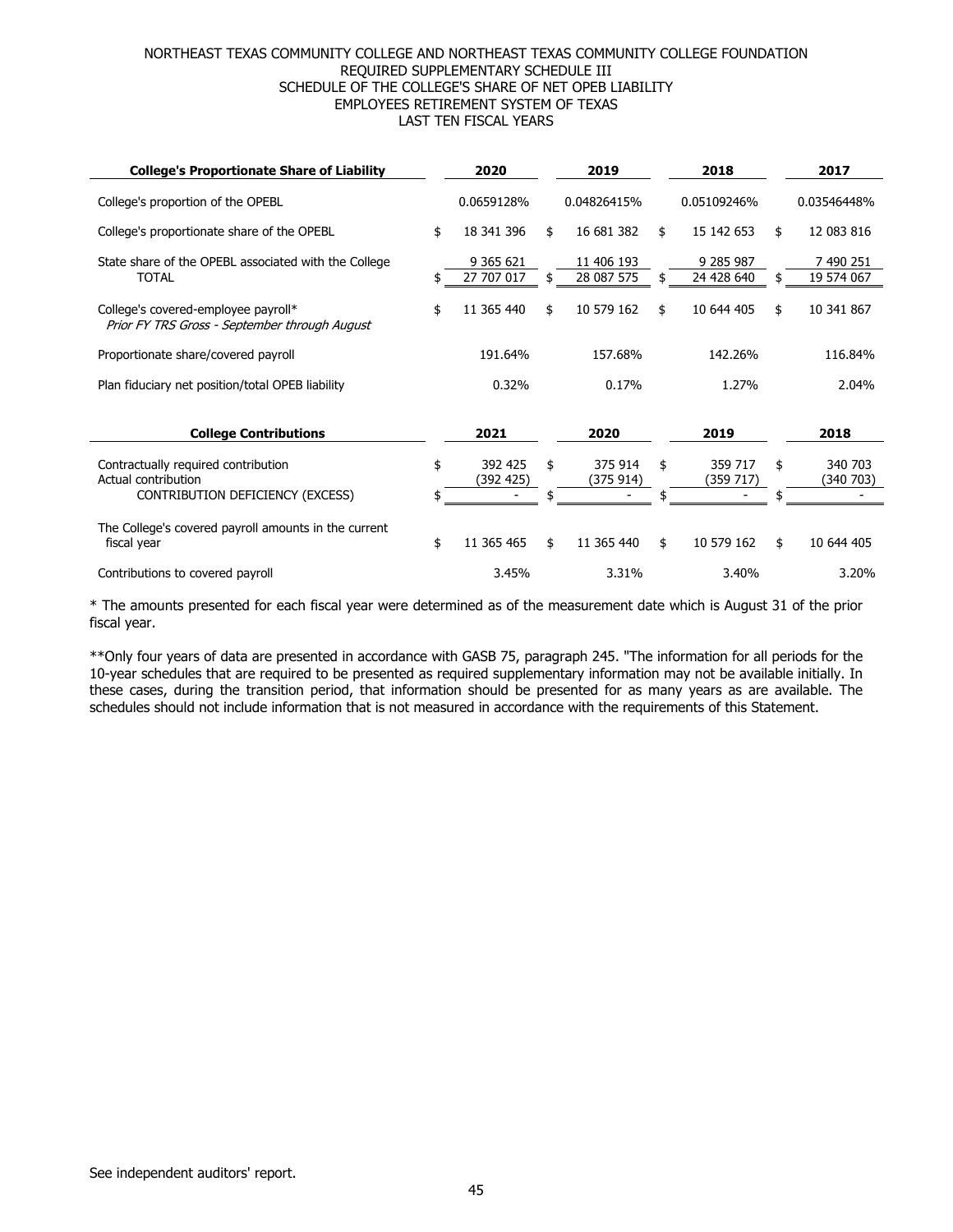# **A. Notes to Schedules for the TRS Pension Plan**

# **Changes of Benefit Terms**

There were no changes of benefit terms that affected measurement of the total pension liability during the measurement period.

# **Changes of Assumptions**

Assumptions, methods, and plan changes which are specific to the Pension Trust Fund were updated from the prior year's report. The Net Pension Liability increased significantly since the prior measurement date due to a change in the following actuarial assumptions:

- The total pension liability as of August 31, 2020 was developed using a roll-forward method from August 31, 2019.
- Demographic assumptions including post-retirement mortality, termination rates, and rates of retirement were updated on the experience study performed for TRS for the period ending August 31, 2018.
- Economic assumptions including rates of salary increase for individual participants were updated based on the same experience study.
- The discount rate remained unchanged.
- The long term assumed rate of return changed from 8.0 to 7.25 percent.
- The change in the long-term assumed rate of return combined with the change in the single discount rate was the primary reason for the increase in the net pension liability.
- **B. Notes to Schedule for the ERS OPEB Plan**

# **Other Post-Employment Benefit Plan**

# **Changes of Benefit Terms**

Under Q/A #4.107 of GASB's Implementation Guide No. 2017-2, Financial Reporting for Post-Employment Benefit Plans Other Than Pension Plans, any plan changes that have been adopted and communicated to plan members by the time the valuation is prepared must be included in the valuation. Accordingly, this valuation reflects the benefit changes that will become effective January 1, 2020, since these changes were communicated to plan members in advance of the preparation of this report. The only benefit change for Fiscal Year 2020 for Health Select retirees and dependents for whom Medicare is not primary is an increase in the out-of-pocket maximum for both HealthSelect and Consumer Directed HealthSelect (CDHP) from \$6,650 to \$6,750 for individuals and from \$13,300 to \$13,500 for families in order to remain consistent with Internal Revenue Service maximums. This minor benefit change is provided for in the Fiscal Year 2020 Assumed Per Capita Health Benefit Costs. There are no benefit changes for HealthSelect retirees and dependents for whom Medicare is Primary.

# **Changes in Actuarial Assumptions**

Since the last valuation was prepared for this plan, demographic assumptions (including rates of retirement, disability, termination, and mortality, assumed salary increases and assumed age difference for future retirees and their spouses for selected classes of State Agency employees), assumed aggregate payroll increases and the assumed rate of general inflation have been updated to reflect assumptions recently adopted by the Teacher Retirement System (TRS) Trustees. These new assumptions were adopted to reflect an experience study on the TRS retirement plan performed by the TRS retirement plan actuary.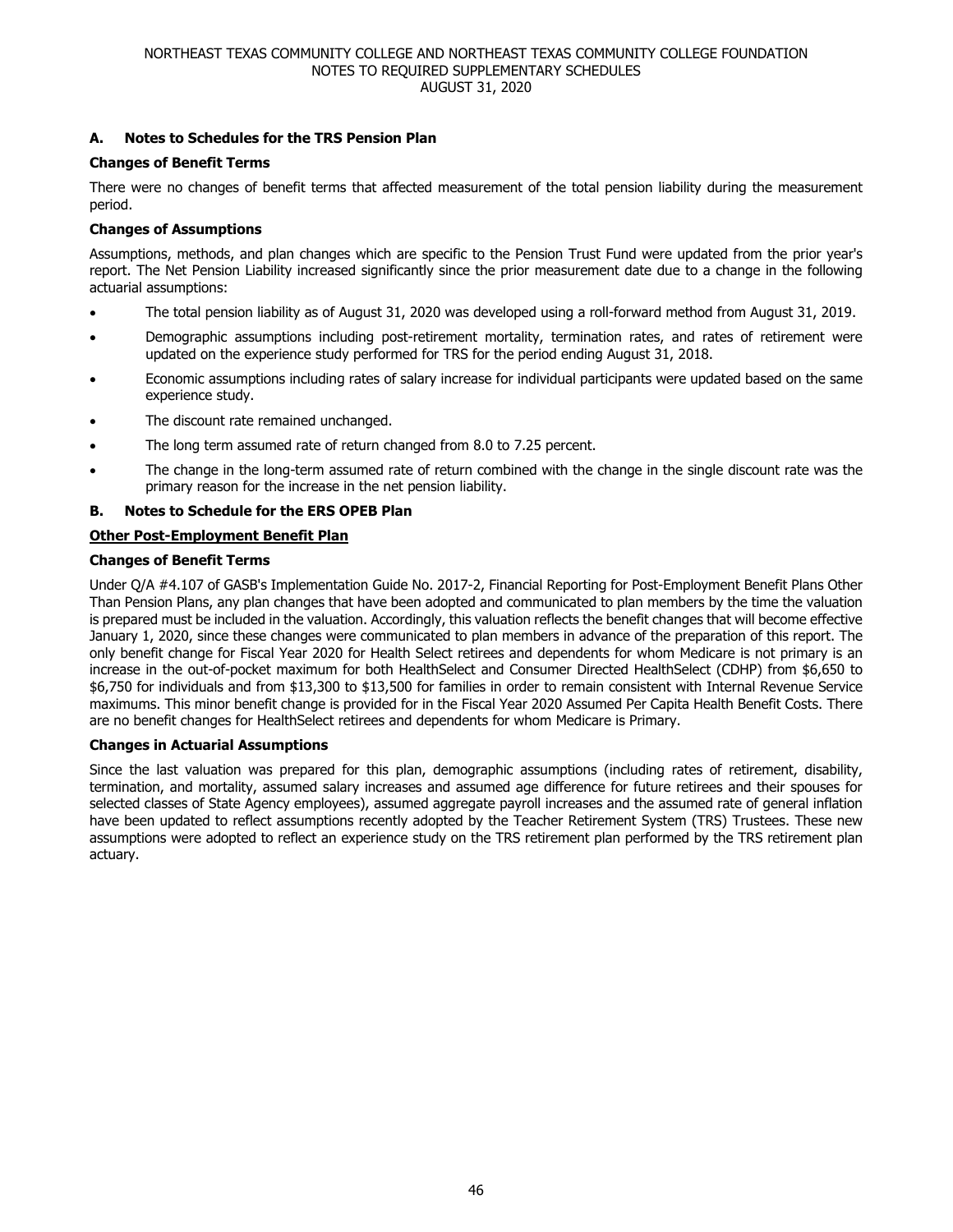# SUPPLEMENTAL FINANCIAL INFORMATION

For the Fiscal Years Ended August 31, 2021 and 2020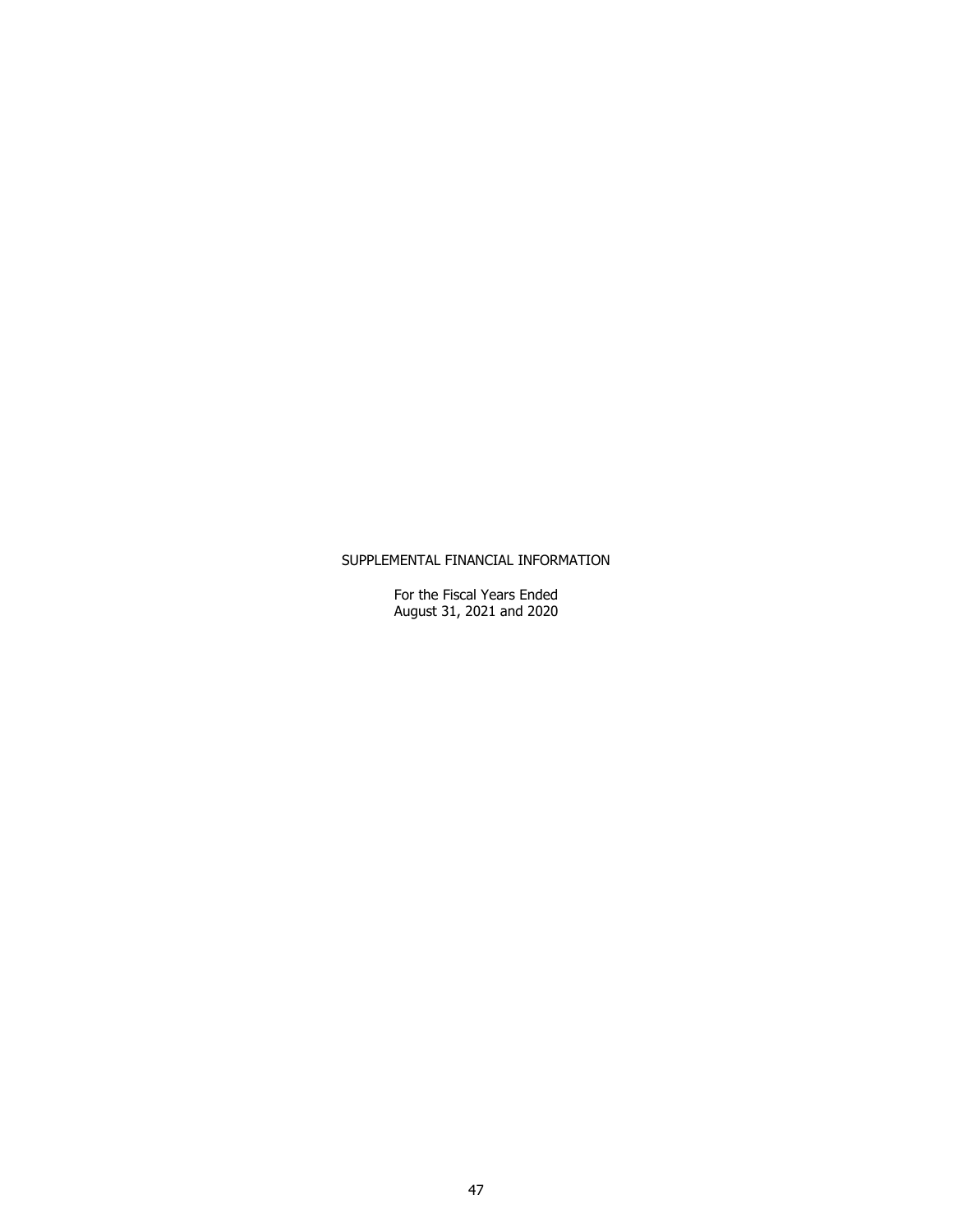# NORTHEAST TEXAS COMMUNITY COLLEGE SCHEDULE A SCHEDULE OF OPERATING REVENUES For the Year Ended August 31, 2021 With Memorandum Totals for the Year Ended August 31, 2020

|                                              |                     |                   | <b>TOTAL</b>       |                    |                 |               |               |
|----------------------------------------------|---------------------|-------------------|--------------------|--------------------|-----------------|---------------|---------------|
|                                              |                     |                   | <b>EDUCATIONAL</b> | <b>AUXILIARY</b>   |                 | <b>TOTALS</b> |               |
|                                              | <b>UNRESTRICTED</b> | <b>RESTRICTED</b> | <b>ACTIVITIES</b>  | <b>ENTERPRISES</b> | 2021            |               | 2020          |
| Tuition:                                     |                     |                   |                    |                    |                 |               |               |
| <b>State Funded Credit Courses:</b>          |                     |                   |                    |                    |                 |               |               |
| In-district resident tuition                 | \$<br>1 609 618     | \$                | \$<br>1609618      | \$                 | \$<br>1 609 618 | \$            | 1 618 462     |
| Out-of-district resident tuition             | 906 612             |                   | 906 612            |                    | 906 612         |               | 995 656       |
| Non-resident tuition                         | 180 151             |                   | 180 151            |                    | 180 151         |               | 160 485       |
| TPEG (set aside)*                            | 119 715             |                   | 119 715            |                    | 119 715         |               | 158 820       |
| State funded continuing education            | 209 259             |                   | 209 259            |                    | 209 259         |               | 148 831       |
| Non-state funded continuing education        | 43 959              |                   | 43 959             |                    | 43 959          |               | 31 264        |
| <b>TOTAL TUITION</b>                         | 3 069 314           |                   | 3 069 314          |                    | 3 069 314       |               | 3 1 1 3 5 1 8 |
| Fees:                                        |                     |                   |                    |                    |                 |               |               |
| General institutional service fee            | 2 752 597           |                   | 2 752 597          |                    | 2 7 5 2 5 9 7   |               | 2 977 529     |
| Out-of-district fees                         | 1 371 307           |                   | 1 371 307          |                    | 1 371 307       |               | 1 505 992     |
| Non-resident fees                            | 320 413             |                   | 320 413            |                    | 320 413         |               | 429 533       |
| Course fees                                  | 337 133             |                   | 337 133            |                    | 337 133         |               | 371 660       |
| Other fees                                   | 94 750              |                   | 94 750             |                    | 94 750          |               | 89 685        |
| <b>TOTAL FEES</b>                            | 4 876 200           | $\sim$            | 4 876 200          | $\sim$             | 4 876 200       |               | 5 374 399     |
|                                              |                     |                   |                    |                    |                 |               |               |
| Allowances and Discounts:                    |                     |                   |                    |                    |                 |               |               |
| Bad debt allowance                           | (52930)             |                   | (52930)            |                    | (52930)         |               | (65879)       |
| Scholarship allowances                       | (570 599)           |                   | (570 599)          |                    | (570 599)       |               | (570929)      |
| Remission and exemptions                     | (230903)            |                   | (230903)           |                    | (230903)        |               | (261 213)     |
| <b>TPEG allowances</b>                       | (154659)            |                   | (154659)           |                    | (154659)        |               | (106001)      |
| Federal and state grants to students         | (3605463)           |                   | (3605463)          |                    | (3605463)       |               | (3562174)     |
| TOTAL ALLOWANCES AND DISCOUNTS               | (4614554)           | $\blacksquare$    | (4614554)          | $\blacksquare$     | (4614554)       |               | (4566196)     |
| TOTAL NET TUITION AND FEES                   | 3 330 960           |                   | 3 330 960          |                    | 3 330 960       |               | 3 921 721     |
| Other Operating Revenues:                    |                     |                   |                    |                    |                 |               |               |
| Federal grants and contracts                 | 26 665              | 3 292 104         | 3 318 769          |                    | 3 3 18 7 69     |               | 1920 211      |
| State grants and contracts                   |                     | 697 941           | 697 941            |                    | 697 941         |               | 670 157       |
| Non-governmental grants and contracts        |                     | 42 057            | 42 057             |                    | 42 057          |               | 6 9 9 6       |
| Sales and services of educational activities | 19 304              |                   | 19 304             |                    | 19 304          |               | 55 415        |
| Other operating revenues                     | 389 434             |                   | 389 434            | 50 144             | 439 578         |               | 492 284       |
| TOTAL OTHER OPERATING REVENUES               | 435 403             | 4 032 102         | 4 4 6 7 5 0 5      | 50 144             | 4 517 649       |               | 3 145 068     |
| <b>Auxiliary Enterprises:</b>                |                     |                   |                    |                    |                 |               |               |
| Residential life                             |                     |                   |                    | 1 022 047          | 1 022 047       |               | 1 165 231     |
| Less discounts                               |                     |                   |                    | (141090)           | (141090)        |               | (205685)      |
| <b>Bookstore</b>                             |                     |                   |                    | 1 456 904          | 1 456 904       |               | 1 393 027     |
| Less discounts                               |                     |                   |                    | (535999)           | (535999)        |               | (536951)      |
| TOTAL NET AUXILIARY ENTERPRISES              |                     |                   |                    | 1801862            | 1801862         |               | 1 815 622     |
| TOTAL OPERATING REVENUES                     | \$<br>3 766 363     | \$<br>4 032 102   | 7 798 465          | 1 852 006          | 9 650 471       |               | 8 8 8 2 4 1 1 |

\* In accordance with Education Code 56.033, \$119,715 and \$158,820 for years August 31, 2021 and 2020, respectively, of tuition was set aside for Texas Public Education Grants (TPEG).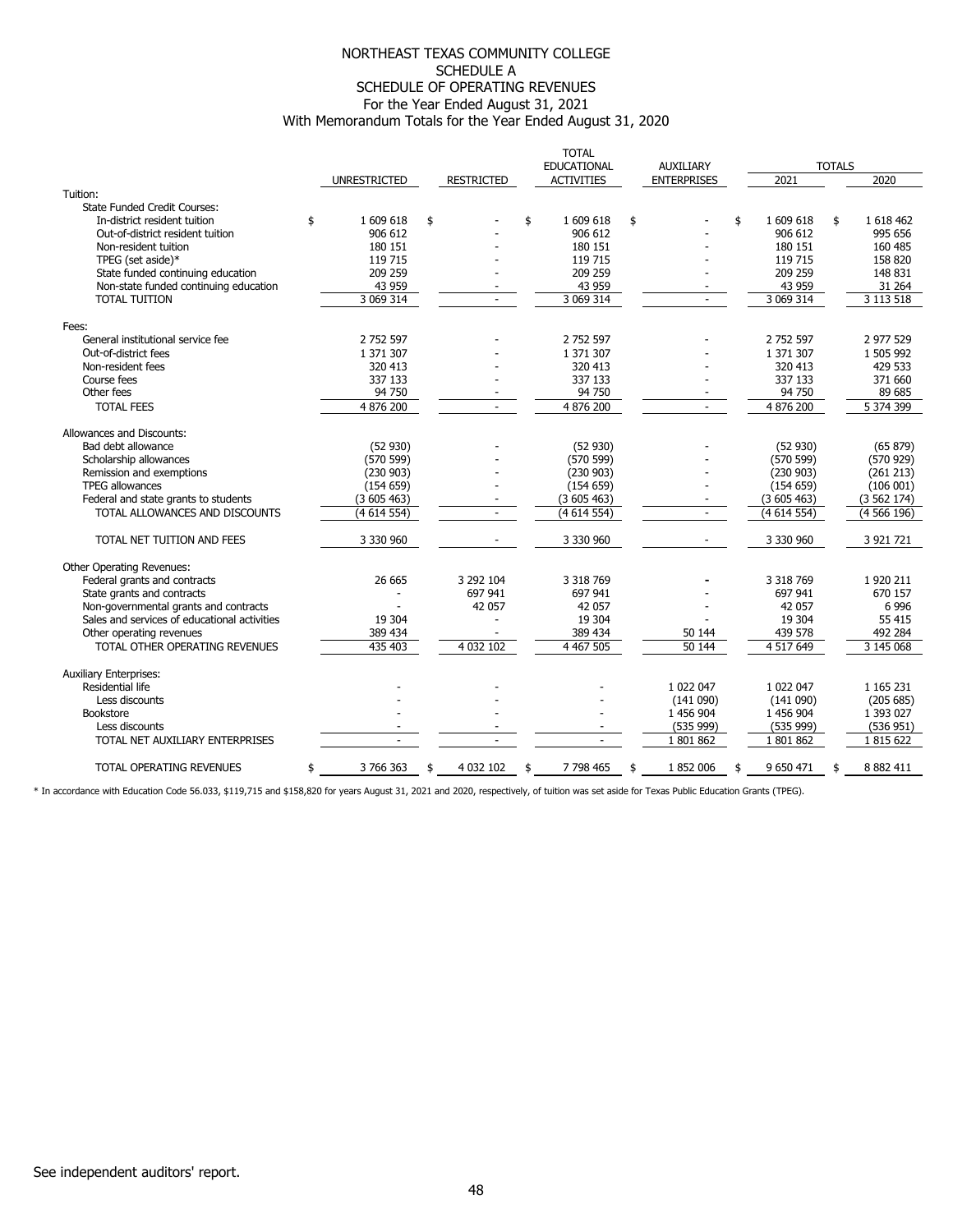# NORTHEAST TEXAS COMMUNITY COLLEGE SCHEDULE B SCHEDULE OF OPERATING EXPENSES BY OBJECT For the Year Ended August 31, 2021 With Memorandum Totals for the Year Ended August 31, 2020

|                                                     | <b>SALARIES</b>  | <b>STATE</b>    | <b>LOCAL</b>    | <b>OTHER</b>    |                 | <b>TOTALS</b> |            |
|-----------------------------------------------------|------------------|-----------------|-----------------|-----------------|-----------------|---------------|------------|
|                                                     | <b>AND WAGES</b> | <b>BENEFITS</b> | <b>BENEFITS</b> | <b>EXPENSES</b> | 2021            |               | 2020       |
| Unrestricted - Educational Activities:              |                  |                 |                 |                 |                 |               |            |
| Instruction                                         | \$<br>6 064 095  | \$              | \$<br>1928 196  | \$<br>529 466   | \$<br>8 521 757 | \$            | 8 713 426  |
| Public service                                      | 44 924           |                 | 14 284          | 43 163          | 102 371         |               | 185 213    |
| Academic support                                    | 701 400          |                 | 223 023         | 268 207         | 1 192 630       |               | 1 358 457  |
| Student services                                    | 836 633          |                 | 266 023         | 108 299         | 1 210 955       |               | 1 163 045  |
| Institutional support                               | 1 667 575        |                 | 530 237         | 1 524 587       | 3722399         |               | 3 612 058  |
| Operation and maintenance of plant                  | 283 793          |                 | 90 237          | 1 095 396       | 1 469 426       |               | 1 404 831  |
| TOTAL UNRESTRICTED                                  |                  |                 |                 |                 |                 |               |            |
| EDUCATIONAL ACTIVITIES                              | 9 598 420        |                 | 3 052 000       | 3 569 118       | 16 219 538      |               | 16 437 030 |
|                                                     |                  |                 |                 |                 |                 |               |            |
| <b>Restricted - Educational Activities:</b>         |                  |                 |                 |                 |                 |               |            |
| Instruction                                         | 264 622          | 772 170         |                 | 563 919         | 1 600 711       |               | 1 414 029  |
| Public service                                      | 171 096          | 5720            |                 | 46 522          | 223 338         |               | 246 930    |
| Academic support                                    |                  | 89 313          |                 |                 | 89 313          |               | 85 873     |
| Student services                                    | 132 044          | 106 533         |                 | 138 637         | 377 214         |               | 255 929    |
| Institutional support                               | 800 896          | 212 340         |                 | 633 804         | 1 647 040       |               | 1 488 888  |
| Operation and maintenance of plant                  |                  | 36 137          |                 |                 | 36 137          |               | 34 004     |
| Scholarships and fellowships                        |                  |                 |                 | 2 752 309       | 2 752 309       |               | 2 789 725  |
| TOTAL RESTRICTED EDUCATIONAL                        |                  |                 |                 |                 |                 |               |            |
| <b>ACTIVITIES</b>                                   | 1 368 658        | 1 222 213       |                 | 4 135 191       | 6 726 062       |               | 6 315 378  |
| TOTAL EDUCATIONAL ACTIVITIES                        | 10 967 078       | 1 222 213       | 3 052 000       | 7 704 309       | 22 945 600      |               | 22 752 408 |
| Auxiliary enterprises                               | 535 124          |                 | 183 697         | 1 933 706       | 2 652 527       |               | 2 474 438  |
| Depreciation Expense:<br>Buildings and improvements |                  |                 |                 |                 | 1 190 803       |               | 1 178 314  |
| Equipment and furniture                             |                  |                 |                 |                 | 874 329         |               | 1 029 966  |
|                                                     |                  |                 |                 |                 |                 |               | 19875      |
| Library books                                       |                  |                 |                 |                 | 18 9 64         |               |            |
| <b>TOTAL OPERATING EXPENSES</b>                     | \$<br>11 502 202 | \$<br>1 222 213 | \$3235697       | \$<br>9 638 015 | 27 682 223      |               | 27 455 001 |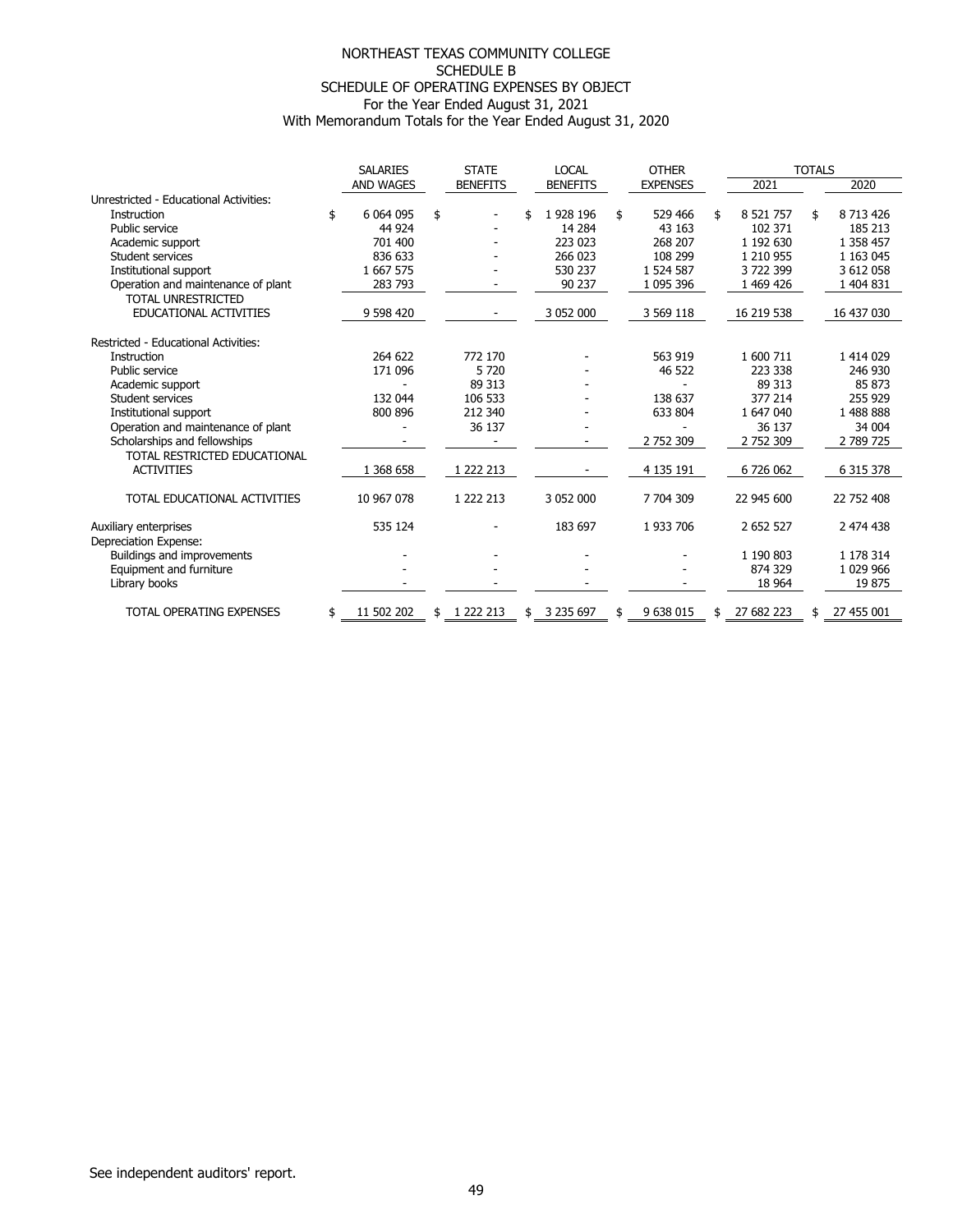# NORTHEAST TEXAS COMMUNITY COLLEGE SCHEDULE C SCHEDULE OF NON-OPERATING REVENUES AND EXPENSES For the Year Ended August 31, 2021 With Memorandum Totals for the Year Ended August 31, 2020

|                                         |                 |                   | <b>AUXILIARY</b>   |                  | <b>TOTALS</b> |            |
|-----------------------------------------|-----------------|-------------------|--------------------|------------------|---------------|------------|
|                                         | UNRESTRICTED    | <b>RESTRICTED</b> | <b>ENTERPRISES</b> | 2021             |               | 2020       |
| Non-Operating Revenues:                 |                 |                   |                    |                  |               |            |
| <b>State Appropriations:</b>            |                 |                   |                    |                  |               |            |
| Educational and general state support   | \$<br>4 968 866 | \$                | \$                 | \$<br>4 968 866  | \$            | 4 9 69 145 |
| State group insurance                   |                 | 962 520           |                    | 962 520          |               | 752 771    |
| State retirement matching               |                 | 259 694           |                    | 259 694          |               | 333 237    |
| Ad-valorem taxes                        | 3 622 942       | 2 091 592         |                    | 5 714 534        |               | 5 518 120  |
| Federal revenue, non-operating          |                 | 6 838 503         |                    | 6 838 503        |               | 6 927 260  |
| Investment income                       |                 | 8 4 0 4           |                    | 8 4 0 4          |               | 20 013     |
| TOTAL NON-OPERATING REVENUES            | 8 591 808       | 10 160 713        |                    | 18 752 521       |               | 18 520 546 |
| Non-Operating Expenses:                 |                 |                   |                    |                  |               |            |
| Interest on capital related debt        | 1 328 225       |                   |                    | 1 328 225        |               | 1 357 430  |
| (Gain) loss on disposal of fixed assets | 40 539          |                   |                    | 40 539           |               | (55285)    |
| Other non-operating expense             | 2 0 3 2         |                   |                    | 2032             |               | 3 200      |
| TOTAL NON-OPERATING EXPENSES            | 1 370 796       |                   | -                  | 1 370 796        |               | 1 305 345  |
| NET NON-OPERATING REVENUES              | 7 221 012       | \$<br>10 160 713  | \$                 | \$<br>17 381 725 | \$            | 17 215 201 |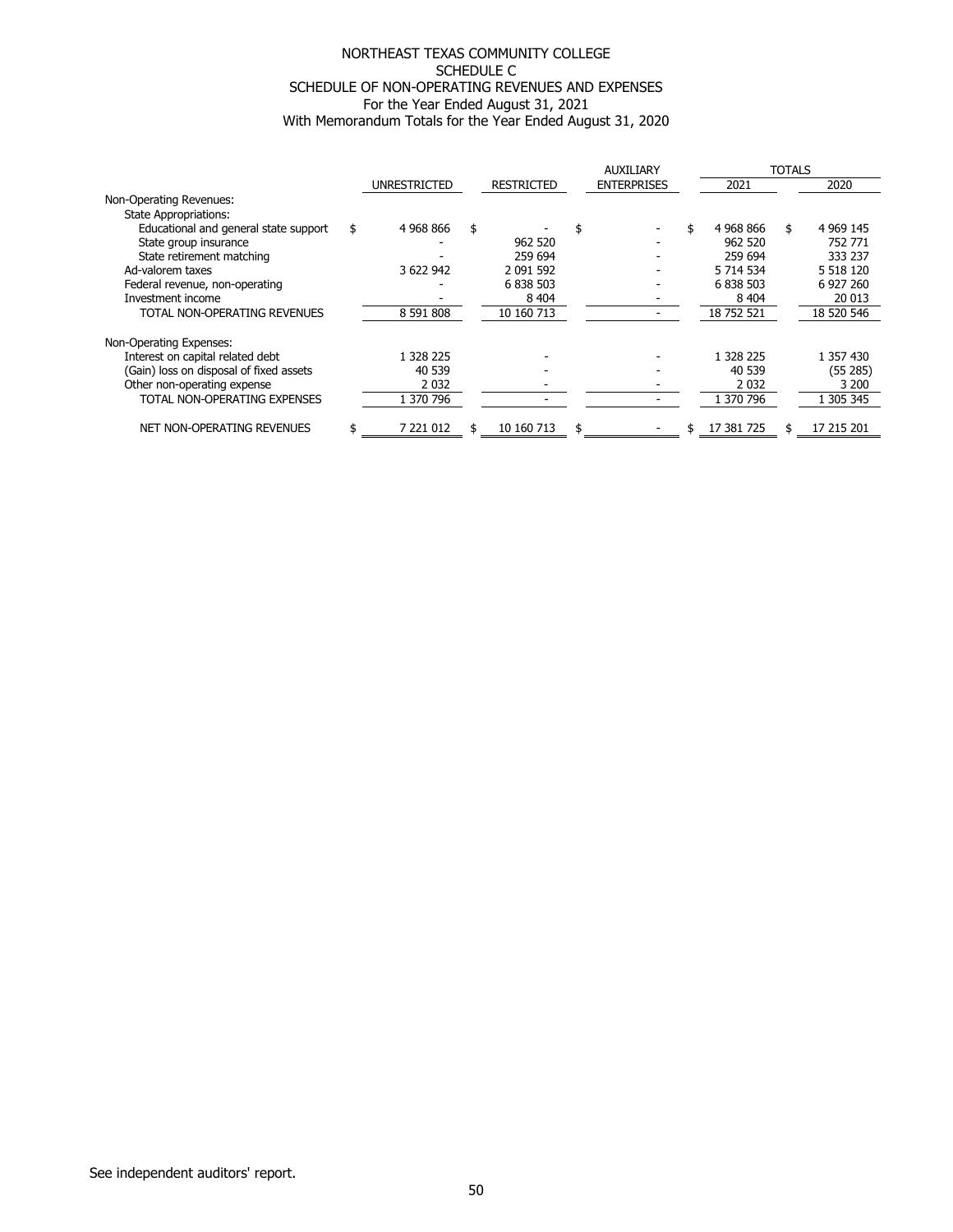# NORTHEAST TEXAS COMMUNITY COLLEGE SCHEDULE D SCHEDULE OF NET POSITION BY SOURCE AND AVAILABILITY For the Year Ended August 31, 2021 With Memorandum Totals for the Year Ended August 31, 2020

|                                                                      |                            |                   | <b>DETAIL BY SOURCE</b>   |                                                         |                            |      |                          | <b>OPERATIONS</b> | <b>AVAILABLE FOR CURRENT</b> |                                                 |
|----------------------------------------------------------------------|----------------------------|-------------------|---------------------------|---------------------------------------------------------|----------------------------|------|--------------------------|-------------------|------------------------------|-------------------------------------------------|
|                                                                      |                            | <b>RESTRICTED</b> |                           | <b>NET</b>                                              |                            |      |                          |                   |                              |                                                 |
|                                                                      | <b>UNRESTRICTED</b>        | <b>EXPENDABLE</b> | NON-<br><b>EXPENDABLE</b> | <b>INVESTMENT</b><br><b>IN CAPITAL</b><br><b>ASSETS</b> | <b>TOTAL</b><br>08/31/2021 |      | <b>YES</b>               |                   | <b>NO</b>                    | <b>MEMORANDUM</b><br><b>TOTAL</b><br>08/31/2020 |
| Current:<br>Unrestricted<br>Board designated reserve                 | $(16235784)$ \$<br>515 717 | $\sim$            | $\sim$                    | $\sim$                                                  | (16 235 784)<br>515 717    | - \$ | 5 5 1 6 7 9 2<br>515 717 | Я5                | $(21752576)$ \$              | (16298691)<br>515 717                           |
| Plant:<br>Investment in plant<br>TOTAL NET POSITION, AUGUST 31, 2021 | (15720067)                 |                   | 164 422<br>164 422        | 10 917 861<br>10 917 861                                | 11 082 283<br>(4637784)    |      | 6 032 509                |                   | 11 082 283<br>(10670293)     | (4104432)                                       |
| TOTAL NET POSITION, AUGUST 31, 2020                                  | (15 782 974)               |                   | 583 089                   | 11 095 453                                              | (4104432)                  |      | 4 575 555                |                   | (8679987)                    | (2821175)                                       |
| NET INCREASE (DECREASE) IN NET POSITION                              | 62 907                     |                   | (418667)                  | (177592)                                                | (533 352)                  |      | 1 456 954                |                   | (1990306)                    | (1283257)                                       |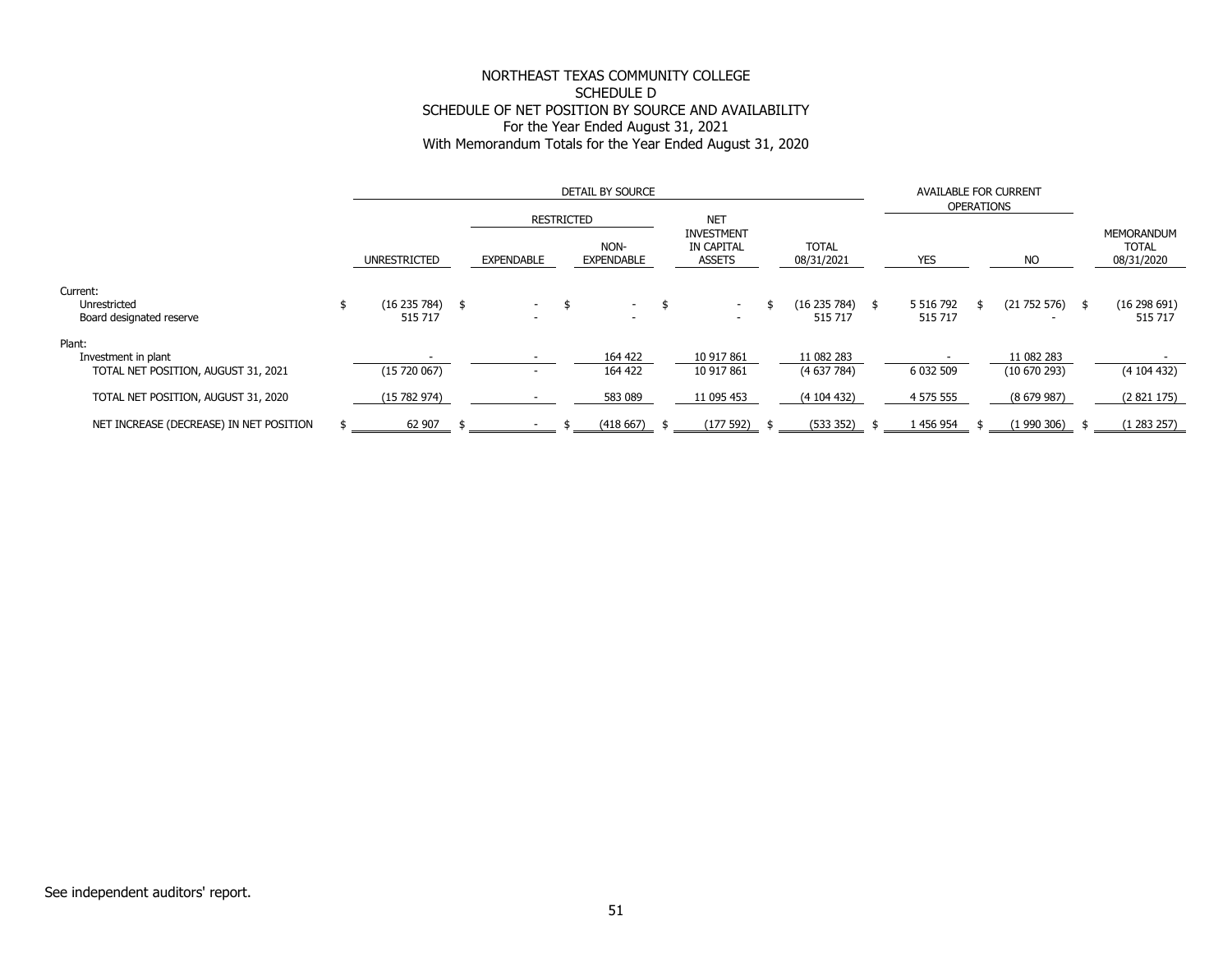# SINGLE AUDIT SECTION

Annual Financial Report

For the Fiscal Years Ended August 31, 2021 and 2020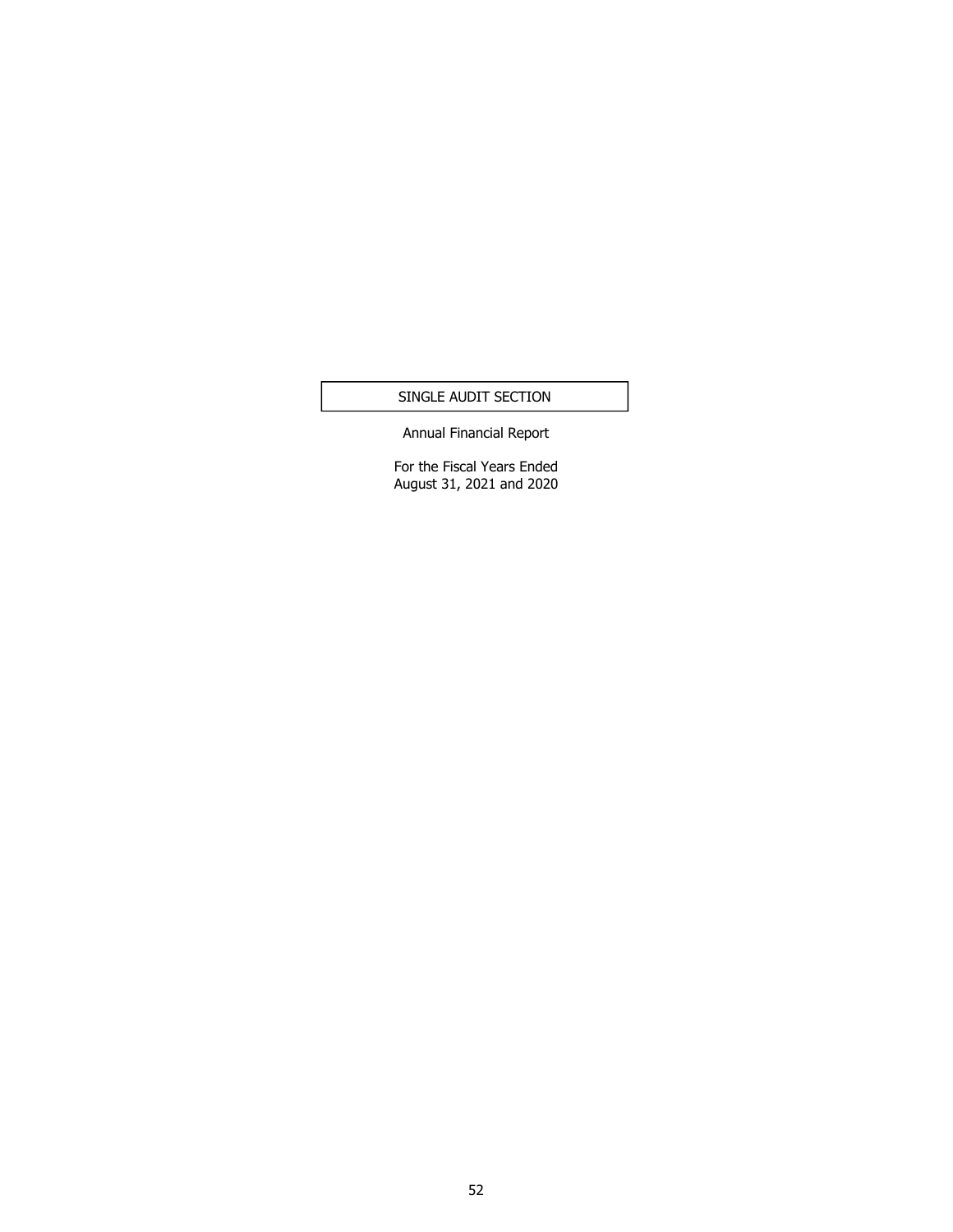

## INDEPENDENT AUDITORS' REPORT ON INTERNAL CONTROL OVER FINANCIAL REPORTING AND ON COMPLIANCE AND OTHER MATTERS BASED ON AN AUDIT OF FINANCIAL STATEMENTS PERFORMED IN ACCORDANCE WITH GOVERNMENT AUDITING STANDARDS

Board of Trustees Northeast Texas Community College and Northeast Texas Community College Foundation Mt. Pleasant, Texas

### Members of the Board:

 We have audited, in accordance with the auditing standards generally accepted in the United States of America and the standards applicable to financial audits contained in Government Auditing Standards issued by the Comptroller General of the United States, the financial statements of Northeast Texas Community College and Northeast Texas Community College Foundation, Inc. as of and for the year ended August 31, 2021 and 2020, and the related notes to the financial statements, which collectively comprise Northeast Texas Community College and Northeast Texas Community College Foundation, Inc.'s basic financial statements, and have issued our report thereon dated December 14, 2021.

### Internal Control over Financial Reporting

 In planning and performing our audit of the financial statements, we considered Northeast Texas Community College and Northeast Texas Community College Foundation, Inc.'s internal control over financial reporting (internal control) to determine the audit procedures that are appropriate in the circumstances for the purpose of expressing our opinions on the financial statements, but not for the purpose of expressing an opinion on the effectiveness of Northeast Texas Community College and Northeast Texas Community College Foundation, Inc.'s internal control. Accordingly, we do not express an opinion on the effectiveness of Northeast Texas Community College and Northeast Texas Community College Foundation, Inc.'s internal control.

 A deficiency in internal control exists when the design or operation of a control does not allow management or employees, in the normal course of performing their assigned functions, to prevent, or detect and correct misstatements on a timely basis. A material weakness is a deficiency, or a combination of deficiencies, in internal control, such that there is a reasonable possibility that a material misstatement of the entity's financial statements will not be prevented, or detected and corrected on a timely basis. A significant deficiency is a deficiency, or a combination of deficiencies, in internal control that is less severe than a material weakness, yet important enough to merit attention by those charged with governance.

 Our consideration of internal control was for the limited purpose described in the first paragraph of this section and was not designed to identify all deficiencies in internal control that might be material weaknesses or, significant deficiencies. Given these limitations, during our audit we did not identify any deficiencies in internal control that we consider to be material weaknesses. However, material weaknesses may exist that have not been identified.

#### Compliance and Other Matters

 As part of obtaining reasonable assurance about whether Northeast Texas Community College and Northeast Texas Community College Foundation, Inc.'s financial statements are free from material misstatement, we performed tests of its compliance with certain provisions of laws, regulations, contracts, and grant agreements, noncompliance with which could have a direct and material effect on the determination of financial statement amounts. However, providing an opinion on compliance with those provisions was not an objective of our audit, and accordingly, we do not express such an opinion. The results of our tests disclosed no instances of noncompliance or other matters that are required to be reported under Governmental Auditing Standards.

#### Purpose of this Report

 The purpose of this report is solely to describe the scope of our testing of internal control and compliance and the results of that testing, and not to provide an opinion on the effectiveness of the entity's internal control or on compliance. This report is an integral part of an audit performed in accordance with Government Auditing Standards in considering the entity's internal control and compliance. Accordingly, this communication is not suitable for any other purpose.

Lufkin, Texas December 14, 2021

 $u$ lleut + Kade 220 CERTIFIED PUBLIC ACCOUNTANTS

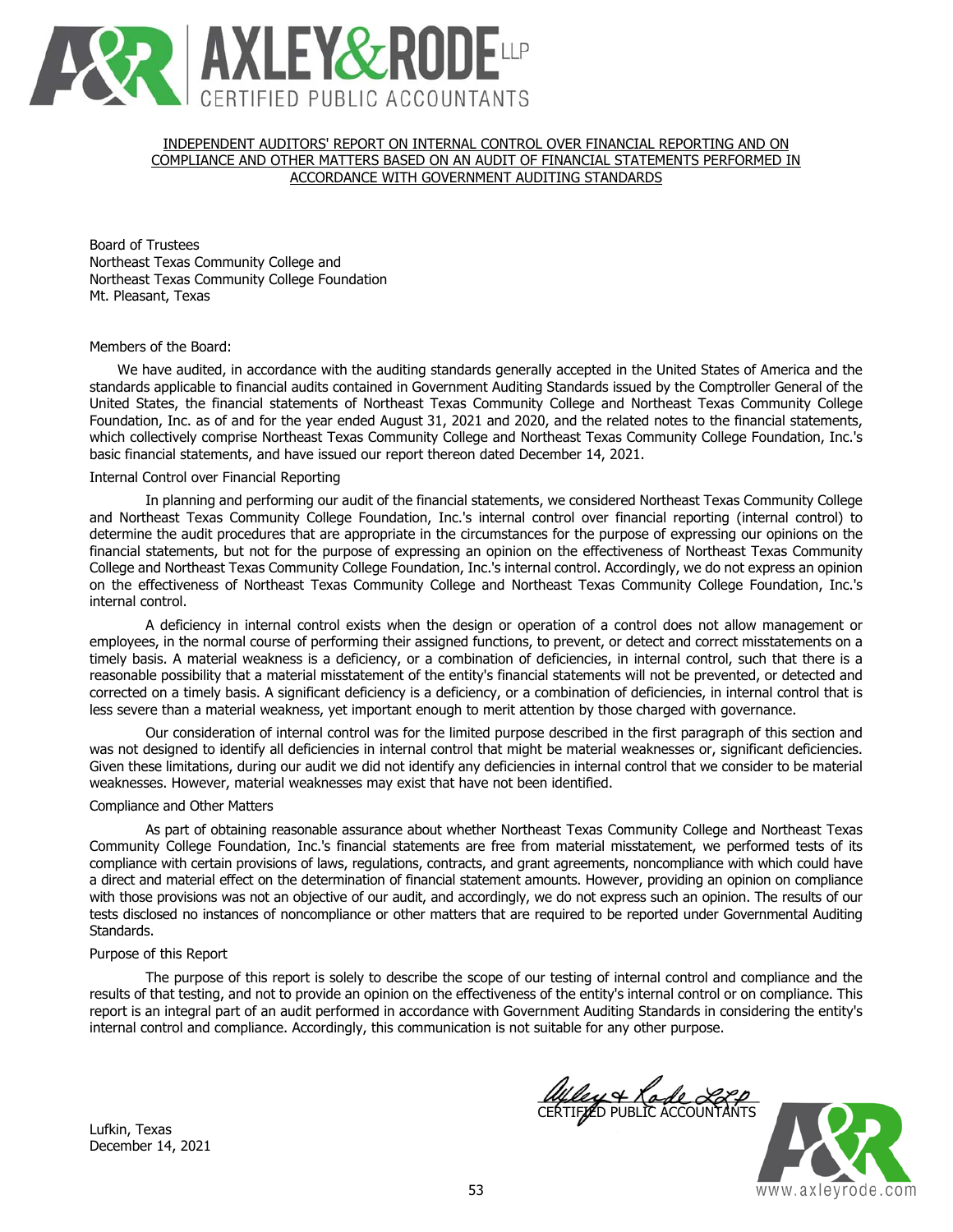

# INDEPENDENT AUDITORS' REPORT ON COMPLIANCE FOR EACH MAJOR PROGRAM AND ON INTERNAL CONTROL OVER COMPLIANCE REQUIRED BY THE UNIFORM GUIDANCE

Board of Trustees Northeast Texas Community College and Northeast Texas Community College Foundation Mt. Pleasant, Texas

### Members of the Board of Trustees:

### Report on Compliance for Each Major Federal Program

 We have audited Northeast Texas Community College and Northeast Texas Community College Foundation, Inc.'s compliance with the types of compliance requirements described in the OMB Compliance Supplement, which could have a direct and material effect on each of Northeast Texas Community College and Northeast Texas Community College Foundation, Inc.'s major federal programs for the year ended August 31, 2021. Northeast Texas Community College and Northeast Texas Community College Foundation, Inc.'s major federal programs are identified in the summary of auditor's results section of the accompanying schedule of findings and questioned costs.

### Management's Responsibility

 Management is responsible for compliance with the federal statutes, regulations, contracts, and the terms and conditions applicable to its federal programs.

#### Auditor's Responsibility

 Our responsibility is to express an opinion on Northeast Texas Community College and Northeast Texas Community College Foundation, Inc.'s compliance for each of the College's major federal programs based on our audit of the types of compliance requirements referred to above. We conducted our audit of compliance in accordance with auditing standards generally accepted in the United States of America; the standards applicable to financial audits contained in Government Auditing Standards, issued by the Comptroller General of the United States; and audit requirements of Title 2 U.S. Code of Federal Regulations Part 200, Uniform Administrative Requirements, Cost Principles, and Audit Requirements for Federal Awards (Uniform Guidance). These standards and the Uniform Guidance require that we plan and perform the audit to obtain reasonable assurance about whether noncompliance with the types of compliance requirements referred to above that could have a direct and material effect on a major federal program occurred. An audit includes examining, on a test basis, evidence about Northeast Texas Community College and Northeast Texas Community College Foundation, Inc.'s compliance with those requirements and performing such other procedures as we considered necessary in the circumstances.

 We believe that our audit provides a reasonable basis for our opinion on compliance for each major federal program. However, our audit does not provide a legal determination of Northeast Texas Community College and Northeast Texas Community College Foundation, Inc.'s compliance.

#### Opinion on Each Major Federal Program

 In our opinion, Northeast Texas Community College and Northeast Texas Community College Foundation, Inc., complied, in all material respects, with the types of compliance requirements referred to above that could have a direct and material effect on each of its major federal programs for the year ended August 31, 2021.

### Report on Internal Control over Compliance

 Management of Northeast Texas Community College and Northeast Texas Community College Foundation, Inc. is responsible for establishing and maintaining effective internal control over compliance with the types of compliance requirements referred to above. In planning and performing our audit of compliance, we considered Northeast Texas Community College and Northeast Texas Community College Foundation, Inc.'s internal control over compliance with the types of requirements that could have a direct and material effect on each major federal and state program to determine the auditing procedures that are appropriate in the circumstances for the purpose of expressing an opinion on compliance for each major federal program and to test and report on internal control over compliance in accordance with the Uniform Guidance, but not for the purpose of expressing an opinion on the effectiveness of internal control over compliance. Accordingly, we do not express an opinion on the effectiveness of Northeast Texas Community College and Northeast Texas Community College Foundation, Inc.'s internal control over compliance.

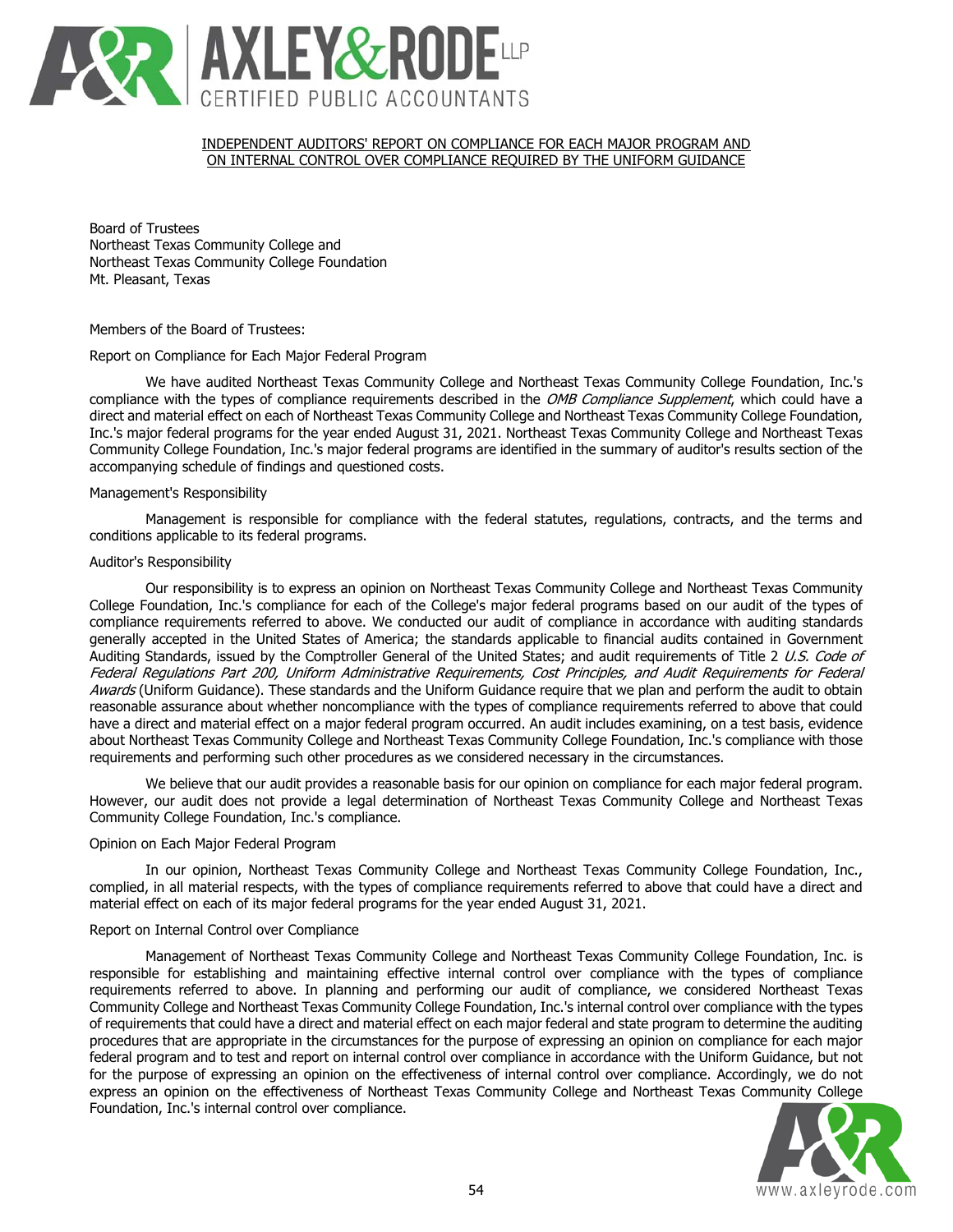A deficiency in internal control over compliance exists when the design or operation of a control over compliance does not allow management or employees, in the normal course of performing their assigned functions, to prevent, or detect and correct, noncompliance with a type of compliance requirement of a federal program on a timely basis. A material weakness in internal control over compliance is a deficiency, or combination of deficiencies, in internal control over compliance, such that there is a reasonable possibility that material noncompliance with a type of compliance requirement of a federal program will not be prevented, or detected and corrected, on a timely basis. A significant deficiency in internal control over compliance is a deficiency, or a combination of deficiencies, in internal control over compliance with a type of compliance requirement of a federal program that is less severe than a material weakness in internal control over compliance, yet important enough to merit attention by those charged with governance.

 Our consideration of internal control over compliance was for the limited purpose described in the first paragraph of this section and was not designed to identify all deficiencies in internal control over compliance that might be material weaknesses or significant deficiencies. We did not identify any deficiencies in internal control over compliance that we consider to be material weaknesses. However, material weaknesses may exist that have not been identified.

 The purpose of this report on internal control over compliance is solely to describe the scope of our testing of internal control over compliance and the results of that testing based on the requirements of the Uniform Guidance. Accordingly, this report is not suitable for any other purpose.

### **Conclusion**

 This report is intended for the information and use of management, the audit committee, Board of Trustees, others within the entity, the Texas Higher Education Coordinating Board, federal awarding agencies and pass-through entities and is not intended to be and should not be used by anyone other than these specified parties.

 $u$ lleut + Kade 220 CERTIFIED PUBLIC ACCOUNTANTS

Lufkin, Texas December 14, 2021

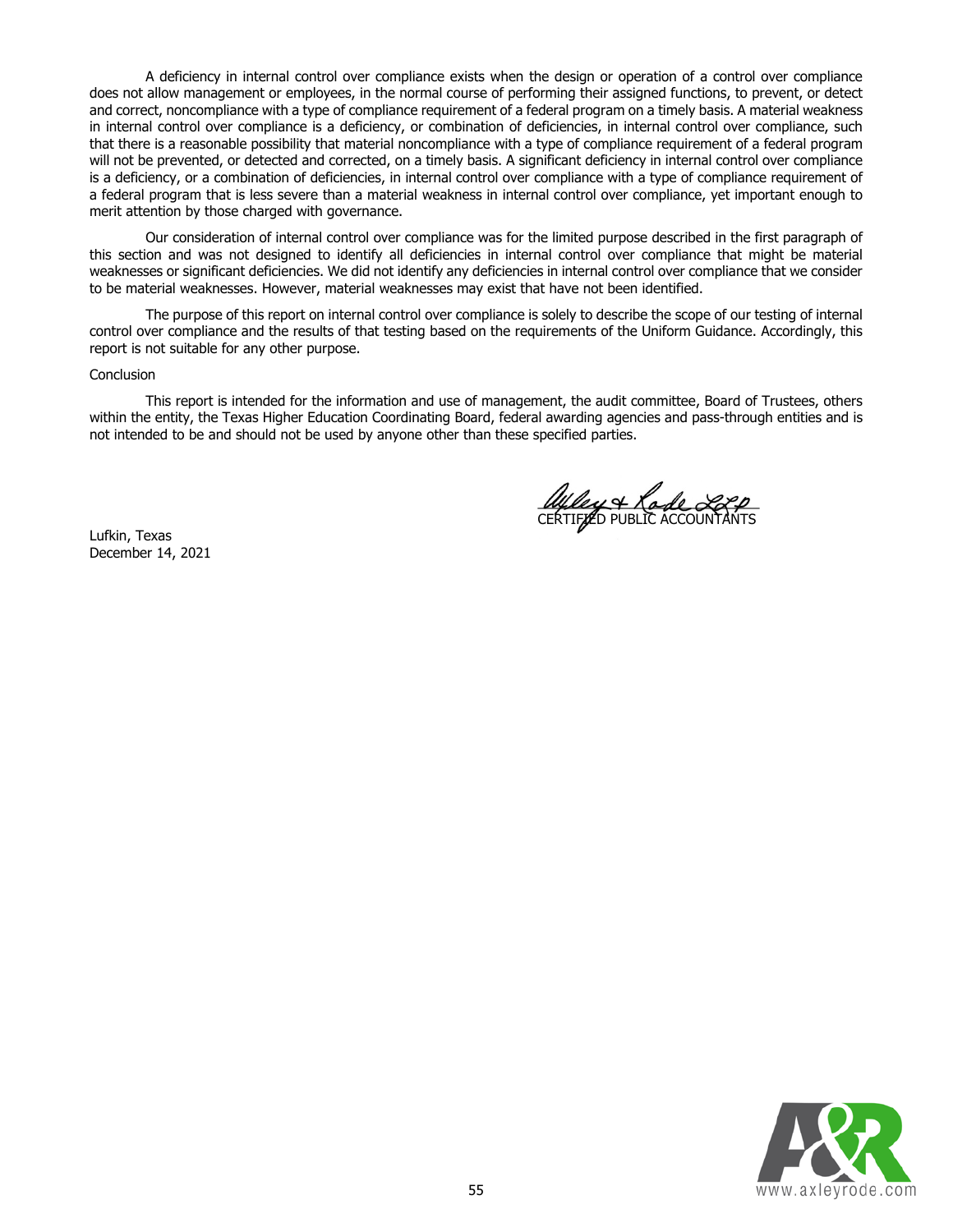# NORTHEAST TEXAS COMMUNITY COLLEGE AND NORTHEAST TEXAS COMMUNITY COLLEGE FOUNDATION SCHEDULE OF FINDINGS AND QUESTIONED COSTS August 31, 2021

# A. Summary of Auditor's Results

|    | <b>Financial Statements</b>                                                                                            |                                                                                                                                                                                                            |    |           |                   |      |                 |  |
|----|------------------------------------------------------------------------------------------------------------------------|------------------------------------------------------------------------------------------------------------------------------------------------------------------------------------------------------------|----|-----------|-------------------|------|-----------------|--|
|    | Type of auditor's report issued:                                                                                       |                                                                                                                                                                                                            |    |           | UNMODIFIED        |      |                 |  |
|    | Internal control over financial reporting:                                                                             |                                                                                                                                                                                                            |    |           |                   |      |                 |  |
|    | Material weakness(es) identified?                                                                                      |                                                                                                                                                                                                            |    | Yes       |                   | X.   | None Reported   |  |
|    | Significant deficiencies identified that are not considered to<br>be material weaknesses?                              |                                                                                                                                                                                                            |    | Yes       |                   |      | X None Reported |  |
|    | Noncompliance material to financial statements noted?                                                                  |                                                                                                                                                                                                            |    | Yes       |                   | X No |                 |  |
|    | <b>Federal Awards</b>                                                                                                  |                                                                                                                                                                                                            |    |           |                   |      |                 |  |
|    | Internal control over major programs:                                                                                  |                                                                                                                                                                                                            |    |           |                   |      |                 |  |
|    | Material weakness(es) identified?                                                                                      |                                                                                                                                                                                                            |    | Yes       |                   | X.   | No              |  |
|    | Significant deficiencies identified that are not considered to<br>be material weaknesses?                              |                                                                                                                                                                                                            |    | Yes       |                   | x    | None Reported   |  |
|    | Type of auditor's report issued on compliance for major<br>programs:                                                   |                                                                                                                                                                                                            |    |           | <b>UNMODIFIED</b> |      |                 |  |
|    | Any audit findings disclosed that are required to be reported<br>in accordance with 2 CFR 200.516(a) Uniform Guidance? |                                                                                                                                                                                                            |    | Yes       |                   | X.   | No              |  |
|    | Identification of major programs:                                                                                      |                                                                                                                                                                                                            |    |           |                   |      |                 |  |
|    | CFDA Number(s)<br>84.007A<br>84.033A<br>84.063P<br>84.268<br>84.425                                                    | Name of Federal or State Program or Cluster*<br>Federal Supplemental educational Opportunity Grants<br>Federal Work-Study Program<br>Federal Pell Grant Program<br><b>Direct Loans</b><br><b>CARES Act</b> |    |           |                   |      |                 |  |
|    | Dollar threshold used to distinguish between Type A and                                                                |                                                                                                                                                                                                            |    |           |                   |      |                 |  |
|    | Type B Federal programs:<br>Auditee qualified as low-risk auditee?                                                     |                                                                                                                                                                                                            |    | \$750,000 |                   |      | No              |  |
|    |                                                                                                                        |                                                                                                                                                                                                            | X. | Yes       |                   |      |                 |  |
| В. | <b>Financial Statements Findings</b>                                                                                   |                                                                                                                                                                                                            |    |           |                   |      |                 |  |

None

C. Findings and Questioned Costs - Major Federal Award Programs Audit

None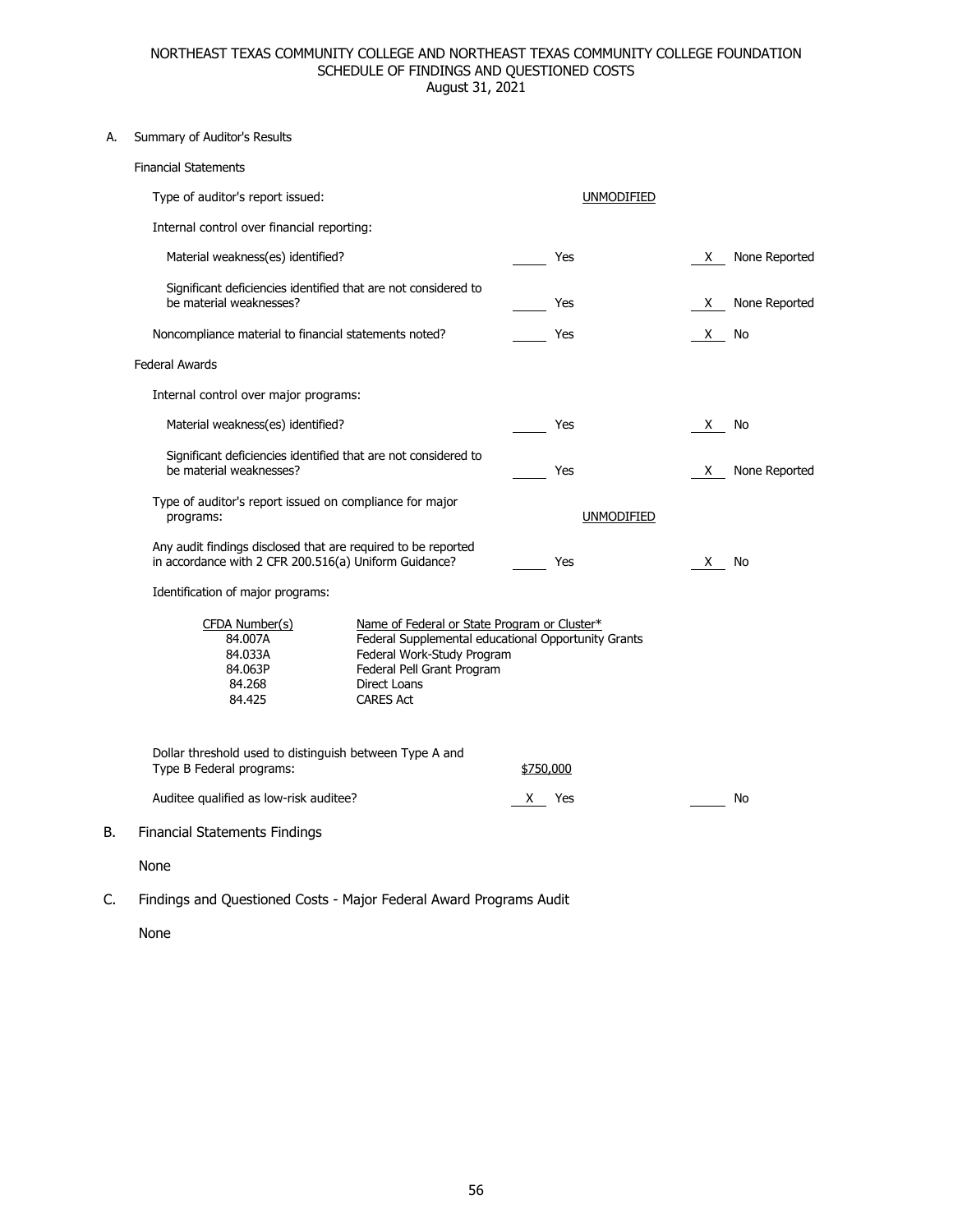# NORTHEAST TEXAS COMMUNITY COLLEGE AND NORTHEAST TEXAS COMMUNITY COLLEGE FOUNDATION SCHEDULE E SCHEDULE OF EXPENDITURES OF FEDERAL AWARDS For the Year Ended August 31, 2021

| <b>FEDERAL GRANTOR/</b><br>PASS-THROUGH GRANTOR/<br>PROGRAM TITLE                         | <b>FEDERAL</b><br><b>CFDA</b><br><b>NUMBER</b> |     | <b>GRANT</b><br><b>NUMBER</b> | <b>PROVIDED</b><br>TO<br><b>SUBRECIPIENTS</b> | <b>PASS THROUGH</b><br><b>DISBURSEMENTS</b><br>and<br><b>EXPENDITURES</b> |
|-------------------------------------------------------------------------------------------|------------------------------------------------|-----|-------------------------------|-----------------------------------------------|---------------------------------------------------------------------------|
| U.S. Department of Education:                                                             |                                                |     |                               |                                               |                                                                           |
| Direct Programs:                                                                          |                                                |     |                               |                                               |                                                                           |
| Student Financial Assistance Cluster:                                                     |                                                |     |                               |                                               |                                                                           |
| Federal Supplemental Educational Opportunity Grants                                       | 84.007A                                        |     | P007A196964                   |                                               | \$<br>44 996                                                              |
| Federal Work Study Program<br>Federal Pell Grant Program                                  | 84.033A<br>84.063P                             |     | P033A196964<br>P063P194174    |                                               | 85 095<br>5 681 997                                                       |
| Direct Loans                                                                              | 84.268                                         |     | P268K204174                   |                                               | 2 397 686                                                                 |
| TOTAL STUDENT FINANCIAL ASSISTANCE CLUSTER                                                |                                                |     |                               |                                               | 8 209 774                                                                 |
|                                                                                           |                                                |     |                               |                                               |                                                                           |
| TRIO - Upward Bound                                                                       | 84.047A                                        |     | P047A170049                   |                                               | 273 389                                                                   |
| Title V Co-op                                                                             | 84.031S                                        |     | P031S170133                   | \$<br>414 079                                 | 901 913                                                                   |
| Title V HIS                                                                               | 84.031S                                        |     | P031S190315                   |                                               | 430 615                                                                   |
| Title V                                                                                   | 84.031S                                        |     | P031S150251                   |                                               | 284 771                                                                   |
| TOTAL TITLE V                                                                             |                                                |     |                               | 414 079                                       | 1 617 299                                                                 |
| Federal CARES ACT Funding - HIS Institutional                                             | 84.425                                         |     |                               |                                               | 247 858                                                                   |
| Federal CARES ACT Funding - CRRSAA                                                        | 84.425                                         |     |                               |                                               | 831 400                                                                   |
| Federal CARES ACT Funding - ARP                                                           | 84.425                                         |     |                               |                                               | 86 207                                                                    |
| Federal CARES ACT Funding - Student portion                                               | 84.425E                                        |     | P425E200150                   |                                               | 783 753                                                                   |
| Federal CARES ACT Funding - Institutional portion                                         | 84.425F                                        |     | P425F201077                   |                                               | 327 757                                                                   |
| TOTAL CARES ACT FUNDING                                                                   |                                                |     |                               |                                               | 2 276 975                                                                 |
| Passed Through Texas Workforce Commission:                                                |                                                |     |                               |                                               |                                                                           |
| Passed Through Tyler Junior College:<br>Adult Education and Family Leave Act (AEFLA)-LCOT | 84.002                                         |     |                               |                                               | 34 968                                                                    |
| Adult Education and Family Leave Act (AEFLA)-LCOT                                         | 84.002A                                        |     | 0818ALA00C<br>0818ALA00B      |                                               | 19 961                                                                    |
|                                                                                           |                                                |     |                               |                                               |                                                                           |
| Passed Through Paris Junior College:                                                      |                                                |     |                               |                                               |                                                                           |
| Adult Education and Family Leave Act (AEFLA)                                              | 84.002A                                        |     | 0818ALA000                    |                                               | 165 584                                                                   |
| Adult Education and Family Leave Act (AEFLA)                                              | 84.002A                                        |     | 0720AEL001                    |                                               | 793                                                                       |
| TOTAL PASSED THROUGH TEXAS WORKFORCE COMMISSION                                           |                                                |     |                               |                                               | 221 306                                                                   |
|                                                                                           |                                                |     |                               |                                               |                                                                           |
| Passed Through Texas Higher Education Coordinating Board:                                 |                                                |     |                               |                                               |                                                                           |
| Vocational Education - Allocated<br>TOTAL PASSED THROUGH TEXAS HIGHER EDUCATION           | 84.048                                         |     | 204253                        |                                               | 167 756                                                                   |
| COORDINATING BOARD                                                                        |                                                |     |                               |                                               | 167 756                                                                   |
|                                                                                           |                                                |     |                               |                                               |                                                                           |
| TOTAL U.S. DEPARTMENT OF EDUCATION                                                        |                                                |     |                               |                                               | 12 766 499                                                                |
| U.S. Department of Agriculture:                                                           |                                                |     |                               |                                               |                                                                           |
| Passed Through Stephen F. Austin University:                                              |                                                |     |                               |                                               |                                                                           |
| Kiwi Project                                                                              | 10.170                                         |     | 18-026-19-001                 |                                               | 6 000                                                                     |
| TOTAL U.S. DEPARTMENT OF AGRICULTURE                                                      |                                                |     |                               |                                               | 6 000                                                                     |
| U.S. Department of Health and Human Services:                                             |                                                |     |                               |                                               |                                                                           |
| Passed Through Texas Education Agency:                                                    |                                                |     |                               |                                               |                                                                           |
| Temporary Assist to Needy Families                                                        | 93.558                                         | (A) | 203630027110020               |                                               | 132 048                                                                   |
| TOTAL PASSED THROUGH HEALTH AND HUMAN SERVICES                                            |                                                |     |                               |                                               | 132 048                                                                   |
|                                                                                           |                                                |     |                               |                                               |                                                                           |
| Passed Through Texas Workforce Solutions:                                                 |                                                |     |                               |                                               |                                                                           |
| Passed Through Paris Junior College:                                                      |                                                |     |                               |                                               |                                                                           |
| Temporary Assist to Needy Families                                                        | 93.558                                         |     | 0718ALA000                    |                                               | 17 648                                                                    |
| TOTAL PASSED THROUGH TEXAS WORKFORCE SOLUTIONS                                            |                                                |     |                               |                                               | 17 648                                                                    |
| TOTAL U.S. DEPARTMENT OF HEATH AND HUMAN SERVICES                                         |                                                |     |                               |                                               | 149 696                                                                   |
| U.S. Small Business Administration:                                                       |                                                |     |                               |                                               |                                                                           |
| Passed Through Dallas Community College:                                                  |                                                |     |                               |                                               |                                                                           |
| <b>SBDC</b>                                                                               | 59.037                                         |     | N/A                           |                                               | 148 506                                                                   |
| SBCD - CARES                                                                              | 59.037                                         |     | SBAHQ20C0059                  |                                               | 135 214                                                                   |
| TOTAL U.S. SMALL BUSINESS ADMINISTRATION                                                  |                                                |     |                               |                                               | 283 720                                                                   |
|                                                                                           |                                                |     |                               |                                               |                                                                           |
| TOTAL FEDERAL FINANCIAL ASSISTANCE                                                        |                                                |     |                               | \$<br>414 079                                 | \$<br>13 205 915                                                          |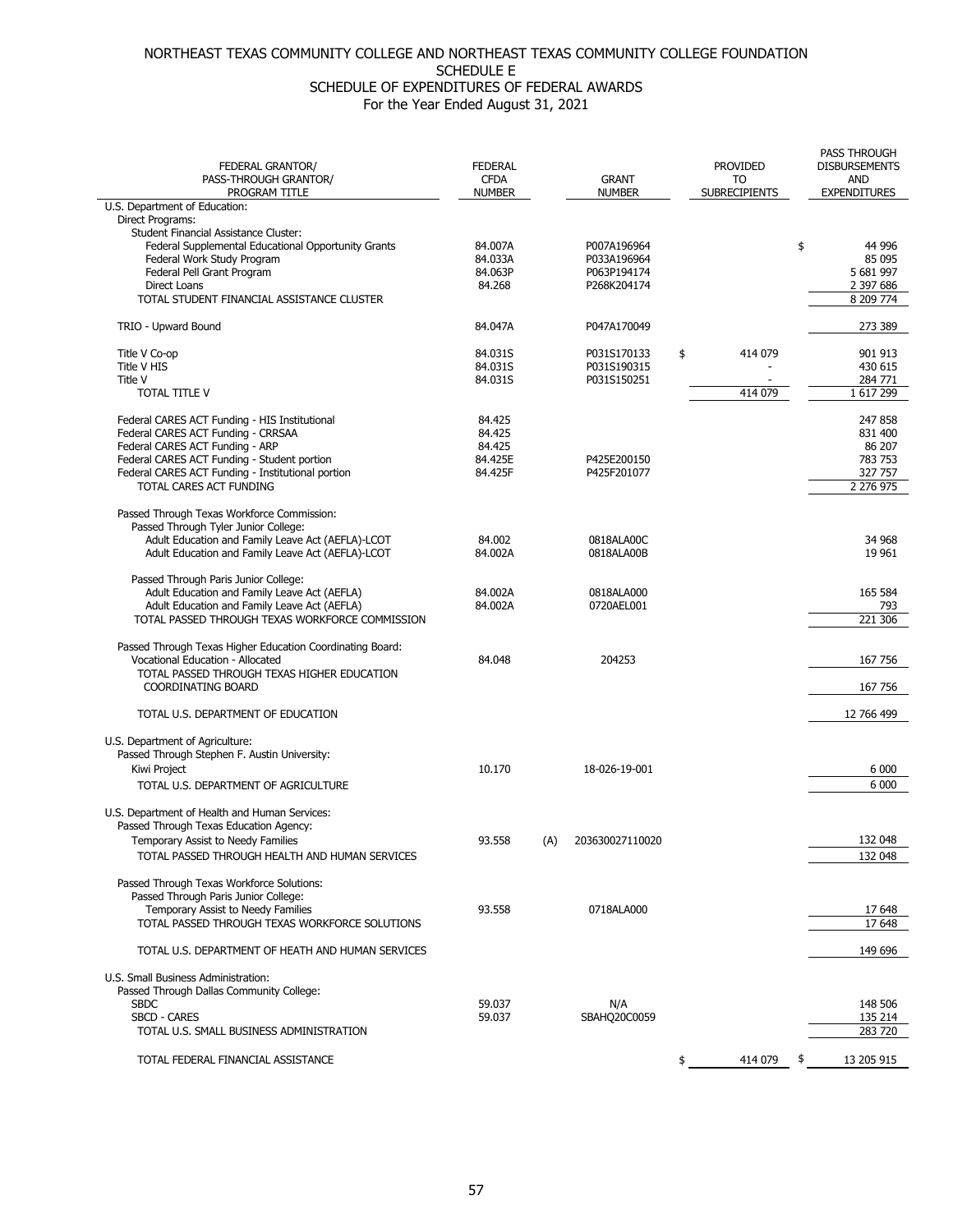### NORTHEAST TEXAS COMMUNITY COLLEGE AND NORTHEAST TEXAS COMMUNITY COLLEGE FOUNDATION SCHEDULE E SCHEDULE OF EXPENDITURES OF FEDERAL AWARDS For the Year Ended August 31, 2021

| FEDERAL GRANTOR/<br>PASS-THROUGH GRANTOR/<br>PROGRAM TITLE                                                                                                                                                                                                                              | <b>PASS THROUGH</b><br><b>DISBURSEMENTS</b><br><b>AND</b><br><b>EXPENDITURES</b> |
|-----------------------------------------------------------------------------------------------------------------------------------------------------------------------------------------------------------------------------------------------------------------------------------------|----------------------------------------------------------------------------------|
| NOTE 1 - FEDERAL FINANCIAL ASSISTANCE RECONCILIATION                                                                                                                                                                                                                                    |                                                                                  |
| Revenue - Federal grants and contracts revenue - Per Schedule A - College<br>Add: Federal grants and contracts revenue - Per Schedule C - College<br>TOTAL FEDERAL REVENUES PER SCHEDULE A AND C                                                                                        | \$<br>3 3 18 7 6 9<br>6 838 503<br>10 157 272                                    |
| Reconciling Items:<br>Add: Funds passed through to others<br>Add: Federal grant capital contributions - Per Exhibit 2 - College<br>Add: Direct Ioans<br>Add: Federal grants and contracts revenue - Foundation<br>TOTAL FEDERAL REVENUES PER SCHEDULE OF EXPENDITURES OF FEDERAL AWARDS | 414 079<br>104 830<br>2 397 686<br>132 048<br>13 205 915                         |

#### NOTE 2 - SIGNIFICANT ACCOUNTING POLICIES

The expenditures included in the schedule are reported for the College's fiscal year. Expenditure reports to funding agencies are prepared on the award period basis. The expenditures reported represent funds which have been expended by the College for the purposes of the award. The expenditures reported may not have been reimbursed by the funding agencies as of the end of the fiscal year. Separate accounts are maintained for the different awards to aid in the observance of limitations and restrictions imposed by the funding agencies. Some amounts reported in the schedule may differ from amounts used in the preparation of the basis financial statements. The College has followed all applicable guidelines issued by various entities in the preparation of the schedule. Since the College has agency approved Indirect Recovery Rate it has elected not to use the 10 percent de minimis cost rate as permitted in the UG, section 200.414.

### NOTE 3 - STUDENT LOANS PROCESSED AND ADMINISTRATIVE COSTS RECOVERED

| ЮR<br>КAl<br>GRΔN I Ω                           | ∧l⊏\/<br>λΔN | ATIVE<br>JMINI <sup>C</sup> |               |
|-------------------------------------------------|--------------|-----------------------------|---------------|
| <b>NAME</b><br>∩מחי<br>(∹D ∆M<br>мĸ             | РR           | RF<br>י                     | -----<br>`IA∟ |
| $\mathsf{H} \subset \mathsf{C}$<br>$I$ $\alpha$ |              |                             |               |

U.S. Department of Education:

All direct loans processed are included in the schedule.

NOTE 4 - AMOUNTS PASSED THROUGH BY THE COLLEGE

The following amounts were passed through to the listed sub-recipients by the College:

U.S. Department of Education:

| .<br>Title V:                              |         |
|--------------------------------------------|---------|
| TAMUT - Texarkana                          | 414 079 |
| TOTAL AMOUNT PASSED THROUGH BY THE COLLEGE | 414 079 |

(A) Denotes federal financial assistance program for the Component Unit - Northeast Texas Community College Foundation.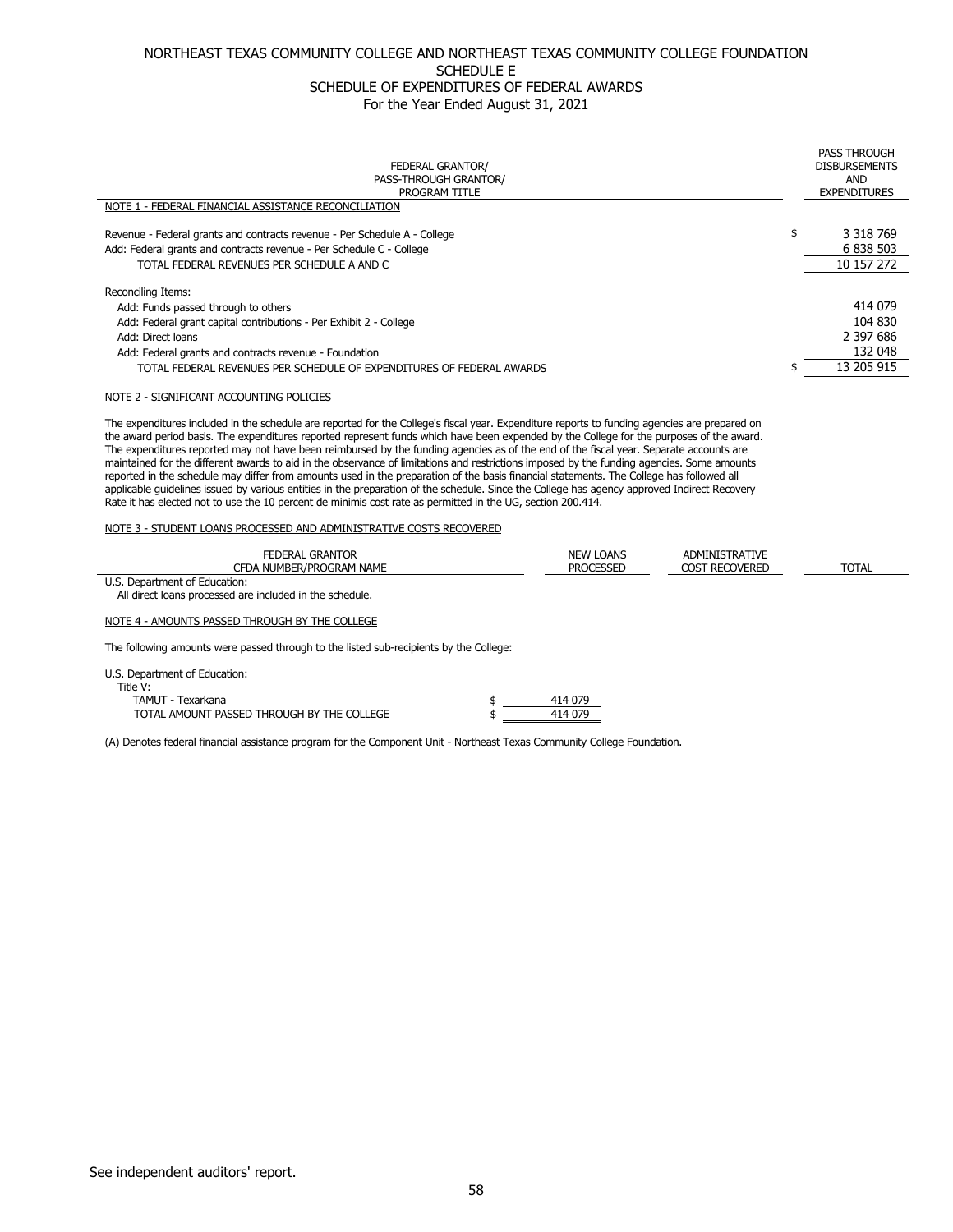# NORTHEAST TEXAS COMMUNITY COLLEGE AND NORTHEAST TEXAS COMMUNITY COLLEGE FOUNDATION SUMMARY SCHEDULE OF PRIOR AUDIT FINDINGS August 31, 2021

None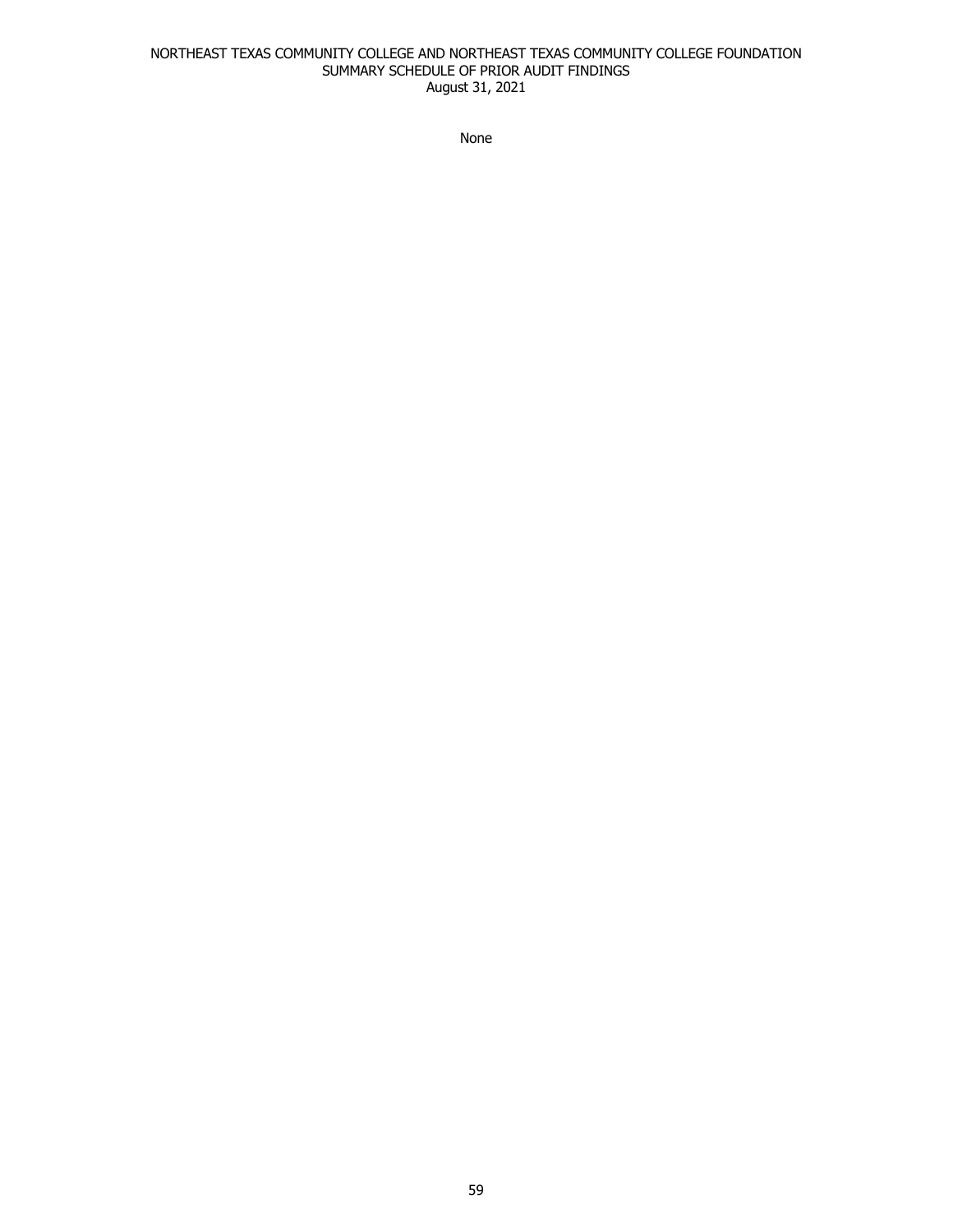# STATE FINANCIAL ASSISTANCE INFORMATION

Annual Financial Report

For the Fiscal Years Ended August 31, 2021 and 2020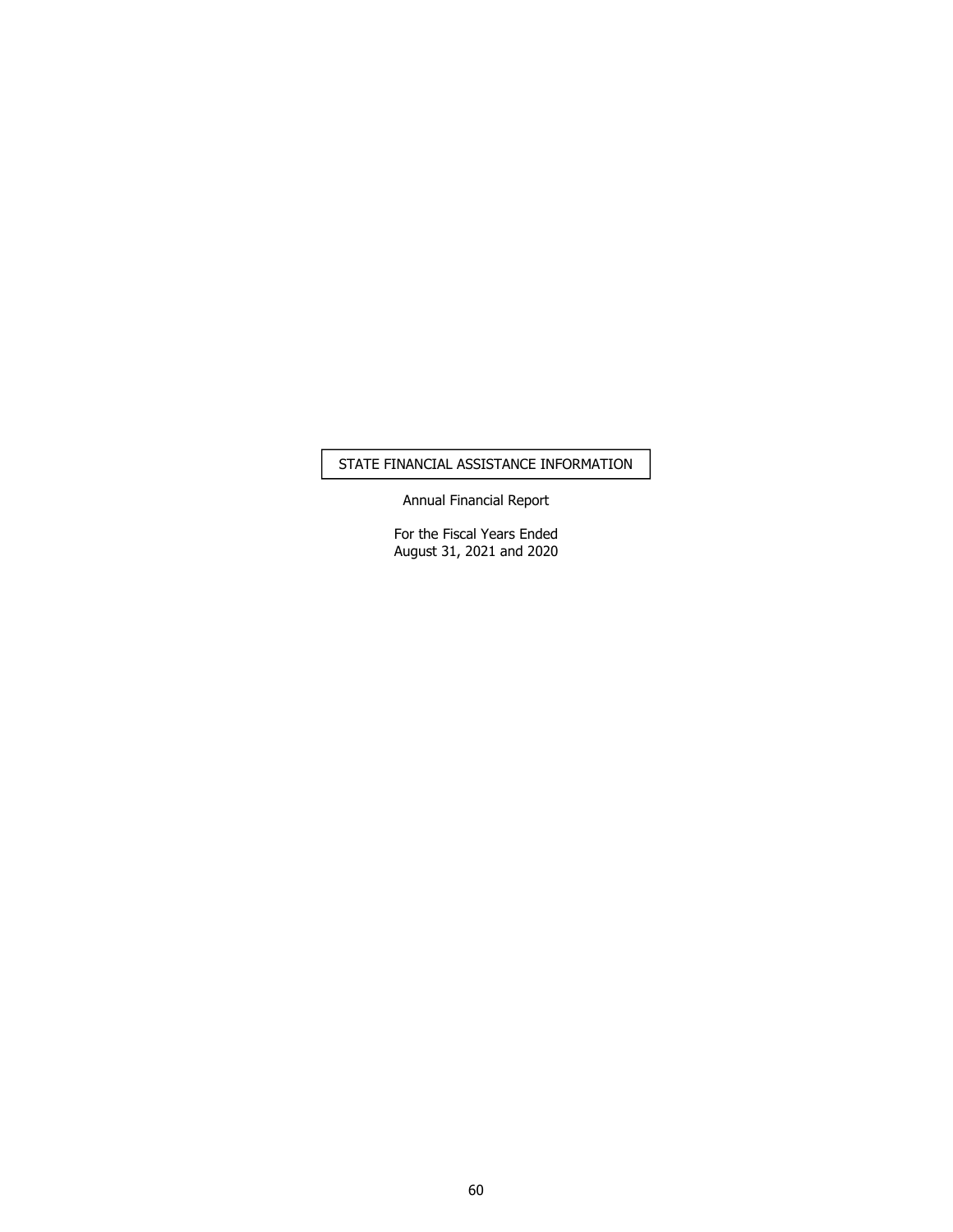

# INDEPENDENT AUDITORS' REPORT ON COMPLIANCE FOR EACH MAJOR STATE PROGRAM AND INTERNAL CONTROL OVER COMPLIANCE IN ACCORDANCE WITH STATE OF TEXAS SINGLE AUDIT CIRCULAR

Board of Trustees Northeast Texas Community College and Northeast Texas Community College Foundation Mt. Pleasant, Texas

Members of the Board:

### **Report on Compliance for Each Major State Program**

 We have audited the compliance of Northeast Texas Community College and Northeast Texas Community College Foundation, Inc. with the types of compliance requirements described in the State of Texas Single Audit Circular, Uniform Grant Management Standards issued by the State of Texas that could have a direct and material effect on each of its major state programs for the year ended August 31, 2021. Northeast Texas Community College and Northeast Texas Community College Foundation, Inc.'s major state programs are identified in the summary of auditors' results section of the accompanying schedule of findings and questioned costs.

### **Management's Responsibility**

 Management is responsible for compliance with the state statutes, regulations, and the terms and conditions of its state awards applicable to its state programs.

### **Auditors' Responsibility**

 Our responsibility is to express an opinion on compliance for each of Northeast Texas Community College and Northeast Texas Community College Foundation, Inc.'s major state programs based on our audit of the types of compliance requirements referred to above. We conducted our audit of compliance in accordance with auditing standards generally accepted in the United States of America; the standards applicable to financial audits contained in Government Auditing Standards issued by the Comptroller General of the United States, and Uniform Grant Management Standards issued by the State of Texas. Those standards and *Uniform Grant Management* Standards require that we plan and perform the audit to obtain reasonable assurance about whether noncompliance with the types of compliance requirements referred to above that could have a direct and material effect on a major state program occurred. An audit includes examining, on a test basis, evidence about Northeast Texas Community College and Northeast Texas Community College Foundation, Inc.'s compliance with those requirements and performing such other procedures as we considered necessary in the circumstances.

 We believe that our audit provides a reasonable basis for our opinion on compliance for each major state program. However, our audit does not provide a legal determination of Northeast Texas Community College and Northeast Texas Community College Foundation, Inc.'s compliance.

#### **Opinion on Each Major State Program**

 In our opinion, Northeast Texas Community College and Northeast Texas Community College Foundation, Inc. complied, in all material respects, with the types of compliance requirements referred to above that could have a direct and material effect on each of its major state programs for the year ended August 31, 2021.

#### **Report on Internal Control Over Compliance**

 Management of Northeast Texas Community College and Northeast Texas Community College Foundation, Inc. is responsible for establishing and maintaining effective internal control over compliance with the types of compliance requirements referred to above. In planning and performing our audit, we considered Northeast Texas Community College and Northeast Texas Community College Foundation, Inc.'s internal control over compliance with requirements that could have a direct and material effect on each major state program to determine the auditing procedures that are appropriate in the circumstances for the purpose of expressing an opinion on compliance for each major state program and to test and report on internal control over compliance in accordance with Uniform Grant Management Standards, but not for the purpose of expressing an opinion of the effectiveness of internal control over compliance. Accordingly, we do not express an opinion on the effectiveness of Northeast Texas Community College and Northeast Texas Community College Foundation, Inc.'s internal control over compliance.

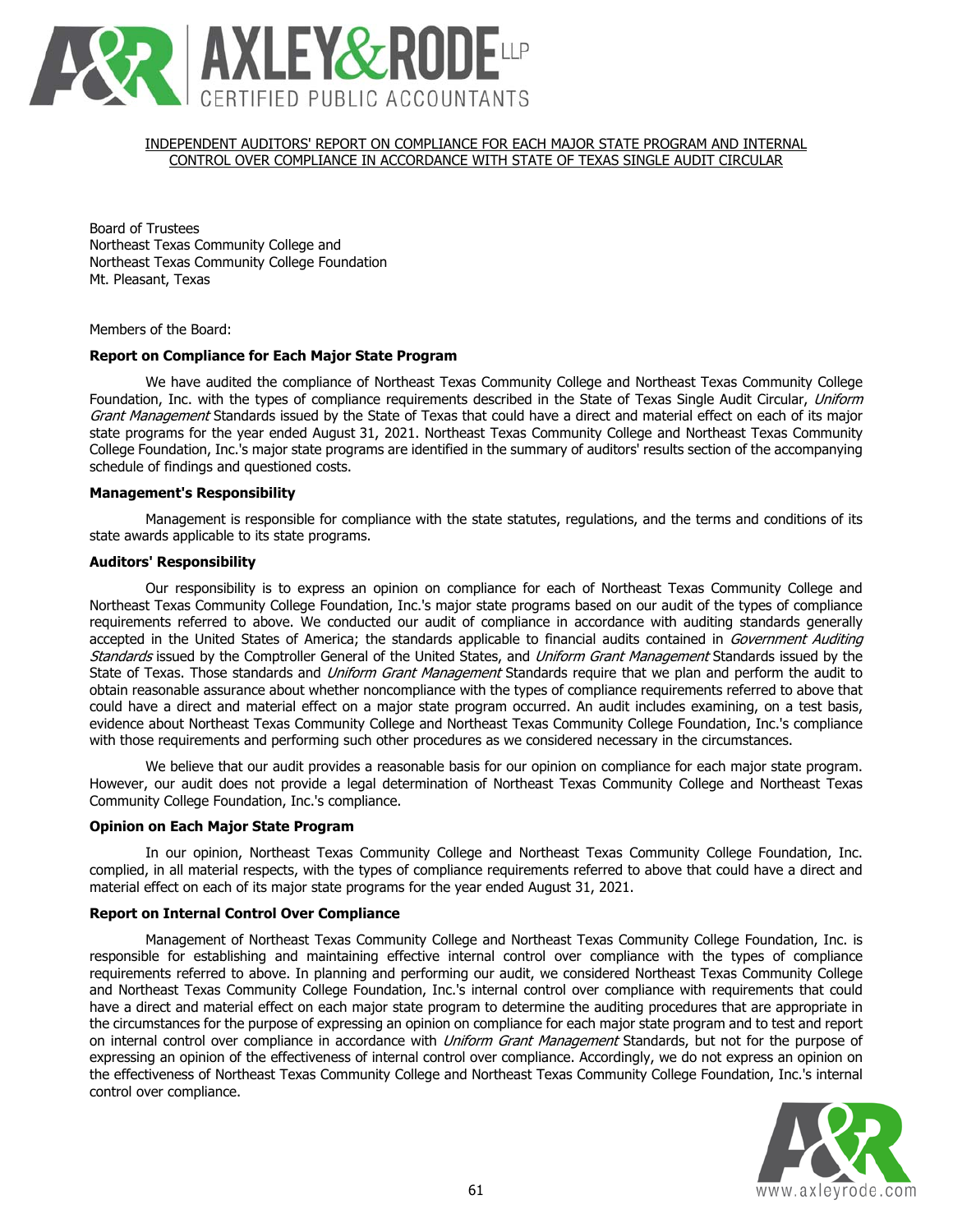A deficiency in internal control over compliance exists when the design or operation of a control over compliance does not allow management or employees, in the normal course of performing their assigned functions, to prevent or detect and correct noncompliance with a type of compliance requirement of a state program on a timely basis. A material weakness in internal control over compliance is a deficiency, or combination of deficiencies, in internal control over compliance, such that there is a reasonable possibility that material noncompliance with a type of compliance requirement of a state program will not be prevented, or detected and corrected, on a timely basis. A significant deficiency in internal control over compliance is a deficiency, or a combination of deficiencies, in internal control over compliance with a type of compliance requirement of a state program that is less severe than a material weakness in internal control over compliance, yet important enough to merit attention by those charged with governance.

 Our consideration of the internal control over compliance was for the limited purpose described in the first paragraph of this section and was not designed to identify all deficiencies in internal control over compliance that might be a material weakness or significant deficiencies and, therefore, material weaknesses or significant deficiencies may exist that were not identified. We did not identify any deficiencies in internal control over compliance that we consider to be material weaknesses, as defined above. However, material weaknesses may exist that have not been identified.

 The purpose of this report on internal control over compliance is solely to describe the scope of our testing of internal control over compliance and the results of that testing based on the requirements Uniform Grant Management Standards issued by the State of Texas. Accordingly, this report is not suitable for any other purpose.

 $lullcup \nleq \lambda \lambda P$ CERTIFIED PUBLIC ACCOUNTANTS

Lufkin, Texas December 14, 2021

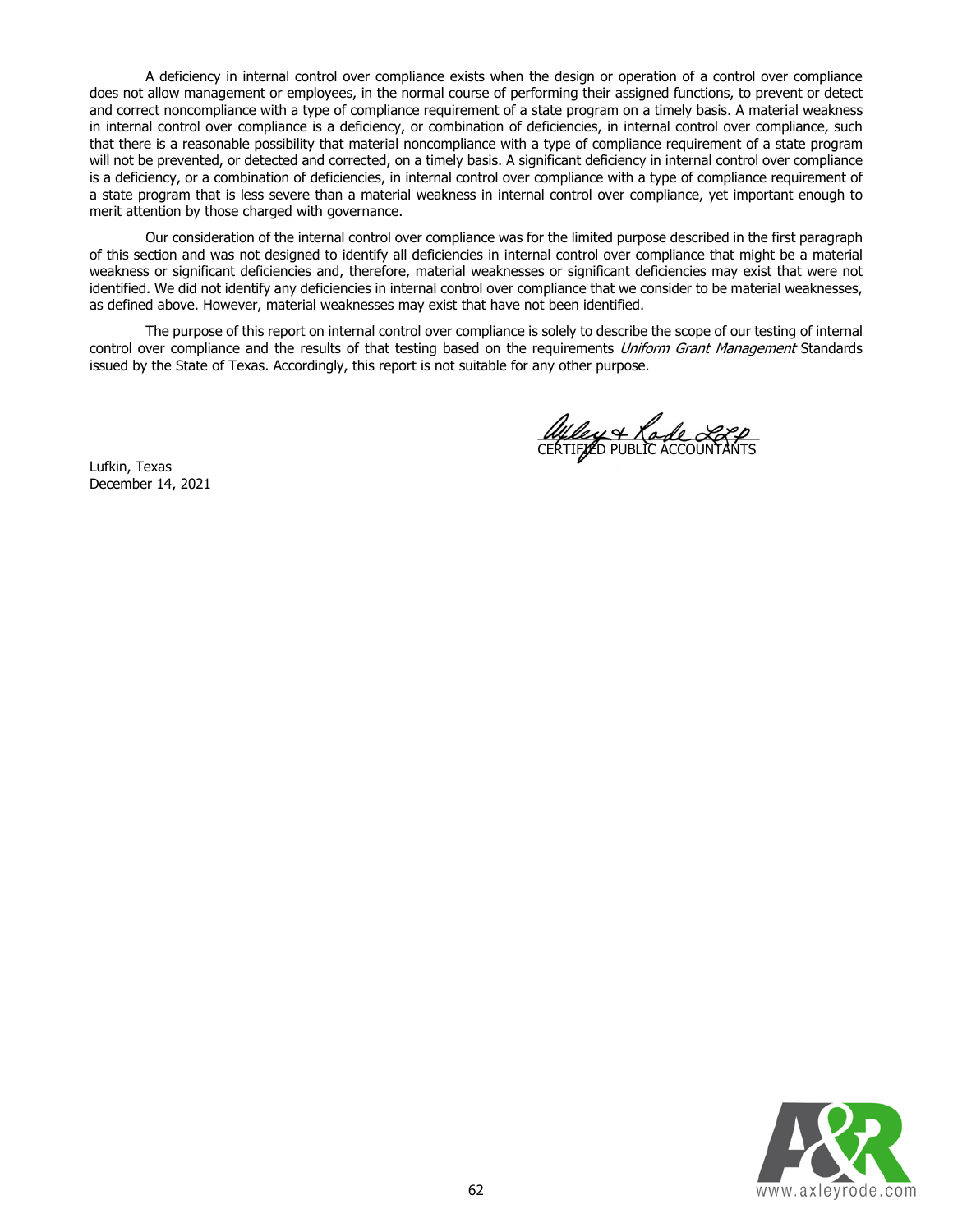## NORTHEAST TEXAS COMMUNITY COLLEGE SCHEDULE E SCHEDULE OF EXPENDITURES OF STATE AWARDS For the Year Ended August 31, 2021

|                                                 |     | <b>GRANT</b><br><b>CONTRACT</b> | <b>PASS THROUGH</b><br><b>DISBURSEMENTS</b><br><b>AND</b> |
|-------------------------------------------------|-----|---------------------------------|-----------------------------------------------------------|
| GRANTOR/PROGRAM/TITLE                           |     | <b>NUMBER</b>                   | <b>EXPENDITURES</b>                                       |
| Texas Education Agency:                         |     |                                 |                                                           |
| Temporary Assistance to Needy Families          | (A) | 200958027110020                 | \$<br>900 226                                             |
| TOTAL TEXAS EDUCATION AGENCY                    |     |                                 | 900 226                                                   |
| U.S. Small Business Administration:             |     |                                 |                                                           |
| Passed through Dallas Community College:        |     |                                 |                                                           |
| <b>SBDC</b>                                     |     | N/A                             | 69 491                                                    |
| TOTAL U.S. SMALL BUSINESS ADMINISTRATION        |     |                                 | 69 491                                                    |
| Texas Higher Education Coordinating Board:      |     |                                 |                                                           |
| Texas Education Opportunity Grant               |     | N/A                             | 376 362                                                   |
| Nursing Shortage                                |     | N/A                             | 89 572                                                    |
| Governor's Emergency Relief (GEER)              |     |                                 | 29 215                                                    |
| TOTAL TEXAS HIGHER EDUCATION COORDINATING BOARD |     |                                 | 495 149                                                   |
| <b>Texas College Workstudy</b>                  |     |                                 | 27 288                                                    |
| Texas Workforce Commission:                     |     |                                 |                                                           |
| Skills Development Fund                         |     | 0720COS001                      | 50 070                                                    |
| Passed through Paris Junior College:            |     |                                 |                                                           |
| <b>State AEFLA</b>                              |     | 0718ALA000-002                  | 29 197                                                    |
| State AEFLA - LCOT                              |     | 0818ALA00C                      | 24 521                                                    |
| Professional Development                        |     | 0718ALA000-002                  | 2 2 2 5                                                   |
| TOTAL TEXAS WORKFORCE COMMISSION                |     |                                 | 106 013                                                   |
| <b>HOGG Foundation Grant:</b>                   |     |                                 |                                                           |
| <b>HOGG Foundation Grant</b>                    | (A) | <b>WRC-040</b>                  | 75 650                                                    |
| TOTAL STATE FINANCIAL ASSISTANCE                |     |                                 | \$<br>1673817                                             |

(A) Denotes state financial assistance program for the Component Unit Northeast Texas Community College Foundation

### Note 1 - Significant Accounting Policies

The accompanying schedule of expenditures of state awards has been prepared on the accrual basis of accounting. The expenditures included in the schedule are reported for the college's fiscal year. Expenditure reports to funding agencies are prepared on the award period basis. The expenditures reported represent funds which have been expended by the college for the purposes of the award. The expenditures reported may not have been reimbursed by the funding agencies as of the end of the fiscal year. Separate accounts are maintained for the different awards to aid in the observance of limitations and restrictions imposed by the funding agencies. The college has followed all applicable guidelines issued by various entities in the preparation of the schedule.

### Note 2 - State Financial Assistance Reconciliation

| State Grants and Contracts Revenue - Per Schedule A - College<br>State Grants and Contracts Revenue - Per Schedule C - College<br>State Grants and Contracts - Foundation | EXPENDITURES<br>697 941<br>-<br>975 876 |
|---------------------------------------------------------------------------------------------------------------------------------------------------------------------------|-----------------------------------------|
| TOTAL STATE FINANCIAL ASSISTANCE                                                                                                                                          | 1 673 817                               |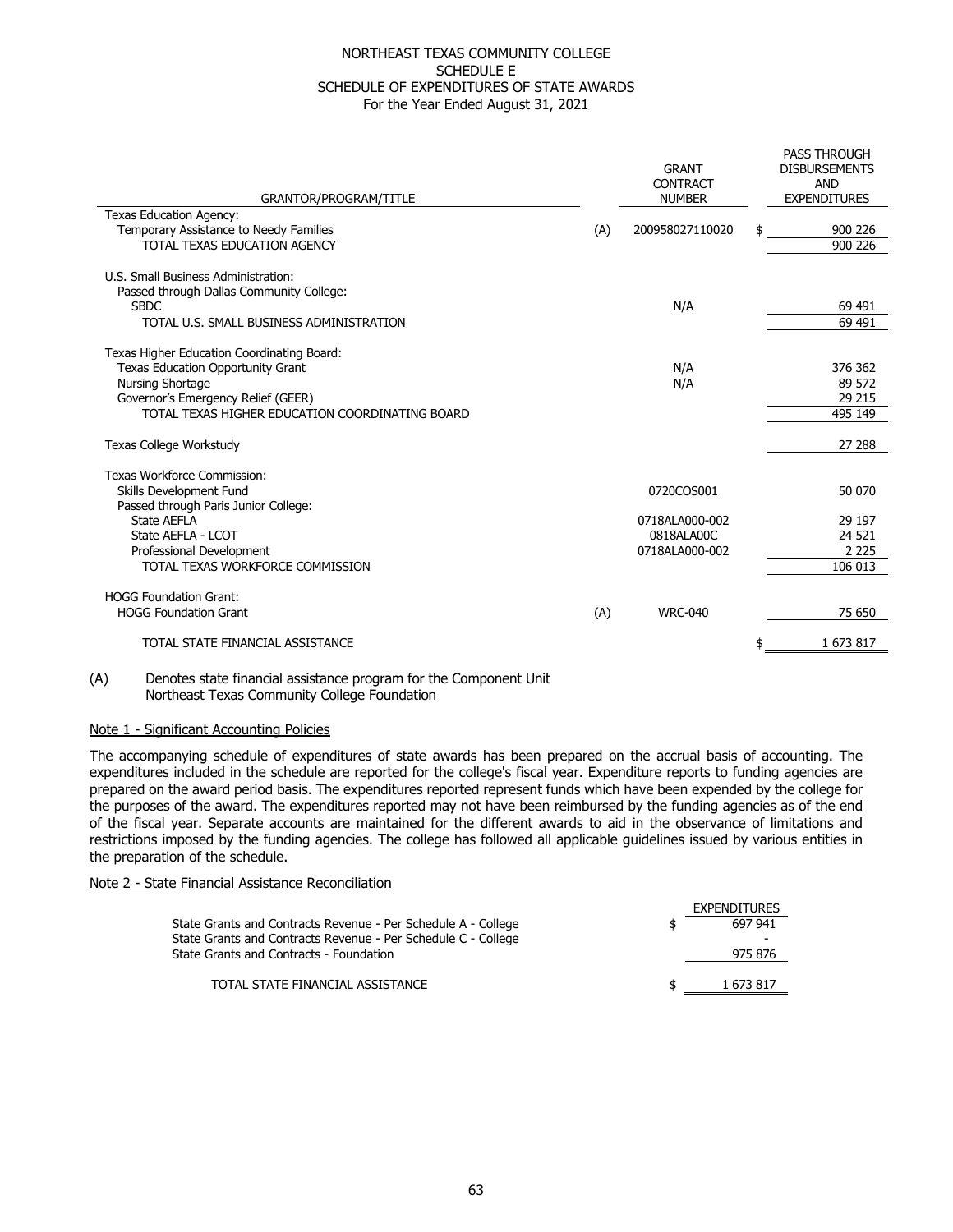### NORTHEAST TEXAS COMMUNITY COLLEGE AND NORTHEAST TEXAS COMMUNITY COLLEGE FOUNDATION STATE AWARDS SCHEDULE OF FINDINGS AND QUESTIONED COSTS August 31, 2021

#### A. Summary of Auditor's Results

#### Financial Statements

 The auditor's report expresses an unqualified opinion on the financial statements of Northeast Texas Community College and Northeast Texas Community College Foundation, Inc.

 Internal control over financial reporting: Material weakness(es) identified? Yes X None Reported Significant deficiencies identified that are not considered to be material weaknesses?  $\frac{\ }{\ }$  Yes  $\frac{X}{X}$  None Reported Noncompliance material to financial statements noted?  $\frac{\ }{2}$  Yes  $\frac{X}{X}$  No State Awards Internal control over major programs: Material weakness(es) identified? 
Wes The Society of Material weakness(es) identified?

Wes The Reported Significant deficiencies identified that are not considered to be material weaknesses?  $\frac{\ }{\ }$  Yes  $\frac{X}{X}$  None Reported The auditor's report on compliance for the major state awards programs for Northeast Texas Community College and Northeast Texas Community College Foundation, Inc. expresses an unqualified opinion. Any audit findings disclosed that are required to be reported in accordance with section 510(a) of State of Texas Single Audit Circular? Audit Circular?

The programs tested as major programs include:

|    | Grant Project Number<br>N/A                                                         | <b>Texas Educational Opportunity Grant</b>                               |           |    |
|----|-------------------------------------------------------------------------------------|--------------------------------------------------------------------------|-----------|----|
|    | (A)0710580171200011                                                                 | <b>Texas Education Agency:</b><br>Temporary Assistance to Needy Families |           |    |
|    | Dollar threshold used to distinguish between Type A and<br>Type B Federal programs: |                                                                          | \$300,000 |    |
|    | Auditee qualified as low-risk auditee?                                              |                                                                          | Yes<br>x  | No |
| В. | Findings - Financial Statements Audit                                               |                                                                          |           |    |

None

C. Findings and Questioned Costs - Major State Award Programs Audit

None